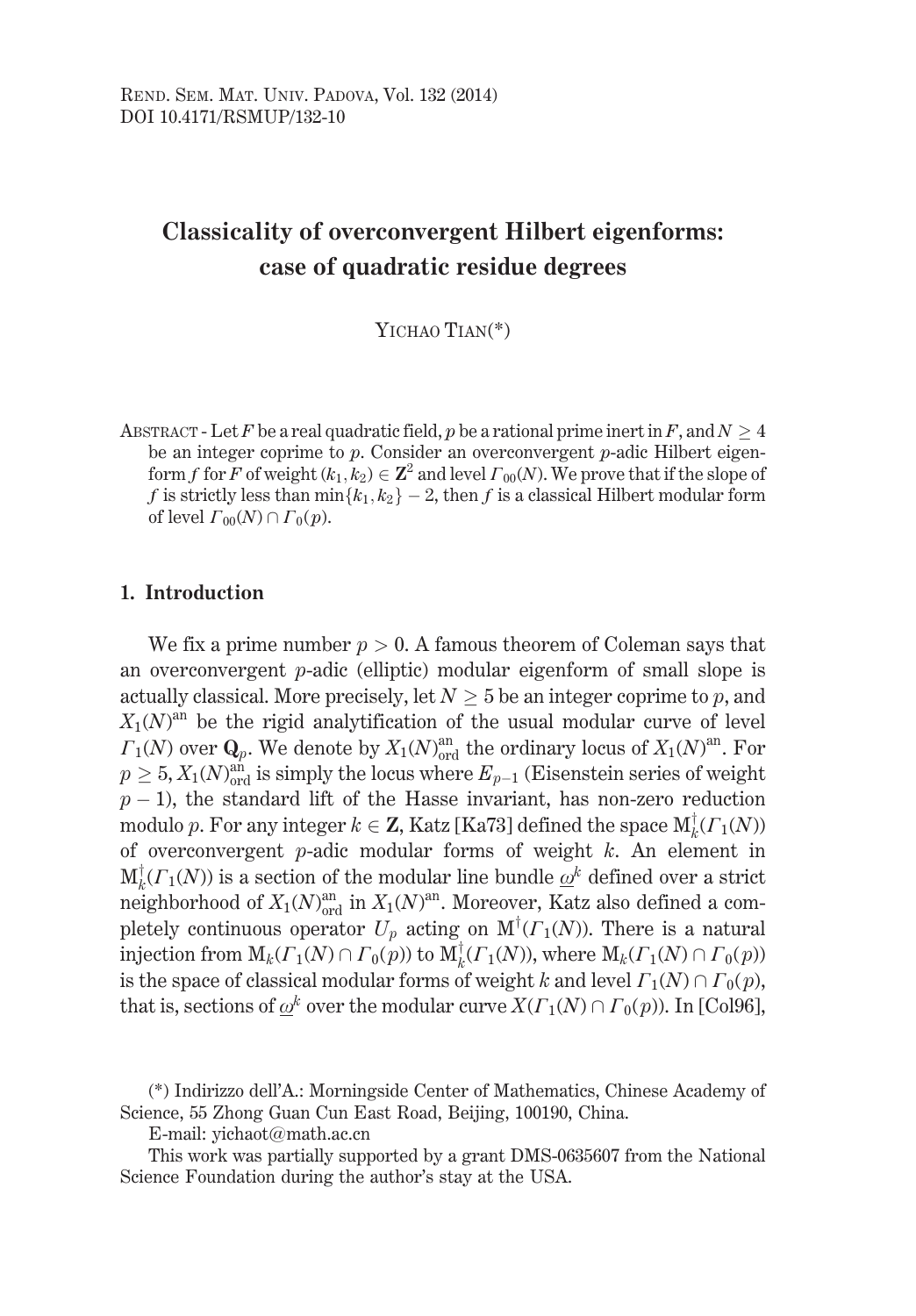Coleman proved that if  $f \in M^{\dagger}_k(\Gamma_1(N))$  is a  $U_p$ -eigenvector with eigenvalue  $a_n$  and  $v_n(a_n) < k - 1$ , then f actually lies in  $\mathbf{M}_k(\Gamma_1(N) \cap \Gamma_0(p))$ . Coleman's original proof for this deep result was achieved by an ingenious dimension counting argument. Later on, Buzzard [Bu03] and Kassaei [Ks06] reproved Coleman's theorem by an elegant analytic continuation process. The basic idea of Buzzard-Kassaei was to extend successively the section  $f$ 

by the functional equation  $f = \frac{1}{q_n} U_p(f)$  to the entire rigid analytic space  $X(\Gamma_1(N) \cap \Gamma_0(p))^{an}$ . Actually, Buzzard proved that f can be extended to the union of ordinary locus and the area with supersingular reduction of  $X(\Gamma_1(N) \cap \Gamma_0(p))^{an}$ . Then Kassaei constructed another form g on the complement to Buzzard's area, and showed that  $f$  and  $g$  glue together to an analytic section of  $\omega^k$  over  $X(\Gamma_1(N) \cap \Gamma_0(p))^{an}$ . The rigid GAGA theorem [Ab11, 7.6.11] then implies that this is indeed a genuine section of  $\omega^k$  over the algebraic modular curve  $X(\Gamma_1(N) \cap \Gamma_0(p))$ . In this process, the theory of canonical subgroups for elliptic curves developed in [Ka73] due to Lubin and Katz plays a fundamental role.

There have been many efforts in generalizing the classical theory on overconvergent *p*-adic modular forms to other situations. First of all, to generalize overconvergent p-modular forms and the  $U_n$ -operator, we need to construct canonical subgroups in more general context. This has been done by many authors. For instance, [KL05], [GK09] consider the Hilbert case, and [AM04], [AG07] treat the general case for abelian varieties, and finally in [Ti10], [Fa09], [Ra09] and [Ha10] the canonical subgroups are constructed for general  $p$ -divisible groups. Using the canonical subgroups, overconvergent p-adic modular forms and the  $U_p$ -operators can be constructed similarly in various settings. However, the generalization of Coleman's classicality criterion need more hard work. As far as I know, this criterion has been generalized in the following cases. In [Col97a], Coleman himself generalized his results to modular forms of higher level at  $p$ . Kassaei considered in [Ks09] the case of modular forms defined over various Shimura curves. In [Sa10], Sasaki generalized it to the case of Hilbert eigenforms when  $p$  totally splits in the totally real field defining the Hilbert-Blumenthal modular variety. Finally, Pilloni proved in [Pi09] the classicality criterion for overconvergent Siegel modular forms of genus 2. In this paper, we will follow the idea of Buzzard-Kassaei to study overconvergent Hilbert modular forms in the quadratic inert case.

To simplify the notation, let's describe our result in a special but essential case. Let F be a real quadratic number field in which  $p$  is inert, and  $\mathcal{O}_F$  be its ring of integers. We put  $\kappa \simeq \mathbf{F}_{p^2}$ ,  $W = \mathcal{O}_{F_p}$  and  $\mathbf{Q}_{\kappa} = W[1/p]$ . We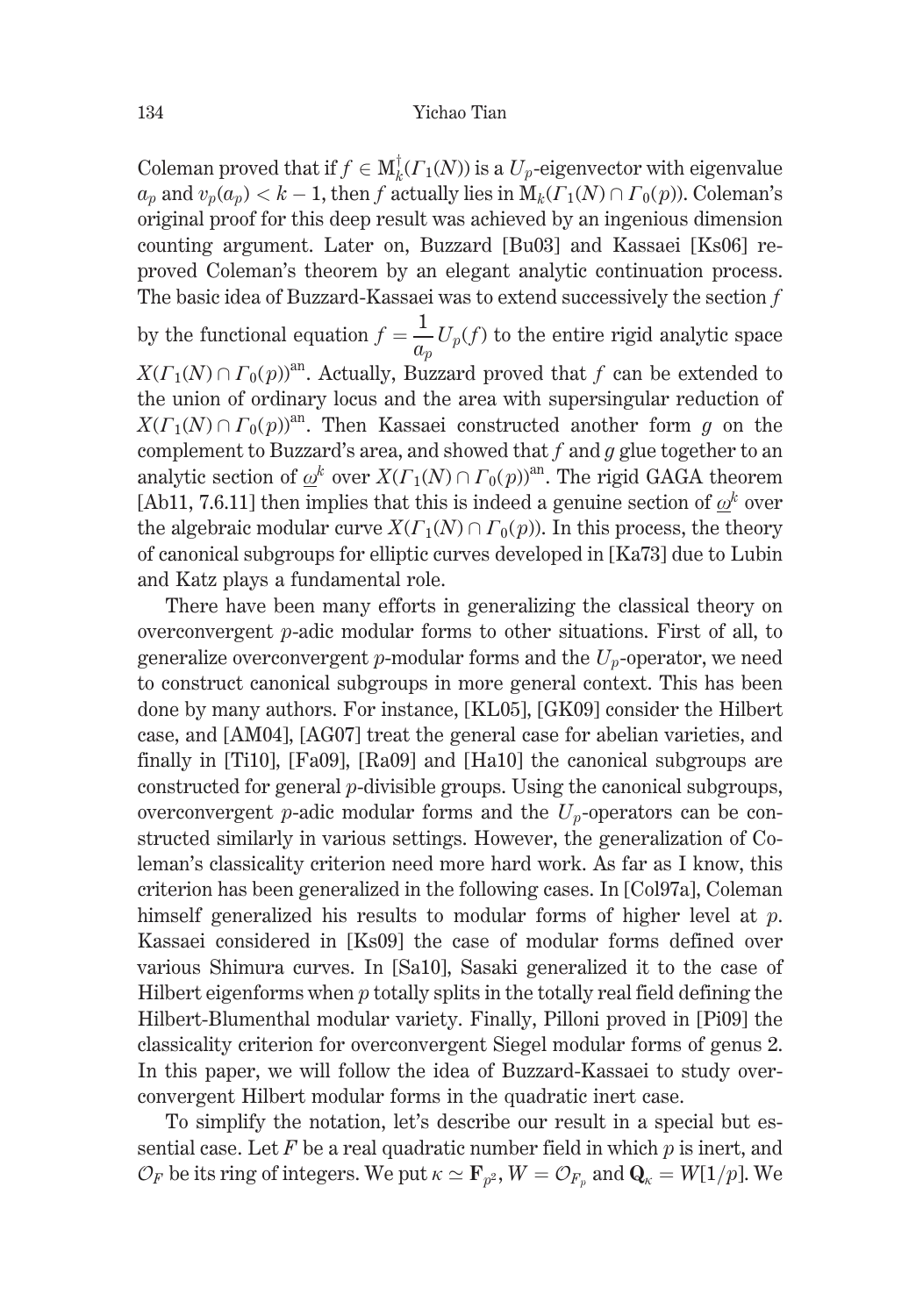denote by  $\mathbb{B} = {\beta_1, \beta_2}$  the two embeddings of F into  $\mathbf{Q}_{\kappa}$ . Let  $N > 4$  be an integer coprime to  $p$ . We consider the Hilbert-Blumenthal modular variety X over  $Spec(W)$  that classifies prime-to-p polarized abelian schemes A with real multiplication by  $\mathcal{O}_F$  of level  $\Gamma_{00}(N)$ . Let Y be the moduli space that classifies the same data and together with an  $(\mathcal{O}_F/p)$ -cyclic subgroup of  $A[p]$ . For each pair of integers  $\vec{k} = (k_1, k_2) \in \mathbb{Z}^{\mathbb{B}}$ , we have the modular line bundle  $\omega^{\vec{k}}$  over X and Y (See 2.2 for its precise definition). For each finite extension L of  $\mathbf{Q}_{\kappa}$ , we put  $M_{\vec{k}}(r_{00}(N) \cap \Gamma_0(p), L) = H^0(Y_L, \underline{\omega}^{\vec{k}})$ , and call it the space of (geometric) Hilbert modular forms of level  $\Gamma_{00}(N) \cap \Gamma_0(p)$  and weight  $\vec{k}$  with coefficients in L. This is a finite dimensional vector space over  $L$  by classical Koecher principle, and the theory of arithmetic compactifications of Hilbert-Blumenthal modular varieties [Rap78, Ch90, DP94] implies that it actually descends to a finite flat  $\mathbb{Z}[1/N]$ -module.

Let  $\mathfrak X$  and  $\mathfrak Y$  be respectively the completion of X and Y along their special fibers, and  $\mathfrak{X}_{\text{rig}}$  and  $\mathfrak{Y}_{\text{rig}}$  be their rigid analytic generic fibers à la Raynaud [Ab11, Ch. 4]. We still have a natural forgetful map  $\pi : \mathcal{Y}_{\text{rig}} \to \mathcal{X}_{\text{rig}}$ . For each  $\vec{k} \in \mathbf{Z}^{\mathbb{B}}$ , we denote still by  $\underline{\omega}^{\vec{k}}$  the rigidification of the line bundle  $\underline{\omega}^{\vec{k}}$ . Let  $\mathfrak{X}_{\text{rig}}^{\text{ord}}$ be the ordinary locus of  $\mathfrak{X}_{\text{rig}}$ , i.e. the locus where the universal rigid Hilbert-Blumenthal abelian variety  $\mathfrak{A}_{\text{rig}}$  over  $\mathfrak{X}_{\text{rig}}$  has good ordinary reduction. Then the multiplicative part of the universal finite flat group scheme  $\mathfrak{A}_{\text{rig}}[p]$  dethe matrice part of the time can muchake the group some  $x_{\text{rig}}$ . We denote by<br>fines a section  $s^{\circ}: \mathfrak{X}_{\text{rig}}^{\text{ord}} \to \mathfrak{Y}_{\text{rig}}$  of the projection  $\pi$  over  $\mathfrak{X}_{\text{rig}}^{\text{ord}}$ . We denote by<br> $\mathfrak{Y}_{\text{rig}}^{\text{ord}}$  t compact rigid analytic spaces. For a finite extension L of  $\mathbf{Q}_{\kappa}$ , Kisin and Lai [KL05] defined an overconvergent Hilbert modular form of level  $\Gamma_{00}(N)$  and weight  $\vec{k}$  with coefficients in  $\vec{L}$  to be a section of  $\underline{\omega}^{\vec{k}}$  over  $\mathcal{X}_{\text{rig}}^{\text{ord}}$  that extends to a strict neighborhood of  $\mathcal{X}_{\text{rig},L}^{\text{ord}}$ . We denote by  $M_{\vec{k}}^{\dagger}(T_{00}(N), L)$  the space of such forms. This is a direct limit of infinite dimensional Banach spaces over  $L$ . Moreover, the theory of canonical subgroups for Hilbert modular varieties allows them to define a completely continuous  $U_p$ -operator on  $M_{\vec{k}}^{\dagger}(T_{00}(N), L)$ . Note that a relatively weak formulation of the existence of canonical subgroups says that the section  $s^{\circ} : \mathfrak{X}_{\text{rig}}^{\text{ord}} \to \mathfrak{Y}_{\text{rig}}^{\text{ord}}$  extends to a strict neighborhood of  $\hat{\mathfrak{X}}_{\text{rig}}^{\text{ord}}$ , or equivalently the isomorphism  $\pi|_{\mathfrak{Y}_{\text{rig}}^{\text{ord}}}$  extends to a strict neighborhood. Therefore, there exists a natural injection

$$
\mathop{\text{\rm M}}\nolimits_{\vec{k}}(\varGamma_{00}(N)\cap\varGamma_0(p),L)\to\mathop{\text{\rm M}}\nolimits^{\dagger}_{\vec{k}}(\varGamma_{00}(N),L).
$$

We say an element f in  $M_{\vec{k}}^{\dagger}(r_{00}(N), L)$  is classical if it lies in the image of this injection. The main result of this paper is the following

THEOREM 1.1. Let  $f \in M_{\vec{k}}^{\dagger}(T_{00}(N), L)$  be a  $U_p$ -eigenvector with eigenvalue  $a_p$ . If  $v_p(a_p) < \min\{k_1, k_2\} - 2$ , then f is classical.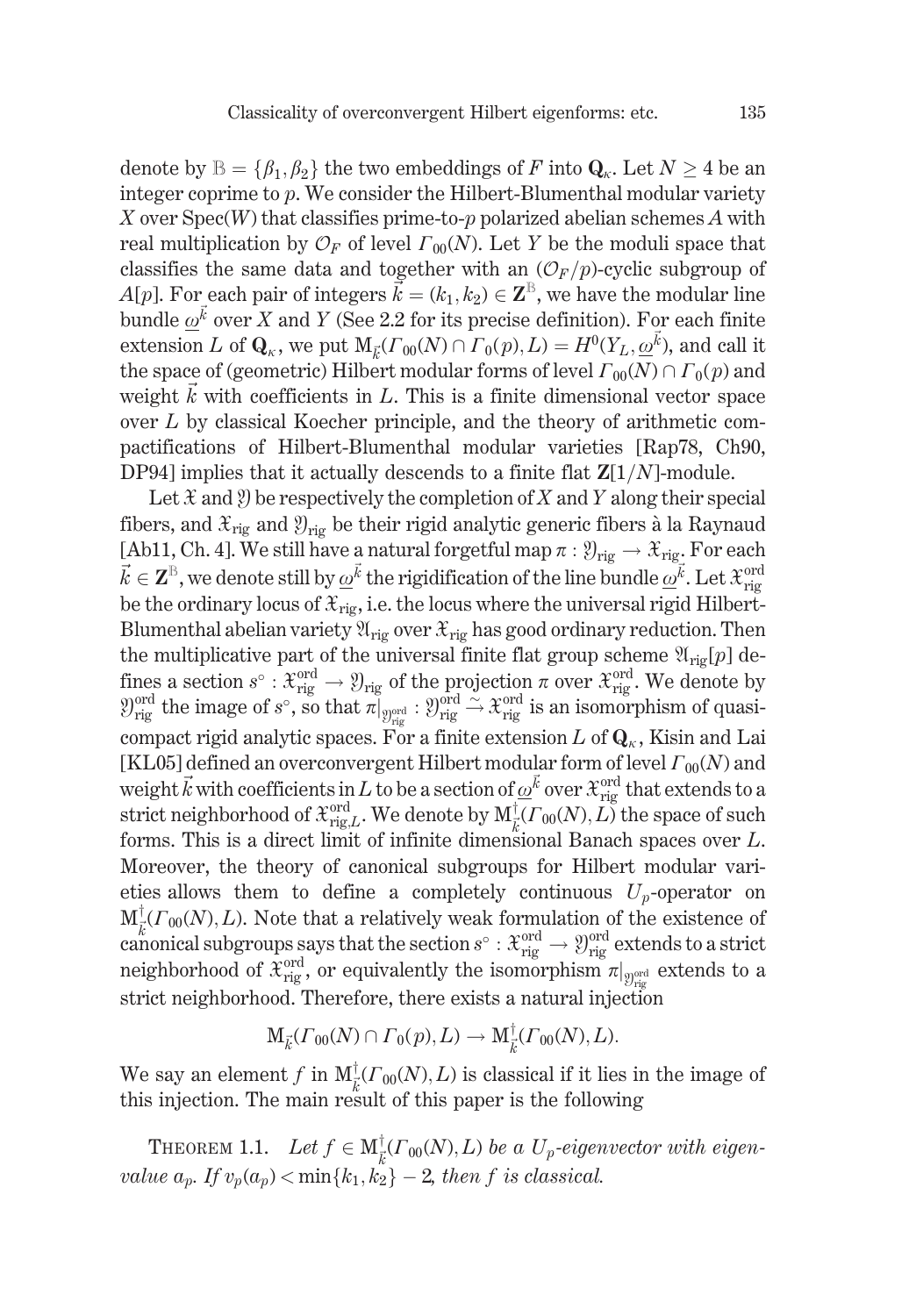Actually, we prove our main Theorem in a slightly more general setting 2.7. Note that our results imply that, in the quadratic inert case, the classical points are Zariski dense in the eigencurve for overconvergent Hilbert modular forms of level  $\Gamma_{00}(N)$  constructed in [KL05] (See Theorem 2.9).

Let's indicate the ideas of the proof. First, by rigid GAGA and a rigid version of Koecher principle (Proposition 2.2), we just need to extend  $f$ analytically to the entire rigid space  $\mathcal{Y}_{\text{rig}}$ . To achieve this, the key point is to understand the dynamics of the Hecke correspondence  $U_p$  on  $\mathfrak{Y}_{\text{rig}}$  $(2.9)$ . Three ingredients from the work of Goren and Kassaei [GK09] will be important for us. The first one is the stratification on the special fiber  $Y_{\kappa}$ defined by them; the second is their valuation on  $\mathcal{Y}_{\text{rig}}$  via local parameters; and the third one is the so-called "Key Lemma" [GK09, 2.8.1], which relates the partial Hasse invariants with the certain local parameters of  $Y_{\kappa}$ . In this paper, we will interpret their valuation on  $\mathcal{Y}_{\text{trig}}$  in terms of partial degrees (cf.  $4.5$  –,  $4.2$ ). They are natural refinements in the real multiplication case of the usual degree function, which has been introduced by Fargues [Fa10] and applied by Pilloni [Pi09] to the analytic continuation of  $p$ -adic Siegel modular forms. Actually, our work originates from an effort to understand the geometric meaning of Goren-Kassaei's valuation. Compared with the totally split case, our difficulty comes from the fact that the  $p$ -divisible group associated with a Hilbert-Blumenthal abelian variety (HBAV) with RM by  $\mathcal{O}_F$  is a genuine p-divisible group of dimension 2, so its group law can not be explicitly described by one-variable power series. We overcome this by using Breuil-Kisin modules to compute the partial degrees of the ptorsion of a HBAV. This approach is motivated by the recent work of Hattori [Ha10]. These local computations via Breuil-Kisin modules combined with Goren-Kassaei's "Key Lemma" will give us enough information to understand the dynamics of the Hecke correspondence  $U_p$  except the case mentioned in Prop. 4.10 and 5.6. In this exceptional case, we have to study in detail the local moduli of deformations of a superspecial HBAV. This is achieved in Appendix B by using Zink's theory on Dieudonné windows [Zi01]. Finally, we can prove that the form  $f$  extends to an admissible open subset of  $\mathcal{Y}_{\text{rig}}$  that contains the tube over the complement to the codimension 2 stratum in Goren-Kassaei's stratification on  $Y_{\kappa}$  (Prop. 5.9). By a useful trick invented by Pilloni in [Pi09, §7], this allows us to conclude that f extends indeed to the entire  $\mathcal{Y}_{\text{rig}}$  (Prop. 4.9).

This paper is organized as follows. In Section 2, we review the facts that we need on the Hilbert-Blumenthal modular varieties and state the main theorem 2.7 and its consequence on the Zariski density of classical points in the eigencurves for overconvergent Hilbert modular forms. In Section 3, we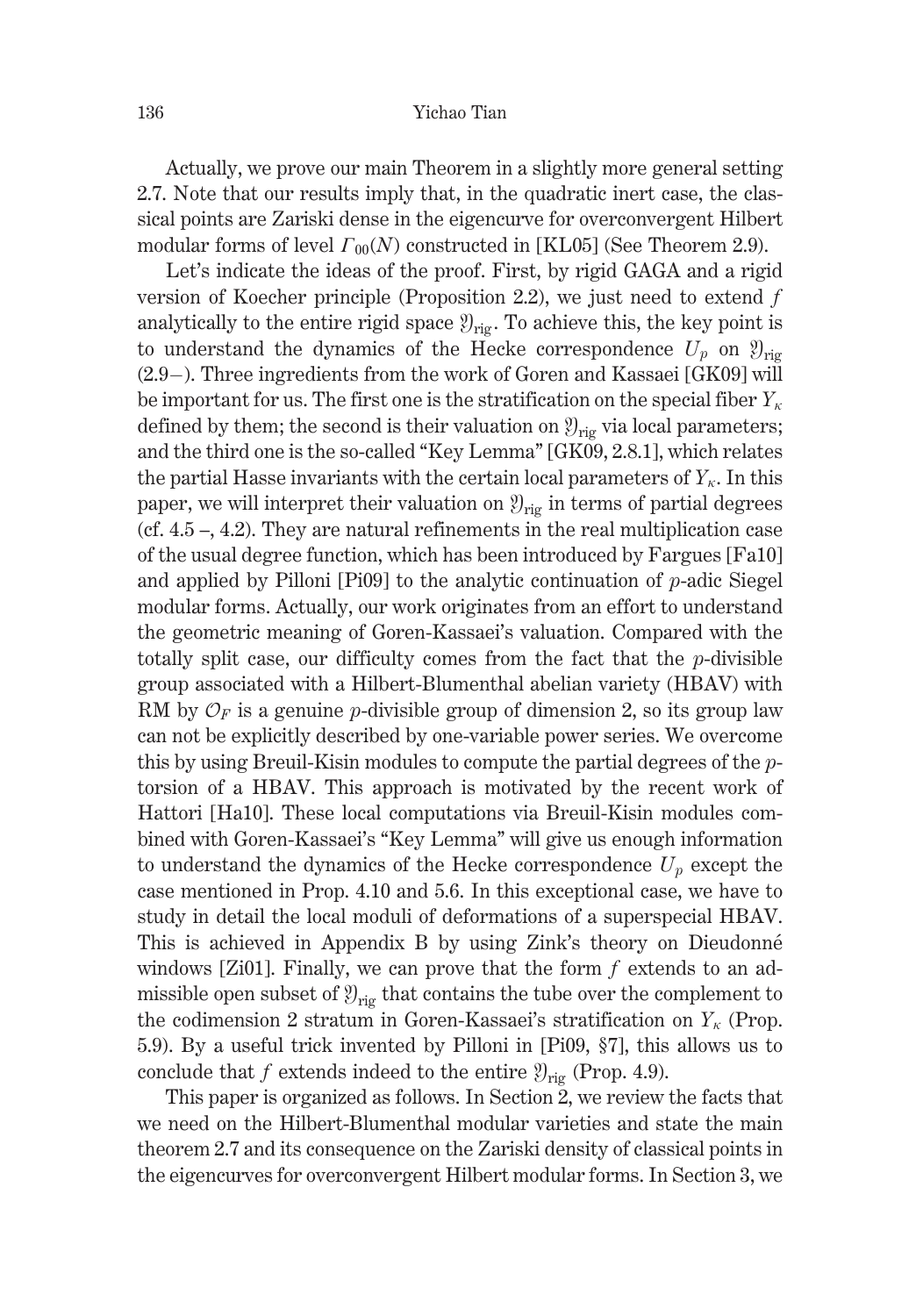perform the computations mentioned above on the  $(\mathcal{O}_F/p)$ -cyclic subgroups of a HBAV over a complete discrete valuation ring via Breuil-Kisin modules. In particular, we give an alternative proof (Thm. 3.10) for the existence of canonical subgroups in the Hilbert case proven in [GK09]. Section 4 is mainly dedicated to the review on Goren-Kassaei's work, and we provide also another proof of their "Key Lemma" using Dieudonné theory (Prop. 4.1). Section 5 is the heart of this work, and it contains a complete proof of Theorem 1.1. Finally, we prove our general main theorem 2.7 in Section 6. The proof of the general case is a combination of the split case treated by Sasaki [Sa10] and the case in Section 5. We have two appendices. In the first one, we gather some general results on the extension and gluing of sections in rigid geometry. In Appendix B, we study the local deformation space of a superspecial *p*-divisible group with formal real multiplication by  $\mathbf{Z}_{p^g}$ , where  $g \geq 1$  is an integer and  $\mathbb{Z}_{p^g}$  is the ring of integers of the unramified extension of  $\mathbf{Q}_p$  of degree g. As a by-product, we see that the local moduli admits some canonical choices of local parameters  $T_1, \dots, T_q$  such that the *p*-divisible groups corresponding to  $T_i = 0$  admits "formal complex multiplication" by  $\mathbf{Z}_{p^{2g}}$  or  $\mathbf{Z}_{p^g} \oplus \mathbf{Z}_{p^g}$  according to the parity of g (cf. Remark B12). These pdivisible groups (or those isogenous to them) seem to deserve more study, and should be considered as the canonical lifting (or quasi-canonical lifting) of the superspecial  $p$ -divisible group in the formal real multiplication case. We hope that we can return to the problem in the future.

After I finished a preliminary version of this paper and distributed it among a small circle, Vincent Pilloni showed me a draft of his joint work [PS11b] with Benoit Stroh, where similar results were obtained independently. The influence of the works [Ks06], [GK09] and [Pi09] on this work will be obvious for the reader. I express my hearty gratitude to their authors. I am especially grateful to Christophe Breuil for his careful reading of a preliminary version of this paper, and for his valuable suggestions. I also would like to thank Ahmed Abbes, Liang Xiao, Kaiwen Lan and Tong Liu for helpful discussions during the preparation of this paper. Finally, I would like to thank the anonymous referee who pointed out two errors of earlier version of this paper.

## $1.1 - Notation$

Let F be a totally real number field with  $g = [F : Q] > 1$ ,  $\mathcal{O}_F$  be its ring of integers,  $\mathfrak{d}_F$  the different of F. Let p be a fixed prime number un-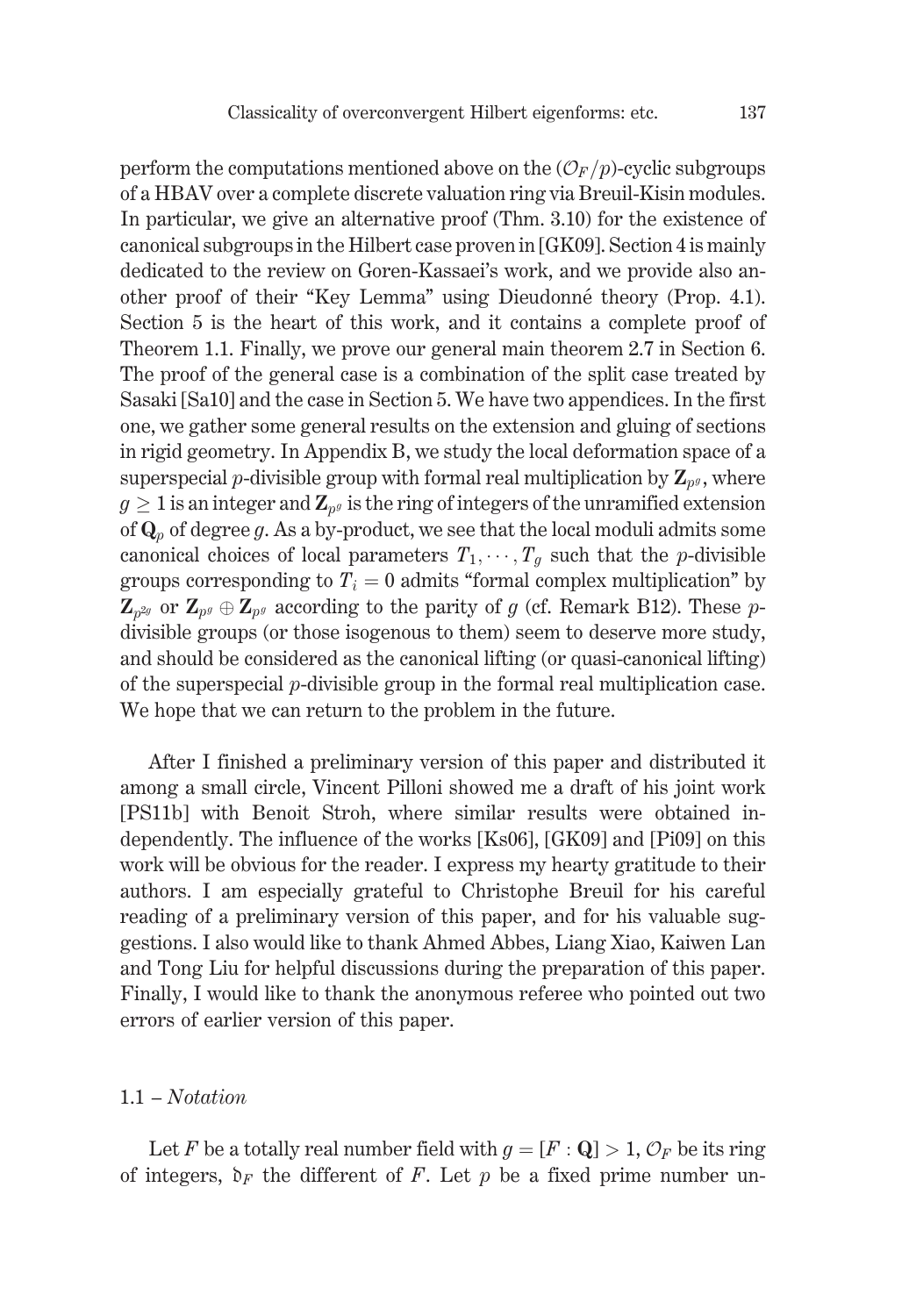ramified in F. For a prime ideal p of  $\mathcal{O}_L$  above p, we put  $\kappa(\mathfrak{p}) = \mathcal{O}_L/\mathfrak{p}$  and denote by  $|\kappa(\mathfrak{p})| = p^{f_{\mathfrak{p}}}$  the cardinality of  $\kappa(\mathfrak{p})$ . Let  $N > 4$  be a fixed integer coprime to p. Let  $\kappa$  be a finite subfield of  $\overline{F}_p$  containing all  $\kappa(p)$  and a primitive N-th root of unity,  $W = W(\kappa)$  be the ring of Witt vectors with coefficients in  $\kappa$  and  $\mathbf{Q}_{\kappa} = W[1/p]$ . Let B be the set of embeddings of F into  $Q_{\kappa}$ . For each prime ideal p of  $\mathcal{O}_F$  dividing p, let  $\mathbb{B}_p \subset \mathbb{B}$  be the subset consisting of embeddings  $\beta$  such that  $\beta^{-1}(pW) = \mathfrak{p}$ . So we have  $\mathbb{B} = \prod_{\text{min}} \mathbb{B}_{p}$ . If  $\sigma$  denotes the Frobenius on  $\mathbf{Q}_{\kappa}$ , then  $\beta \mapsto \sigma \circ \beta$  defines a natural cyclic action of Frobenius on each B<sub>n</sub>.

In general, for a finite set I, we denote by |I| its cardinality.

Let  $C_p$  be the completion of an algebraic closure of  $Q_{\kappa}$ . All the finite extensions of  $\mathbf{Q}_{k}$  are understood to be subfields of  $\mathbf{C}_{n}$ . We denote by  $v_{n}$  the *p*-adic valuation on  $\mathbf{C}_p$ , and by  $|\cdot|_p : \mathbf{C}_p^{\times} \to \mathbf{R}_{>0}$  the non-archimedean absolute value  $|x|_p = p^{-v_p(x)}$ .

# 2. Hilbert modular varieties, Hilbert modular forms and the statement of the main theorem

Let S be a scheme. A Hilbert-Blumenthal abelian variety by  $\mathcal{O}_F$  (or a HBAV for short) over S is an abelian scheme A over S equipped with an embedding of rings  $\iota: \mathcal{O}_F \hookrightarrow \text{End}_S(A)$  such that  $\text{Lie}(A)$  is an  $\mathcal{O}_S \otimes \mathcal{O}_F$ -module locally free of rank 1. If A is a HBAV over S, the dual of A, denoted by  $A^{\vee}$ , has a canonical structure of HBAV over S. We denote by  $\mathcal{P}(A)$  the fppf-sheaf over S of symmetric  $\mathcal{O}_L$ -linear homomorphisms of abelian schemes  $A \to A^{\vee}$ , and by  $P(A)^{+} \subset P(A)$  the cone consisting of symmetric polarizations.

We fix a positive integer  $N > 4$  coprime to p. Let c be a fractional ideal of F prime to p, and  $\mathfrak{c}^+ \subset \mathfrak{c}$  be the cone of totally positive elements. Consider the functor

$$
\mathcal{F}_{\mathfrak{c}}: \ \mathbf{ALG}_{W} {\longrightarrow} \mathbf{SETS}
$$

which associates to each  $W$ -algebra  $R$  the set of isomorphism classes of triples  $(A, \lambda, \psi_N)$  where:

- A is a HBAV over  $Spec(R)$ ;
- $\lambda$  is a c-polarization of A, i.e., an  $\mathcal{O}_F$ -linear homomorphism  $\lambda: \mathfrak{c} \to \mathcal{P}(A)$  sending  $\mathfrak{c}^+$  to  $\mathcal{P}(A)^+$  such that the induced map of fppfsheaves on  $Spec(R)$

$$
A\otimes_{\mathcal{O}_F}\mathfrak{c}\xrightarrow{1_A\otimes\lambda}A\otimes_{\mathcal{O}_F}\mathcal{P}(A)\longrightarrow A^{\vee}\colon a\otimes x\mapsto a\otimes\lambda(x)\mapsto\lambda(x)(a)
$$

is an isomorphism.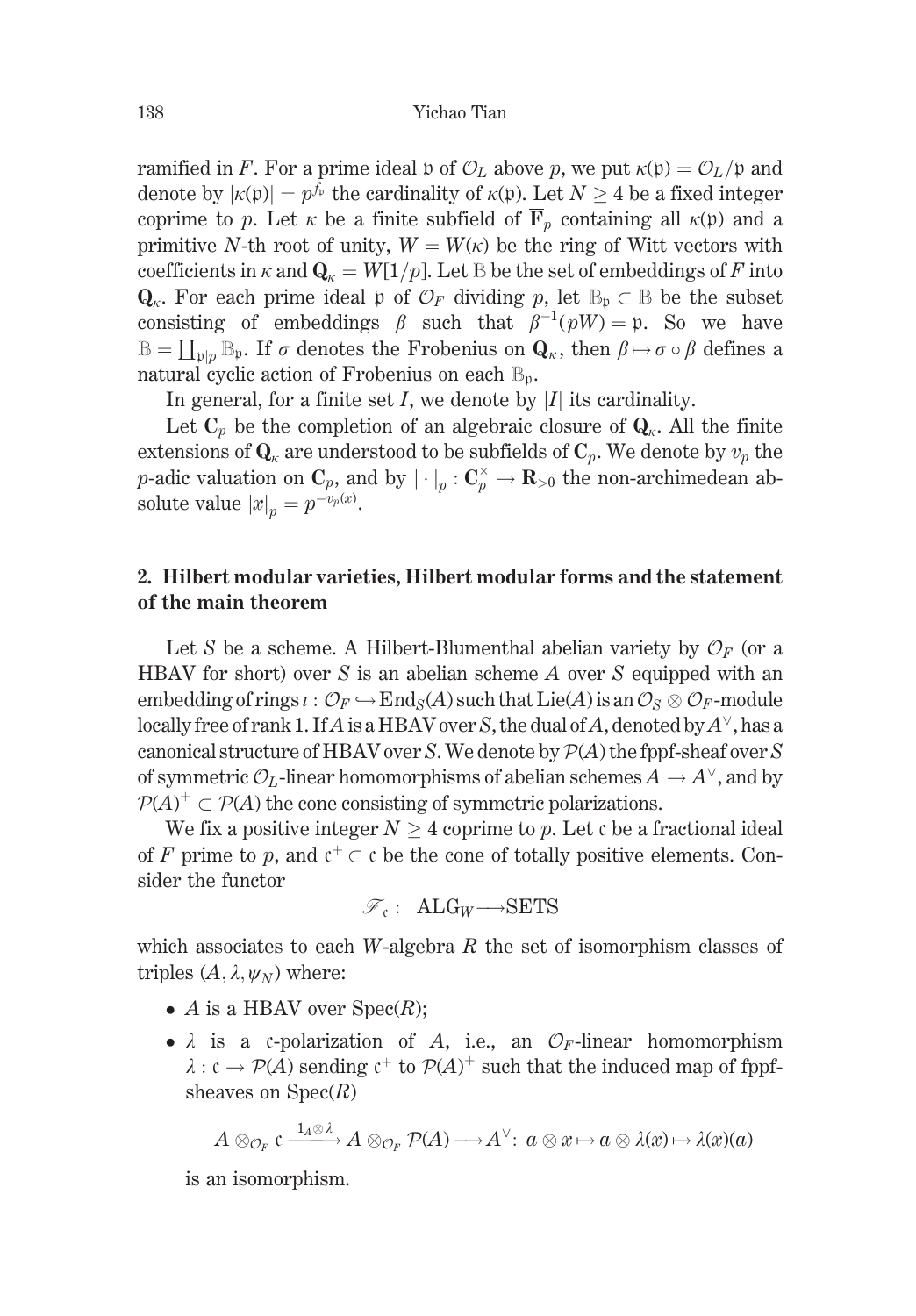•  $\psi_N$  is an embedding of abelian fppf-sheaves of  $\mathcal{O}_F$ -modules  $\mu_N \otimes \mathfrak{d}_F^{-1} \hookrightarrow A[N].$ 

It is well known that this functor is representable by a smooth and quasi-projective scheme  $X_c$  over  $Spec(W)$  of relative dimension q, which we usually call the c-Hilbert modular variety over W of level  $\Gamma_{00}(N)$  [Go01, Ch. 4, § 3.1]. By a result of Ribet, the fibers of  $X_c$  are geometrically irreducible [Go01, Ch.  $3 \, \S 6.3$ ].

#### 2.1 – Definition of Hilbert modular varieties

Let R be a W-algebra, and  $(A, \lambda, \psi_N)$  be an object in  $X(R)$ . An *isotropic*  $(\mathcal{O}_F/p)$ -cyclic subgroup H of A is a closed subgroup scheme  $H \subset A[p]$ which is stable under  $\mathcal{O}_F$ , free of rank 1 over  $\mathcal{O}_F/p$  as abelian fppf-sheaf over  $Spec(R)$ , and isotropic under the y-Weil pairing

$$
A[p] \times A[p] \xrightarrow{1 \times \gamma} A[p] \times A^{\vee}[p] \to \mu_p
$$

induced by a  $\gamma \in \mathcal{P}(A)^+$  of degree prime to p. So when A is defined over a perfect field k of characteristic p, a subgroup  $H \subset A[p]$  is  $(\mathcal{O}_F/p)$ cyclic if and only if its Dieudonné module is a free  $(k \otimes \mathcal{O}_F)$ -module of rank 1. Let  $\mathcal{G}_c$  be the functor which associates to each W-algebra R the set of isomorphism classes of 4-tuples  $(A, \lambda, \psi_N, H)$ , where  $(A, \lambda, \psi_N)$  is an object in  $\mathcal{F}_c(R)$ , and  $H \subset A[p]$  is an isotropic  $(\mathcal{O}_L/p)$ -cyclic subgroup of A. The functor  $\mathcal{G}_c$  is representable by a scheme  $Y_c$  over  $Spec(W)$ . We call Y the c-Hilbert modular variety of level  $\Gamma_{00}(N) \cap \Gamma_0(p)$ . The natural forgetful map  $(A, \lambda, \psi, H) \mapsto (A, \lambda, \psi)$  defines a morphism of W-schemes  $\pi: Y_{\mathfrak{c}} \to X_{\mathfrak{c}}$ , which is finite étale of degree  $\prod (p^{f_{\mathfrak{p}}} + 1)$  on the generic fibers over  $\mathbf{Q}_{\kappa}$ .

Note that, for an object  $(A, \lambda_A, \psi_{A,N}, H)$  in  $Y_c(R)$ , the quotient  $B = A/H$  is naturally equipped with a structure of HBAV. Let  $f: A \to B$  be the natural isogeny and  $f^t: B \to A$  be the unique isogeny such that  $f \circ f^t = p \cdot 1_B$  and  $f^t \circ f = p \cdot 1_A$ . If  $\lambda : A \otimes_{\mathcal{O}_F} \mathfrak{c} \to A^{\vee}$  is the isomorphism given by  $\lambda_A : c \to \mathcal{P}(A)$ , we define a c-polarization on B by  $\lambda_B =$  $\frac{1}{p}(f^t)^* \circ \lambda_A : c \to \mathcal{P}(A) \to \mathcal{P}(B)$ , where  $(f^t)^* : \mathcal{P}(A) \to \mathcal{P}(B)$  is given by  $\phi \mapsto (f^t)^{\vee} \circ \phi \circ f^t$ . Finally, since H has order prime to N, the isogeny  $f: A \to B$  induces an isomorphism  $f: A[N] \to B[N]$ . We define  $\psi_{B,N}$  as  $\mu_N \otimes \mathfrak{d}_F^{-1} \xrightarrow{\psi_{A,N}} A[N] \xrightarrow{\sim} B[N]$ . We get an object  $(B, \lambda_B, \psi_{B,N})$  in  $X_c(R)$ .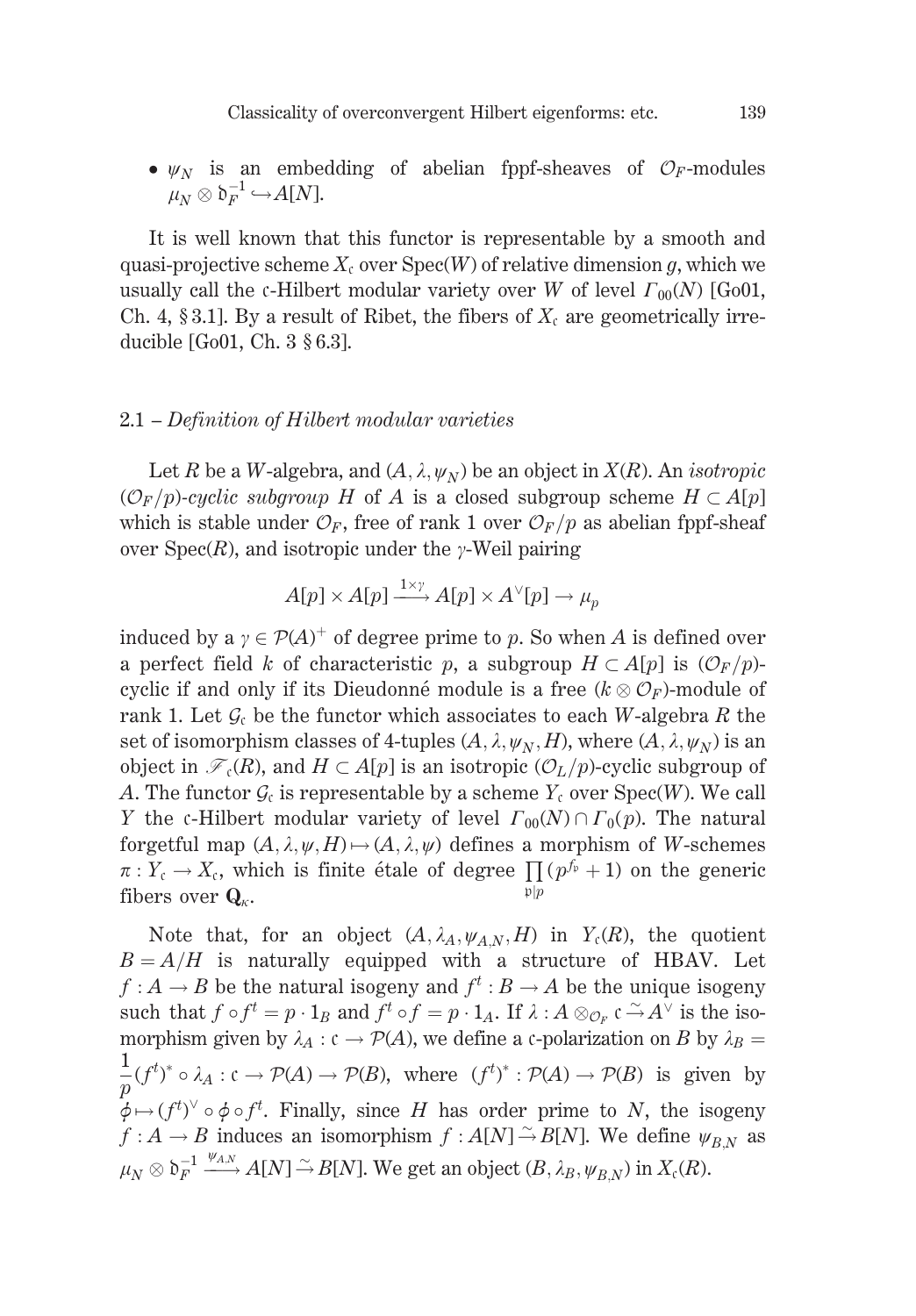Fix a finite set  $\{c_1, \dots, c_{h^+}\}\$  of fractional ideals of F prime to p, which form a set of representatives for the narrow class group  $\mathrm{Cl}_F^+$  of F. We put

$$
X=\coprod_{i=1}^{h^+} X_{\mathfrak{c}_i} \quad \text{and} \quad Y=\coprod_{i=1}^{h^+} Y_{\mathfrak{c}_i}.
$$

We call X (resp. Y) the Hilbert modular varieties of level  $\Gamma_{00}(N)$  (resp. of level  $\Gamma_{00}(N) \cap \Gamma_0(p)$ ). In the sequel, an object  $(A/R, \lambda, \psi_N, H)$  in  $Y(R)$  will be usually omitted as  $(A, H)$ , if there is no confusions on the polarization  $\lambda$ and the level structure  $\psi_N$ .

## 2.2 - Modular line bundles

Let T be the algebraic group ( $\text{Res}_{\mathcal{O}_F/\mathbf{Z}}\mathbf{G}_m$ )  $\otimes_{\mathbf{Z}} W$  over W, and  $\mathbb{X}(T)$  be the group of characters of T. For any  $\beta \in \mathbb{B} = \text{End}_{\mathbf{Q}}(F, \mathbf{Q}_{\kappa})$ , let  $\chi_{\beta} \in \mathbb{X}(T)$ be the character

$$
T(R) = (R \otimes \mathcal{O}_F)^{\times} \to R^{\times} = \mathbf{G}_m(R) \text{ given by } r \otimes a \mapsto r\beta(a).
$$

Then  $(\chi_{\beta})_{\beta \in \mathbb{B}}$  form a basis of  $X(T) \xrightarrow{\sim} \mathbb{Z}^{\mathbb{B}}$  over **Z**. For an element  $(k_{\beta})_{\beta \in \mathbb{B}} = \sum_{\beta \in \mathbb{B}} k_{\beta} \beta \in \mathbb{Z}^{\mathbb{B}}$ , we denote by  $\chi_{\vec{k}} = \prod_{\beta \in \mathbb{B}} \chi_{\beta}^{k_{\beta}}$  the corresponding character of T.

Let  $A \to X$  be the universal HBAV over X, and  $\underline{\omega} = e^* \Omega^1_{A/X}$  where  $e: X \to A$  is the unit section of A. This is a locally free  $\mathcal{O}_X \otimes \mathcal{O}_F$ -module of rank 1, and we have

$$
\underline{\omega} = \bigoplus_{\beta \in \mathbb{B}} \underline{\omega}_{\beta},
$$

where  $\underline{\omega}_{\beta}$  is the submodule of  $\underline{\omega}_{A/X}$  where  $\mathcal{O}_F$  acts via  $\chi_{\beta}$ . For any character  $\vec{k} = (k_{\beta})_{\beta \in \mathbb{B}} \in \mathbb{Z}^{\mathbb{B}}$ , we define a line bundle

$$
\underline{\omega}^{\vec{k}} = \bigotimes_{\beta \in \mathbb{B}} \underline{\omega}^{\otimes k_\beta}_\beta.
$$

By abuse of notation, we denote still by  $\omega^{\vec{k}}$  its pull-backs over Y via  $\pi^*$ .

DEFINITION 2.1. For a W-algebra  $R_0$ , we call the elements of  $H^0(X \otimes R_0, \omega^{\vec{k}})$  (resp.  $H^0(Y \otimes R_0, \omega^{\vec{k}})$ ) (geometric) Hilbert modular forms with coefficients in  $R_0$  of weight  $\vec{k} = \sum_{\beta} k_{\beta} \cdot \beta$  and level  $\Gamma_{00}(N)$ (resp. of level  $\Gamma_{00}(N) \cap \Gamma_0(p)$ ) over  $R_0$ .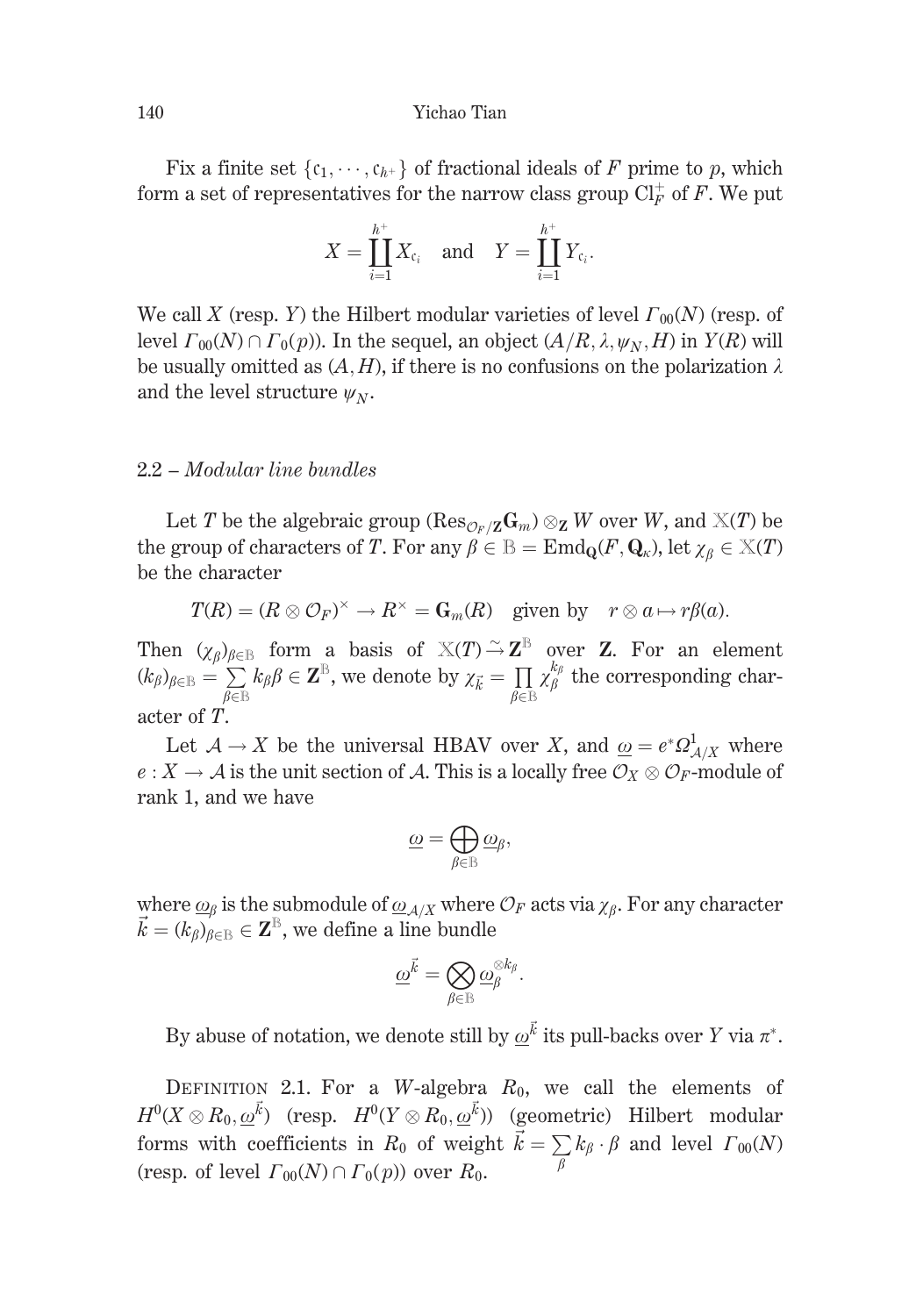We have the following modular interpretation of (geometric) Hilbert modular forms à la Katz. For each  $R_0$ -algebra R, we consider 5-tuples  $(A/R, \lambda, \psi_N, H, \omega)$ , where  $(A/R, \lambda, \psi_N, H)$  is an element in  $Y(R)$  and  $\omega$  is a generator of  $\underline{\omega}_{A/R} = e^* \Omega^1_{A/R}$  as an  $R \otimes \mathcal{O}_F$ -module. Then a Hilbert modular form f of level  $\Gamma_{00}(N) \cap \Gamma_0(p)$  and weight  $\vec{k}$  over  $R_0$  is equivalent to a rule that assigns to each  $R_0$ -algebra R, each 5-tuple  $(A, \lambda, \psi_N, H, \omega)$  as above, an element  $f(A, H, \omega) \in R$  satisfying the following properties:

- $f(A, H, a \cdot \omega) = \chi_{\vec{\iota}}(a)^{-1} f(A, H, \omega)$  for  $a \in (R \otimes \mathcal{O}_F)^{\times}$ ;
- if  $\phi: R \to R'$  is a homomorphism of  $R_0$ -algebras and  $(A', \lambda', \psi'_N, H', \omega')$ is the base change to R' of  $(A, \lambda, \psi_N, H, \omega)$ , then  $f(A', H', \omega') =$  $\phi(f(A, H, \omega)).$

We have a similar description of Hilbert modular forms of level  $\Gamma_{00}(N)$ over  $R_0$ , and we leave the details to the reader.

## 2.3 – Toroidal compactifications

We recall some well known facts on the toroidal compactifications of Hilbert modular varieties (cf. [Rap78, Ch90, DT04]). Let  $(c, c^+)$  be a primeto-p fractional ideal of  $\mathcal{O}_F$ . A  $\Gamma_{00}(N)$ -cusp C of  $X_c$  is an equivalence class of the following data:

- (1) Projective  $\mathcal{O}_F$ -modules a and b of rank 1.
- (2) An isomorphism of  $\mathcal{O}_F$ -modules  $\mathfrak{b}^{-1}\mathfrak{a} \stackrel{\sim}{\rightarrow} \mathfrak{c}$ .
- (3) An exact sequence of projective  $\mathcal{O}_F$ -modules

$$
0 \to \mathfrak{d}_F^{-1} \mathfrak{a}^{-1} \to A \to \mathfrak{b} \to 0.
$$

(4) An embedding of  $\mathcal{O}_F$ -modules:

$$
i_C : \mathfrak{a}^{-1} \mathfrak{d}_F^{-1} / N \mathfrak{c}^{-1} \mathfrak{d}_F^{-1} \hookrightarrow \Lambda / N \Lambda.
$$

Set  $M_C = \alpha b = b^2c$ , and  $M_C^* = \text{Hom}_{\mathbf{Z}}(M, \mathbf{Z}) \simeq \alpha^{-1}b^{-1}b_F^{-1} = b_F^{-1}\alpha^{-2}c$ . The positivity on c and that on  $\delta_F$  induce natural positivities on  $M_C$  and  $M_C^*$ . For each  $\Gamma_{00}(N)$ -cusp C, we choose a rational polyhedral cone decomposition  $\{\sigma_{\alpha}\}_{{\alpha}\in I_{C}}$  of  $M_{C}^{*,+}\cup\{0\}$  that is invariant under the natural action by  $U_{F,N}^2$  such that the quotient  ${\{\sigma_\alpha\}}_{\alpha\in I_C}/U_{F,N}^2$  is finite. Here,  $U_{F,N}\subseteq \mathcal{O}_F^{\times}$ denotes the subgroup of units congruent to  $1$  modulo  $N$ .

We put  $R = W\left[q^{\xi} : \xi \in \frac{1}{N}M_C\right]$ , and  $U_C = \text{Spec}(W[q^{\xi} : \xi \in \frac{1}{N}M_C])$ . Let  $U_C \hookrightarrow S_{\sigma_x}$  be the embedding corresponding to  $\sigma$ , and  $\hat{S}_{\sigma_x} = \text{Spf}(R_{\sigma_x})$  denote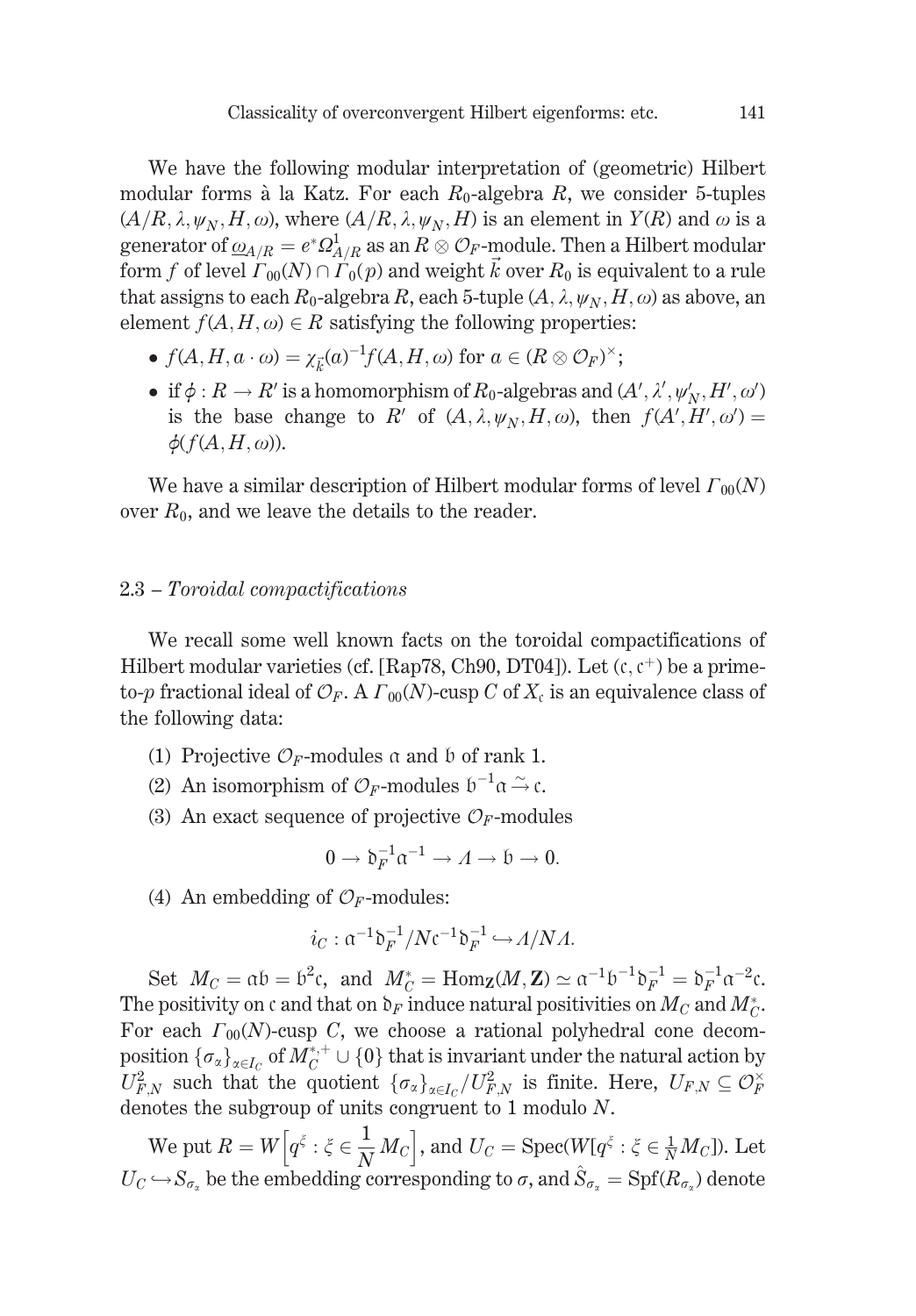the completion of  $S_{\sigma_{\alpha}}$  along  $Z_{\sigma_{\alpha}} = S_{\sigma_{\alpha}} - U_C$ . Let  $U_C \hookrightarrow S(\{\sigma_{\alpha}\})$  be the toric embedding given by  $\{\sigma_\alpha\}_{\alpha \in I_{\alpha}}$ , and  $\hat{S}(\{\sigma_\alpha\})$  be the completion of  $S(\{\sigma_\alpha\})$ along  $S(\{\sigma_{\alpha}\}) - U_C$ . So  $\hat{S}(\{\sigma_{\alpha}\})$  has an affine open covering by the  $\hat{S}_{\sigma_{\alpha}}$ 's. Put  $\text{Spec}(R_{\sigma_{\alpha}}^0) = \text{Spec}(R_{\sigma_{\alpha}}) \times_{S_{\sigma_{\alpha}}} U_C$  with  $R_{\sigma_{\alpha}}^0 = R_{\sigma_{\alpha}} \left[ q^{\xi} : \xi \in \frac{1}{N} M_C \right]$ . We have a morphism of schemes over  $\text{Spec}(R_{\sigma_{\alpha}}^0)$ :

$$
\iota: \mathfrak{b} \hookrightarrow \mathbf{G}_m \otimes \mathfrak{a}^{-1} \mathfrak{d}_F^{-1} = \mathrm{Spec}(R[\mathfrak{X}_{\alpha}: \alpha \in \mathfrak{a}])
$$

given by  $\mathfrak{X}_{\alpha}(\iota(\beta)) = q^{\alpha\beta}$ . By Mumford's construction, we have a semiabelian scheme Tate $(\alpha, \mathfrak{b}) = (\mathbb{G}_m \otimes \alpha^{-1} \mathfrak{d}_F^{-1})/(\mathfrak{b})$  over  $\text{Spec}(R_{\sigma})$  equipped with a natural action of  $\mathcal{O}_F$ , which is a c-polarized abelian scheme over Spec( $R^0_{\sigma_x}$ ), and degenerates into  $\mathbf{G}_m \otimes \mathfrak{a}^{-1} \mathfrak{d}_F^{-1}$  over  $Z_{\sigma_x}$ . As explained in [KL05, 1.6.1], the data  $i_C : \mathfrak{a}^{-1} \mathfrak{d}_F^{-1}/N \mathfrak{a}^{-1} \mathfrak{d}_F^{-1} \hookrightarrow \Lambda/N\Lambda$  defines a  $\Gamma_{00}(N)$ level structure on Tate $(\alpha, b)$  over  $Spec(R^0_{\sigma})$ . Thus, one gets a morphism  $Spec(R_{\sigma_{\varepsilon}}) \to X_{\varepsilon}.$ 

By "gluing" the local charts  $\hat{S}_{\sigma_{\alpha}}$  to  $X_c$  along  $\hat{S}_{\sigma_{\alpha}} \times_{S_{\sigma_{\alpha}}} U_C$  (cf. [Rap78] and [Ch90]), one gets a toroidal compactification  $X_c \hookrightarrow \overline{X}_c$ , and an isomorphism of formal schemes

$$
\overline{X}^{\wedge} \cong \coprod_{C} \hat{S}(\{\sigma_{\alpha}\})/U_{F,N}^{2},
$$

where  $\overline{X}^{\wedge}$  denotes the completion of  $\overline{X}$  along the boundary  $\overline{X} - X$ . There exists a semi-abelian scheme  $\overline{A}$  with real multiplication by  $\mathcal{O}_F$  over  $\overline{X}_c$ which extends the universal HBAV  $A$  over  $X_c$ , and whose restriction to each  $\hat{S}_{\sigma_{\alpha}}$  is Tate( $\alpha$ ,  $\beta$ ). We put  $\overline{X} = \prod X_{\alpha}$ , where ( $\alpha$ ,  $\alpha^{+}$ ) runs through a set of prime-to- $p$  representatives of the strict ideal class group of  $F$ . The  $(\mathcal{O}_X \otimes \mathcal{O}_F)^\times$  torsor  $\omega$  extends to  $\overline{X}$ ; hence, for any  $\vec{k} \in \mathbb{Z}^{\mathbb{B}}$ , the line bundle  $\omega^{\vec{k}}$  extends uniquely to a line bundle on  $\overline{X}$ , which we still denote by  $\omega^{\vec{k}}$ .

We define a  $\Gamma_{00}(N) \cap \Gamma_0(p)$ -cusp  $(C, H)$  on Y to be a  $\Gamma_{00}(N)$ -cusp  $C = (\alpha, \mathfrak{b}, A, i_C)$  as above together with an  $(\mathcal{O}_F/p)$ -cyclic subgroup  $H \subset A/pA$ . By choosing a rational polyhedral cone decomposition for each cusp  $(C, H)$  compatible with that for X, one generalizes the previous construction to get an toroidal compactification  $\overline{Y}$  of Y in the same manner as the Siegel case treated by Stroh [St10a]. Then  $\overline{Y}$  is a proper smooth scheme over  $W$ , which contains  $Y$  as an open dense subscheme. We have a similar description of  $\overline{Y}^{\wedge}$  in terms of local charts. The natural projection  $Y \to X$  extends to a morphism  $\overline{Y} \to \overline{X}$ .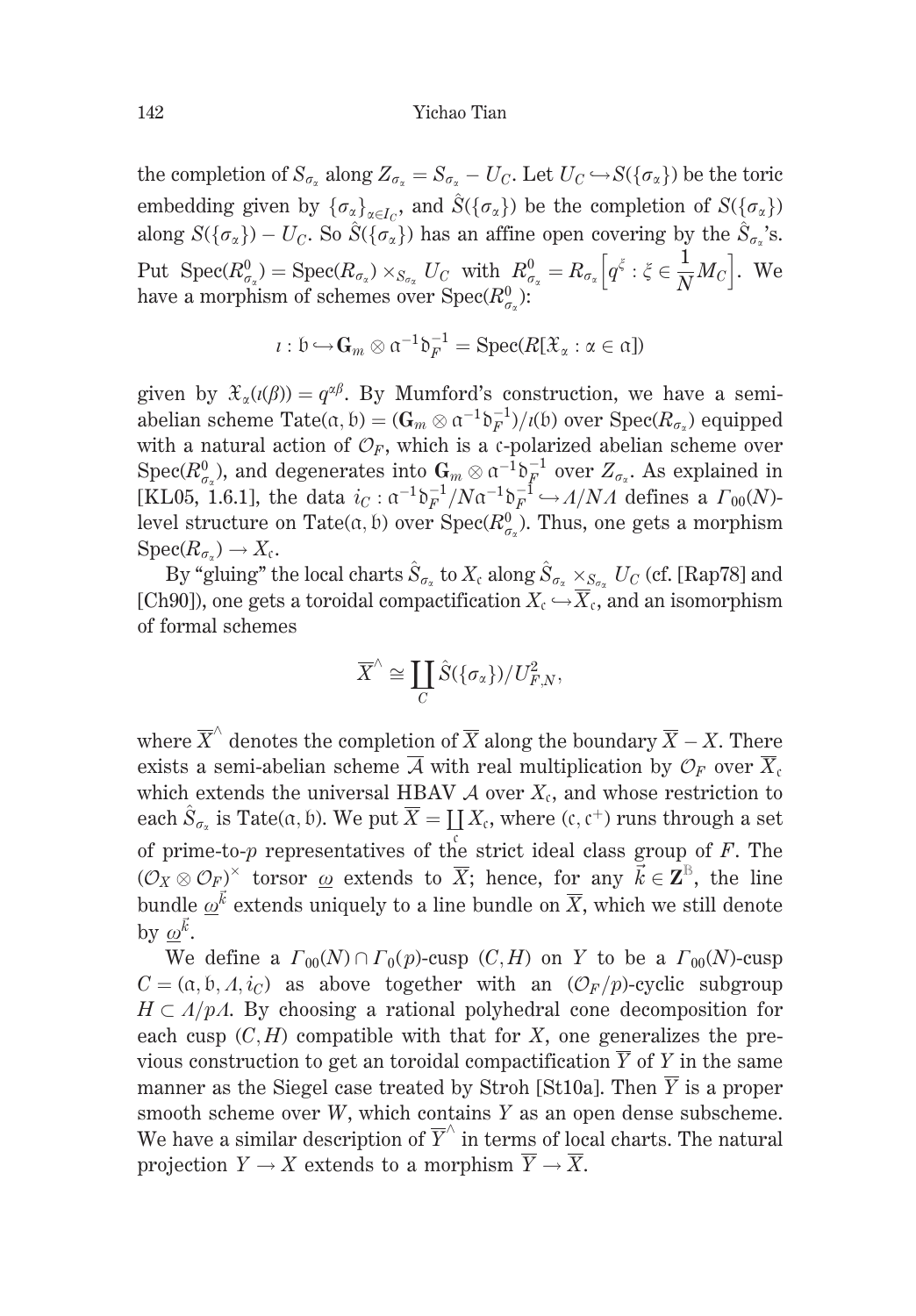## $2.4 - Rioid$  analytic spaces

Let  $\mathfrak X$  and  $\mathfrak Y$  be the respectively the formal completions of X and Y along their special fibers. The formal scheme  $\mathfrak X$  represents the functor that attaches, to each admissible *p*-adic formal scheme over  $Spf(W)$ , the set of polarized HBAV with a  $\Gamma_{00}(N)$ -level structure; and we have a similar interpretation for  $\mathcal{Y}$ . Let  $\mathcal{X}_{\text{rig}}$  and  $\mathcal{Y}_{\text{rig}}$  be the associated rigid analytic spaces in the sense of Raynaud,  $X_{\mathbf{Q}_n}^{\text{an}}$  and  $Y_{\mathbf{Q}_n}^{\text{an}}$  be the analytic spaces over  $\mathbf{Q}_\kappa$  associated with the  $Q_k$ -schemes  $X_{Q_k}$  and  $Y_{Q_k}$ . Similarly, we have formal schemes  $\mathfrak{X}, \mathfrak{Y}$  for toroidal compactifications, and their associated rigid analytic spaces  $\overline{\mathcal{X}}_{\text{rig}}, \overline{\mathcal{Y}}_{\text{rig}}$ . Then we have natural inclusions of rigid analytic spaces

$$
{\mathfrak X}_{\rm rig}\subset X^{\rm an}_{\mathbf Q_\kappa}\subset \overline{{\mathfrak X}}_{\rm rig}, \qquad {\mathfrak Y}_{\rm rig}\subset Y^{\rm an}_{\mathbf Q_\kappa}\subset \overline{{\mathfrak Y}}_{\rm rig}.
$$

For any extension of valuation fields  $L/\mathbf{Q}_{\kappa}$ , we use a subscript L to denote the base change of a rigid space over  $Q_k$  to L, e.g.  $\mathfrak{X}_{\text{rig},L}$ ,  $X_{Q_k,L}^{\text{an}} = X_L^{\text{an}}$ , ... For any weight  $\vec{k} \in \mathbf{Z}^{\mathbb{B}}$ , by an obvious abuse of notation, we still denote by  $\underline{\omega}^k$ the modular line bundles of weight  $\vec{k}$  on the formal schemes  $\overline{\mathfrak{X}}$  and  $\overline{\mathfrak{Y}}$ , and on rigid spaces  $\overline{\mathfrak{X}}_{\text{rig}}, \overline{\mathfrak{Y}}_{\text{rig}}.$ 

PROPOSITION 2.2 [Koecher's Principle]. For any finite extension L over  $\mathbf{Q}_{\kappa}$ , we have a commutative diagram of canonical isomorphisms

$$
H^{0}(\overline{Y}_{L}, \underline{\omega}^{\vec{k}}) \xrightarrow{\cong} H^{0}(Y_{L}, \underline{\omega}^{\vec{k}})
$$
  

$$
\downarrow \cong \qquad \qquad \downarrow \cong
$$
  

$$
H^{0}(\overline{\mathfrak{Y}}_{\mathrm{rig}, L}, \underline{\omega}^{\vec{k}}) \xrightarrow{\cong} H^{0}(Y_{L}^{\mathrm{an}}, \underline{\omega}^{\vec{k}}) \xrightarrow{\cong} H^{0}(\mathfrak{Y}_{\mathrm{rig}, L}, \underline{\omega}^{\vec{k}}),
$$

where the horizontal arrows are natural restriction map, and the vertical arrows are analytification maps.

The diagram above is clearly commutative. The top horizontal PROOF. isomorphism is the classical Koecher principle [Ch90, Thm. 4.3(i)]. The left vertical isomorphism follows from rigid GAGA [Ab11, 7.6.11]. The lower horizontal arrows are clearly injective. To finish the proof, it suffices to show that the restriction map

$$
H^0(\overline{\mathfrak{Y}}_{\mathrm{rig},L},\underline{\omega}^{\vec{k}}) \to H^0(\mathfrak{Y}_{\mathrm{rig},L},\underline{\omega}^{\vec{k}})
$$

is an isomorphism. Since both *W*-formal schemes  $\mathcal{Y}$  and  $\overline{\mathcal{Y}}$  are admissible, we have  $H^0(\overline{\mathfrak{Y}}_{\text{rig},L},\underline{\omega}^{\vec{k}}) \cong H^0(\overline{\mathfrak{Y}},\underline{\omega}^{\vec{k}}) \otimes_W L$  and similarly for  $H^0(\mathfrak{Y}_{\text{rig},L},\underline{\omega}^{\vec{k}})$ .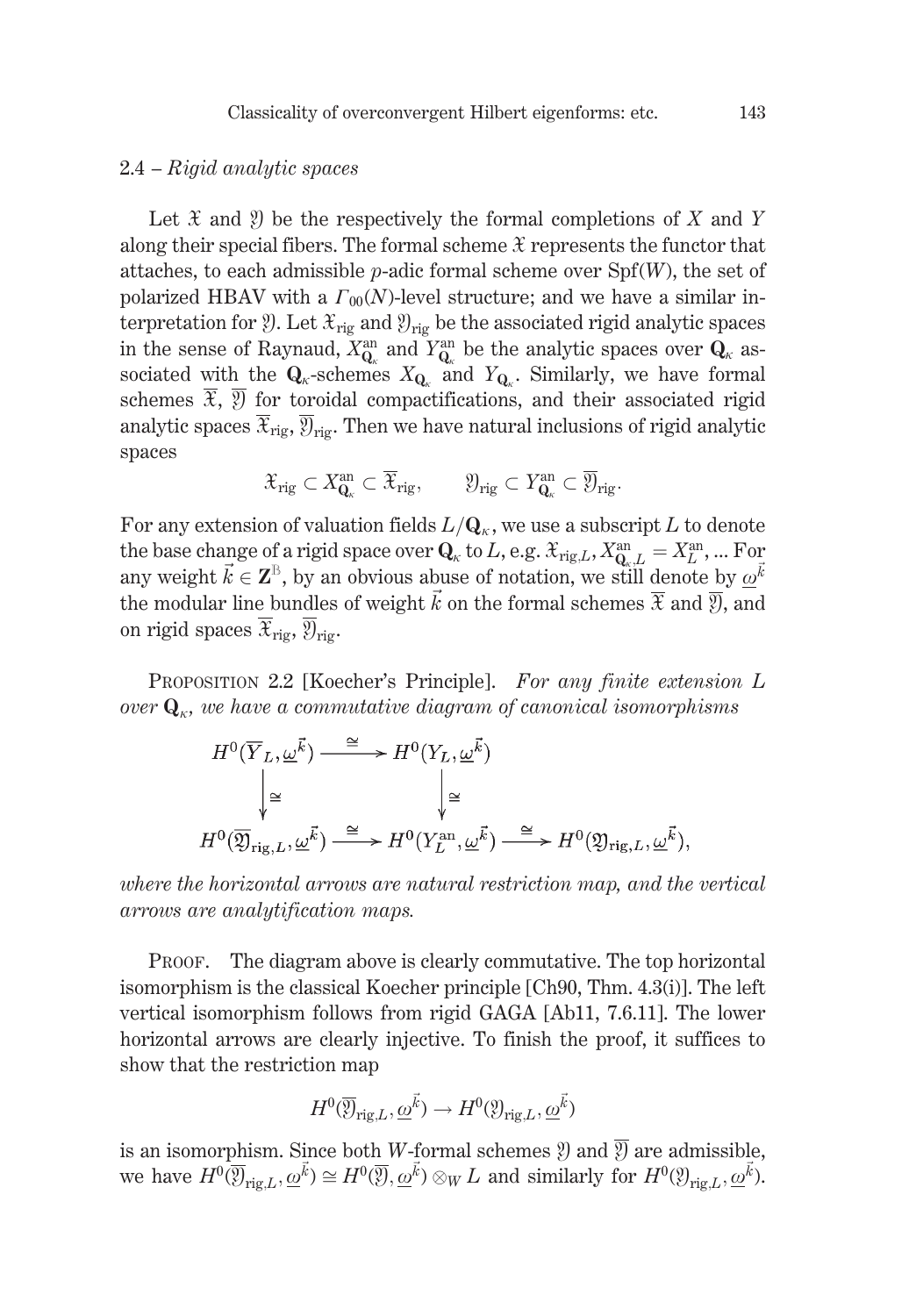We are thus reduced to proving the similar statement for formal schemes  $\overline{y}$ and ?), then further reduced to showing that restriction map

$$
H^0(\overline{Y} \otimes_W W/p^n, \underline{\omega}^{\vec{k}}) \to H^0(Y \otimes_W W/p^n, \underline{\omega}^{\vec{k}})
$$

is an isomorphism for all  $n \geq 1$ . By the construction of  $\overline{Y}$ , it suffices to prove that, for every  $f \in H^0(Y \otimes_W W/p^n, \underline{\omega}^{\vec{k}})$ , the q-expansion of f around each cusp has no poles. This follows from the same computation as in [Ra74, 4.9].  $\Box$ 

## $2.5 - U_p$ -operators

Let  $\{c_1, \dots, c_{h^+}\}\$ be the fixed set of prime-to-p representatives of the strict ideal class group  $\mathrm{Cl}_{F}^+$ . Fix a prime p of F above p. For each  $\mathfrak{c}_i$ , there exists unique  $1 \le j \le h^+$  and a totally positive element  $\xi_i \in F^{\times,+}$  such that  $c_i p = (\xi_i)c_i$ . Note that  $\xi_i$  is only determined up to elements of  $U_F^+$ , the group of totally positive units in  $F$ ; if  $p$  is not inert in  $F$ , then there is no canonical choice for such a  $\xi_i$ . We fix such a  $\xi_i$  for each  $1 \leq i \leq h^+$ .

If  $A$  is a HBAV over a W-algebra  $R$ , we have a decomposition of finite and locally free group schemes over  $R$ 

$$
A[p] = \prod_{\mathfrak{p} \mid p} A[\mathfrak{p}],
$$

where p runs through all the prime ideals of  $\mathcal{O}_F$  dividing p, and  $A[\mathfrak{p}]$  is the subgroup scheme killed by all  $a \in \mathfrak{p}$ . Then  $A[\mathfrak{p}]$  is a group scheme of  $(\mathcal{O}_F/\mathfrak{p})$ -vector spaces of dimension 2. We fix a prime ideal  $\mathfrak{p}$  of  $\mathcal{O}_F$  above p, and put  $\kappa(\mathfrak{p}) = \mathcal{O}_F/\mathfrak{p}$ . Let  $\mathcal{C}(\mathfrak{p})$  be the scheme over  $\mathbf{Q}_\kappa$  which represents the functor that attaches to a  $\mathbf{Q}_{k}$ -algebra R the set of isomorphism classes of 5tuples  $(A, \lambda, \psi_N, H, H')$  where:

- $(A, \lambda, \psi_N, H)$  is an object in  $Y(R)$ ;
- $H' \subset A[\mathfrak{p}]$  is a closed  $(\mathcal{O}_F/\mathfrak{p})$ -cyclic isotropic subgroup scheme such that  $H' \cap H = \{0\}.$

We will two maps

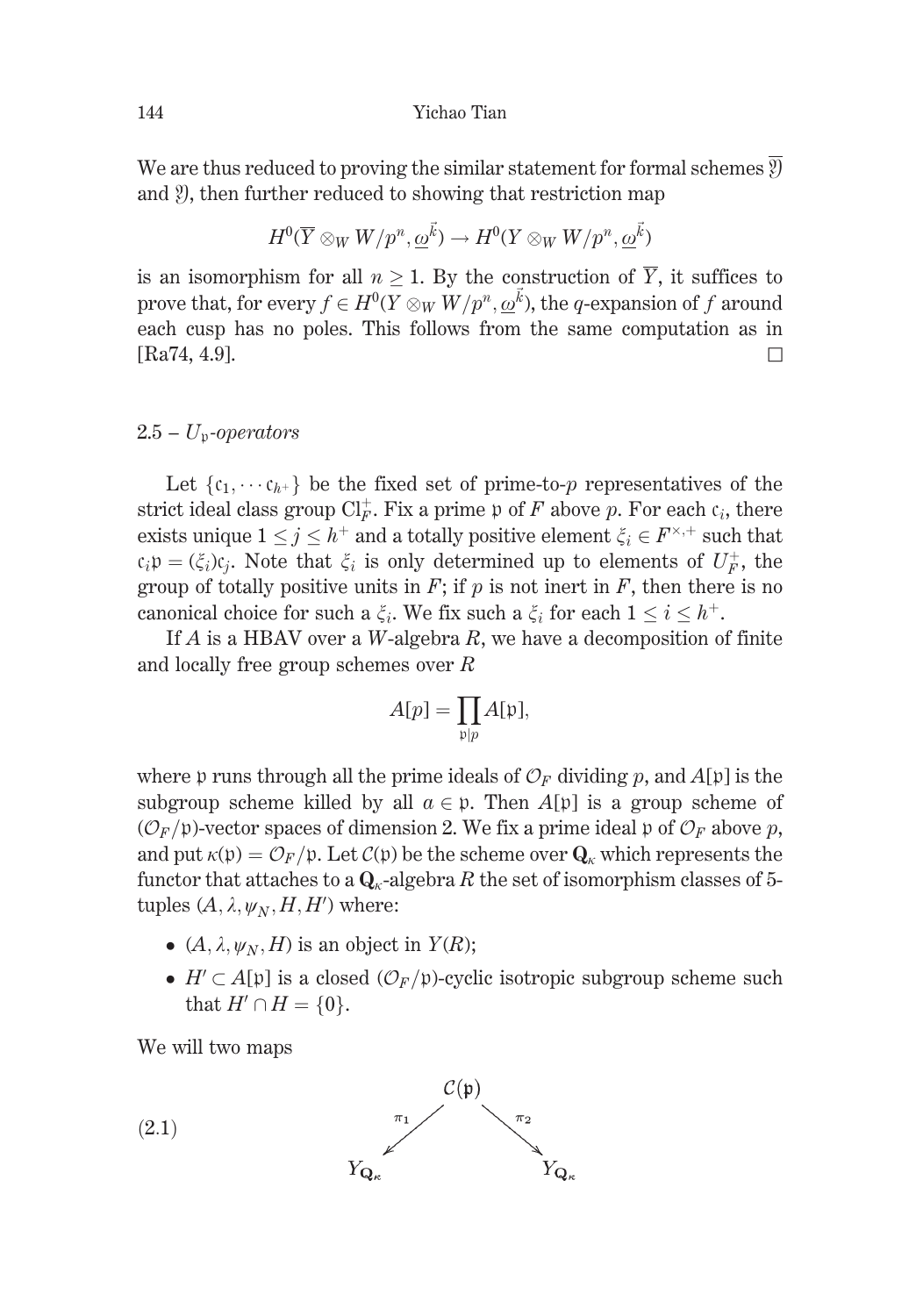given respectively as follows:

$$
\pi_1(A, \lambda, \psi_N, H, H') = (A, \lambda, \psi_N, H)
$$
  

$$
\pi_2(A, \lambda, \psi_N, H, H') = (B, \lambda_B, \psi_{B,N}, (H' + H)/H'),
$$

where B is the quotient abelian scheme  $A/H'$ ,  $\psi_{BN}$  is the induced level structure on B such that  $f \circ \psi_N = \psi_{R,N}$  if  $f : A \to B$  denotes the canonical quotient isogeny. It remains to describe the polarization  $\lambda_B$  on B. Assume that  $\lambda$  induces an isomorphism  $\lambda : A \otimes_{\mathcal{O}_F} c_i \xrightarrow{\sim} A^{\vee}$  for  $1 \leq i \leq h^+$ . Let  $\xi_i \in F^{\times,+}$  be the element chosen above such that  $c_i \mathfrak{p} = (\xi_i)c_i$  for a unique  $1 \leq j \leq h^+$ . Let  $g : B \to A \otimes_{\mathcal{O}_F} \mathfrak{p}^{-1}$  be the canonical quotient isogeny with kernel  $A[\mathfrak{p}]/H' \subseteq B[\mathfrak{p}]$ . It is easy to check that the quasi-isogeny

$$
B\otimes_{\mathcal{O}_F}\mathfrak{c}_j\xrightarrow{1\otimes\xi_i}B\otimes_{\mathcal{O}_F}\mathfrak{c}_i\mathfrak{p}\xrightarrow{g\otimes 1}A\otimes_{\mathcal{O}_F}\mathfrak{c}_i\xrightarrow{\lambda}A^\vee\xrightarrow{g^\vee}B^\vee\otimes_{\mathcal{O}_F}\mathfrak{p}^{-1}\leftarrow B^\vee
$$

is a genuine isogeny, and it gives the desired polarization  $\lambda_B$ . Here, the last arrow  $B^{\vee} \to B^{\vee} \otimes_{\mathcal{O}_F} \mathfrak{p}^{-1} \cong B^{\vee}/B^{\vee}[\mathfrak{p}]$  is the canonical quotient with kernel  $B[\mathfrak{p}].$ 

Since we are in characteristic 0, both  $\pi_1$  and  $\pi_2$  are finite étale of degree | $\kappa(\mathfrak{p})$ |. Let  $(\mathcal{A}, \lambda, \psi_N, H, H')$  be the universal object on  $\mathcal{C}(\mathfrak{p})$ , and  $\phi: \mathcal{A} \to \mathcal{B} = \mathcal{A}/H'$  be the canonical isogeny. We have a commutative diagram

$$
\mathcal{A} \leftarrow \mathcal{A} \xrightarrow{\phi} \mathcal{B} \longrightarrow \mathcal{A}
$$
\n
$$
\downarrow f \qquad \qquad \downarrow f_1 \qquad \qquad \downarrow f_2 \qquad \qquad \downarrow f_2
$$
\n
$$
Y_{Q_\kappa} \leftarrow \pi_1 \quad \mathcal{C}(\mathfrak{p}) \longrightarrow \mathcal{C}(\mathfrak{p}) \xrightarrow{\pi_2} Y_{Q_\kappa},
$$

where both the left and right squares are cartesian. We have a natural morphism of  $(\mathcal{O}_{\mathcal{C}(h)} \otimes \mathcal{O}_F)^\times$ -torsors:

$$
\pi_2^*(\underline{\omega}_{\mathcal{A}/Y_{\mathbf{Q}_\kappa}}) \tilde{\longrightarrow} f_{2*}(\Omega^1_{\mathcal{B}/\mathcal{C}(\mathfrak{p})}) \xrightarrow{\phi^*} f_{1*}(\Omega^1_{\mathcal{A}/\mathcal{C}(\mathfrak{p})}) \tilde{\longleftarrow} \pi_1^*(\underline{\omega}_{\mathcal{A}/Y_{\mathbf{Q}_\kappa}}),
$$

which induces a natural morphism of line bundles

$$
\phi^*:\pi_2^*(\underline{\omega}^{\vec{k}})\longrightarrow \pi_1^*(\underline{\omega}^{\vec{k}})
$$

for any  $\vec{k} \in \mathbf{Z}^{\mathbb{B}}$ . For a finite extension  $L/\mathbf{Q}_{\kappa}$ , we define the  $U_{p}$ -operator on the space  $H^0(Y_L, \underline{\omega}^{\vec{k}})$  as the composite

$$
(2.2) \quad U_{\mathfrak{p}}: H^{0}(Y_L, \underline{\omega}^{\vec{k}}) \xrightarrow{\pi_{\vec{k}}^{*}} H^{0}(\mathcal{C}(\mathfrak{p})_L, \pi_2^{*}(\underline{\omega}^{\vec{k}})) \xrightarrow{\phi^{*}} H^{0}(\mathcal{C}(\mathfrak{p})_L, \pi_1^{*}(\underline{\omega}^{\vec{k}})) \xrightarrow{\frac{1}{[K(\mathfrak{p})]} \text{tr}} H^{0}(Y_L, \underline{\omega}^{\vec{k}}),
$$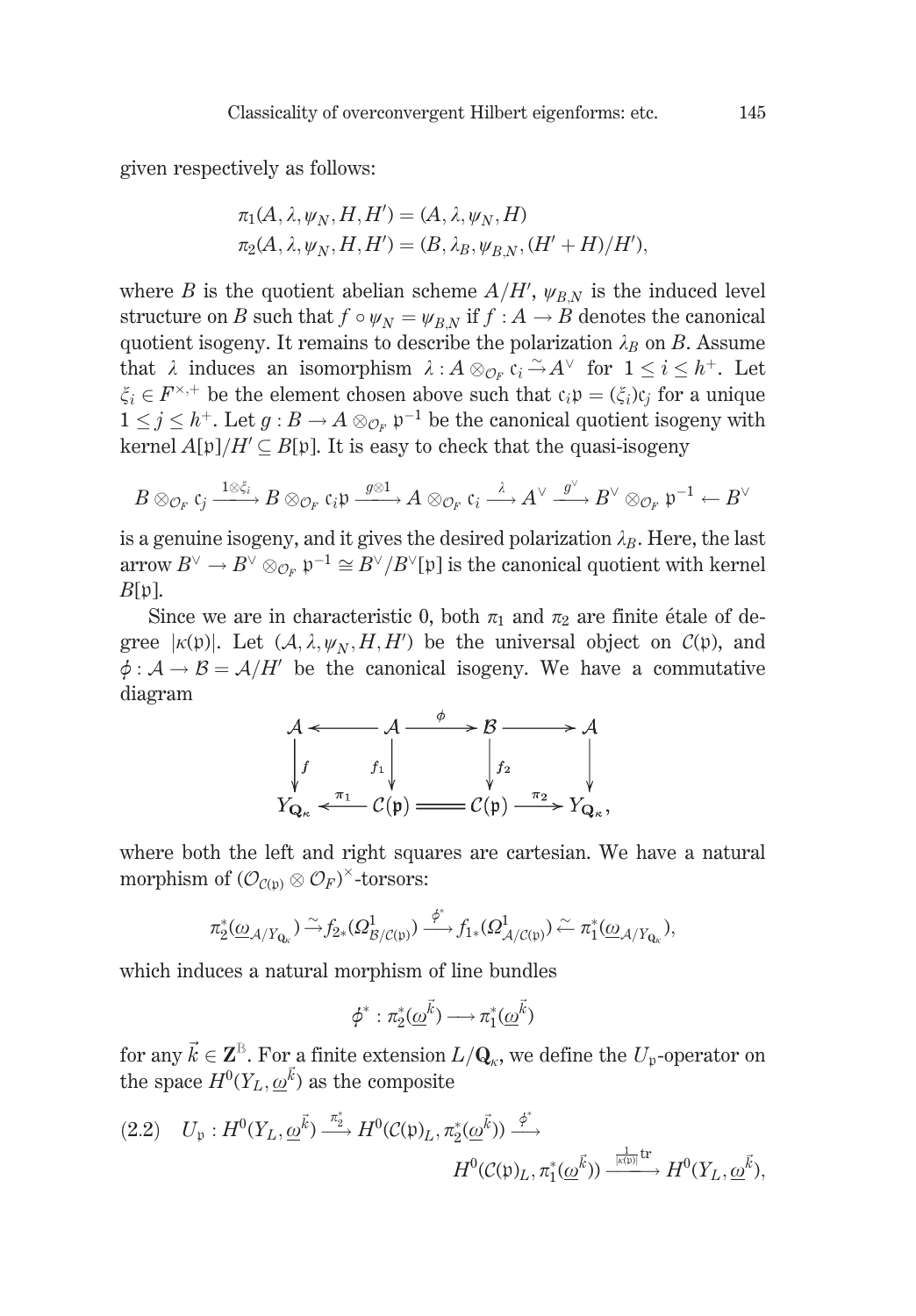where "tr" is induced by the trace map  $\pi_{1*}\pi_1^*(\omega^{\vec{k}}) \to \omega^{\vec{k}}$ . Explicitly, if  $L'/L$ is a finite extension such that  $(A, H) = (A, \lambda, \psi_N, H) \in Y(L)$ , and  $\omega$  is a generator of  $\underline{\omega}_A = e^* \Omega^1_{A/L}$  as an  $(L' \otimes \mathcal{O}_F)$ -module, then we have

$$
(2.3) \qquad (U_{\mathfrak{p}}f)(A,H,\omega) = \frac{1}{|\kappa(\mathfrak{p})|} \sum_{\substack{H' \subset A[\mathfrak{p}] \\ H' \cap H = 0}} f(A/H', (H' + H)/H', p^{-1}\hat{\phi}^*(\omega)),
$$

where H' runs over all the  $\mathcal{O}_F$ -subgroups of  $A[\mathfrak{p}]$  of order  $|\kappa(\mathfrak{p})|$  with  $H \cap H' = 0$ , and  $\hat{\phi} : A/H' \to A$  is the canonical isogeny with kernel  $A[p]/H'$ .

REMARK 2.3. As pointed by the referee of this paper, our definition of  $U_p$ -operators has the obviously disadvantage that it depends on the choices of the  $\xi_i$ 's, which are only canonically determined up to elements of  $U^+_F$ , although it is harmless for the proof of our main theorem. This ambiguity disappears when we restrict to so-called arithmetic Hilbert modular forms, which are the forms giving rise to Galois representations.

Actually, there is a natural action of  $U_F^+$  on Y given by  $[\varepsilon]$ :  $(A, \lambda, \psi_N, H) \mapsto$  $(A, \varepsilon \cdot \lambda, \psi_N, H)$ . Let  $U_{F,N} \subseteq \mathcal{O}_F^{\times}$  be the subgroup of units congruent to 1 modulo N. Then the subgroup  $U_F^2$  acts trivially, because the endomorphism  $u: A \to A$  induces an isomorphism of tuples  $(A, \lambda, \psi_N, H) \simeq (A, \varepsilon \cdot \lambda, \psi_N, H)$ if  $\varepsilon = u^2$  with  $u \in U_{FN}^2$ . Thus the action of  $U_F^+$  factors through the finite quotient  $U_F^+/U_{F,N}^2$ . We have also an equivariant action of  $U_F^+/U_{F,N}^2$  on  $\omega^k$ so that we get a natural action of  $U_F^+/U_{F,N}^2$  on the  $H^0(Y_L, \omega^k)$ . The space of arithmetic Hilbert modular forms is defined to be the invariant subspace of  $H^0(Y_L, \underline{\omega}^{\vec{k}})$  under  $U_F^+/U_{F,N}^2$ . Then for those forms, the ambiguity coming from the choices for  $\xi_i$ 's will disappear. For more discussion on this issue, see [KL05, 1.11] and [DT04].

## $2.6 - Norms$

We fix a weight  $\vec{k} = \sum_{\beta \in \mathbb{B}} k_{\beta} \in \mathbb{Z}^{\mathbb{B}}$  and a finite extension  $L/\mathbf{Q}_{\kappa}$ . Let  $L'/L$ be a finite extension, and  $Q = (A, H) \in \mathcal{Y}_{\text{rig}}(L')$  be a rigid point, i.e. a morphism of formal schemes  $Q: Spf(\mathcal{O}_{L'}) \to \mathcal{Y}$  such that  $Q^*(\mathfrak{A}, \mathfrak{H}) =$  $(A, H)$ , where  $(\mathfrak{A}, \mathfrak{H})$  is the universal formal HBAV together with its universal isotropic  $(\mathcal{O}_F/p)$ -cyclic subgroup over  $\mathcal{Y}_{\text{ric}}$ . Let  $\omega$  be a generator of the free  $(\mathcal{O}_L \otimes \mathcal{O}_F)$ -module  $\underline{\omega}_A = H^0(A, \Omega^1_{A/\mathcal{O}_L})$ , and  $\omega_\beta$  be its  $\beta$ -component for any  $\beta \in \mathbb{B}$ . Then

$$
\omega^{\vec{k}}=\otimes_{\beta\in\mathbb{B}}\omega_{\beta}^{k_{\beta}}
$$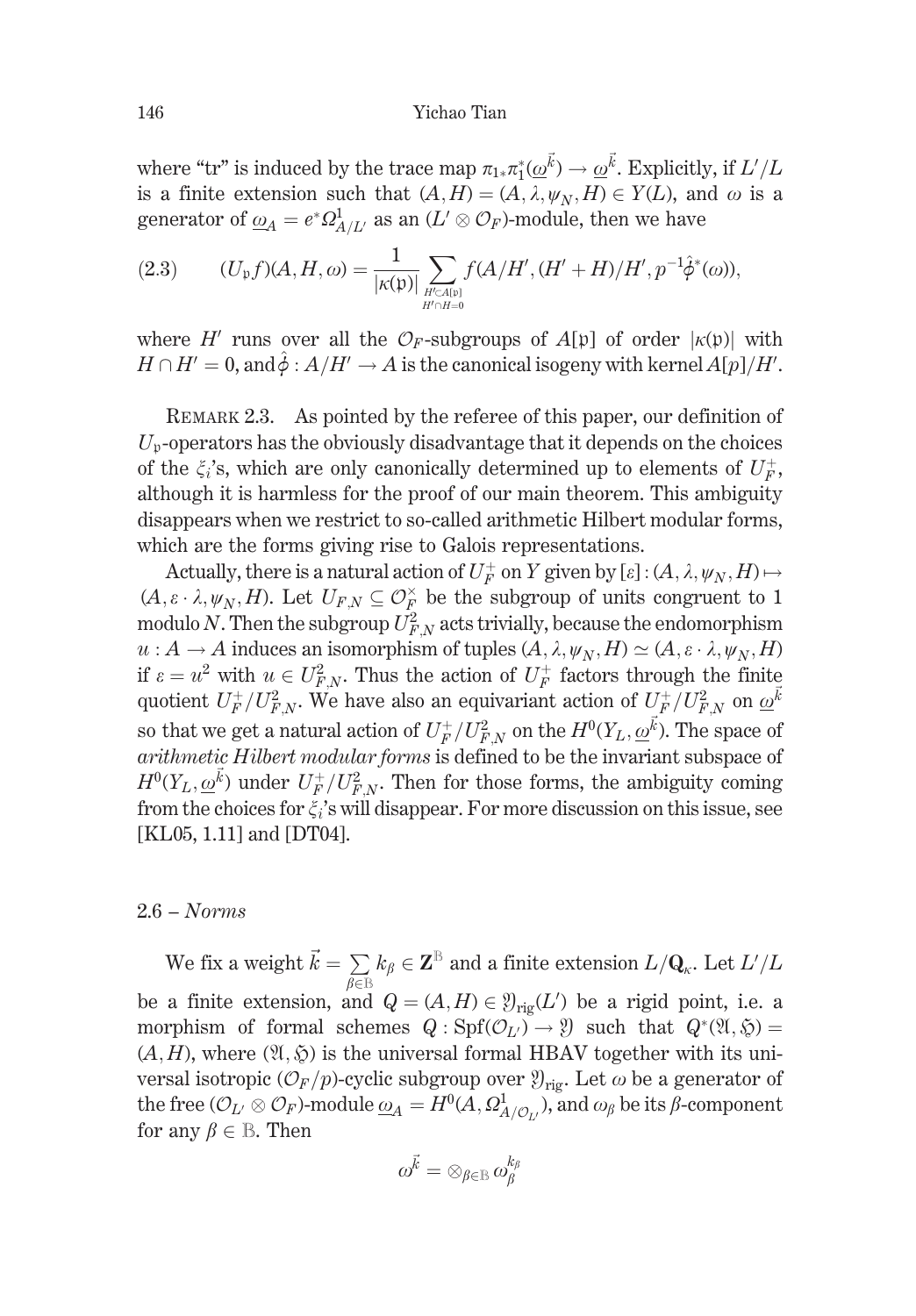is a basis of the  $\mathcal{O}_{L'}$ -module  $Q^*(\omega^{\vec{k}})$ . For any element  $f \in Q^*(\omega^{\vec{k}}) \otimes_{\mathcal{O}_{L'}} L'$ , we write  $f = f(A, H, \omega) \omega^k$  with  $f(A, H, \omega) \in L$ , and define

$$
|f| = |f(A, H, \omega)|_p.
$$

For any admissible open subset  $V \subset \mathcal{Y}_{\text{rig},L}$ , and a section  $f \in H^0(V, \underline{\omega}^{\vec{k}})$ , we define

$$
|f|_V = \sup_{Q \in |V|} |f(Q)| \in \mathbf{R}_{>0} \cup \{\infty\},\
$$

where  $|V|$  denotes the set of rigid points of V. If V is quasi-compact, then  $|f|_V \in \mathbf{R}_{>0}$  by the maximum modulus principle in rigid analysis, and  $H^0(V, \omega^{\vec{k}})$  is an L-Banach space with the norm  $|\cdot|_V$ . If V is clear from the context, we usually omit the subscript  $V$  from the notation.

## 2.7 – Hasse invariants

Let R be a *K*-algebra, and A be a HBAV over R. Let  $\omega_{A/R} = H^0(A, \Omega^1_{A/R})$ , and Lie(A) be the Lie algebra of A; so we have Lie(A) =  $\text{Hom}_{R}(\omega_{A/R}, R)$ . The Verschiebung homomorphism  $V_A: A^{(p)} \to A$  induces a map of Rmodules HW : Lie(A)<sup>(p)</sup>  $\rightarrow$  Lie(A), where Lie(A)<sup>(p)</sup> is the base change of Lie(A) via the absolute Frobenius endomorphism  $F_R: a \mapsto a^p$  of R. Equivalently, we have a canonical map

$$
h:\underline{\omega}_{A/R}\rightarrow \underline{\omega}_{A/R}^{(p)}.
$$

Note that  $\underline{\omega}_{A/R}$  is a locally free  $R \otimes \mathcal{O}_F$ -module of rank 1, and let  $\underline{\omega}_{A/R} = \bigoplus_{\beta \in \mathbb{B}} \underline{\omega}_{A/R,\beta}$ , where  $\underline{\omega}_{A/R,\beta}$  is the direct summand on which  $\mathcal{O}_F$  acts via the character  $\chi_{\beta}$ . Thus we have a decomposition  $h = \bigoplus_{\beta \in \mathbb{B}} h_{\beta}$ , where

(2.4) 
$$
h_{\beta} : \underline{\omega}_{A/R,\beta} \to \underline{\omega}_{A/R,\sigma^{-1}\circ\beta}^{(p)}.
$$

The morphism  $h_{\beta}$  thus defines a Hilbert modular form (with full level) of weight  $p \cdot \sigma^{-1} \circ \beta - \beta$  over  $\kappa$ , and we call it the  $\beta$ -partial Hasse invariant. The product  $E = \prod h_{\beta}$  is thus a Hilbert modular form of weight  $(p-1)\sum_{\alpha\in\mathbb{D}}\beta$  over  $\kappa$ , called simply the Hasse invariant. If A is a HBAV over an algebraically closed field containing  $\kappa$ , the Hasse invariant  $E(A) \neq 0$  if and only if  $A$  is ordinary in the usual sense, i.e., the finite group scheme  $A[p]$  is isomorphic to  $\mu_p^g \times (\mathbf{Z}/p\mathbf{Z})^g$ .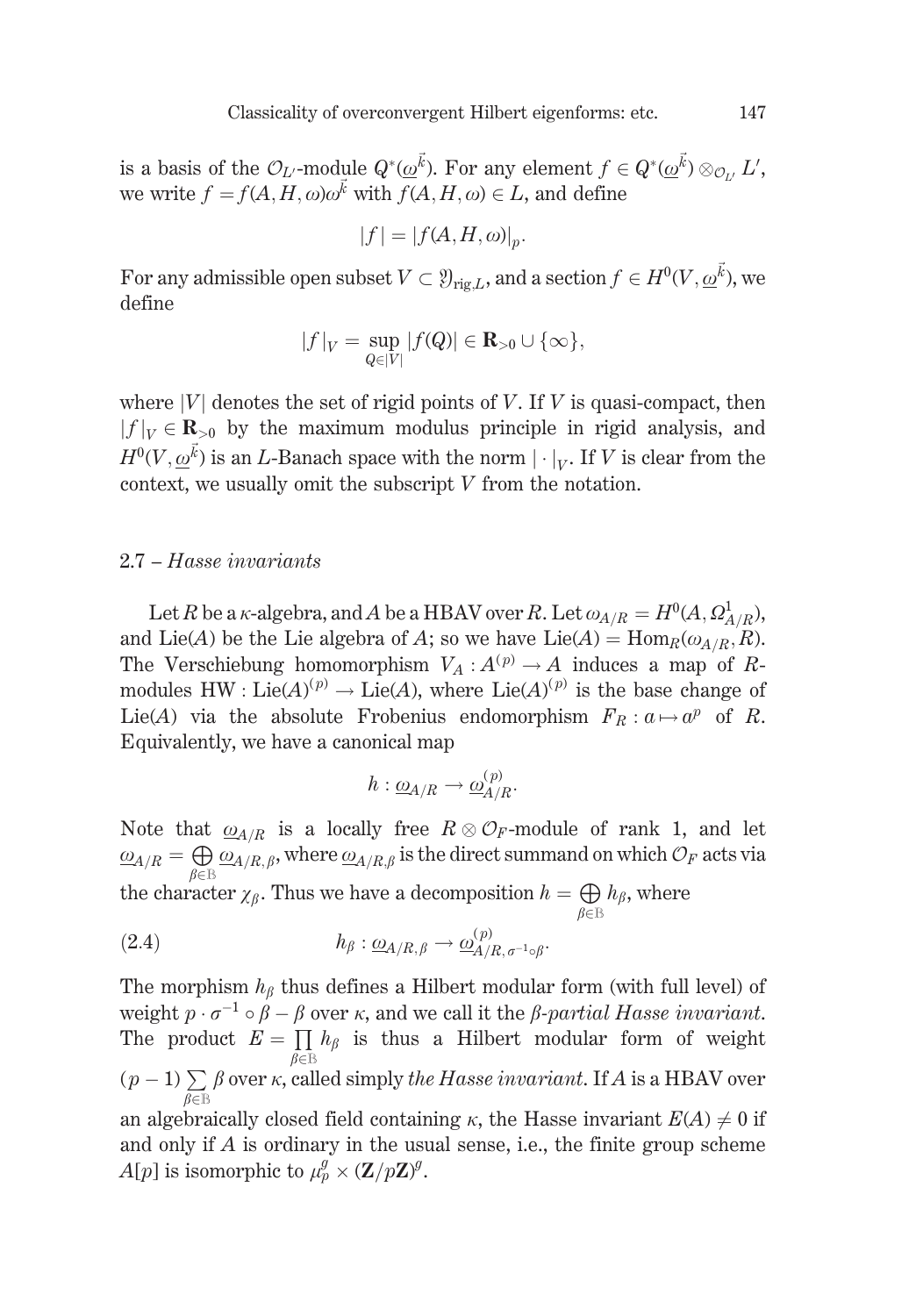## 2.8 – Ordinary locus

Let  $X_{\kappa}$ ,  $Y_{\kappa}$  be the special fibers of X and Y, and  $X_{\kappa}^{\text{ord}}$  be the locus where the Hasse invariant  $h$  does not vanish, or equivalently the open subscheme of  $X_{\kappa}$  parametrizing polarized ordinary HBAV. For a HBAV A over a  $\kappa$ algebra  $R$ , the kernel of the Frobenius homomorphism of  $A$  is naturally an  $(\mathcal{O}_F/p)$ -cyclic isotropic subgroup of  $A[p]$ . In other words, the kernel of Frobenius defines a section  $s: X_{\kappa} \to Y_{\kappa}$  of the projection  $\pi: Y_{\kappa} \to X_{\kappa}$ . We put  $Y_{\kappa}^{\text{ord}} = s(X_{\kappa}^{\text{ord}})$ . In particular,  $Y_{\kappa}^{\text{ord}}$  is isomorphic to  $X_{\kappa}^{\text{ord}}$ .<br>Let  $\mathfrak{X}^{\text{ord}}$  and  $\mathfrak{Y}^{\text{ord}}$  be respectively the open formal subschemes of  $\mathfrak{X}$  and

*Q*) corresponding to the open subsets  $X_{\kappa}^{\text{ord}} \subset X_{\kappa}$  and  $Y_{\kappa}^{\text{ord}} \subset Y_{\kappa}$ , and  $\mathfrak{X}_{\text{rig}}^{\text{ord}}$ and  $\mathcal{Y}_{\text{rig}}^{\text{ord}}$  be the associated rigid analytic generic fibers. Then  $\mathcal{X}_{\text{rig}}^{\text{ord}}$  and  $\mathcal{Y}_{\text{rig}}^{\text{ord}}$ are respectively quasi-compact admissible open subsets of  $\mathfrak{X}_{\text{rig}}$  and  $\mathfrak{Y}_{\text{rig}}$ . Let  $(\mathfrak{A}, \lambda, \psi_N)$  be the universal formal HBAV over  $\mathfrak{X}$ . Over the ordinary locus  $\mathfrak{X}^{\text{ord}}$ , we have an extension of finite flat  $\mathcal{O}_F$ -group schemes

$$
0 \to \mathfrak{A}[p]^\mu \to \mathfrak{A}[p] \to \mathfrak{A}[p]^{\mathrm{et}} \to 0,
$$

where  $\mathfrak{A}[p]$ <sup> $\acute{e}t$ </sup> is étale of order  $p^g$ , and  $\mathfrak{A}[p]^{\mu}$  is of multiplicative type and lifts the kernel of Frobenius of  $\mathfrak{A} \otimes_W \kappa$ . The finite flat subgroup  $\mathfrak{A}[p]^{\mu}$  is  $(\mathcal{O}_F/p)$ -cyclic and isotropic for the Weil pairing induced by the polarization  $\lambda$ , and it defines thus an section  $s^{\circ} : \mathfrak{X}^{\text{ord}} \to \mathfrak{Y}^{\text{ord}}$  lifting the section  $s: X_{\kappa}^{\text{ord}} \to Y_{\kappa}^{\text{ord}}$  given by the kernel of Frobenius. In particular, the natural<br>projections  $\mathfrak{Y}^{\text{ord}} \to \mathfrak{X}^{\text{ord}}$  and  $\mathfrak{Y}_{\text{rig}}^{\text{ord}} \to \mathfrak{X}_{\text{rig}}^{\text{ord}}$  are canonical isomorphisms.

DEFINITION 2.4. Let L be a finite extension of  $Q_{\alpha}$ .

(i) For  $\vec{k} \in \mathbf{Z}^{\mathbb{B}}$ , an element of  $H^0(\mathfrak{X}_{\mathrm{rig},L}^{\mathrm{ord}}, \underline{\omega}^{\vec{k}})$  is called a *p*-adic Hilbert *modular form* of level  $\Gamma_{00}(N)$  and weight  $\vec{k}$  with coefficients in L.

(ii) We say an element  $f \in H^0(\mathfrak{X}_{\text{rig},L}^{\text{ord}}, \underline{\omega}^{\vec{k}})$  is *overconvergent* if f extends to a strict neighborhood V of  $\mathcal{X}_{\text{rig},L}^{\text{ord}}$  in  $\mathcal{X}_{\text{rig},L}$ . We put

$$
\mathbf{M}^{\dagger}_{\vec{k}}(\Gamma_{00}(N),L) = \lim_{\substack{\longrightarrow \\ V}} H^0(V,\underline{\omega}^{\vec{k}})
$$

where V runs over the strict neighborhoods of  $\mathfrak{X}_{\mathrm{rig},L}^{\mathrm{ord}}$  in  $\mathfrak{X}_{\mathrm{rig},L}$ , and we call it the space of overconvergent p-adic Hilbert modular forms of level  $\Gamma_{00}(N)$ and weight  $k$ .

REMARK 2.5. By the theory of canonical subgroups (cf. [KL05,  $\S 3$ ] and [GK09, Thm. 5.3.1]), the isomorphism of ordinary loci  $\pi : \mathcal{Y}_{\text{rig}}^{\text{ord}} \to \mathcal{X}_{\text{rig}}^{\text{ord}}$  extends to a strict neighborhood of  $\mathcal{Y}_{\text{rig}}^{\text{ord}}$  in  $\mathcal{Y}_{\text{rig}}$ . Therefore, the natural notion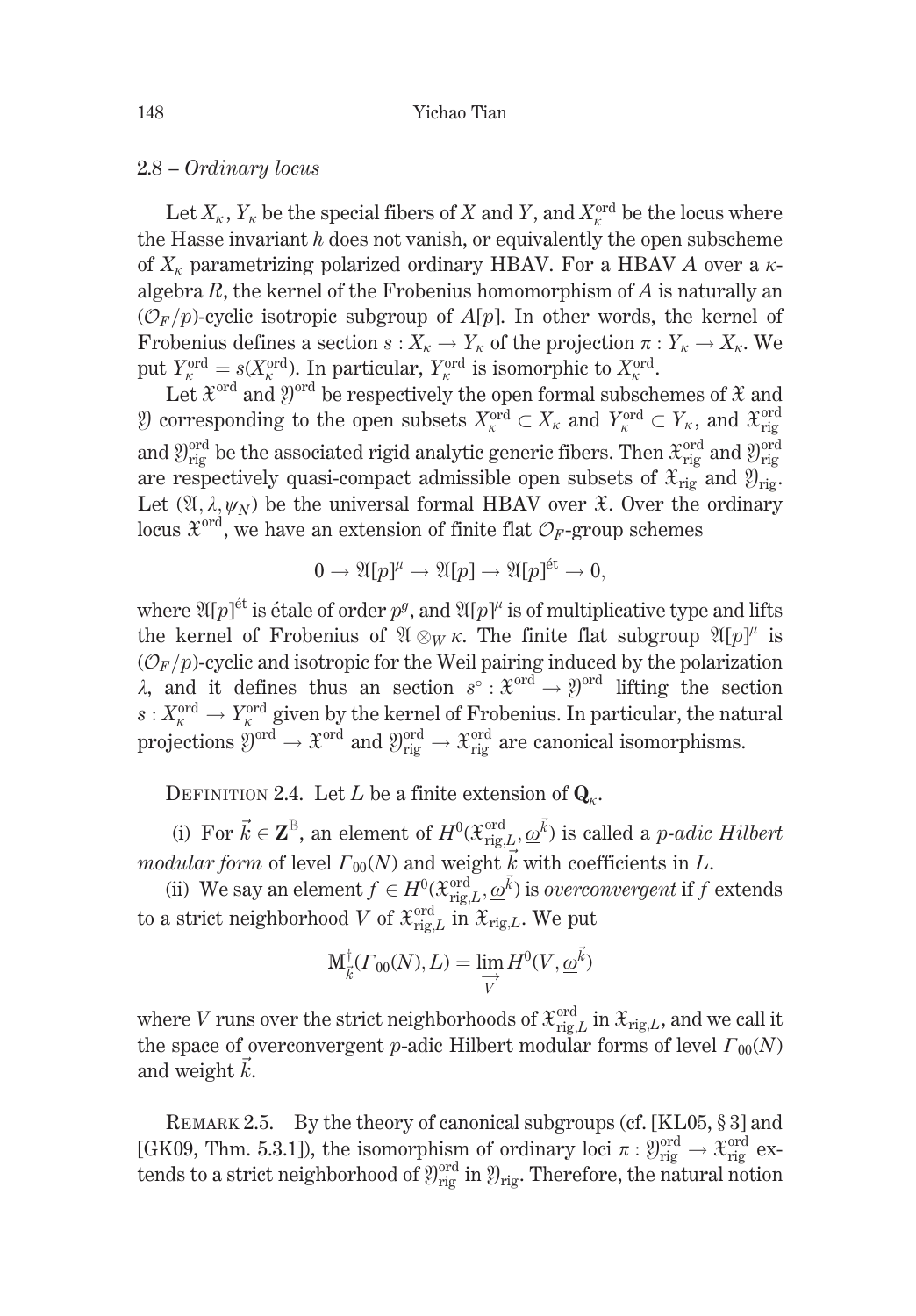of (overconvergent) p-adic Hilbert modular forms of level  $\Gamma_{00}(N) \cap \Gamma_0(n)$  is the same as its counterpart of level  $\Gamma_{00}(N)$ . Hence, we can always consider an element  $f \in M^{\dagger}_{\tau}(F_{00}(N), L)$  as a section of  $\omega^{\vec{k}}$  over a strict neighborhood of  $\mathfrak{Y}_{\mathrm{rig},L}^{\mathrm{ord}}$ .

We refer the reader to [Be96] for the definition of strict neighborhood. Here we construct an explicit fundamental system of strict neighborhoods of  $\mathfrak{X}_{\text{rig},L}^{\text{ord}}$  in  $\mathfrak{X}_{\text{rig},L}$  by using the Hasse invariant. Let  $\widetilde{E^{k_0}}$  be a lift in  $H^0(\mathfrak{X}^*, \omega^{k_0(p-1)\vec{1}})$ , where  $\vec{1} = (1, \dots, 1) \in \mathbb{Z}^{\mathbb{B}}$ , of  $k_0$ -th power of the Hasse invariant  $E^{k_0}$  for some integer  $k_0 \geq 1$ . The existence of such a lift follows from Koecher's principle and the fact that  $\omega^{\vec{1}}$  is ample on the minimal compactification  $X^*$ . For any rational number  $0 < r \leq 1$ , we denote by  $\mathcal{X}_{\text{rig},L}^{\text{ord}}(r)$  the admissible open subset of  $\mathcal{X}_{\text{rig},L}$  where  $|\widetilde{E^{k_0}}| \geq r^{k_0}$ . Since the Hasse invariant is well-defined modulo p, the subset  $\mathfrak{X}_{\text{rig},L}(r)$  does not depend on the choice of the lift  $E^{k_0}$  if  $p^{-1/k_0} < r < 1$ . It is clear that  $\mathcal{X}_{\text{rig},L}(1) = \mathcal{X}_{\text{rig},L}^{\text{ord}}$ , and the  $\mathcal{X}_{\text{rig},L}(r)$ 's form a fundamental system of strict<br>neighborhoods of  $\mathcal{X}_{\text{rig},L}^{\text{ord}}$  in  $\mathcal{X}_{\text{rig},L}$ . Hence, we have

$$
\mathbf{M}_{\vec{k}}^{\dagger}(\Gamma_{00}(N),L) = \lim_{r \to 1^{-}} H^{0}(\mathfrak{X}_{\mathrm{rig},L}^{\mathrm{ord}}(r), \underline{\omega}^{\vec{k}}).
$$

Note that each  $H^0(\mathfrak{X}_{\text{rig},L}^{\text{ord}}(r), \underline{\omega}^{\vec{k}})$  is a Banach space over L, and the natural restriction map

$$
H^0(\mathfrak{X}_{\mathrm{rig},L}^{\mathrm{ord}}(r), \underline{\omega}^{\vec{k}}) \to H^0(\mathfrak{X}_{\mathrm{rig},L}^{\mathrm{ord}}(r'), \underline{\omega}^{\vec{k}})
$$

for  $0 < r < r' < 1$  is compact [KL05, 2.4.1]. Therefore,  $M_{\tau}^{\dagger}(r_{00}(N), L)$  is (compact) direct limit of Banach spaces over  $L$ .

By Remark 2.5, we have a natural injective map

$$
H^0(Y_L, \underline{\omega}^{\vec{k}}) \simeq H^0(\mathfrak{Y}_{\mathrm{rig},L}, \underline{\omega}^{\vec{k}}) \to \mathrm{M}^{\dagger}_{\vec{k}}(\Gamma_{00}(N), L),
$$

where we have used Prop. 2.2 for the first isomorphism. We denote its image by  $M_{\vec{k}}(\Gamma_{00}(N) \cap \Gamma_0(p), L)$ , and call it the space of *classical* Hilbert modular forms.

## $2.9 - U_p$ -operators in the rigid setting

For a prime ideal  $\mathfrak p$  of  $\mathcal O_F$  above p, let  $\mathcal C(\mathfrak p)^{\rm an}$  be the rigid analytification of the scheme  $\mathcal{C}(\mathfrak{p})$  over  $\mathbf{Q}_{\kappa}$  considered in 2.5. Then just as  $\mathcal{C}(\mathfrak{p})$ , the rigid space  $\mathcal{C}(\mathfrak{p})^{\text{an}}$  represents an analogous functor in the rigid analytic setting,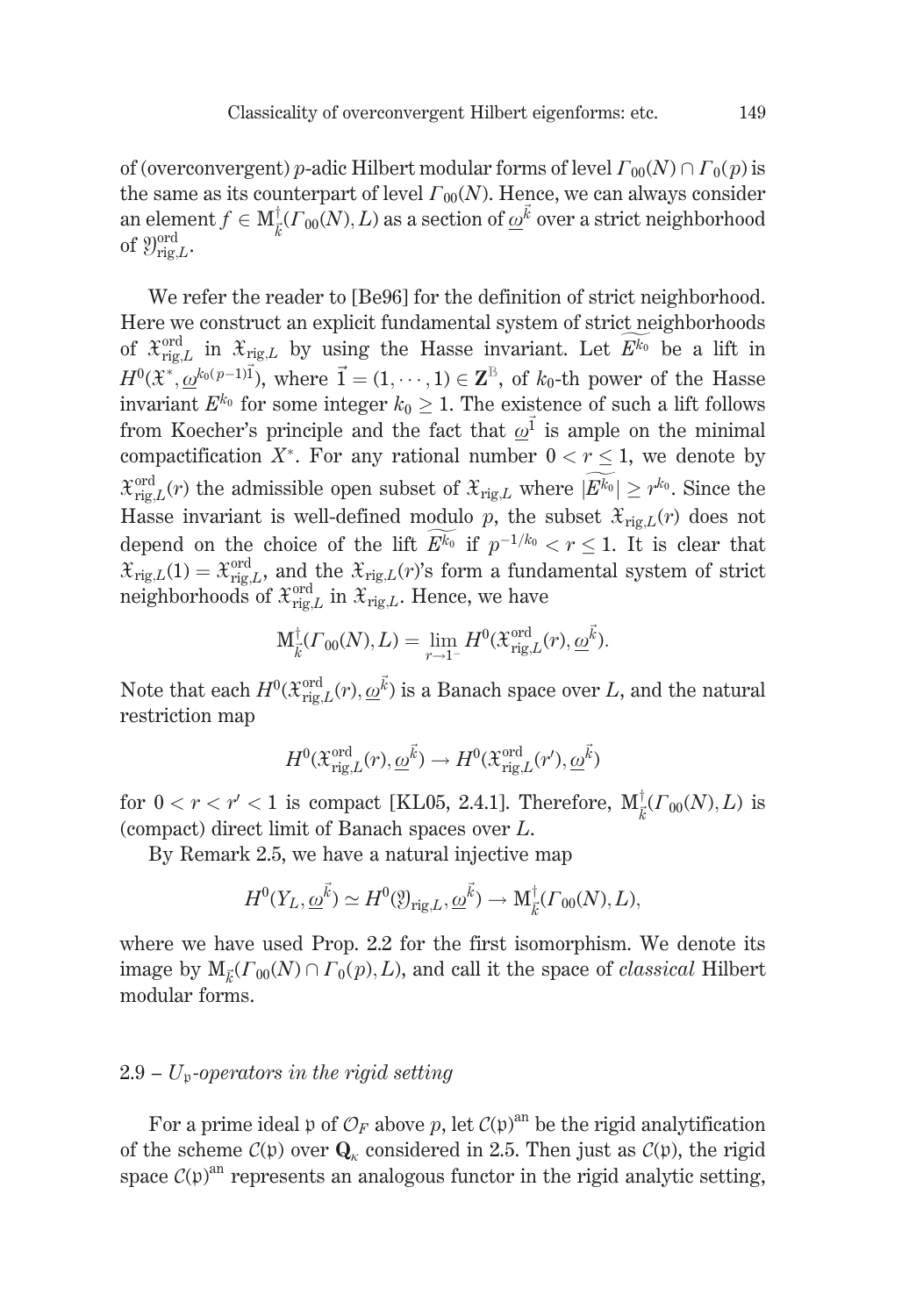and we still have a universal object  $(A^{an}, \lambda, \psi_N, H, H')$  over  $C(\mathfrak{p})$ . We have analogous morphisms  $\pi_1, \pi_2 : C(\mathfrak{p})^{\text{an}} \to Y^{\text{an}}_0$ . We put

$$
\mathcal{C}(\mathfrak{p})_{\mathrm{rig}} = \pi_1^{-1}(\mathfrak{Y}_{\mathrm{rig}}) = \pi_2^{-1}(\mathfrak{Y}_{\mathrm{rig}}).
$$

The rigid analytic space  $\mathcal{C}(\mathfrak{p})_{\text{rig}}$  is the locus of  $\mathcal{C}(\mathfrak{p})^{\text{an}}$  where  $\mathcal{A}^{\text{an}}$  has good reduction, it classifies the objects  $(A, H, H')$ , where  $(A, H)$  is a rigid point of  $\mathcal{Y}_{\text{rig}}$ , and  $H' \subset A[p]$  is a group scheme of  $(\mathcal{O}_F/\mathfrak{p})$ -vector space of dimension 1 with  $H \cap H' = 0$ . We have a rigid version of the Hecke correspondence:



given by  $\pi_1(A, H, H') = (A, H)$  and  $\pi_2(A, H, H') = (A/H', (H + H')/H')$ . We have also a set theoretical Hecke correspondence between the rigid points of  $\mathcal{Y}_{\text{rio}}$ 

(2.5) 
$$
U_{\mathfrak{p}} : \mathcal{Y}_{\text{rig}} \to \mathcal{Y}_{\text{rig}}
$$

$$
Q \mapsto \pi_2(\pi_1^{-1}(Q)).
$$

Here, it is an obvious notation for convenience, because  $U_p$  is not really a morphism of rigid analytic spaces. If  $U$  and  $V$  are admissible open subsets of  $\mathcal{Y}_{\text{rig}}$  such that  $U_{\mathfrak{p}}(U) \subset V$ , i.e.  $\pi_1^{-1}(U) \subset \pi_2^{-1}(V)$ . A rigid version of the formula (2.3) defines the  $U_{\mathfrak{p}}$ -operator

$$
U_{\mathfrak{p}}:H^0(V,\underline{\omega}^{\vec{k}})\xrightarrow{\pi_{2}^*}H^0(\pi_2^{-1}(V),\pi_2^*\underline{\omega}^{\vec{k}})\xrightarrow{\phi^*}H^0(\pi^{-1}(U),\pi_1^*\underline{\omega}^{\vec{k}})\xrightarrow[\text{Ker}]{\frac{1}{\text{Ker}(\mathbb{N})}\text{tr}}H^0(U,\underline{\omega}^{\vec{k}})
$$

LEMMA 2.6. The ordinary locus  $\mathcal{Y}_{\text{rig}}^{\text{ord}}$  is stable under the Hecke correspondence  $U_{\mathfrak{p}}$ , i.e. we have  $\pi_2(\pi_1^{-1}(\mathcal{Y}_{\text{rig}}^{\text{ord}})) \subset \mathcal{Y}_{\text{rig}}^{\text{ord}}$ .

PROOF. Let L be a finite extension of  $\mathbf{Q}_{\kappa}$ ,  $(A, H) \in \mathcal{Y}_{\text{rig}}^{\text{ord}}(L)$  be a rigid point, i.e. A is a HBAV over  $\mathcal{O}_L$  with ordinary reduction, and  $H \subset A[p]$  is the multiplicative part. We have to show that  $(A/H', (H + H')/H')$  still lies in  $\mathcal{Y}_{\text{rig}}^{\text{ord}}$  for any isotropic  $(\mathcal{O}_F/\mathfrak{p})$ -subgroup  $H' \subset A[\mathfrak{p}]$  with  $H' \cap H = 0$ . Actually, such a H' is necessarily étale over  $\mathcal{O}_L$ . Therefore, the isogeny  $A \rightarrow A/H'$  is étale, and the subgroup  $(H + H')/H'$  is the multiplicative part of the HBAV  $A/H'$ .  $\Box$ 

This easy Lemma implies immediately that a  $U_p$ -operator analogous to the classical case can be defined on the space  $H^0(\mathcal{Y}_{\text{rig},L}^{\text{ord}}, \underline{\omega}^{\vec{k}})$  for any weight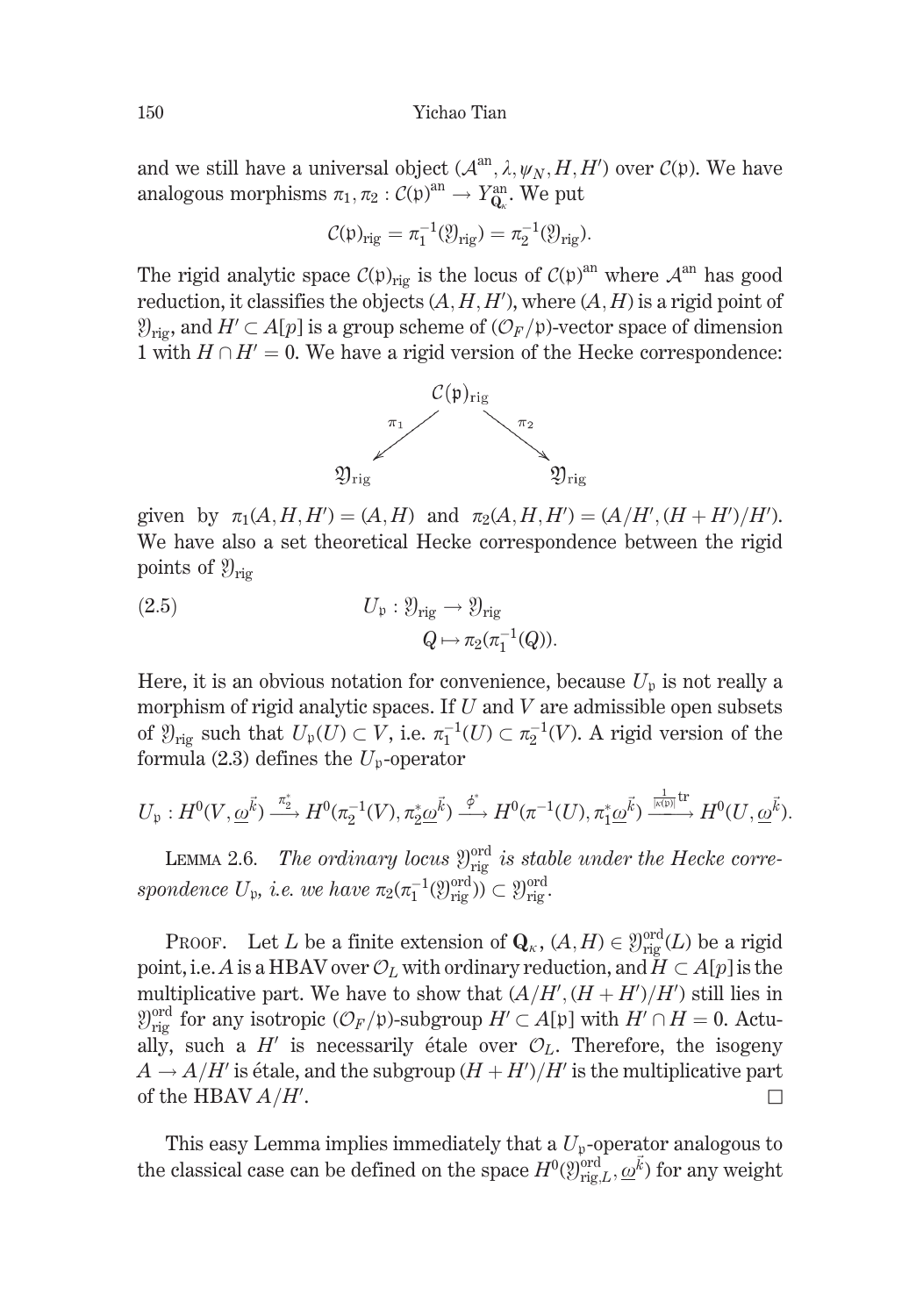$\vec{k} \in \mathbb{Z}^{\mathbb{B}}$  and any finite extension L of  $\mathbf{Q}_{\kappa}$ . In order to show that overconvergent *p*-adic Hilbert modular forms are stable under  $U_p$ , we need to extend canonically the section  $s^{\circ}$ :  $\mathcal{X}_{\text{rig}}^{\text{ord}} \to \mathcal{Y}_{\text{rig}}^{\text{ord}}$  to a strict neighborhood of  $\mathcal{X}_{\text{ris}}^{\text{ord}}$ . As already mentioned in Remark 2.5, this is the theory of canonical subgroups, and it has been developed by many authors (cf. for instance [KL05] and [GK09]). The main result of this paper is the following

**THEOREM 2.7.** Let f be an element of  $\text{M}^{\dagger}_{\vec{k}}(\Gamma_{00}(N),L)$ . Assume that for every prime ideal p of  $\mathcal{O}_F$  above p, we have  $[\kappa(\mathfrak{p}) : \mathbf{F}_p] < 2$  and  $U_{\mathfrak{p}}(f) = a_{\mathfrak{p}} f$  with  $v_p(a_{\mathfrak{p}}) < \min_{\beta \in \mathbb{B}_{\mathfrak{p}}} \{k_{\beta}\} - [\kappa(\mathfrak{p}) : \mathbf{F}_p]$ , then f is classical, i.e.,<br>  $f \in M_{\vec{k}}(\Gamma_{00}(N) \cap \Gamma_0(p), L)$ .

REMARK 2.8. It is reasonable to expect that the theorem is also true without the restriction  $[\kappa(\mathfrak{p}) : \mathbf{F}_n] \leq 2$ . The main obstacle to this generalization is that the geometry of  $Y$  in the higher dimensional case is too complicated, and we don't well understand the dynamics of the  $U_p$ -operator.

In the reminder of this section, we suppose  $p > 3$ , and indicate some consequences of our results on eigencurves for overconvergent Hilbert eigenforms.

## $2.10 - Applications to Kisin-Lai's eigencurves$

We follow the treatments in [KL05]. Let L be a finite extension of  $\mathbf{Q}_{\kappa}$ , and R be a Banach algebra over L with a submultiplicative norm  $|\cdot|$ , and  $Z \in R$  such that  $|Z| < p^{-\frac{2-p}{p-1}}$ . We fix an integer  $k_0 > 0$  coprime to p such that the  $k_0$ -th power of the Hasse invariant lifts to  $\widetilde{E^{k_0}} \in H^0(X, \omega^{k_0(p-1)\vec{1}})$ . For  $\vec{k} \in \mathbb{Z}^{\mathbb{B}}$ , Kisin and Lai defined in [KL05, 4.2.3] the space of overconvergent Hilbert modular forms over R of level  $\Gamma_{00}(N)$  and weight  $\vec{k} + Z$  to be space

(2.6) 
$$
\mathbf{M}_{\vec{k}+Z}^{\dagger}(r_{00}(N),R) = \lim_{\overrightarrow{V}} H^0(V,\underline{\omega}^{\vec{k}}) \hat{\otimes}_{\mathbf{Q}_{\kappa}} R,
$$

where  $V$  runs over a fundamental system of quasi-compact strict neighborhoods of  $\mathfrak{X}_{\text{rig}}^{\text{ord}}$  in  $\mathfrak{X}_{\text{rig}}$ . This space is equipped with an action of the Hecke operators  $T_a$  (resp.  $U_a$ ) for each ideal  $a \subset \mathcal{O}_F$  coprime to pN (resp. not coprime to  $pN$ ). We point out that Kisin-Lai's definition of these operators involves the lift  $E^{k_0 t}$ , and if  $Z = 0$ , we come back to the definition (2.4). We denote by  $T^{\dagger}_{\vec{k}+\vec{z}}(\mu_N)$  the ring of endomorphisms generated by these op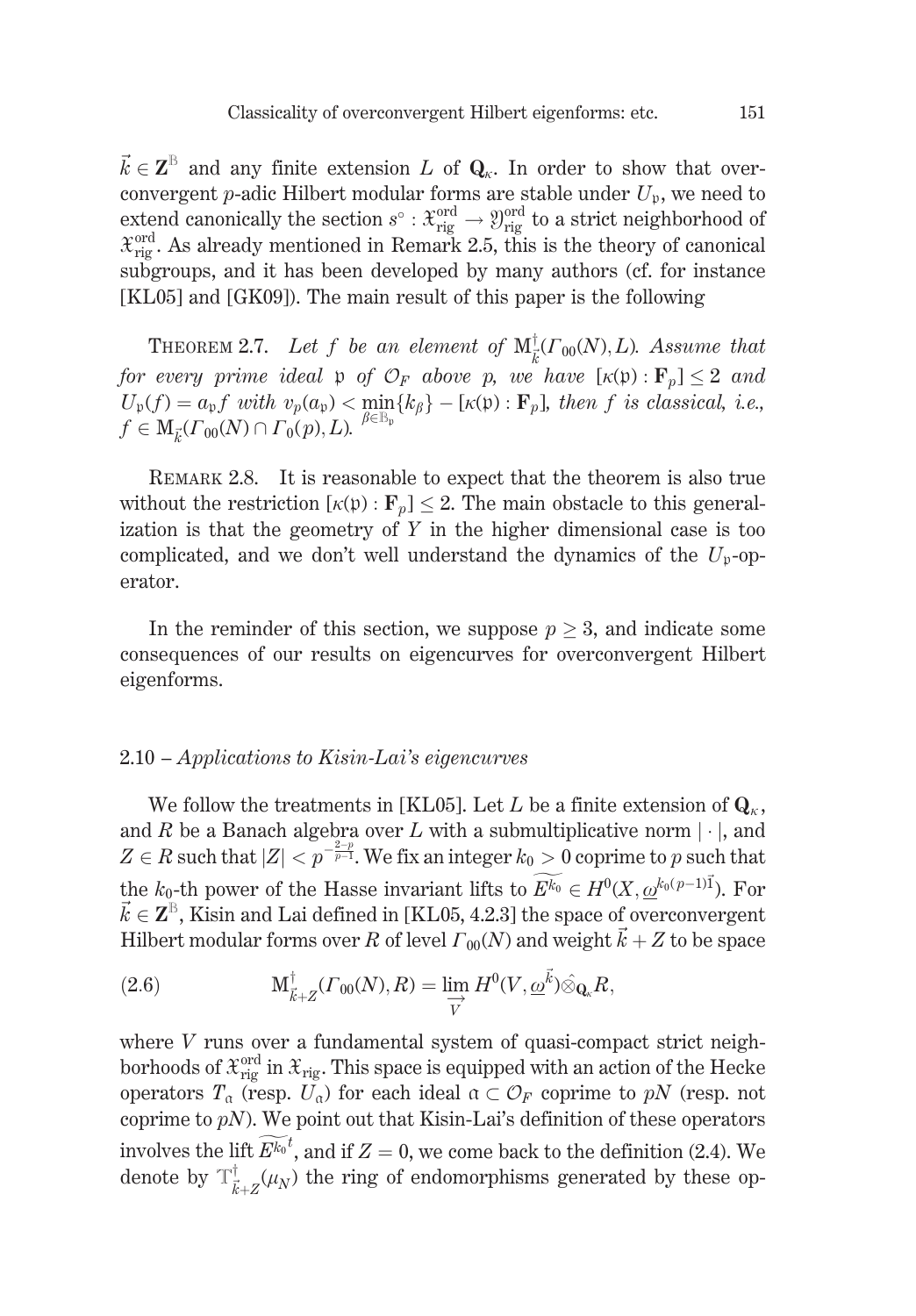erators as a runs over the ideals of  $\mathcal{O}_F$ . Let  $f \in M_{\vec{k}+Z}^{\dagger}(r_{00}(N),R)$ . We say f is an *eigenform* if it is non-zero and a simultaneous eigenvector of all the operators in  $\mathbb{T}^{\dagger}_{\vec{k}+\vec{z}}(\mu_N)$ . We say an eigenform f has finite slope if it is an eigenform and the eigenvalue of  $U_{(p)} = \prod U_p$  is non-zero, i.e.  $U_{(p)}(f) \neq 0$ .

According to [KL05, 4.2.8], the space  $M_{\vec{k}+Z}^{\dagger}(r_{00}(N),R)$  interpolates the  $p$ -adic overconvergent modular forms of integer weights in the following sense. Let  $L'/L$  be a finite extension,  $\psi: R \to L'$  be a homomorphism of Lalgebras sending Z to  $(p-1)k_0t$  for some  $t \in \mathbb{Z}_{>0}$ . Then for each Hecke operator  $T = T_0$  or  $T = U_0$ ,  $\psi$  induces a commutative diagram

$$
M_{\vec{k}+Z}^{\dagger}(\Gamma_{00}(N),R) \xrightarrow{\psi} M_{\vec{k}}^{\dagger}(\Gamma_{00}(N),L') \xrightarrow{\cdot \widetilde{E^{k_0}}^{\dagger}} M_{\vec{k}+(p-1)k_0t\vec{1}}^{\dagger}(\Gamma_{00}(N),L')
$$
  

$$
\downarrow T
$$
  

$$
M_{\vec{k}+Z}^{\dagger}(\Gamma_{00}(N),R) \xrightarrow{\psi} M_{\vec{k}}^{\dagger}(\Gamma_{00}(N),L') \xrightarrow{\cdot \widetilde{E^{k_0}}^{\dagger}} M_{\vec{k}+(p-1)k_0t\vec{1}}^{\dagger}(\Gamma_{00}(N),L').
$$

Let S be the set of infinity places and all the finite places of  $F$  dividing  $pN$ , and  $G_{FS}$  be the Galois group of the maximal algebraic extension of F in  $C$  which is unramified outside S. Let  $f$  be a Hilbert cusp eigenform of level  $\Gamma_{00}(N) \cap \Gamma_0(p)$  and weight  $\vec{k} \in \mathbb{Z}^{\mathbb{B}}$ , where the integers  $k_{\beta}$ 's are all  $\geq 2$  and have the same parity. We may suppose that the Fourier coefficients of  $f$  at cusps are contained in  $\mathcal{O}_f \subset \mathcal{O}_{C_n}$ , where  $\mathcal{O}_f$  is the normalization of  $\mathbf{Z}_p$  in a finite extension  $K_f$  of  $\mathbf{Q}_p$ . Let  $\mathbf{F}_f = \mathcal{O}_f / \mathfrak{m}_{\mathcal{O}_f}$  be the residue field of  $\mathcal{O}_f$ . Then by the work of many people [Ca86, Ta89, BR93], we know how to associate to f a 2-dimensional Galois representation  $(\rho_f, V_f)$  of  $G_{FS}$  over  $K_f$ . The representation  $\rho_f$  is characterized by the condition that, for every prime ideal  $q \notin S$  of  $\mathcal{O}_F$ , trace( $\rho_f$ (Frob<sub>q</sub>)) coincides with the eigenvalue of  $T_q$  on f, where  $Frob_{\alpha}$  denotes an arithmetic Frobenius element in  $G_{FS}$  at q.

If  $L_f \subset V_f$  be a  $G_{F,S}$ -stable  $\mathcal{O}_f$ -lattice of  $V_f$ , we put  $\overline{V}_f = L_f \otimes_{\mathcal{O}_f} \mathbf{F}_f$  by the abuse of notation, and denote by  $\overline{\rho}_f$  the resulting representation of  $G_{FS}$  over  $\mathbf{F}_f$ . Note that, in general, the isomorphism class of  $\overline{\rho}_f$  is only determined by  $\rho_f$  up to semi-simplification. We call such a  $\bar{\rho}_f$  p-modular residual representation of  $G_{FS}$ , and call the pseudo-representation associated with the semi-simplification of  $\bar{p}_f$  a p-modular pseudo-representation.

Let  $\bar{\rho}$  be a p-modular pseudo-representation of  $G_{FS}$  over a finite field **F**. We denote by  $R^{\text{univ}}(\overline{\rho})$  the universal deformation ring of  $\overline{\rho}$ , whose existence is proved in the same way as [CM98, 5.1.3], and by  $\rho^{\text{univ}}$  the universal pseudo-representation of  $G_{FS}$  over  $R^{\text{univ}}(\overline{\rho})$ . Let  $\mathcal{Z}(\overline{\rho})$  be the rigid analytic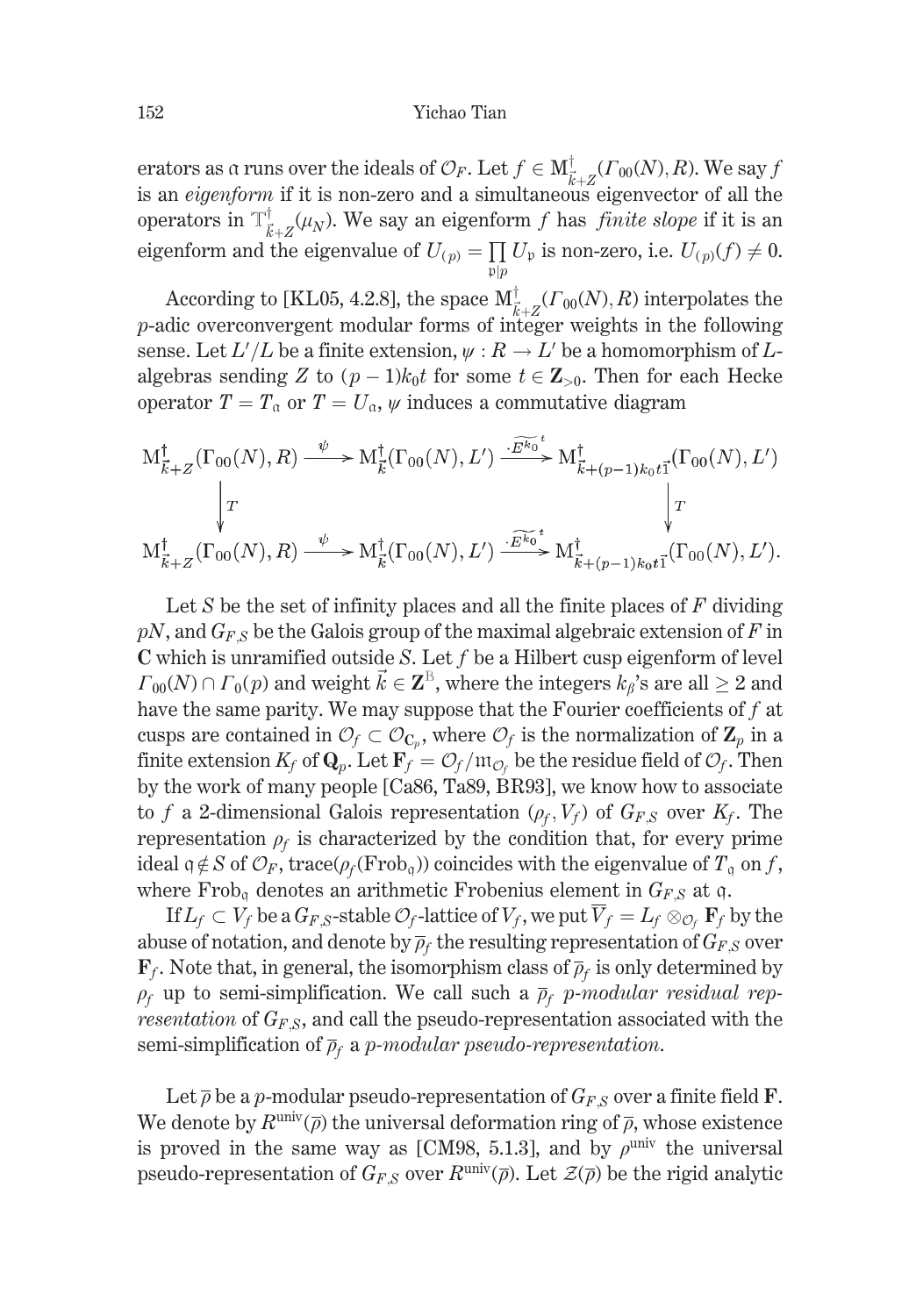space over L attached to  $R^{\text{univ}}(\overline{\rho}) \otimes_{W(\mathbf{F})} L$ , and W be the weight space over L of Res<sub>On</sub>  $Z\mathbf{G}_m$ , i.e. the rigid space over L which to an affinoid algebra A over L assigns the set of continuous  $A^{\times}$ -valued characters of  $(\mathcal{O}_F \otimes_{\mathbf{Z}} \mathbf{Z}_p)^{\times}$ . By the local class field theory, the determinant  $\det(\rho^{\text{univ}})$  defines a char- $\text{acter } (\mathcal{O}_F \otimes_{\mathbf{Z}} \mathbf{Z}_p)^{\times} \to R^{\text{univ}}(\overline{\rho}), \text{ i.e. a map of rigid analytic spaces } \mathcal{Z}(\overline{\rho}) \to \mathcal{W}.$ 

Fix a weight  $\vec{k} \in \mathbf{Z}^{\mathbb{B}}$  such that all the  $k_{\beta}$ 's have the same parity. We denote by  $W_{\vec{k}}$  the subspace of W whose points in a complete subfield  $L' \subset \mathbf{C}_p$  containing L, correspond to characters  $\chi : (\mathcal{O}_F \otimes_{\mathbf{Z}} \mathbf{Z}_p)^{\times} \to L'^{\times}$ such that there exists  $z_0 \in L'$  with  $v_p(z_0) > \frac{1}{p-1} - 1$  and  $\chi = \chi_{\vec{k}} \cdot \langle Nm \rangle^{z_0}$ , where  $Nm = \chi_{\vec{1}} : (\mathcal{O}_F \otimes \mathbf{Z}_p)^{\times} \to \mathbf{Z}_p^{\times}$  is the natural norm map, and  $a \mapsto \langle a \rangle$  is the canonical projection  $\mathbf{Z}_p^{\times} \to (1 + p\mathbf{Z}_p)$  defined by

$$
\mathbf{Z}_p^\times \simeq (\mathbf{Z}/p\mathbf{Z})^\times \times (1+p\mathbf{Z}_p).
$$

Then  $W_{\vec{k}}$  is a one-dimensional rigid closed subspace of W. We denote by

$$
\chi^{\text{univ}}: (\mathcal{O}_F \otimes \mathbf{Z}_p)^\times \rightarrow \mathcal{O}(\mathcal{W}_{\vec{k}})^\times
$$

the universal character, and by Z the rigid analytic function on  $W_{\vec{k}}$  such that  $\chi^{\text{univ}} = \chi_{\vec{k}} \cdot (\text{Nm})^Z$ . We have  $|Z| < p^{-\frac{2-p}{p-1}}$ , and Z establishes an isomorphism of rigid spaces over  $L$ 

$$
Z: \mathcal{W}_{\vec{k}} \stackrel{\sim}{\rightarrow} \mathbf{D}_L(0,p^{-\frac{2-p}{p-1}}) = \Big\{ x \in \mathbf{C}_p | v_p(x) > \frac{1}{p-1} - 1 \Big\}.
$$

We denote by  $\mathcal{Z}_{\vec{\iota}}(\overline{\rho})$  the inverse image of  $\mathcal{W}_{\vec{\iota}}$  in  $\mathcal{Z}(\overline{\rho})$ . We put  $\mathcal{Y}_{\vec{k}}(\overline{\rho}) = \mathcal{Z}_{\vec{k}}(\overline{\rho}) \times \overline{\mathbf{G}_{m,L}} \times \prod_{\alpha} \mathbf{A}_{L}^{1}$ , and denote by  $x_p$  the canonical coordinate on  $\mathbf{G}_{m,L}$ ,  $x_q$  the coordinate on the q-th copy of  $\mathbf{A}_L^1$  for  $q \in S$ . We denote still by Z the rigid analytic function on  $\mathcal{Y}_{\vec{k}}(\overline{\rho})$  induced by the canonical projection  $\mathcal{Y}_{\vec{k}}(\overline{\rho}) \to \mathcal{W}_{\vec{k}}$ , and by the same notation the analytic function on  $\mathcal{Y}_{\vec{k}}(\overline{\rho})$ induced by that on  $\mathcal{Z}_{\vec{k}}(\overline{\rho}).$ 

Kisin and Lai proved in [KL05, 4.5.4] that there exists a rigid analytic closed subspace  $\mathcal{C}_{\vec{k}}(\overline{\rho}) \subset \mathcal{Y}_{\vec{k}}(\overline{\rho})$  that interpolates *p*-adic overconvergent Hilbert eigenforms of finite slope. More precisely, it satisfies the following properties:

(1) For any closed subfield  $L' \subset \mathbb{C}_p$  containing L and any  $c \in \mathcal{C}_{\vec{k}}(\overline{p})(L'),$ there exists an eigenform  $f_c \in M_{\vec{k}+Z(c)}^{\dagger}(r_{00}(N),L')$  of finite slope, such that, if  $\lambda_{c,T}$  denotes the eigenvalue of  $T \in \mathbb{T}^{\dagger}_{\vec{k}+Z(c)}(\mu_N)$  on  $f_c$ , we have  $\lambda_{c,U_{(n)}} = x_p(c)$ , and for all primes q of  $\mathcal{O}_F$ 

$$
\lambda_{c,T_o} = \text{trace}(\rho^{\text{univ}}(\text{Frob}_g)) \quad \text{if } q \notin S \quad \text{and } \lambda_{c,U_o} = x_q(c) \quad \text{if } q \in S.
$$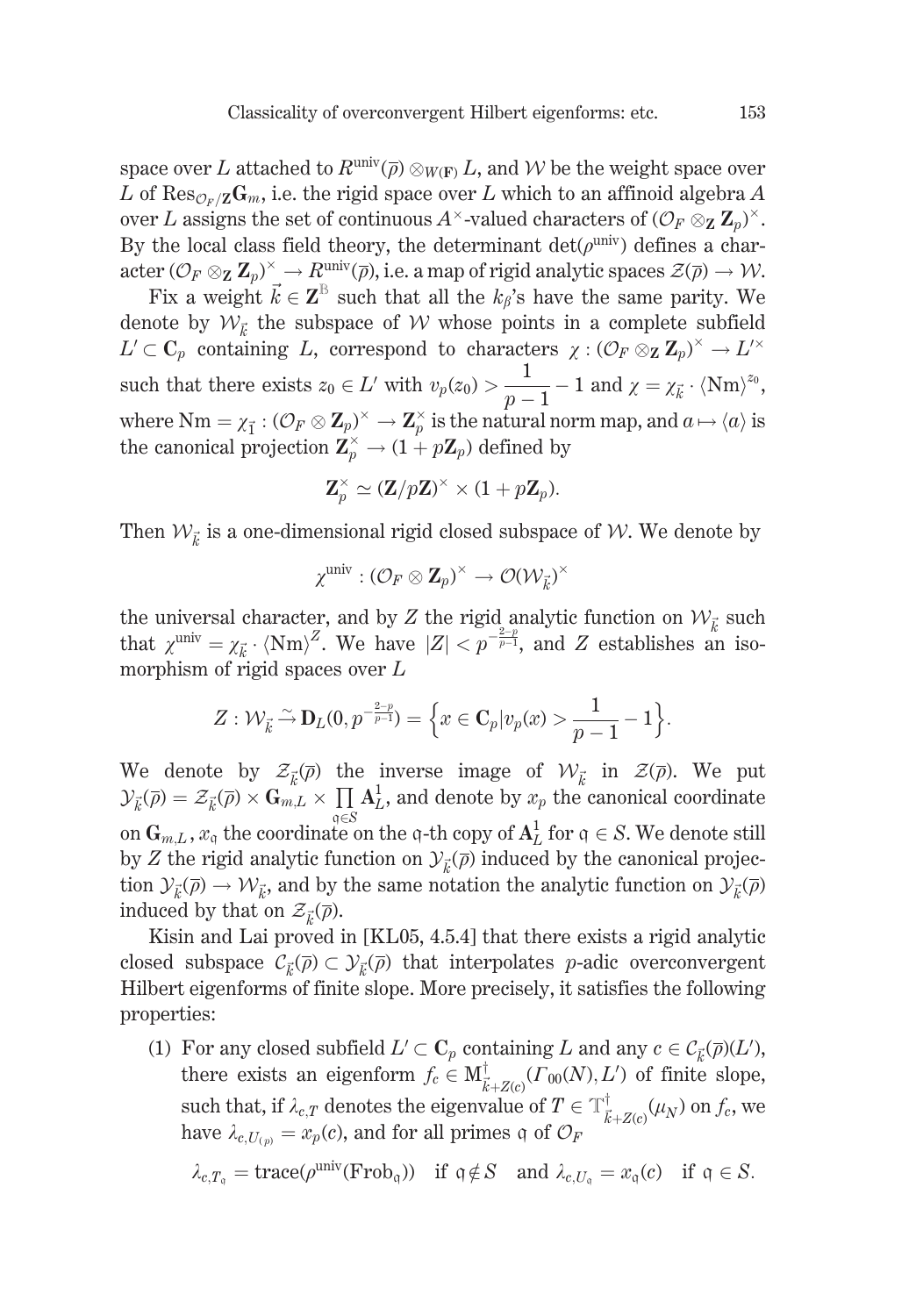(2) For any  $z_0 \in L'$  with  $v_p(z_0) > \frac{1}{p-1} - 1$ , and  $c \in C_{\vec{k}}(\overline{p})(L')$ , the association  $c \mapsto {\{\lambda_{T,c}\}}_{T \in \mathcal{T}^\dagger_{\vec{k} + Z(c)}(\mu_N)}$  induces a bijection between  $c \in \mathcal{C}_{\vec{k}}(\overline{\rho})(L')$ with  $Z(c) = z_0$ , and systems of  $T^{\dagger}_{\vec{k}+z_0}(\mu_N)$ -eigenvalues arising from the eigenforms of finite slope in  $\mathcal{M}^{\dagger}_{\vec{k}+z_0}(\Gamma_{00}(N),L').$ 

We say a point  $c \in C_{\vec{k}}(\overline{\rho})(L')$  is *classical*, if  $Z(c) = (p-1)k_0t$  for some integer  $t \in \mathbb{Z}_{\geq 0}$ , and the image of  $f_c$  under the composite map

$$
\mathbf{M}^{\dagger}_{\vec{k}+Z(c)}(\Gamma_{00}(N),L') \simeq \mathbf{M}^{\dagger}_{\vec{k}}(\Gamma_{00}(N),L') \xrightarrow{\cdot E^{k_0t}} \mathbf{M}^{\dagger}_{\vec{k}+(p-1)k_0t\vec{1}}(\Gamma_{00}(N),L')
$$

comes from an element of  $\mathbf{M}_{\vec{k}+(n-1)k\circ t\vec{1}}(\Gamma_{00}(N)\cap\Gamma_0(p),L').$ 

**THEOREM 2.9.** Assume  $p \ge 3$  and  $[\kappa(p): \mathbf{F}_p] \le 2$  for all prime ideal  $\mathfrak{p} \subset \mathcal{O}_F$  above p. Then the classical points are Zariski dense in  $\mathcal{C}_{\vec{k}}(\overline{\rho})$ .

PROOF. Let C be an irreducible component of  $C_{\vec{i}}(\overline{\rho})$ . It suffices to prove that C contains infinitely many classical points. Let  $\pi_{\vec{k}}(\overline{\rho}) : C_{\vec{k}}(\overline{\rho}) \to \mathcal{W}_{\vec{k}}$  be the natural projection to the weight space. By the same argument as [CM98, Thm, B], the morphism  $\pi_{\vec{r}}(\vec{p})$  is component-wise almost surjective in the sense that, for every irreducible component of  $\mathcal{C}_{\vec{k}}(\overline{\rho})$ , the complement of its image in  $W_{\vec{k}}$  consists of at most a finite number of weights. Therefore, there exists an admissible affinoid subdomain  $B \subset C$  such that its image  $W_0$  in  $W_{\vec{k}}$  is an affinoid domain containing a closed disk with center  $z_0 = (p-1)k_0t_0 \in W_0$  of radiu  $p^{-n}$  for certain  $n \in \mathbb{Z}_{>0}$ . By the maximum modulus principle, there exists a real number  $\alpha > 0$  such that the slopes  $v_p(x_p(c)) < \alpha$  for any prime p of F dividing p and any  $c \in B(\overline{L})$ , where  $\overline{L}$ denotes the algebraic closure of  $L$  in  $C_p$ . Hence, there are infinitely many points  $c \in B(\overline{L})$  such that we have  $Z(c) = (p-1)k_0t$ , and  $k_{\beta} + (p-1)k_0t > \alpha + 2$  for all  $\beta \in \mathbb{B}$ . By property (1) of the eigencurve  $\mathcal{C}_{\vec{\iota}}(\overline{\rho})$  and Theorem 2.7, such a point c corresponds to classical Hilbert modular forms of level  $\Gamma_{00}(N) \cap \Gamma_0(p)$  and weight  $k + (p-1)k_0t\overline{1}$ .  $\Box$ 

#### 3. Finite flat group schemes with RM and Breuil-Kisin modules

We recall first the theory of Breuil-Kisin modules for finite flat group schemes. Let k be a perfect field of characteristic  $p > 0$ ,  $W(k)$  be its ring of Witt vectors, and K be a finite totally ramified extension of  $K_0 = W(k)[1/p]$ of degree e, and  $\mathcal{O}_K$  be its ring of integers. Fix a uniformizer  $\pi$  of K with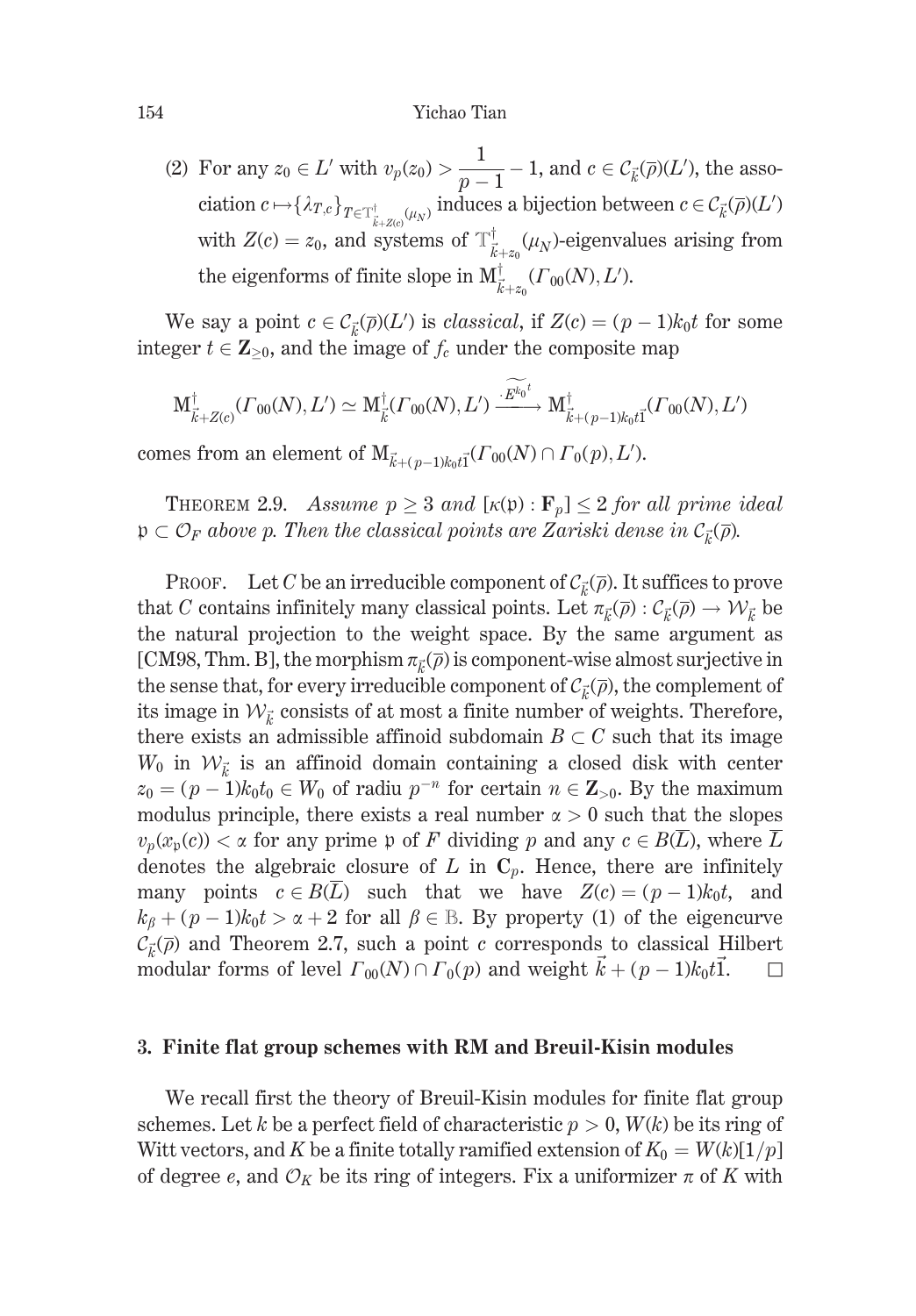Eisenstein polynomial  $E(u)$ , and put  $\mathfrak{S} = W(k)[u]$ . We equip  $\mathfrak{S}$  with the endomorphism  $\varphi$  which acts on  $W(k)$  via Frobenius and sends u to  $u^p$ . A finite torsion Breuil-Kisin module (of height 1) is a finite  $\mathfrak{S}\text{-module} \mathfrak{M}$ equipped with a  $\varphi$ -linear endomorphism  $\varphi : \mathfrak{M} \to \mathfrak{M}$  verifying the following properties:

- 1)  $\mathfrak{M}$  has *p*-power torsion.
- 2) We has projective dimension 1 as  $\mathfrak{S}\text{-module}$ , i.e. there is a two term resolution of  $\mathfrak{M}$  by finite free  $\mathfrak{S}\text{-modules.}$
- 3) The cokernel of the linearized map

$$
1 \otimes \varphi : \varphi^*(\mathfrak{M}) = \mathfrak{S} \otimes_{\mathfrak{S}, \varphi} \mathfrak{M} \xrightarrow{1 \otimes \varphi} \mathfrak{M}
$$

is killed by  $E(u)$ .

We denote by  $\mathbf{Mod}_{\simeq}^{\mathsf{tors}}$  the category of finite torsion Breuil-Kisin modules (of height 1). Note that  $\mathfrak{S}$  is regular local ring of dimension 2, a finite  $\mathfrak{S}\text{-module}$  has projective dimension 1 if and only if it has depth 1. Therefore, condition (2) in the definition above is equivalent to saying that  $\mathfrak{M}$  has no *u*-torsion. Similarly, a finite free Breuil-Kisin module (of height 1) is a finite free  $\mathfrak{S}\text{-module} \mathfrak{M}$  equipped with a  $\varphi$ -linear endomorphism  $\varphi : \mathfrak{M} \to \mathfrak{M}$  such that the third condition above is satisfied. We denote by  $\mathbf{Mod}_{\approx}^{\text{fr}}$  the category of finite free Breuil-Kisin modules (of height 1). By a Breuil-Kisin module, we mean an object  $\mathfrak{M}$  in either **Mod**<sup>tors</sup> or **Mod**<sup>fr</sup><sub> $\approx$ </sub> depending on the situation. For a Breuil-Kisin module  $\mathfrak{M}$ , the map  $1 \otimes \varphi : \varphi^*(\mathfrak{M}) \to \mathfrak{M}$  is necessarily injective [Ki09a, 1.1.9], and we denote its image by  $(1 \otimes \varphi)\varphi^*(\mathfrak{M})$ .

The main motivation of studying Breuil-Kisin modules in this paper is the following theorem due to Kisin [Ki06, 0.5] when  $p \geq 3$ , to Eike Lau [La10, 7.6, 7.7] and Tong Liu [Li10, 1.0.1, 1.0.2] independently when  $p=2$ .

THEOREM 3.1. There is a natural anti-equivalence between the category of commutative finite and flat group schemes over  $\mathcal{O}_K$  of p-power order and the category  $\text{Mod}_{\mathfrak{S}}^{\text{tors}}$ . Similarly, the category of p-divisible groups is naturally anti-equivalent to the category  $\text{Mod}_{\mathbb{Z}}^{\text{tr}}$ .

The following Proposition will be fundamental for our application of Breuil-Kisin modules to the analytic continuation of Hilbert modular forms.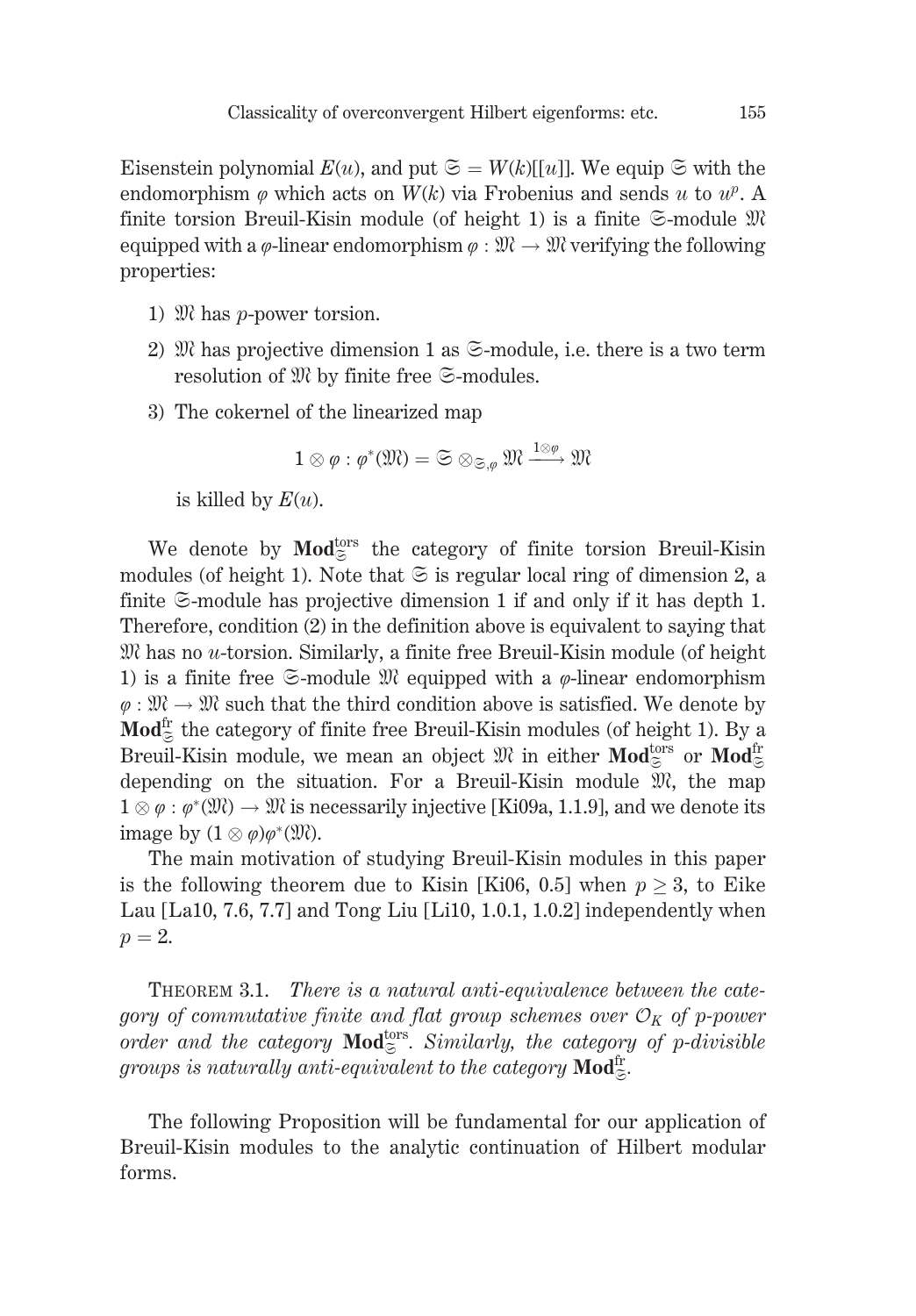PROPOSITION 3.2. Let G be a finite and flat group scheme (or a pdivisible group) over  $\mathcal{O}_K$ . Let  $\mathfrak M$  be the Breuil-Kisin module associated with G. Then there is a canonical isomorphism of  $\mathcal{O}_K$ -modules

$$
\omega_G \stackrel{\sim}{\rightarrow} \mathfrak{M}/(1\otimes \varphi)\varphi^*(\mathfrak{M}),
$$

where  $\omega_G$  is the module of invariant differentials of G.

To prove this proposition, we need Breuil's filtered S-modules. Let S be the *p*-adic completion of the divided power envelop of  $W(k)[u]$  with respect to the principal ideal  $(E(u))$ , i.e. S is the completion of subring  $W(k)[u, E(u)^{i}/i]: i \geq 1$  of  $K_0[u]$ , and  $Fil^1S \subset S$  be the kernel of the natural surjection  $S \to \mathcal{O}_K$  sending  $u \mapsto \pi$ . We note that  $\mathfrak{S}$  is naturally a subring of S, and the endomorphism  $\varphi$  on  $\mathfrak{S}$  extends to S. We check easily that  $\varphi$ (Fil<sup>1</sup>S)  $\subset pS$ , and we put  $\varphi_1 = \frac{1}{p} \varphi |_{\text{Fil}^1S}$  and  $c = \varphi_1(E(u))$ . A filtered Smodule  $(\mathcal{M}, \mathrm{Fil}^1 \mathcal{M}, \varphi_1)$  consists of the following data:

- 1) A finite generated S-module M and a submodule  $\text{Fil}^1 \mathcal{M}$  with  $E(u) \mathcal{M} \subset \text{Fil}^1 \mathcal{M}.$
- 2) A  $\varphi$ -linear morphism  $\varphi_1 : \text{Fil}^1 \mathcal{M} \to \mathcal{M}$  such that, for  $s \in \text{Fil}^1 S$  and  $x\in\mathcal{M},$  we have  $\varphi_1(sx)=\frac{1}{c}\varphi_1(s)\varphi_1(E(u)x),$  and the image of  $\varphi_1$  generates  $M$  as an S-module

We denote by  $MF_S$  the category of filtered S-modules. It has a natural structure of an exact category. A sequence is short exact if it is short exact as a sequence of S-modules, and induces a short exact sequence on Fil<sup>1</sup>'s.

Let  $\overline{\mathfrak{M}}$  be an object in  $\mathbf{Mod}_{\mathfrak{S}}^{\text{tors}}$  or  $\mathbf{Mod}_{\mathfrak{S}}^{\text{fr}}$ . We can associate covariantly with  $\mathfrak{M}$  a filtered S-module as follows. We put  $\mathcal{M}(\mathfrak{M}) = S \otimes_{\mathfrak{S}_\mathfrak{M}} \mathfrak{M}$ , and define  $\text{Fil}^1 \mathcal{M}(\mathfrak{M})$  to be the submodule of  $\mathcal{M}(\mathfrak{M})$  whose image under the morphism of S-modules

$$
S\otimes_{\mathfrak{S},\varphi}\mathfrak{M}\xrightarrow{1\otimes\varphi}S\otimes_{\mathfrak{S}}\mathfrak{M}
$$

lies in Fil<sup>1</sup>S  $\otimes_{\alpha} \mathfrak{M}$ . The morphism  $\varphi_1 : \mathrm{Fil}^1 \mathcal{M}(\mathfrak{M}) \to \mathcal{M}(\mathfrak{M})$  is defined to be the composite

$$
\mathrm{Fil}^1\mathcal{M}(\mathfrak{M})\xrightarrow{1\otimes\phi}\mathrm{Fil}^1S\otimes_{\mathfrak{S}}\mathfrak{M}\xrightarrow{\frac{1}{p}\phi\otimes 1}S\otimes_{\mathfrak{S},\phi}\mathfrak{M}=\mathcal{M}(\mathfrak{M}).
$$

By [La10, 8.1],  $(\mathcal{M}(\mathfrak{M}), \mathrm{Fil}^1 \mathcal{M}(\mathfrak{M}), \varphi_1)$  is an object in MF<sub>S</sub>, and the functor  $\mathfrak{M} \mapsto \mathcal{M}(\mathfrak{M})$  is exact. By definition of Fil<sup>1</sup> $\mathcal{M}(\mathfrak{M})$ , we have an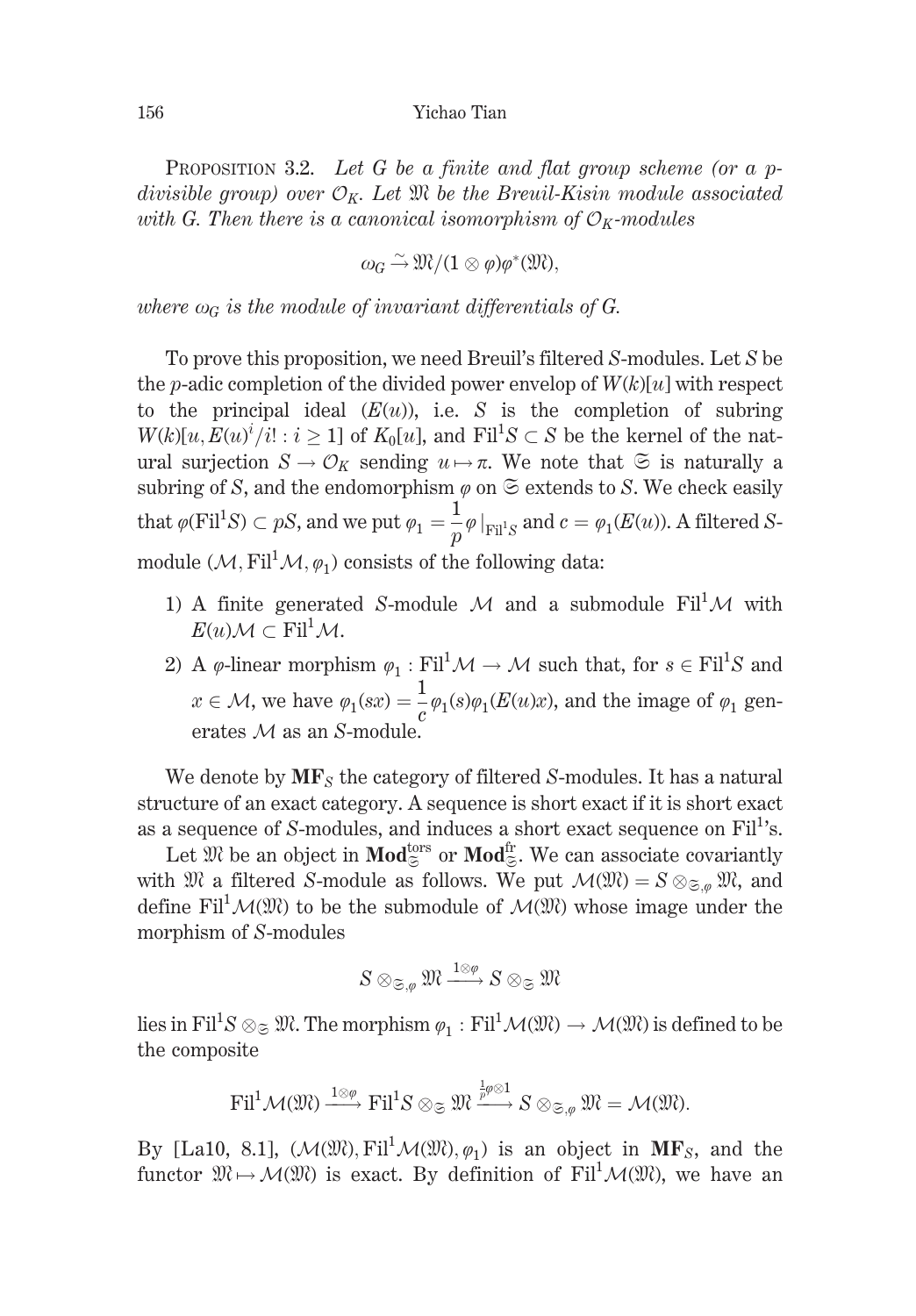embedding [Ki09a, 1.1.15]

 $\mathcal{M}(\mathfrak{M})/\mathrm{Fil}^1\mathcal{M}(\mathfrak{M})\xrightarrow{1\otimes\varphi}S\otimes_{\mathfrak{S}}\mathfrak{M}/(\mathrm{Fil}^1S\otimes_{\mathfrak{S}}\mathfrak{M})\xrightarrow{\sim}\mathfrak{M}/E(u)\mathfrak{M},$ 

which induces an isomorphism

(3.1) 
$$
\mathcal{M}(\mathfrak{M})/\mathrm{Fil}^1 \mathcal{M}(\mathfrak{M}) \stackrel{\sim}{\rightarrow} (1 \otimes \varphi)\varphi^*(\mathfrak{M})/E(u)\mathfrak{M}
$$
.

If  $\mathfrak{M}$  is an object in **Mod**<sup>fr</sup><sub> $\approx$ </sub>, then  $(1 \otimes \varphi)\varphi^*(\mathfrak{M})$  is free over  $\mathfrak{S}$ . So the  $\mathfrak{S}$ module  $(1 \otimes \varphi)\varphi^*(\mathfrak{M})/E(u)\mathfrak{M}$  has projective dimension 1, hence depth 1. It follows that  $\mathcal{M}(\mathfrak{M})/Fil^1\mathcal{M}(\mathfrak{M})$  and  $(1\otimes\varphi)\varphi^*(\mathfrak{M})/E(u)\mathfrak{M}$  are actually finite free  $\mathcal{O}_K$ -modules.

LEMMA 3.3. Let  $\mathfrak{M}$  be an object in  $\mathbf{Mod}_{\approx}^{\text{tors}}$  or  $\mathbf{Mod}_{\approx}^{\text{fr}}$  as above. We have a canonical isomorphism

$$
\text{Fil}^1 \mathcal{M}(\mathfrak{M}) / \text{Fil}^1 S \mathcal{M}(\mathfrak{M}) \simeq \mathfrak{M} / (1 \otimes \varphi) \varphi^*(\mathfrak{M}).
$$

PROOF. The following construction was indicated to me by Tong Liu. Consider the map  $1 \otimes \varphi : \varphi^*(\mathfrak{M}) \to \mathfrak{M}$ . Motivated by the definition of  $\mathcal{M}(\mathfrak{M})$ , we put

$$
\mathrm{Fil}^1\varphi^*(\mathfrak{M})=\{x\in\varphi^*(\mathfrak{M})\,|\,(1\otimes\varphi)(x)\in E(u)\mathfrak{M}\}.
$$

Thus  $1 \otimes \varphi$  induces an isomorphism

(3.2) 
$$
\varphi^*(\mathfrak{M})/\mathrm{Fil}^1\varphi^*(\mathfrak{M}) \stackrel{\sim}{\rightarrow} (1 \otimes \varphi)\varphi^*(\mathfrak{M})/E(u)\mathfrak{M}.
$$

We denote by

 $\varphi_1^{\#} : \mathrm{Fil}^1 \varphi^* (\mathfrak{M}) \to \mathfrak{M}$ 

the natural map given by  $x \mapsto (1 \otimes \varphi)(x)/E(u)$ . Then  $\varphi_1^{\#}$  induces an isomorphism

(3.3) 
$$
\mathrm{Fil}^1 \varphi^*(\mathfrak{M})/E(u)\varphi^*(\mathfrak{M}) \stackrel{\sim}{\rightarrow} \mathfrak{M}/(1 \otimes \varphi)\varphi^*(\mathfrak{M}).
$$

On the other hand, the natural inclusion  $\mathfrak{S} \hookrightarrow S$  induces an inclusion  $\iota: \varphi^*(\mathfrak{M}) \hookrightarrow \mathcal{M}(\mathfrak{M})$ . We check easily that  $\iota(Fil^1\varphi^*(\mathfrak{M})) \subset Fil^1\mathcal{M}(\mathfrak{M})$ , and we have a commutative diagram of exact sequences

$$
\begin{array}{ccc}\n0 & \longrightarrow \mathrm{Fil}^1 \varphi^*(\mathfrak{M})/E(u) \varphi^*(\mathfrak{M}) \longrightarrow \varphi^*(\mathfrak{M})/E(u) \varphi^*(\mathfrak{M}) \longrightarrow \varphi^*(\mathfrak{M})/\mathrm{Fil}^1 \varphi^*(\mathfrak{M}) \longrightarrow 0 \\
 & \downarrow \sim & \downarrow \sim & \downarrow \sim & \\
0 & \longrightarrow \mathrm{Fil}^1 \mathcal{M}(\mathfrak{M})/\mathrm{Fil}^1 S \mathcal{M}(\mathfrak{M}) \longrightarrow \mathcal{M}(\mathfrak{M})/\mathrm{Fil}^1 S \mathcal{M}(\mathfrak{M}) \longrightarrow \mathcal{M}(\mathfrak{M})/\mathrm{Fil}^1 \mathcal{M}(\mathfrak{M}) \longrightarrow 0,\n\end{array}
$$

where the vertical arrows are induced by  $\iota$ . The middle vertical arrow is

157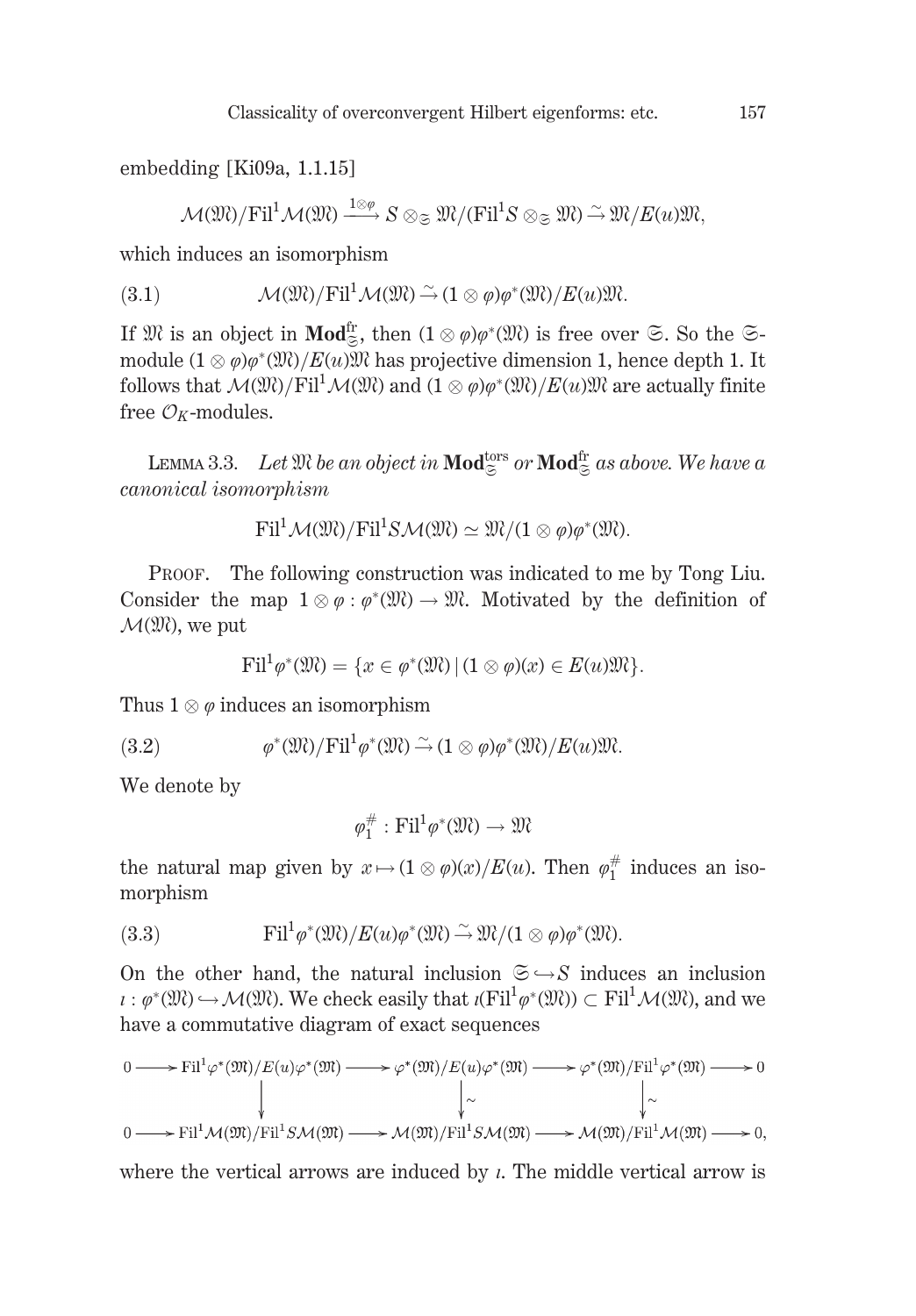easily seen to be an isomorphism, and so is the right vertical map because of  $(3.1)$  and  $(3.2)$ . It follows that the left vertical one is also an isomorphism. In view of  $(3.3)$ , the lemma follows. П

**PROOF OF PROP 3.2.** Let  $\mathcal{M} = \mathcal{M}(\mathcal{M})$  be the filtered S-module associated with  $G$ . By Lemma 3.3, it suffices to prove that we have a canonical isomorphism

$$
\omega_G \stackrel{\sim}{\rightarrow} \mathrm{Fil}^1 \mathcal{M}/\mathrm{Fil}^1 S \mathcal{M}.
$$

If G is a p-divisible group, this follows from [BBM82, 3.3.5] or [La10, 8.1] and the fact that  $M$  is the evaluation of the Dieudonné crystal of  $G$  at the PD-thickening  $Spec(\mathcal{O}_K) \hookrightarrow Spec(S)$ . If G is finite flat group scheme over  $\mathcal{O}_K$ , then G can be embedded as a closed subgroup scheme into a p-divisible group  $G_0$  over  $\mathcal{O}_K$  [BBM82, 3.1.1]; we put  $G_1 = G_0/G$ . We denote respectively by  $\mathcal{M}_0$  and  $\mathcal{M}_1$  the filtered S-modules associated with  $G_0$  and  $G_1$ . Since all the constructions are functorial in  $G$ , the exact sequence of groups  $0 \to G \to G_0 \to G_1 \to 0$  induces a commutative diagram of exact sequences of  $\mathcal{O}_K$ -modules

$$
0 \longrightarrow \omega_{G_1} \longrightarrow \omega_{G_0} \longrightarrow \omega_G \longrightarrow 0
$$
  
\n
$$
\downarrow \sim \qquad \qquad \downarrow \sim \qquad \qquad \downarrow
$$
  
\n
$$
0 \longrightarrow \text{Fil}^1 \mathcal{M}_1/\text{Fil}^1 S \mathcal{M}_1 \longrightarrow \text{Fil}^1 \mathcal{M}_0/\text{Fil}^1 S \mathcal{M}_0 \longrightarrow \text{Fil}^1 \mathcal{M}/\text{Fil}^1 S \mathcal{M} \longrightarrow 0.
$$

Since the left two vertical arrows are isomorphisms, it follows that so is the right one.  $\Box$ 

## $3.1 - \mathbf{Z}_{p^g}$ -groups

Let  $g > 0$  be an integer,  $\mathbf{Q}_{p^g}$  be the unramified extension of  $\mathbf{Q}_p$  of degree g,  $\mathbb{Z}_{p^g}$  be its ring of integers. We assume k contains  $\mathbf{F}_{p^g}$ . We identify  $\text{End}_{\mathbf{Z}_p}(\mathbf{Z}_{p^g}, \mathcal{O}_K)$ , the set of embeddings of  $\mathbf{Z}_{p^g}$  into  $\mathcal{O}_K$ , with  $\mathbf{Z}/g\mathbf{Z}$ , and the natural action of Frobenius on  $\text{End}_{\mathbf{Z}_p}(\mathbf{Z}_{p^g}, \mathcal{O}_K)$  is identified with  $i \mapsto i+1$ . For an  $(\mathcal{O}_K \otimes \mathbb{Z}_{p^g})$ -module M, we have a canonical splitting  $M = \bigoplus M_i$ ,  $i \in \mathbb{Z}/q\mathbb{Z}$ where  $\mathbf{Z}_{p^g}$  acts on  $M_i$  via the *i*-th embedding. If N is a finite torsion  $\mathcal{O}_K$ module, we choose an isomorphism  $N \simeq \bigoplus_{i=1}^n \mathcal{O}_K/(a_i)$  with  $a_i \in \mathcal{O}_K$ , and define the degree of  $N$  to be

$$
\deg(N) = \sum_{i=1}^d v_p(a_i).
$$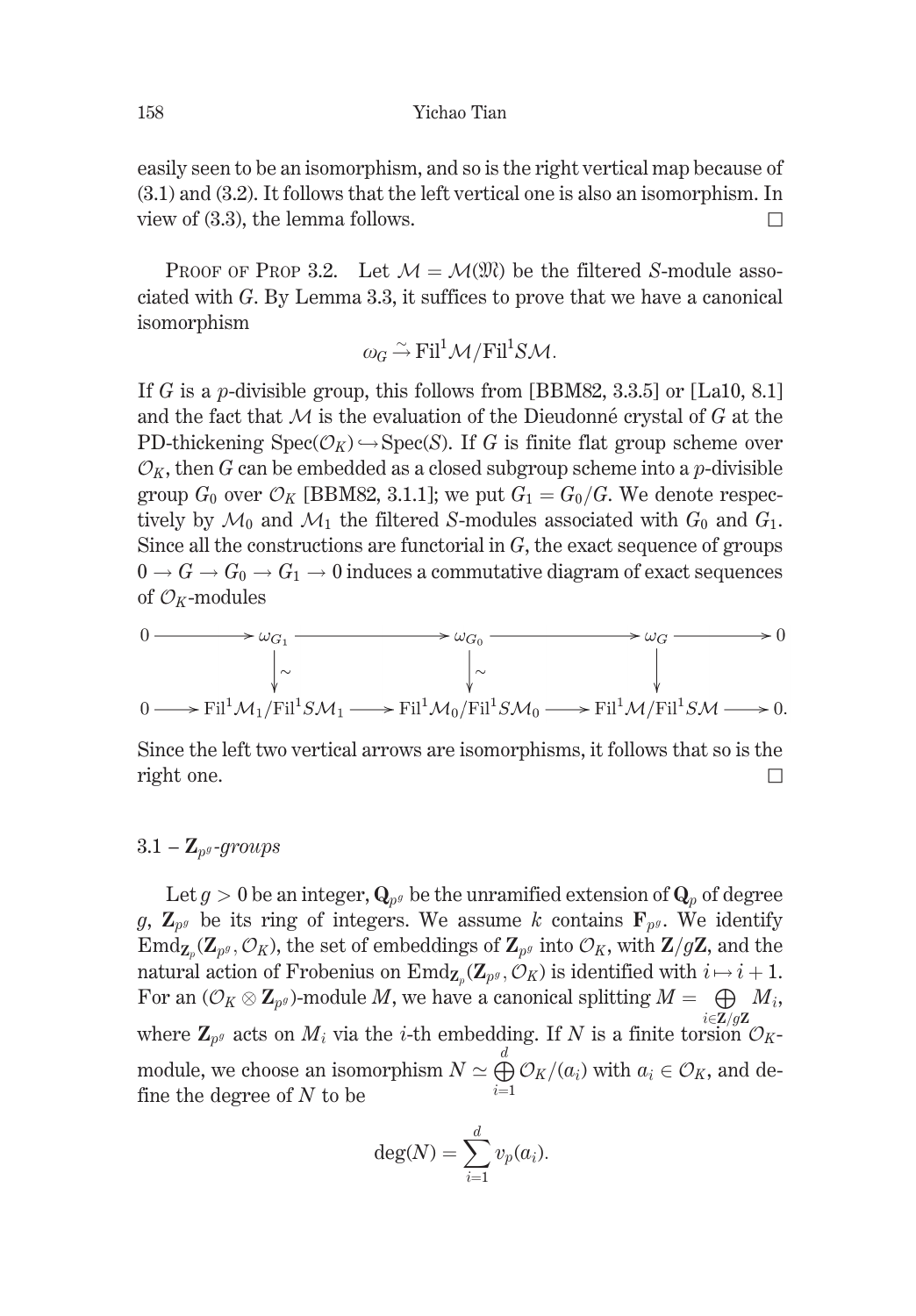$A\mathbf{Z}_{p^g}$ -group over  $\mathcal{O}_K$  is a commutative finite and flat group scheme over  $\mathcal{O}_K$  endowed with an action of  $\mathbb{Z}_{n^g}$ . Fargues [Fa10] defined the degree function of a finite flat group scheme over  $\mathcal{O}_K$ . We give a refinement of this function for  $\mathbf{Z}_{p^g}$ -groups over  $\mathcal{O}_K$ .

DEFINITION 3.4. Let G be a  $\mathbb{Z}_{p^g}$ -group over  $\mathcal{O}_K$ , and  $\omega_G = \bigoplus_{i \in \mathbb{Z}/g\mathbb{Z}} \omega_{G,i}$  be its module of invariant differential forms. We put

$$
\deg_i(G) = \deg(\omega_{G,i}),
$$

and we call it the  $i$ -th degree of  $G$ .

Hence, the degree function of Fargues is deg(G) =  $\sum_{i \in \mathbb{Z}/q\mathbb{Z}}$  deg<sub>i</sub>(G). If  $0 \to G_1 \to G \to G_2 \to 0$  is an exact sequence of  $\mathbb{Z}_{p^g}$ -groups over  $\mathcal{O}_K$ , we have an exact sequence of  $\mathcal{O}_K \otimes \mathbf{Z}_{p^g}$ -modules

$$
0 \to \omega_{G_2} \to \omega_G \to \omega_{G_1} \to 0;
$$

hence we have  $\deg_i(G) = \deg_i(G_1) + \deg_i(G_2)$  for any  $i \in \mathbb{Z}/f\mathbb{Z}$ .

Recall that a scheme of 1-dimensional  $\mathbf{F}_{p^g}$ -vector spaces over  $\mathcal{O}_K$  is a  $\mathbf{Z}_{p^g}$ -group G over  $\mathcal{O}_K$  such that  $G(\overline{K})$  is an  $\mathbf{F}_{p^g}$ -vector space of dimension 1, where  $\overline{K}$  is an algebraic closure of K. According to Raynaud's classification of such finite flat group schemes  $[Ra74, 1.5.1]$ , we have an isomorphism of schemes

(3.4) 
$$
G \simeq \operatorname{Spec}(\mathcal{O}_K[T_i : i \in \mathbb{Z}/g\mathbb{Z}]/(T_{i-1}^p - a_iT_i)_{i \in \mathbb{Z}/g\mathbb{Z}}),
$$

for some  $a_i \in \mathcal{O}_K$  with  $0 \leq v_p(a_i) \leq 1$ . Using this isomorphism, we have  $deg_i(G) = v_p(a_i)$  for  $i \in \mathbb{Z}/g\mathbb{Z}$ . This following Lemma is a refinement of [Fa10, Cor. 3].

LEMMA 3.5. Let  $\phi: H \to G$  be a homomorphism of schemes of 1-dimensional  $\mathbf{F}_{p^g}$ -vector spaces over R that induces an isomorphism on the generic fibers. Then for any  $i \in \mathbb{Z}/g\mathbb{Z}$ , we have

$$
\sum_{j=0}^{g-1} p^j \deg_{i-j}(G) \geq \sum_{j=0}^{g-1} p^j \deg_{i-j}(H).
$$

Moreover, all the equalities hold if and only if  $\phi$  is an isomorphism.

PROOF. Let  $(a_i)_{i \in \mathbb{Z}/g\mathbb{Z}}$  (resp.  $(b_i)_{i \in \mathbb{Z}/g\mathbb{Z}}$ ) be respectively the elements in  $\mathcal{O}_K$  appearing in an isomorphism as (3.4) for G (resp. for H). We have  $deg_i(G) = v_p(a_i)$  and  $deg_i(H) = v_p(b_i)$ . The existence of  $\phi$  implies that there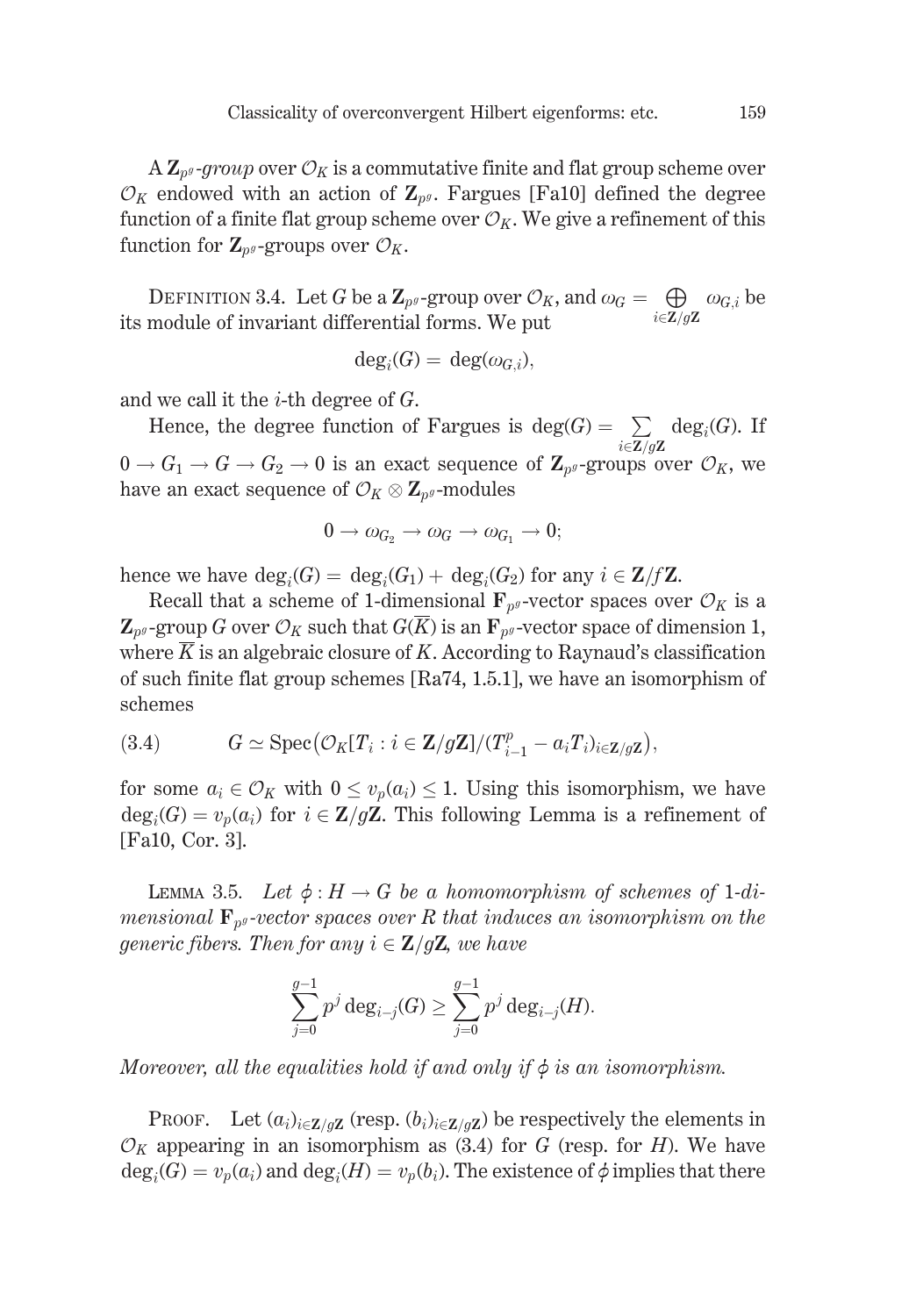exist  $u_i \in \mathcal{O}_K$  for all  $i \in \mathbb{Z}/g\mathbb{Z}$  such that  $a_i u_i = b_i u_{i-1}^p$  [Ra74, 1.5.1]. Hence, we have

$$
\prod_{j=0}^{g-1} \left( \frac{a_{i-j}}{b_{i-j}} \right)^{p^j} = \prod_{j=0}^{g-1} \frac{u_{i-j-1}^{p^{j+1}}}{u_{i-j}^{p^j}} = u_i^{p^g-1}.
$$

The lemma follows immediately from the fact that  $v_n(u_i) \geq 0$ , and that  $\phi$  is an isomorphism if and only if  $v_p(u_i) = 0$  for all  $i \in \mathbb{Z}/g\mathbb{Z}$ . П

We describe the  $\mathbb{Z}_{p^g}$ -groups over  $\mathcal{O}_K$  in terms of Breuil-Kisin modules. A  $\mathbb{Z}_{p^g}$ -Breuil-Kisin module is an object  $\mathfrak{M}$  in Mod<sup>tors</sup> together with an action of  $\mathbf{Z}_{p^g}$  commuting with  $\varphi$ . Equivalently, a  $\mathbf{Z}_{p^g}$ -Breuil-Kisin module  $\mathfrak{M}$ is an  $(\mathfrak{S} \otimes \mathbf{Z}_{p^g})$ -module  $\mathfrak{M} = \bigoplus_{i \in \mathbf{Z}/q\mathbf{Z}} \mathfrak{M}_i$  satisfying the following properties:

- 1) each  $\mathfrak{M}_i$  is killed by some power of p;
- 2) each  $\mathfrak{M}_i$  has projective dimension 1, i.e.  $\mathfrak{M}_i$  has a two term resolution by finite free  $\mathfrak{S}\text{-modules}$ :
- 3) there is a  $\varphi$ -linear endomorphism  $\varphi : \mathfrak{M} \to \mathfrak{M}$  such that  $\varphi(\mathfrak{M}_i) \subset \mathfrak{M}_{i+1}$ and the cokernel of the linearization  $1 \otimes \varphi : \varphi^*(\mathfrak{M}_i) \to \mathfrak{M}_{i+1}$  is killed by  $E(u)$ .

We denote by  $\mathbf{Mod}_{\mathcal{Z}\otimes \mathbf{Z}_{\text{ref}}}^{\text{tors}}$  the category of  $\mathbf{Z}_{p^g}$ -Breuil-Kisin modules, and the morphisms in  $\mathbf{Mod}_{\mathcal{Z}\otimes \mathbf{Z}_{p^g}}^{\text{tors}}$  are homomorphisms of  $(\mathcal{Z}\otimes \mathbf{Z}_{p^g})$ -modules commuting with  $\varphi$ . Let  $\mathfrak{M}$  be an object of **Mod**<sup>tors</sup><sub> $\tilde{\otimes} \otimes \mathbb{Z}_{\alpha}$ . We define the *i*-th</sub> degree of  $\mathfrak{M}$  as

$$
\deg_i(\mathfrak{M}) = \frac{1}{e} \operatorname{leng} \bigg( \mathfrak{M}_i / (1 \otimes \varphi) \varphi^*(\mathfrak{M}_{i-1}) \bigg),
$$

Here, "leng" denotes the length, and the factor  $\frac{1}{e}$  will be justified in Lemma 3.6. If  $0 \to \mathfrak{L} \to \mathfrak{M} \to \mathfrak{N} \to 0$  is an exact sequence in **Mod**<sup>tors</sup><sub> $\mathcal{Z}_{\varnothing}$ </sub> it follows from an easy diagram chasing that

$$
\deg_i(\mathfrak{M}) = \deg_i(\mathfrak{L}) + \deg_i(\mathfrak{N})
$$

for any  $i \in \mathbb{Z}/q\mathbb{Z}$ .

From Theorem 3.1, it follows easily that the category of  $\mathbb{Z}_{p^g}$ -groups over  $\mathcal{O}_K$  is anti-equivalent to the category  $\mathbf{Mod}_{\mathcal{Z} \otimes \mathbf{Z}_{\mathcal{A}}}^{\text{tors}}$ .

LEMMA 3.6. Let G be  $\mathbb{Z}_{p^g}$ -group over  $\mathcal{O}_K$ , and  $\mathfrak{M}$  be its corresponding  $\mathbf{Z}_{p^g}$ -Breuil-Kisin module. Then we have  $\text{deg}_i(G) = \text{deg}_i(\mathfrak{M})$  for  $i \in \mathbf{Z}/g\mathbf{Z}$ .

PROOF. Since the isomorphism in Prop. 3.2 is canonical, it necessarily commutes with  $\mathbf{Z}_{p^g}$ -actions. We have an isomorphism of  $(\mathcal{O}_K \otimes \mathbf{Z}_{p^g})$ -

160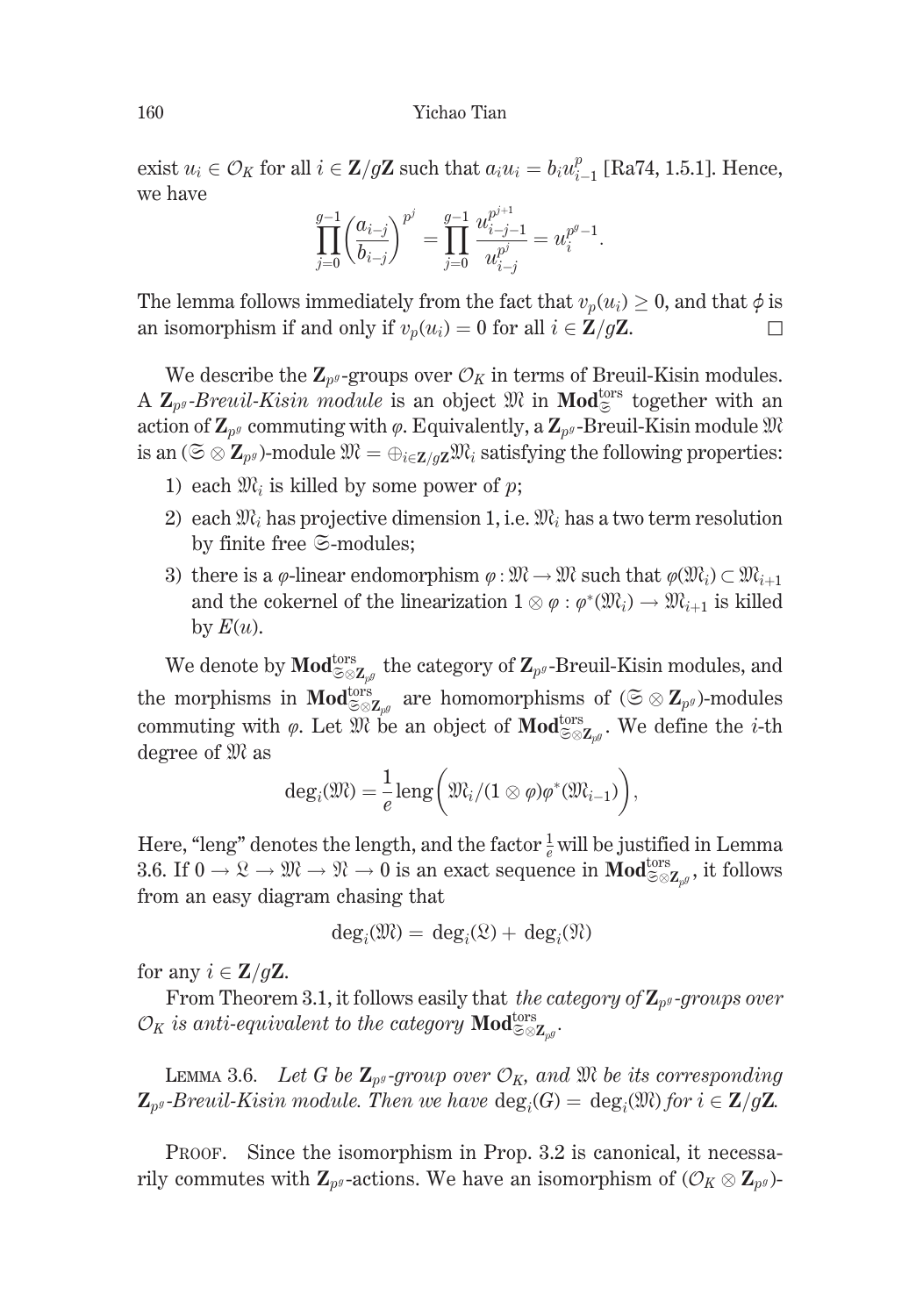modules

$$
\omega_G = \bigoplus_{i \in \mathbf{Z}/g\mathbf{Z}} \omega_{G,i} \simeq \mathfrak{M}/(1 \otimes \varphi)\varphi^*(\mathfrak{M}) = \bigoplus_{i \in \mathbf{Z}/g\mathbf{Z}} \mathfrak{M}_i/(1 \otimes \varphi)\varphi^*(\mathfrak{M}_{i-1}).
$$

The lemma follows immediately.

DEFINITION 3.7. Let  $n \geq 1$  be an integer, G be a truncated Barsotti-Tate group of level *n* over  $\mathcal{O}_K$  equipped with an action of  $\mathbb{Z}_{p^g}$ . We say G has formal real multiplication (or just RM for short) by  $\mathbb{Z}_{p^g}$  if G has dimension g and height 2g and  $\omega_G$  is a free  $(\mathcal{O}_K/p^n \otimes \mathbb{Z}_{p^g})$ -module of rank 1; in particular, we have  $deg_i(G) = n$  for  $i \in \mathbb{Z}/g\mathbb{Z}$ .

By [Ki06, 2.3.6], an object  $\mathfrak{M}$  of  $\mathbf{Mod}_{\mathcal{Z}\otimes \mathbf{Z}_{nd}}^{\text{tors}}$  correpsonds to a truncated Barsotti-Tate group of level *n* over  $\mathcal{O}_K$  with RM by  $\mathbf{Z}_{p^g}$  if and only if

- (a)  $\mathfrak{M}$  is a free  $(\mathfrak{S}/p^n \otimes \mathbf{Z}_{p^g})$ -module of rank  $2g$ ;
- (b)  $\mathfrak{M}/(1 \otimes \varphi)\varphi^*(\mathfrak{M})$  is a free  $(\mathcal{O}_K/p^n \otimes \mathbf{Z}_{n\vartheta})$ -module of rank  $q$ .

Let  $\mathfrak{M} = \bigoplus_{i \in \mathbb{Z}/g\mathbb{Z}} \mathfrak{M}_i$  be such a  $\mathbb{Z}_{p^g}$ -Breuil-Kisin module. For each  $i \in \mathbb{Z}/g\mathbb{Z}$ , we have a filtration of free  $\mathcal{O}_K/p^n$ -modules

$$
0 \to (1 \otimes \varphi)\varphi^*(\mathfrak{M}_{i-1})/E(u)\mathfrak{M}_i \to \mathfrak{M}_i/E(u)\mathfrak{M}_i \to \mathfrak{M}_i/(1 \otimes \varphi)\varphi^*(\mathfrak{M}_{i-1}) \to 0.
$$

We say a basis  $(\delta_i, \varepsilon_i)_{i \in \mathbb{Z}/q\mathbb{Z}}$  of  $\mathfrak{M}$  over  $\mathfrak{S}/p^n$  is adapted if  $\delta_i \in (1 \otimes \varphi)\varphi^*(\mathfrak{M}_{i-1})$ and the image of  $\varepsilon_i$  generates  $\mathfrak{M}_i/(1 \otimes \varphi) \mathfrak{M}_{i-1}$  over  $\mathcal{O}_K/p^n$ . Then under such an adapted basis, there exists  $\begin{bmatrix} a_i & b_i \\ c_i & d_i \end{bmatrix} \in GL_2(\mathfrak{S}/p^n)$  such that

(3.5) 
$$
\varphi(\delta_{i-1}, \varepsilon_{i-1}) = (\delta_i, \varepsilon_i) \begin{bmatrix} a_i & b_i \\ E(u)c_i & E(u)d_i \end{bmatrix}.
$$

## $3.2 - Hodge height$

Let G be a truncated Barsotti-Tate group of level 1 over  $\mathcal{O}_K$  with RM by  $\mathbf{Z}_{p^g}$ , and  $G_1 = G \otimes_{\mathcal{O}_K} \mathcal{O}_K/p$  be its reduction modulo p. The Lie algebra of the Cartier dual of  $G_1$ , denoted by Lie( $G_1^{\vee}$ ), is a free ( $\mathcal{O}_K/p \otimes \mathbb{Z}_{p^g}$ )-module of rank 1. Let

$$
\mathrm{Lie}(G_1^\vee)=\bigoplus_{i\in \mathbf{Z}/g\mathbf{Z}}\mathrm{Lie}(G_1^\vee)_i
$$

161

 $\Box$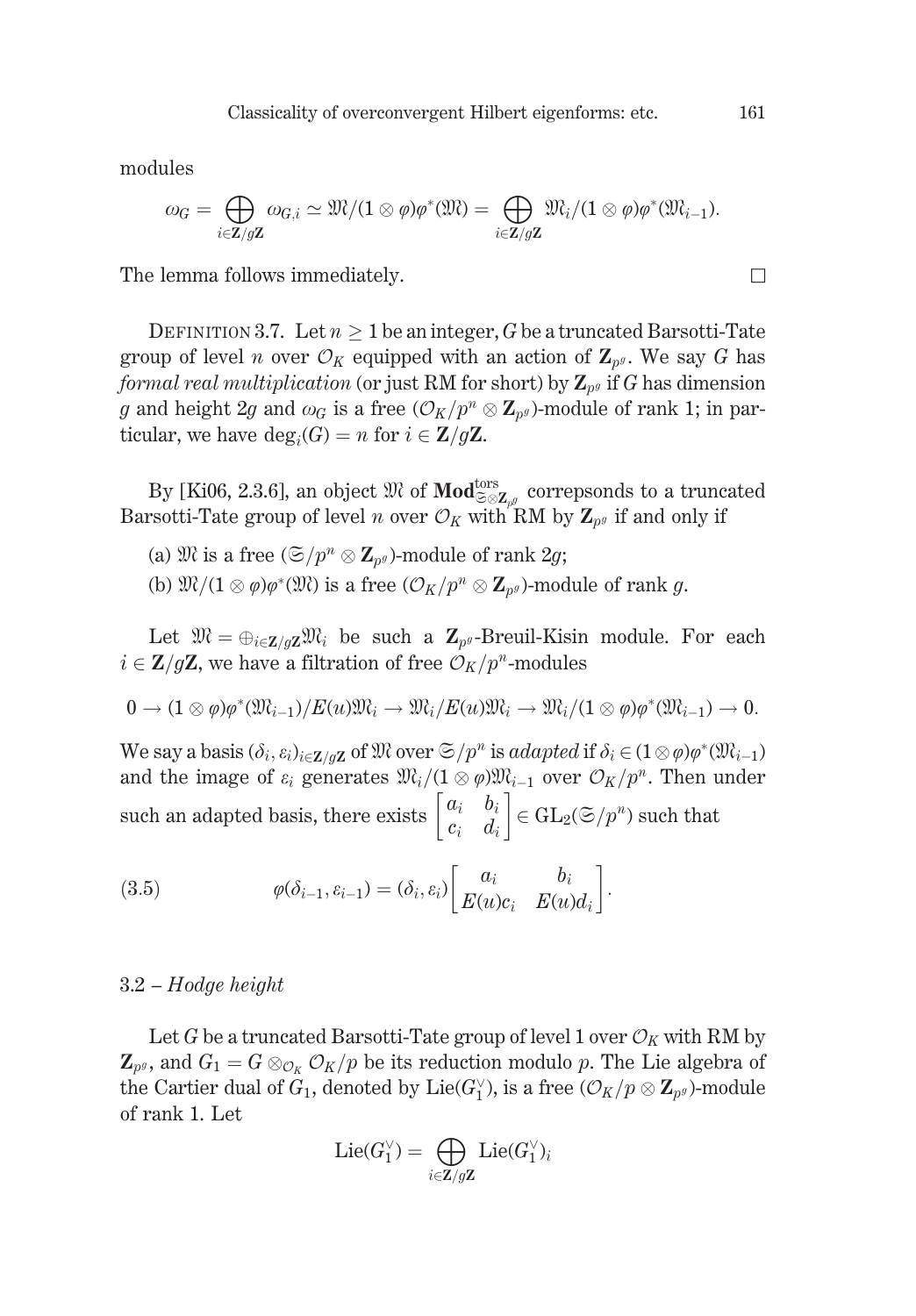be the decomposition according to the action of  $\mathbb{Z}_{n^g}$ . The Frobenius homomorphism  $F_{G_1}: G_1 \to G_1^{(p)}$  induces a Frobenius linear endomorphism

 $HW: Lie(G_1^{\vee}) \rightarrow Lie(G_1^{\vee})$ 

with HW : Lie(G'<sub>1</sub>)<sub>i-1</sub>  $\subset$  Lie(G'<sub>1</sub>)<sub>i</sub>. We choose a basis  $\delta_i$  for each Lie(G'<sub>1</sub>)<sub>i</sub> over  $\mathcal{O}_K/p$ , and write HW( $\delta_{i-1}$ ) =  $t_i\delta_i$ . Let  $v_p : \mathcal{O}_K/p \to [0,1]$  be the truncated p-adic valuation. We define the *i-th partial Hodge height of G* to be  $w_i(G) = v_p(t_i) \in [0,1]$ . It is clear that the definition does not depend on the choice of the basis  $\delta_i$ . Note that G is ordinary if and only if  $w_i(G) = 0$  for all  $i \in \mathbb{Z}/g\mathbb{Z}$ .

LEMMA 3.8. Let  $G$  be as above, and  $\mathfrak M$  be its corresponding Breuil-Kisin module. We choose an adapted basis of  $\mathfrak M$  so that  $\varphi$  is represented by matrices of the form (3.5). Then we have  $w_i(G) = \frac{1}{e} \min\{e, v_u(\overline{a}_i)\},$  where  $\overline{a}_i$  is the image of  $a_i$  in  $\mathfrak{S}_1 = k[[u]]$ , and  $v_u$  denotes the u-adic valuation.

**PROOF.** Let  $M = \mathcal{M}(\mathfrak{M})$  be the filtered S-module associated with G. By [La10, 8.1], there is a canonical isomorphism of  $(\mathcal{O}_K/p)$ -modules  $Lie(G_1^{\vee}) \simeq \mathcal{M}/\mathrm{Fil}^1 \mathcal{M}$ . Combining with (3.1), we have an isomorphism

$$
\mathrm{Lie}(G_1^\vee) \simeq (1 \otimes \varphi)\varphi^*(\mathfrak{M})/E(u)\mathfrak{M},
$$

where the second term is considered as an  $\mathcal{O}_K/p$ -module via the isomorphism  $\mathfrak{S}_1/E(u)\mathfrak{S}_1 \simeq \mathcal{O}_K/p$  given by  $u \mapsto \pi$ . Since everything is functorial in G, this is actually an isomorphism of  $(\mathcal{O}_K/p \otimes \mathbb{Z}_{p^g})$ -modules. Since the endomorphisms HW on Lie(G'<sub>1</sub>) and  $\varphi$  on  $(1 \otimes \varphi)\varphi^*(\mathfrak{M})/E(u)\mathfrak{M}$  are both induced by Frobenius homomorphism of  $G_1$  [Ki09b, 1.1.2], one checks easily that HW and  $\varphi$  coincide with each other via the canonical isomorphism above. The Lemma follows immediately.  $\Box$ 

Let G be a truncated Barsotti-Tate group of level 1 over  $\mathcal{O}_K$  with RM by  $\mathbf{Z}_{p^g}$ . We say a finite flat closed subgroup scheme  $H \subset G$  is  $\mathbf{Z}_{p^g}$ -cyclic or  $\mathbf{F}_{p^g}$ cyclic, if  $H(K)$  is a one-dimensional  $\mathbf{F}_{p^g}$ -subspace of  $G(K)$ .

LEMMA 3.9. If H, H' are two distinct  $\mathbb{Z}_{p^g}$ -cyclic subgroups of G, then for all  $i \in \mathbb{Z}/g\mathbb{Z}$ , we have

$$
\sum_{j=0}^{g-1} p^j (\deg_{i-j}(H) + \deg_{i-j}(H')) \leq \frac{p^g-1}{p-1}.
$$

PROOF. The Lemma follows from 3.5 applied to the homomorphism  $H \hookrightarrow G \rightarrow G/H'.$  $\Box$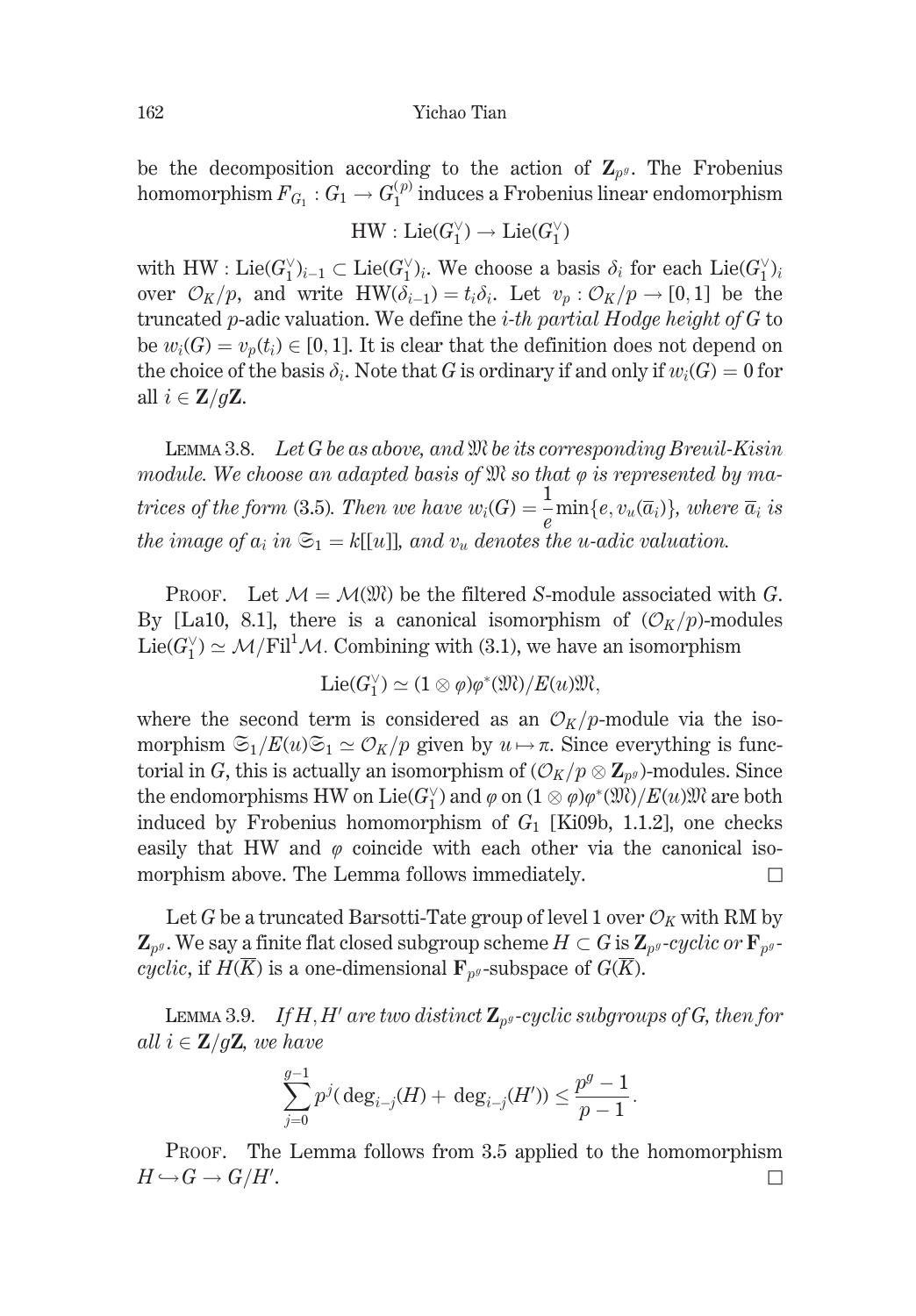The following theorem is a slightly generalized version of [GK09, Thm. 5.4.3. The proof is motivated by [Ha10, 3.4].

**THEOREM 3.10.** Let G be a truncated Barsotti-Tate group of level 1 with RM by  $\mathbb{Z}_{p^g}$ , and denote  $w_i = w_i(G)$ . Assume that  $w_i + pw_{i-1} < p$  for all  $i \in \mathbb{Z}/g\mathbb{Z}$ . Then there exists a  $\mathbb{Z}_{p^g}$ -cyclic subgroup  $C \subset G$  such that  $deg_i(C) = 1 - w_i$ ; moreover, C is the unique  $\mathbb{Z}_{p^g}$ -cyclic subgroup of G satisfying

$$
\deg_i(C) + p \deg_{i-1}(C) > 1 \quad \text{for any } i \in \mathbb{Z}/g\mathbb{Z}.
$$

PROOF. Let  $\mathfrak{M} = \bigoplus \mathfrak{M}_i$  be the Breuil-Kisin module associated  $i \in \mathbb{Z}/q\mathbb{Z}$ 

with G. We choose an adpated basis  $(\delta_i, \varepsilon_i)_{i \in \mathbb{Z}/q\mathbb{Z}}$  of  $\mathbb{R}$  so that  $\varphi$  is represented by matrices (3.5). Note that  $w_{i+1} + pw_i < p$  implies that  $w_i < 1$ ; so by Lemma 3.8, we have  $v_u(a_i) = ew_i$ . By Lemma 3.6, we have to show that there exists a quotient  $\mathfrak{N} = \bigoplus_{i \in \mathbf{Z}/q\mathbf{Z}} \mathfrak{N}_i$  of  $\mathfrak{M}$  such that  $\deg_i(\mathfrak{N}) = 1 - w_i$  and it is the unique quotient satisfying  $deg_i(\mathfrak{N}) + p \deg_{i-1}(\mathfrak{N}) > 1$  for  $i \in \mathbb{Z}/g\mathbb{Z}$ .

We prove first the existence of  $\mathcal{R}$ . We construct a direct summand  $\mathcal{Q} = \bigoplus \mathcal{Q}_i$  of  $\mathcal{R}$  such that  $\mathcal{Q}_i$  is the submodule of  $\mathcal{R}_i$  generated by  $i \in \mathbb{Z}/g\mathbb{Z}$ 

$$
\eta_i = (\delta_i, \varepsilon_i) \bigg[\frac{1}{u^{e(1-w_i)}z_i}\bigg],
$$

where  $z_i \in \mathfrak{S}_1$  is some element to be determined. If we require that  $\mathfrak{L}$  is an sub-oject of  $\mathfrak{M}$ , there should exists a certain  $A_i \in \mathfrak{S}_1$  such that  $\varphi(\eta_{i-1}) =$  $A_i\eta_i$ . Using the equation (3.5), we get

(3.6) 
$$
\begin{cases} a_i + b_i u^{ep(1-w_{i-1})} z_{i-1}^p = A_i \\ u^e(c_i + u^{ep(1-w_{i-1})} d_i z_{i-1}^p) = u^{e(1-w_i)} z_i A_i \end{cases}
$$

Since  $v_u(a_i) = ew_i$ , there exists a unit  $\hat{a}_i \in \mathfrak{S}_1$  such that  $a_i\hat{a}_i = u^{ew_i}$ . Then we have  $z_i = g_i(z_{i-1})$ , where

$$
g_i(z)=\frac{c_i+u^{ep(1-w_{i-1})}d_iz^p}{\hat{a}_i+u^{e(p-pw_{i-1}-w_i)}b_iz^p}.
$$

Note that  $1 - w_{i-1} > 0$  and  $p - pw_{i-1} - w_i > 0$  by assumption. We get therefore

$$
z_i = g_i \circ g_{i-1} \circ \cdots \circ g_{i-g+1}(z_i).
$$

By iteration, it is easy to see that the equation admits a unique solution in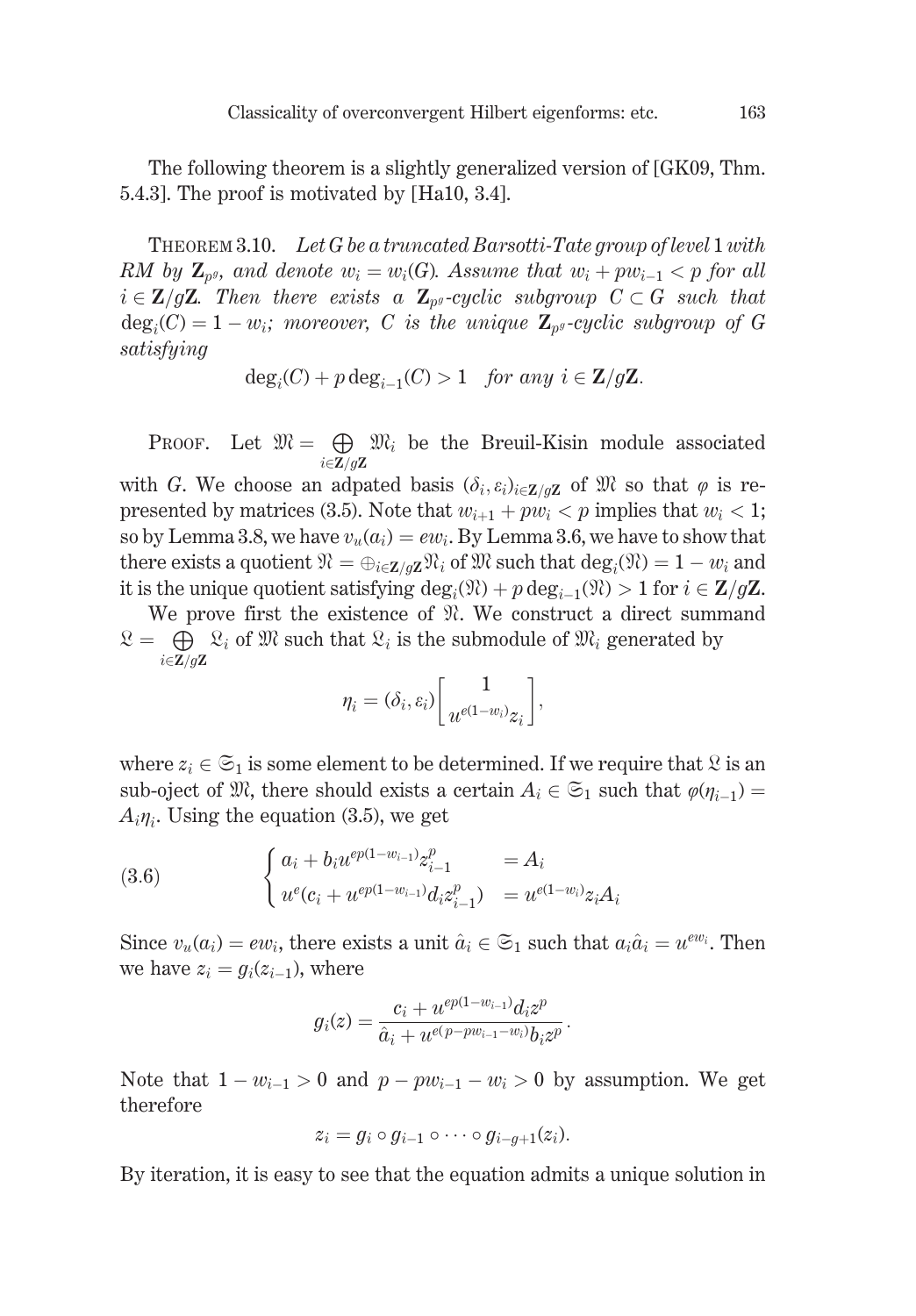$\mathfrak{S}_1$  for  $z_i$ . This well defines the sub-oject  $\mathfrak{L} \subset \mathfrak{M}$ . From

$$
ew_i = v_u(a_i) < ep(1 - w_{i-1}) \le v_u(b_i u^{ep(1 - w_{i-1})} z_{i-1}^p)
$$

by assumption, we deduce that  $\deg_i(\mathfrak{L}) = \frac{1}{e}v_u(A_i) = w_i$ . We can take  $\mathfrak{R}$  to be  $\mathfrak{M}/\mathfrak{L}$ .

For the uniqueness of  $\mathcal{R}$ , we assume that  $\mathcal{R}'$  is a quotient of  $\mathcal{R}$  with  $\deg_{i+1}(\mathfrak{N}') + p \deg_i(\mathfrak{N}') > 1$  for  $i \in \mathbb{Z}/g\mathbb{Z}$ . We have to show that  $\mathfrak{N} = \mathfrak{N}'$ . Since  $\deg_{i+1}(\mathfrak{N}') \leq 1$ , we have  $\deg_i(\mathfrak{N}') > 0$ , i.e.  $\mathfrak{N}'_i/(1 \otimes \varphi)\varphi^*(\mathfrak{N}'_{i-1}) \neq 0$ . Let  $\mathcal{R}'$  be the kernel of  $\mathfrak{M} \to \mathfrak{N}'$ . We have for each  $i \in \mathbb{Z}/g\mathbb{Z}$  an exact sequence of  $\mathcal{O}_K/p$ -modules

$$
0 \to \mathfrak{L}'_i/(1 \otimes \varphi)\varphi^*(\mathfrak{L}'_{i-1}) \to \mathfrak{M}_i/(1 \otimes \varphi)\varphi^*(\mathfrak{M}_{i-1}) \to \mathfrak{M}'_i/(1 \otimes \varphi)\varphi^*(\mathfrak{M}'_{i-1}) \to 0.
$$

Because  $\mathfrak{M}_i/(1 \otimes \varphi)\varphi^*(\mathfrak{M}_{i-1}) \simeq \mathfrak{S}_1/u^e\mathfrak{S}_1 \cdot \varepsilon_i$ , we see that  $\mathfrak{N}'_i$  is generated by the image of  $\varepsilon_i$  in  $\mathfrak{N}'_i$ . Hence there exists  $x_i \in \mathfrak{S}_1^{\times}$  such that  $\eta'_i = \delta_i + x_i \varepsilon_i \in \mathfrak{L}'_i$ . We put  $r_i = \frac{1}{e} v_u(x_i)$ . As  $\varphi(\mathfrak{L}'_{i-1}) \subset \mathfrak{L}'_i$ , there exists  $A'_i \in \mathfrak{S}_1$  such that  $\varphi(\eta_{i-1}) = A'_i \eta_i$ . We have

$$
v_u(A'_i) = e \deg_i(\mathfrak{L}') = e(1 - \deg_i(\mathfrak{N}')),
$$

where the second equality comes from the additivity of the degree function and the fact that  $deg_i(\mathfrak{M}) = 1$ . Therefore, we get

$$
(3.7) \t v_u(A'_i) + pv_u(A'_{i-1}) = e(p+1-\deg_i(\mathfrak{R}') - p \deg_{i-1}(\mathfrak{R}')) < ep.
$$

On the other hand, using  $(3.5)$  as above, we have equations

(3.8) 
$$
a_i + b_i x_{i-1}^p = A'_i
$$

(3.9) 
$$
u^{e}(c_i + d_i x_{i-1}^{p}) = x_i A'_i.
$$

We claim that  $r_i \geq 1 - w_i$  for any  $i \in \mathbb{Z}/g\mathbb{Z}$ . Admitting this claim for the moment, we can write  $x_i = u^{e(1-w_i)}z'_i$ . Then the  $z''_i$ s will satisfy the equations (3.6). But we have seen that (3.6) admits a unique solution  $z_i$  for each  $i \in \mathbb{Z}/g\mathbb{Z}$ . So we have  $z_i' = z_i$ , and hence  $\mathcal{L} = \mathcal{L}'$ . It remains to prove the claim. We deduce first from (3.9) that  $v_u(A'_i) \ge e(1 - r_i)$ . In view of (3.7), we get

$$
(3.10) \t\t r_i + pr_{i-1} > 1 \t\t for all  $i \in \mathbb{Z}/g\mathbb{Z}$ .
$$

If  $r_i < 1 - w_i$  for some  $i \in \mathbb{Z}/g\mathbb{Z}$ , we have  $v_u(A_i') \ge e(1 - r_i) > ew_i$ . Because of  $(3.8)$ , we have

$$
ew_i = v_u(a_i) = v_u(b_ix_{i-1}^p) \ge epr_{i-1}.
$$

164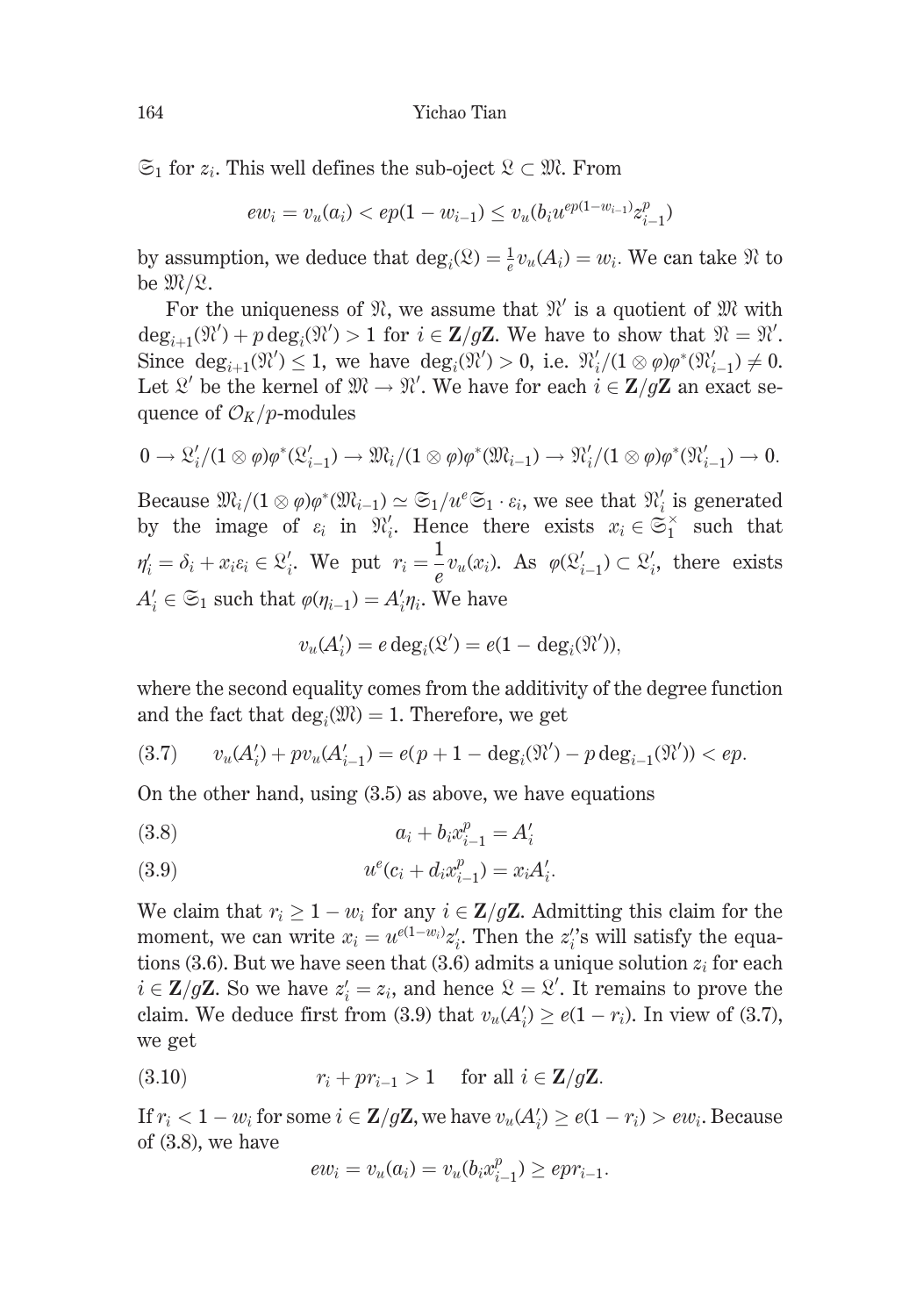So we have  $1 - r_i > w_i \geq pr_{i-1}$ , i.e.  $r_i + pr_{i-1} < 1$ , which contradicts with  $(3.10)$ . This completes the proof.  $\Box$ 

REMARK 3.11. The subgroup  $C \subset G$  given by the theorem is called the *canonical subgroup* of G. By the same argument as in [GK09, Thm.  $5.4.2$ ], it is not hard to see that the subgroup  $C$  verifies the "Frobenius lifting property": If we denote  $w = \max_{i \in \mathbf{Z}/g\mathbf{Z}} \{w_i\} < 1$ , then  $C \otimes_{\mathcal{O}_K} (\mathcal{O}_K/p^{1-w}\mathcal{O}_K)$  coincides with the kernel of Frobenius of  $G \otimes_{\mathcal{O}_K} (\mathcal{O}_K/p^{1-w}\mathcal{O}_K)$ , where  $p^{1-w}$ denotes any element in  $\mathcal{O}_K$  with p-adic valuation  $1 - w$ .

Let I be a subset of  $\mathbb{Z}/q\mathbb{Z}$ , I<sup>c</sup> be its complement, and |I| be the cardinality. We denote by  $\sigma(I)$  the image of I under the action of Frobenius  $\sigma$ :  $\mathbb{Z}/g\mathbb{Z} \to \mathbb{Z}/g\mathbb{Z}$  given by  $i \mapsto i+1$ . Let G be a truncated Barsotti-Tate group of level 1 with RM by  $\mathbb{Z}_{p^g}$  over  $\mathcal{O}_K$ . We say that a  $\mathbb{Z}_{p^g}$ -cyclic subgroup H of G is special of type I if  $deg_i(H) = 1$  for  $i \in I$  and  $deg_i(H) = 0$  for  $i \in I^c$ .

PROPOSITION 3.12. Let the notation be as above. (a) Assume that  $G$  admits a special subgroup  $H$  of type  $I$ .

- (1) The group  $H$  is necessarily a truncated Barsotti-Tate group of level 1 of height g and dimension |I| over  $\mathcal{O}_K$ . Moreover, we have  $w_i(G) = 1$ for  $i \in \sigma(I) \cap I^c$ , and  $w_i(G) = 0$  for  $i \in (\sigma(I) \cap I) \cup (\sigma(I^c) \cap I^c)$ .
- (2) If H' be another  $\mathbf{Z}_{p}$ -cyclic subgroup of G distinct from H, then we have

$$
\deg_i(H') \le \frac{1}{p-1}\left(1 - \frac{1}{p^{g-1}}\right) \quad \text{for all } i \in I.
$$

In particular, if  $I \neq \emptyset$ , then G admits at most one special subgroup of type  $I$ .

(3) If G admits another special subgroup H' of type I' with  $H' \neq H$ , then either  $I = I' = \emptyset$ , or  $I' = I^c$  and the natural map  $H \times H' \to G$ is an isomorphism of finite flat group schemes over  $\mathcal{O}_K$ . In the second case, if  $H''$  is a  $\mathbb{Z}_{p^g}$ -cyclic subgroup of G distinct from H and  $H'$ , then we have

$$
\deg_i(H'') \leq \frac{1}{p-1}\left(1-\frac{1}{p^{g-1}}\right) \quad \text{for all } i \in \mathbf{Z}/g\mathbf{Z}.
$$

(b) Conversely, assume that  $\sigma(I^c) \subset I$ ,  $w_i(G) = 1$  for  $i \in \sigma(I) \cap I^c$ ,  $w_i(G) = 0$  for  $i \in \sigma(I) \cap I$ , and  $w_i(G) > 0$  for  $i \in \sigma(I^c)$ . Then G admits a special subgroup of type I.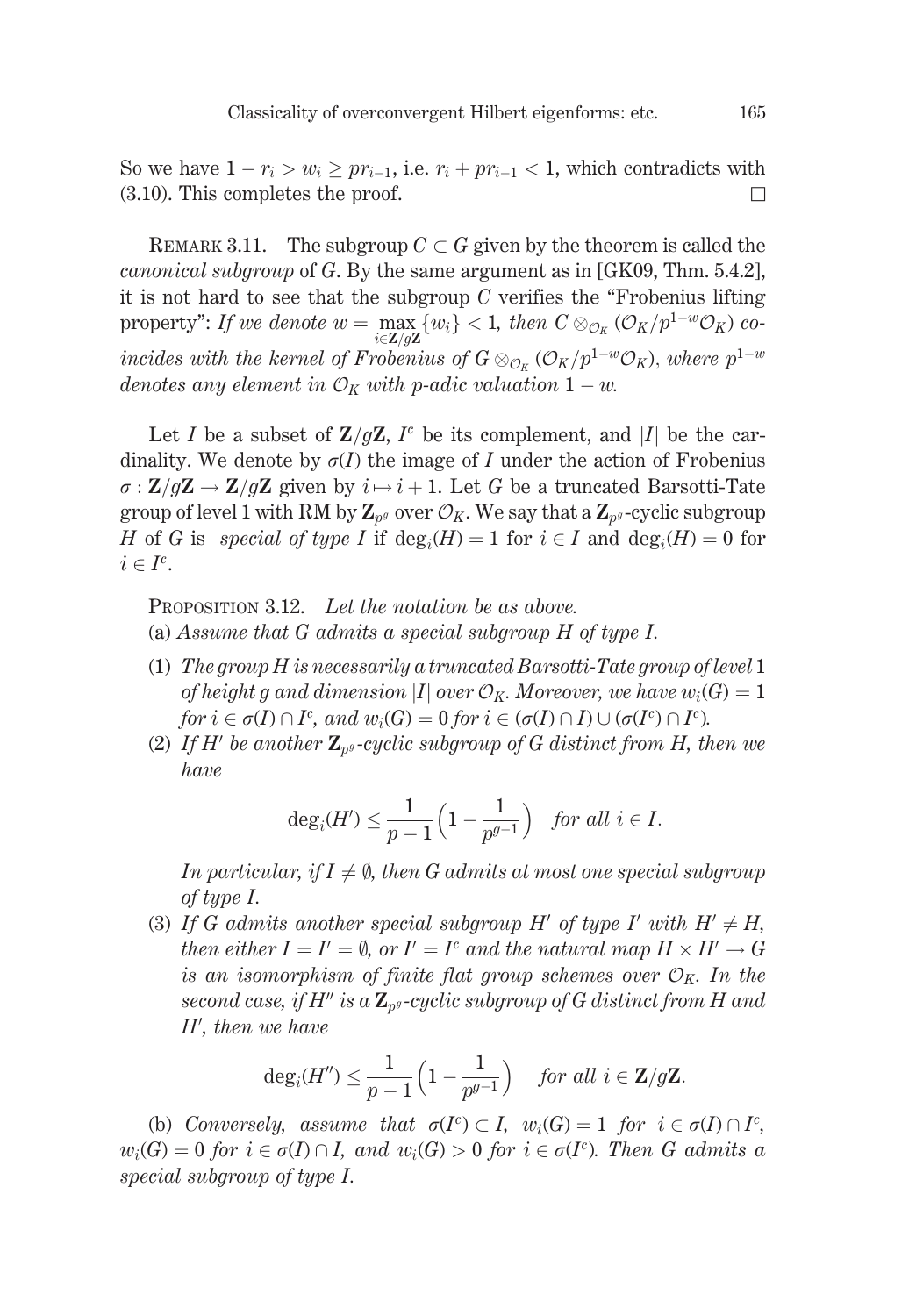PROOF. (a) First, by Raynaud's explicit classification (3.4), a group scheme H of  $\mathbf{F}_{n}$ -vector spaces of dimension 1 over  $\mathcal{O}_K$  is a truncated Barsotti-Tate group of level 1 if and only if  $deg_i(H) \in \{0,1\}$  for all  $i \in \mathbb{Z}/q\mathbb{Z}$ . Let  $\mathfrak{M} = \bigoplus_{i \in \mathbb{Z}/q\mathbb{Z}} \mathfrak{M}_i$  be the Breuil-Kisin module associated to G, and  $(\delta_i, \varepsilon_i)$  be an adapted basis of  $\mathfrak{M}_i$  so that  $(1 \otimes \varphi)\varphi^*(\mathfrak{M}_{i-1}) =$  $\mathfrak{S}_1\delta_i\oplus E(u)\mathfrak{S}_1\varepsilon_i$ . Let  $\mathfrak{L}=\bigoplus_{i\in\mathbf{Z}/q\mathbf{Z}}\mathfrak{L}_i$  be the Breuil-Kisin submodule of  $\mathfrak{M}$ attached to the quotient  $G/H$ , and  $\mathfrak{N} = \mathfrak{M}/\mathfrak{L}$  be associated to H. By Lemma 3.6, we have  $deg_i(\mathfrak{N}) = deg_i(H) = 1$  for  $i \in I$ , i.e.

$$
\mathfrak{N}_i/(1\otimes \varphi)\varphi^*(\mathfrak{N}_{i-1})=\mathfrak{M}_i/((1\otimes \varphi)\varphi^*(\mathfrak{M}_{i-1})+\mathfrak{L}_i)\simeq \mathfrak{S}_1/u^e \varepsilon_i.
$$

Since  $\mathcal{R}_i$  is a direct summand of  $\mathcal{R}_i$ , there exists  $x_i \in \mathfrak{S}_1$  such that  $\mathcal{Q}_i = \mathfrak{S}_1(\delta_i + u^e x_i \varepsilon_i)$ . Up to replacing  $\delta_i$  by  $\delta_i + u^e x_i \varepsilon_i$ , we may assume that  $\mathfrak{L}_i = \mathfrak{S}_1 \delta_i$  for  $i \in I$ . Similarly, since  $\deg_i(\mathfrak{N}) = \deg_i(H) = 0$  for  $i \in I^c$ , we see that

$$
\mathfrak{M}_i = \mathfrak{L}_i + (1 \otimes \varphi)\varphi^*(\mathfrak{M}_{i-1}).
$$

Up to modifying  $\varepsilon_i$ , we may assume that  $\mathcal{R}_i = \mathfrak{S}_1 \varepsilon_i$  if  $i \in I^c$ . The following facts follow easily from the condition that  $\varphi(\mathfrak{L}_{i-1}) \subset \mathfrak{L}_i$ .

- If  $i \in I \cap \sigma(I)$ , there exists  $a_i \in \mathfrak{S}_1$  such that  $\varphi(\delta_{i-1}) = a_i \delta_i$ . As  $\deg_i(\mathfrak{L}) = 1 - \deg_i(H) = 0$ , we have  $a_i \in \mathfrak{S}_1^{\times}$ . In particular, we have  $w_i(G) = 0$  by 3.8.
- If  $i \in I^c \cap \sigma(I)$ , there exists  $c_i \in \mathfrak{S}_1$  such that  $\varphi(\delta_{i-1}) = u^c c_i \varepsilon_i$ . In particular,  $w_i(G) = 1$  by 3.8.
- If  $i \in I^c \cap \sigma(I^c)$ , there exists  $d_i \in \mathfrak{S}_1$  such that  $\varphi(\varepsilon_{i-1}) = u^{\varepsilon} d_i \varepsilon_i$ . As  $(1 \otimes \varphi)\varphi^*(\mathfrak{M}_{i-1}) = \mathfrak{S}_1 \delta_i + E(u) \mathfrak{S}_1 \varepsilon_i$ , we see that if  $\varphi(\delta_{i-1}) =$  $a_i\delta_i + u^e c_i \varepsilon_i$ , then  $a_i$  is a unit in  $\mathfrak{S}_1$ . In particular,  $w_i(G) = 0$ .

This prove statement (1).

For (2), it follows from Lemma 3.9 that

$$
p^{g-1}(1+\deg_i(H'))=p^{g-1}(\deg_i(H)+\deg_i(H'))\leq \frac{p^g-1}{p-1}\quad\text{for $i\in I$},
$$

whence statement (2). For (3), we note first (2) implies  $I' \subset I^c$ , or equivalently  $I \subset I'^c$ . We have to show that if  $I' \neq I^c$ , then  $I = I' = \emptyset$ . Let  $i \in I^c \cap I'^c$ . If  $i-1$  were in  $I \subset I'^c$ , then  $i \in \sigma(I) \cap I^c$  and (1) would imply that  $w_i(G) = 1$ . But we have also  $i \in \sigma(I'^c) \cap I'^c$ , so (1) applied to H' implies that  $w_i(G) = 0$ . This is a contradiction, hence  $i - 1 \in I^c$ . In the same way, we have  $i-1 \in I'^c$ . Repeating this argument with i replaced by  $i-1$ , we see that  $\mathbf{Z}/g\mathbf{Z} = I^c \cap I^{c}$ , i.e.  $I = I' = \emptyset$ . Note that the natural map  $f: H \times H' \to G$  is an isomorphism over the generic fibers. If  $I' = I^c$ , then

166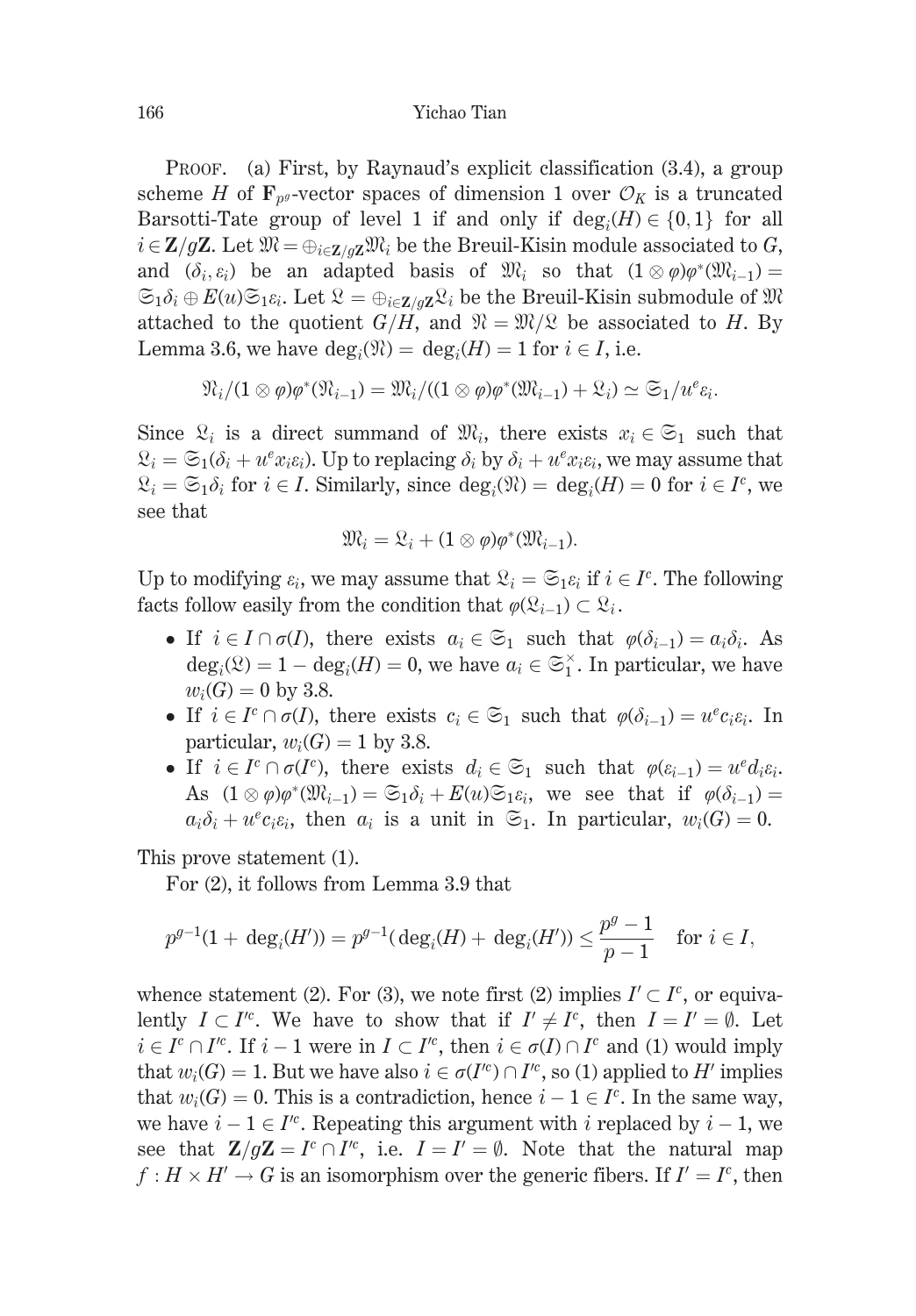$\text{deg}(H) + \text{deg}(H') = \text{deg}(G)$ . Therefore, f is an isomorphism by [Fa10, Cor. 3]. The second part of  $(3)$  follows directly from  $(2)$ .

(b) We may assume  $\varphi$  is given by the matrices (3.5) such that  $\begin{bmatrix} a_i & b_i \\ c_i & d_i \end{bmatrix}$ is invertible for  $i \in \mathbb{Z}/g\mathbb{Z}$ . Under the assumption of statement (b), Lemma 3.8 implies that  $a_i \in \mathfrak{S}_1^{\times}$  for  $i \in \sigma(I) \cap I$ , and hence  $b_i, c_i \in \mathfrak{S}_1^{\times}$  if  $i \in (\sigma(I) \cap I^c) \cup \sigma(I^c)$ . Up to modifying the basis vectors, we may assume  $\delta_i = \varphi(\delta_{i-1})$  if  $i \in \sigma(I) \cap I$ , and  $\delta_i = \varphi(\varepsilon_{i-1})$  if  $i \in (\sigma(I) \cap I^c) \cup \sigma(I^c)$ . Then the matrices of  $\varphi$  can be simplified as

$$
\varphi(\delta_{i-1}, \varepsilon_{i-1}) = (\delta_i, \varepsilon_i) \begin{bmatrix} 1 & b_i \\ 0 & u^e d_i \end{bmatrix} \quad \text{if } i \in \sigma(I) \cap I;
$$
  

$$
\varphi(\delta_{i-1}, \varepsilon_{i-1}) = (\delta_i, \varepsilon_i) \begin{bmatrix} a_i & 1 \\ u^e c_i & 0 \end{bmatrix} \quad \text{if } i \in (\sigma(I) \cap I^c) \cup \sigma(I^c)
$$

We write  $a_i = u^e a'_i$  if  $i \in \sigma(I) \cap I^c$ . The existence of H is equivalent to the existence of a Breuil-Kisin submodule  $\mathfrak{L} = \bigoplus_{i \in \mathbb{Z}/q\mathbb{Z}} \mathfrak{L}_i$  of  $\mathfrak{M}$  such that  $\deg_i(\mathfrak{L}) = 0$  if  $i \in I$ , and  $\deg_i(\mathfrak{L}) = 1$  if  $i \in I^c$ . By the discussion in (a), we may assume  $\mathcal{Q}_i = (\delta_i + u^e x_i \varepsilon_i) \mathfrak{S}_1$  for  $i \in I$  and  $\mathcal{Q}_i = (\varepsilon_i + x_i \delta_i) \mathfrak{S}_1$ for  $i \in I^c$ , where the  $x_i$ 's are some elements in  $\mathfrak{S}_1$  to be determined later.

• If  $i \in \sigma(I) \cap I$ , then  $\varphi(\delta_{i-1} + u^e x_{i-1} \varepsilon_{i-1}) = (1 + u^{ep} x_{i-1}^p b_i) \delta_i +$  $u^{ep+1}x_{i-1}^p d_i \varepsilon_i$ . The condition  $\varphi(\mathfrak{L}_{i-1}) \subset \mathfrak{L}_i$  implies that

$$
x_i = F_i(x_{i-1}) = \frac{u^{ep} x_{i-1}^p d_i}{1 + u^{ep} x_{i-1}^p b_i}
$$

• If  $i \in \sigma(I) \cap I^c$ , then a similar computation shows that

$$
x_i = F_i(x_{i-1}) = \frac{1}{c_i} (u^{e(p-1)} x_{i-1}^p + a'_i).
$$

• If  $i \in \sigma(I^c) \subset I$ , we have

$$
x_i = F_i(x_{i-1}) = \frac{x_{i-1}^{\mu}c_i}{1 + a_i x_{i-1}^{\mu}}
$$

By iteration, we have  $x_i = F_i \circ F_{i-1} \circ \cdots \circ F_{i-a+1}(x_i)$  for all  $i \in \mathbb{Z}/g\mathbb{Z}$ . Since all the functions  $F_i$  are contracting for the *u*-adic topology on  $\mathfrak{S}_1$ , there exists a unique solution for every  $x_i$ . This proves the existence of  $\mathcal{R}$ , whence the special subgroup  $H$  of type  $I$ .  $\Box$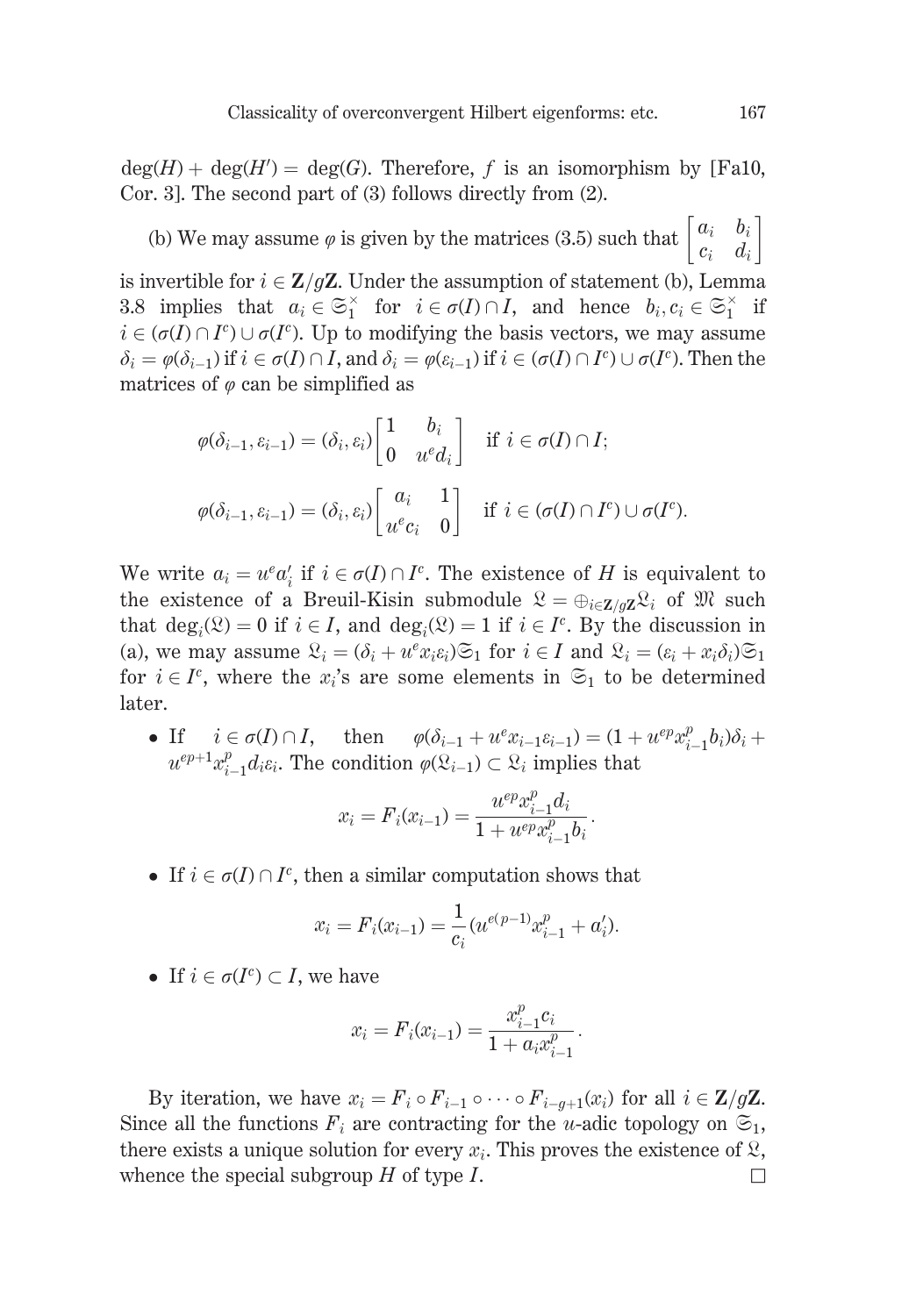REMARK 3.13. Note that the condition in  $3.12(b)$  is stronger than the converse of 3.12(a)(1): we made the extra assumption that  $\sigma(I^c) \subset I$ . I don't know whether statement 3.12(b) still holds without this assumption.

An interesting special case of the Proposition is the following

COROLLARY 3.14. Assume q is even. Let G be a truncated Barsotti-Tate group of level 1 with RM by  $\mathbb{Z}_{p^g}$  over  $\mathcal{O}_K$  with  $w_i(G) > 0$  for  $i \in \mathbb{Z}/g\mathbb{Z}$ . Put  $I_+ \subset \mathbb{Z}/g\mathbb{Z}$  be the subset consisting of elements  $i \equiv 0 \mod 2$ , and  $I_{-}=I_{+}^{c}$ . Then G admits a unique special subgroup  $H_{+}$  (resp. H<sub>-</sub>) of type  $I_{+}$  (resp.  $I_{-}$ ) if and only if  $w_i(G) = 1$  for all  $i \in I_{-}$  (resp. for all  $i \in I_{+}$ ). In particular, G admits both special subgroups  $H_+$  and  $H_-$  of type  $I_+$  and  $I_$ if and only if  $w_i(G) = 1$  for all  $i \in \mathbb{Z}/g\mathbb{Z}$ .

REMARK 3.15. In appendix B, we will give a family version of Cor. 3.14 over the deformation space of a superspecial  $p$ -divisible group with RM by  $\mathbf{Z}_{p^g}$  (cf. Prop. B13 and Remark B14).

Now we focus on the case  $q = 2$ , and we identify  $\mathbb{Z}/2\mathbb{Z} \simeq \{1,2\}$ . The following Proposition refines the preceding corollary in the case  $g = 2$ .

**PROPOSITION 3.16.** Let G be truncated Barsotti-Tate group of level 1 over  $\mathcal{O}_K$  with RM by  $\mathbb{Z}_{p^2}$ . Assume that  $w_1 = w_1(G)$  and  $w_2 = w_2(G)$  are both  $> 0.$  Let  $i \in \mathbb{Z}/2\mathbb{Z}$ .

(a) We have  $w_i = 1$  if and only if there exists a unique special subgroup  $H \subset G$  of type  $\{i+1\}$ , i.e. we have  $\deg_i(H) = 0$  and  $\deg_{i+1}(H) = 1$ .

(b) If  $w_i = 1$  and  $\frac{p}{p+1} < w_{i+1} \leq 1$ , then there exists a unique  $\mathbf{Z}_{p^2}$ . cyclic subgroup  $H' \subset G$  disjoint from the H in (a) such that  $deg_i(H') = 1 - p(1 - w_{i+1})$  and  $deg_{i+1}(H') = 1 - w_{i+1}$ .

**PROOF.** We may assume that  $i = 1$  to simplify the notation. Statement (a) is a special case of the preceding corollary. If  $w_1 = w_2 = 1$ , then (b) follows also from the preceding proposition. In the sequels, we assume that  $w_1 = 1$  and  $\frac{p}{p+1} < w_2 < 1$ . Let  $\mathfrak{M} = \mathfrak{M}_1 \oplus \mathfrak{M}_2$  be the Breuil-Kisin module attached to G. Let  $(\delta_j, \varepsilon_j)_{j=1,2}$  be an adapted basis of  $\mathfrak{M}$  so that  $(1 \otimes \varphi)\varphi^*(\mathfrak{M}_{i-1})$  is free over  $\mathfrak{S}_1$  with basis  $\delta_i$  and  $u^e\varepsilon_i$ . Let  $\mathfrak{L} \subset \mathfrak{M}$  be the Breuil-Kisin module corresponding to the quotient  $G/H$  given in (a). By Lemma 3.6, we have  $deg_1(\mathfrak{L}) = 1 - deg_1(H) = 1$  and  $deg_2(\mathfrak{L}) = 0$ . As in the

168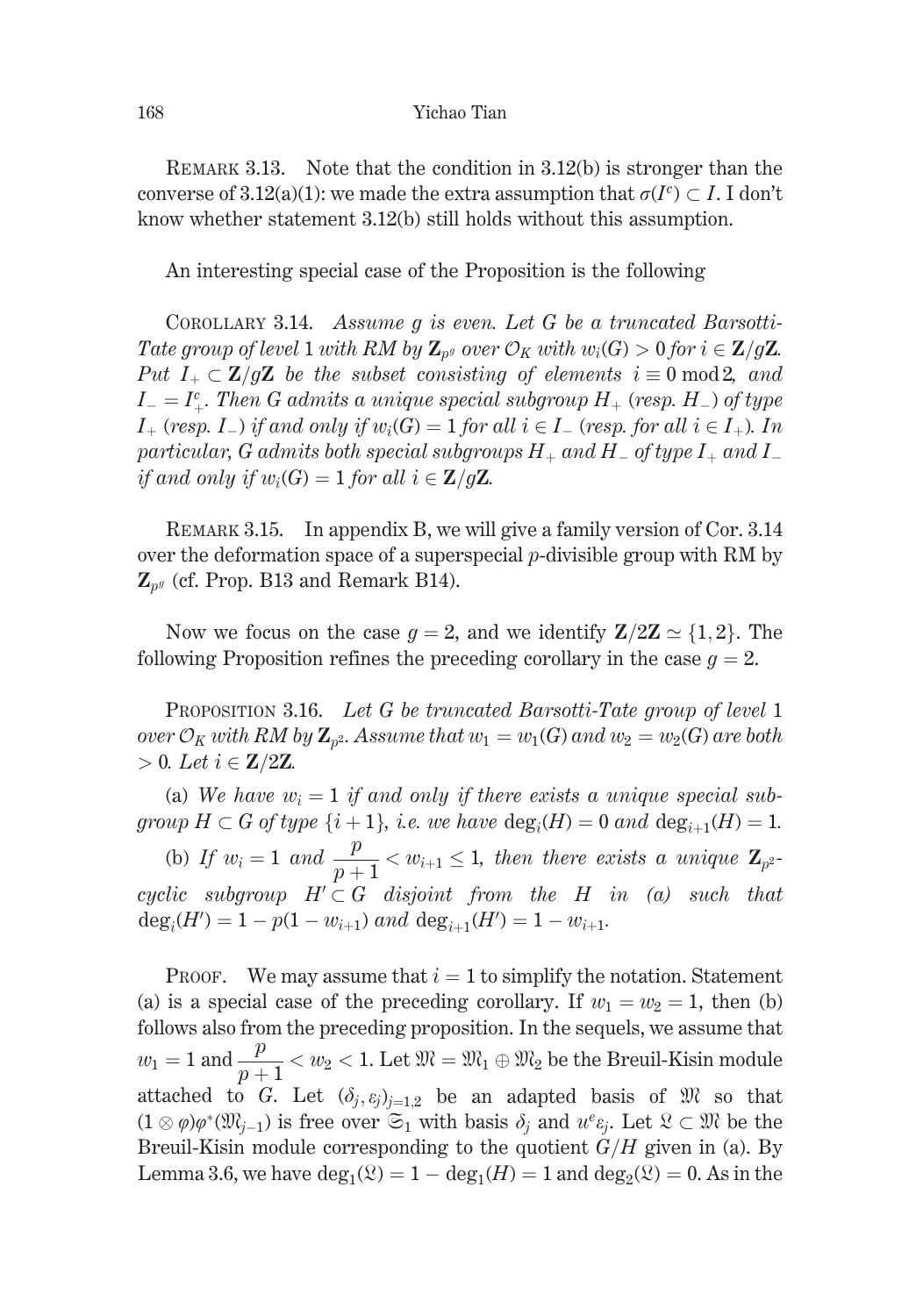proof of the preceding proposition, we may assume  $\mathfrak{L}_1 = \mathfrak{S}_{1\mathcal{E}_1}$  and  $\mathfrak{L}_2 = \mathfrak{S}_2 \delta_2$ . Then we have

$$
\varphi(\delta_1, \varepsilon_1) = (\delta_2, \varepsilon_2) \begin{bmatrix} a_2 & 1 \\ u^e c_2 & 0 \end{bmatrix} \qquad \varphi(\delta_2, \varepsilon_2) = (\delta_1, \varepsilon_1) \begin{bmatrix} 0 & 1 \\ u^e c_1 & 0 \end{bmatrix},
$$

with  $v_u(a_2) = ew_2$  and  $c_1, c_2 \in \mathfrak{S}_1^{\times}$ . To prove the existence of H', it suffices to construct a Breuil-Kisin submodule  $\mathbb{R} = \mathbb{R}_1 \oplus \mathbb{R}_2$  of  $\mathbb{R}$  such that  $deg_1(\mathfrak{R}) = p(1 - w_2)$  and  $deg_2(\mathfrak{R}) = w_2$ .

We assume that  $\Re_1$  and  $\Re_2$  are respectively generated over  $\mathfrak{S}_1$  by

$$
\xi_1 = \delta_1 + u^{e(1 - p(1 - w_2))} y_1 \varepsilon_1
$$
 and  $\xi_2 = \delta_2 + u^{e(1 - w_2)} y_2 \varepsilon_2$ ,

and we will prove that there exist  $y_1, y_2 \in \mathfrak{S}_1$  such that  $\Re$  becomes the required Breuil-Kisin submodule of  $\mathfrak{M}$ . We have

$$
\begin{cases}\n\varphi(\xi_1) = (a_2 + u^{ep(1-p(1-w_2))}y_1^p)\delta_2 + u^e c_2 \varepsilon_2 \\
\varphi(\xi_2) = u^{ep(1-w_2)}y_2^p \delta_1 + u^e c_1 \varepsilon_1.\n\end{cases}
$$

In order for  $\varphi(\xi_1) \in \Re_2$  and  $\varphi(\xi_2) \in \Re_1$ , we should have

$$
(3.11) \t\t (a_2 + u^{ep(1-p(1-w_2))}y_1^p)y_2 = u^{ew_2}c_2
$$

$$
(3.12) \t\t y_1 y_2^p = c_1
$$

As  $v_u(a_2) = ew_2$ , there exists  $\hat{a}_2 \in \mathfrak{S}_1^{\times}$  such that  $a_2 = u^{ew_2} \hat{a}_2$ . It follows from the equality  $(3.11)$  that

(3.13) 
$$
y_2 = \frac{c_2}{\hat{a_2} + u^{e(p^2 - 1)(w_2 - \frac{p}{p+1})} y_1^p}.
$$

In view of  $(3.12)$ , we get

$$
y_1 = \frac{c_1}{c_2^p} \left( \hat{a}_2^p + u^{ep(p^2-1)(w_2 - \frac{p}{p+1})} y_1^{p^2} \right).
$$

Since  $w_2 > \frac{p}{p+1}$  by assumption, it is easy to see that the above equation admits a unique solution for  $y_1 \in \mathfrak{S}_1^{\times}$ , and so  $y_2 \in \mathfrak{S}_1^{\times}$  is uniquely determined by (3.13). With these solutions for  $y_1$  and  $y_2$ , we see that

$$
\begin{cases}\n\varphi(\xi_1) = u^{ew_2}(\hat{a}_2 + u^{e(p^2 - 1)(w_2 - \frac{p}{p+1})} y_1^p) \xi_2 \\
\varphi(\xi_2) = u^{ep(1-w_2)} y_2^p \xi_1.\n\end{cases}
$$

Therefore, we have  $deg_1(\Re) = p(1 - w_2)$  and  $deg_2(\Re) = w_2$ .

For the uniqueness of H', we assume that H' is a  $\mathbb{Z}_{p^2}$ -cyclic subgroup scheme of G with  $\deg_1(\tilde{H}') = 1 - p(1 - w_2)$  and  $\deg_2(\tilde{H}') = 1 - w_2$ . Let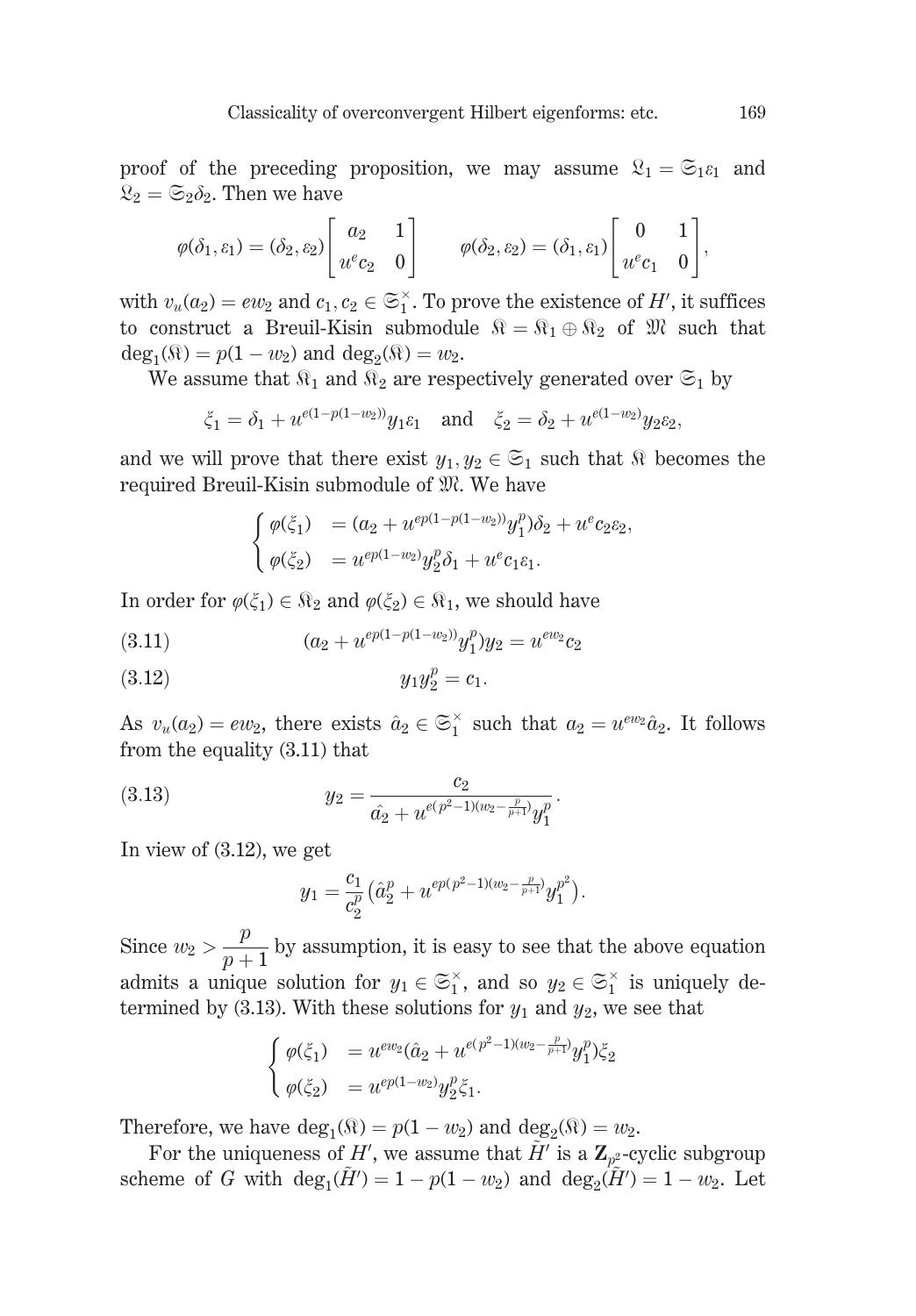$\tilde{\mathfrak{F}} = \mathfrak{M}/\tilde{\mathfrak{R}}$  be the quotient module of  $\mathfrak{M}$  corresponding to  $H'$ . By the definition of degree, we have

$$
\deg(\widetilde{\mathfrak{F}}_1/(1\otimes \varphi)\varphi^*(\widetilde{\mathfrak{F}}_2))=\deg\big(\mathfrak{M}_1/(\widetilde{\mathfrak{R}}_1+(1\otimes \varphi)\varphi^*(\mathfrak{M}_2))\big)=1-p(1-w_2)>0.
$$

Since  $\mathfrak{M}_1/(1 \otimes \varphi)\varphi^*(\mathfrak{M}_2)$  is generated by the image of  $\varepsilon_1$  and  $\tilde{\mathfrak{F}}_1$  is free of rank 1 over  $\mathfrak{S}_1$ , we see by Nakayama that  $\tilde{\mathfrak{F}}_1 = \mathfrak{S}_1 \overline{\epsilon}_1$ , where  $\overline{\epsilon}_1$  denotes the image of  $\varepsilon_1$  in  $\tilde{\mathfrak{F}}_1$ . In the same way, we see that  $\tilde{\mathfrak{F}}_2 = \mathfrak{S}_1 \overline{\varepsilon}_2$ . Consider the image  $\overline{\delta}_1$  of  $\delta_1$  in  $\tilde{\mathfrak{F}}_1$ . As  $\delta_1 \in \varphi^*(\mathfrak{M}_2)$ , so we have

$$
\overline{\delta}_1 \in \varphi^*(\widetilde{\mathfrak{J}}_2) = u^{e(1 - p(1 - w_2))} \widetilde{\mathfrak{S}}_1 \overline{\epsilon}_1,
$$

i.e. there exists  $\tilde{y}_1 \in \mathfrak{S}_1$  such that  $\tilde{\xi}_1 = \delta_1 + u^{e(1-p(1-w_2))}\tilde{y}_1 \varepsilon_1 \in \tilde{\mathfrak{R}}_1$ . In the same way, there exists  $\tilde{y}_2 \in \mathfrak{S}_2$  such that  $\tilde{\xi}_2 = \delta_2 + u^{e(1-w_2)}\tilde{y}_2 \in \tilde{\Re}_2$ . Then it follows that  $\tilde{\xi}_1$  and  $\tilde{\xi}_2$  generate respectively  $\Re_1$  and  $\Re_2$ , and  $\tilde{y}_1, \tilde{y}_2$  satisfy the same equations as  $y_1$  and  $y_2$ ; hence we must have  $\tilde{y}_1 = y_1$  and  $\tilde{y}_2 = y_2$ as these equations admit a unique solution. This implies  $\mathcal{R} = \mathcal{R}$  and hence  $H'=H'.$  $\Box$ 

PROPOSITION 3.17. Let G be a truncated Barsotti-Tate group of level 1 over  $\mathcal{O}_K$  with RM by  $\mathbb{Z}_{n^2}$ . Assume that  $w_1 = w_1(G) > 0$  and  $w_2 = w_2(G) = 0.$ 

(a) If there exists a  $\mathbb{Z}_{p^2}$ -cyclic closed subgroup scheme  $H \subset G$  with  $deg_1(H) = 0$  and  $deg_2(H) \geq \frac{1}{n}$ , then we have  $w_1 = 1$ .

(b) Conversely, if  $w_1 = 1$ , then any  $\mathbb{Z}_{p^2}$ -cyclic subgroup  $H \subset G$  has  $deg_1(H) = 0$  and  $1/p \leq deg_2(H) \leq 1$ . More precisely, we have the following two possibilities:

1) There is exactly one such subgroup H with  $\frac{p+1}{p^2+1} < \deg_2(H) \leq 1$ , and all the other  $p^2$  cyclic subgroups  $H' \subset G$  satisfy  $\frac{1}{n} \leq \deg_2(H') < \frac{p+1}{n^2+1}$  $and$ 

$$
\deg_2(H') = \frac{1}{p^2}(1+p-\deg_2(H)).
$$
  
 
$$
All\ the\ (p^2+1)\ \mathbf{Z}_{p^2}\text{-cyclic subgroups } H \subset G\ has\ \deg_2(H) = \frac{p+1}{p^2+1}.
$$

**PROOF.** The proof is similar to the preceding Lemma. Note that  $w_1 > 0$ implies that G has no multiplicative part. Up to replacing  $K$  by a finite extension, we may assume that p divides e and all the  $\mathbb{Z}_{p^2}$ -cyclic closed subgroup schemes of G are defined over  $\mathcal{O}_K$ . Let  $\mathfrak{M} = \mathfrak{M}_1 \oplus \mathfrak{M}_2$  be the

2)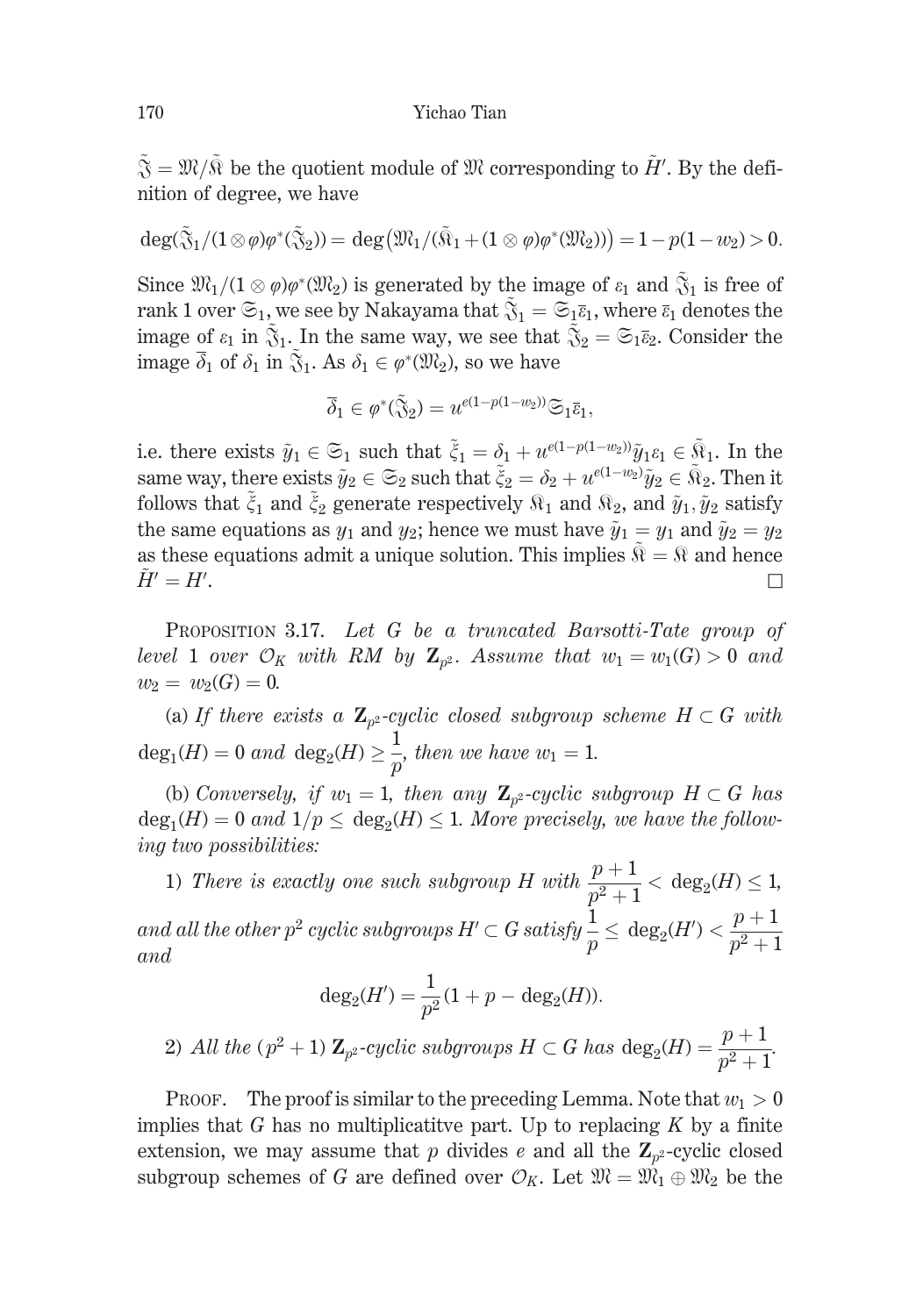Breuil-Kisin module of G. Choose an adapted basis  $(\delta_i, \varepsilon_i)$  of  $\mathfrak{M}_i$ , we have

$$
\varphi(\delta_1, \varepsilon_1) = (\delta_2, \varepsilon_2) \begin{bmatrix} a_2 & b_2 \\ u^e c_2 & u^e d_2 \end{bmatrix}, \quad \varphi(\delta_2, \varepsilon_2) = (\delta_1, \varepsilon_1) \begin{bmatrix} a_1 & b_1 \\ u^e c_1 & u^e d_1 \end{bmatrix}
$$

We have  $v_u(a_2) = ew_2 = 0$  and  $v_u(a_1) > 0$  by assumption, hence  $b_1, c_1 \in \mathfrak{S}_1^{\times}$ . Up to replacing  $\delta_2$  by  $\varphi(\delta_1)$  and  $\delta_1$  by  $\varphi(\varepsilon_2)$ , we may assume

$$
\varphi(\delta_1, \varepsilon_1) = (\delta_2, \varepsilon_2) \begin{bmatrix} 1 & b_2 \\ 0 & u^e d_2 \end{bmatrix}, \quad \varphi(\delta_2, \varepsilon_2) = (\delta_1, \varepsilon_1) \begin{bmatrix} a_1 & 1 \\ u^e c_1 & 0 \end{bmatrix}
$$

with  $d_2, c_1 \in \mathfrak{S}_1^{\times}$ . Let  $H \subset G$  be a  $\mathbb{Z}_{p^2}$ -cyclic subgroup. Let  $\mathfrak{N} = \mathfrak{N}_1 \oplus \mathfrak{N}_2$  be the quotient of  $\mathfrak{M}$  corresponding to H, and  $\mathfrak{L} = \mathfrak{L}_1 \oplus \mathfrak{L}_2$  be the kernel corresponding to  $G/H$ .

(a) First, we suppose that  $deg_1(H) = 0$  and  $deg_2(H) \geq \frac{1}{p}$ . According to Lemma 3.8, we have to prove that  $v_u(a_1) \geq e$ . We have  $deg_1(\mathfrak{N}) =$  $deg_1(H) = 0$  and  $deg_2(\mathfrak{N}) = deg_2(H) \ge 1/p$  by 3.6. In particular, the  $\mathfrak{S}_1$ -module

$$
\mathfrak{N}_2/(1\otimes \varphi)\varphi^*(\mathfrak{N}_1)=\mathfrak{M}_2/((1\otimes \varphi)\varphi^*(\mathfrak{M}_1)+\mathfrak{L}_2)
$$

is non-zero. As  $\mathfrak{M}_2/(1 \otimes \varphi)\varphi^*(\mathfrak{M}_1) = (\mathfrak{S}_1/u^e\mathfrak{S}_1)\overline{\varepsilon_2}$ , we see by Nakayama that the image of  $\varepsilon_2$  generates  $\mathfrak{N}_2$ . There exists thus  $y_2 \in \mathfrak{S}_1$  such that  $\eta_2 = \delta_2 + y_2 \varepsilon_2$  is a basis of  $\mathcal{R}_2$  over  $\mathfrak{S}_1$ . An easy computation shows that  $v_u(y_2) = e \deg_2(\mathfrak{N}) \ge e/p$ . Similarly, from  $deg_1(\mathfrak{N}) = 0$ , we deduce that the image of  $\varphi(\varepsilon_2) = \delta_1$  generates  $\mathfrak{N}_1$ . Therefore, there is  $y_1 \in \mathfrak{S}_1$ such that  $\eta_1 = \varepsilon_1 + y_1 \delta_1$  forms a basis of  $\mathfrak{L}_1$ . We have

(3.14) 
$$
\begin{cases} \varphi(\eta_1) = (y_1^p + b_2)\delta_2 + u^e d_2 \varepsilon_2, \\ \varphi(\eta_2) = (a_1 + y_2^p)\delta_1 + u^e c_1 \varepsilon_1. \end{cases}
$$

Since  $\varphi(\eta_2) \in \mathfrak{L}_1 = \mathfrak{S}_1 \eta_1$ , we see that

(3.15) 
$$
a_1 + p_2^p = y_1 u^e c_1.
$$

Since  $v_u(y_2) \ge e/p$ , we have  $v_u(a_1) \ge e$ .

(b) Now we suppose  $w_1(G) = 1$ . By 3.8, we can write  $a_1 = u^e a'_1$  with  $a'_1 \in \mathfrak{S}_1$ . We claim first that  $\mathfrak{L}_1$  contains no element of the form  $\delta_1 + x_1 \varepsilon_1$ with  $x_1 \in u \mathfrak{S}_1$ . Indeed, if this were not the case, we would have

$$
\varphi^2(\delta_1 + x_1 \varepsilon_1) = u^e[(1 + x_1^{p^2} b_2^p)a_1' + u^{e(p-1)} d_2^p]\delta_1 + u^e(1 + x_1^{p^2} b_2^p)c_1\varepsilon_1 \in \mathfrak{L}_1.
$$

Since  $\mathfrak{L}_1$  is free of rank 1 over  $\mathfrak{S}_1$ , we should have

$$
(1+x_1^{p^2}b_2^p)c_1 = x_1[(1+x_1^{p^2}b_2^p)a_1' + u^{e(p-1)}d_2^p].
$$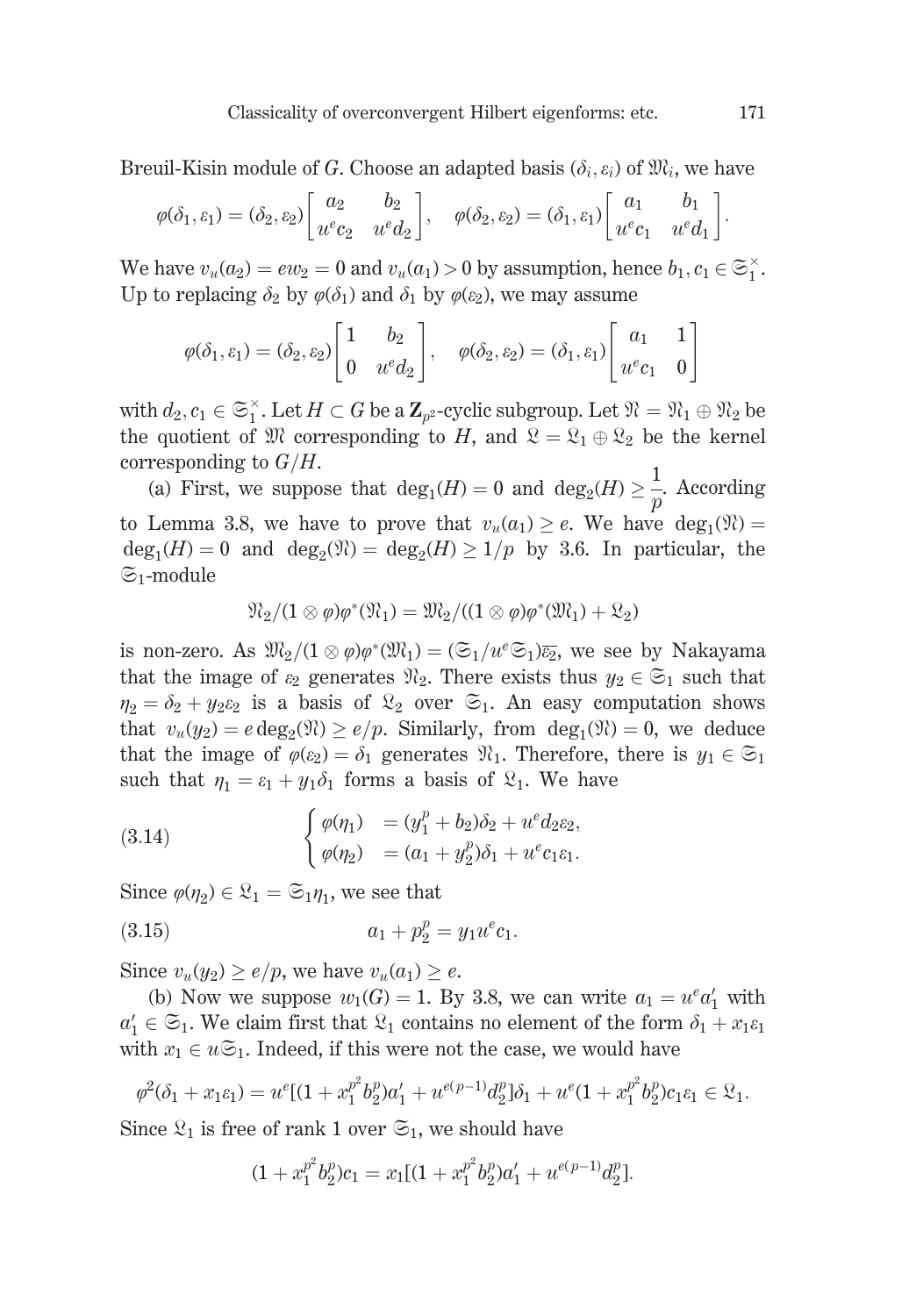This is impossible, since the left hand side is a unit in  $\mathfrak{S}_1$  but  $x_1 \in u\mathfrak{S}_1$ . This proves the claim.

To prove  $deg_1(H) = 0$ , we suppose conversely that  $deg_1(H) > 0$ . Then

$$
\mathfrak{N}_1/(1 \otimes \varphi)\varphi^*(\mathfrak{N}_2) = \mathfrak{M}_1/((1 \otimes \varphi)\varphi^*(\mathfrak{M}_2) + \mathfrak{L}_1) \neq 0.
$$

Since  $\mathfrak{M}_1/\varphi^*(\mathfrak{M}_2)$  is generated by the image of  $\varepsilon_1$ , we see that the image of  $\varepsilon_1$  is a basis of  $\mathfrak{R}_1$ . As  $\delta_1 = \varphi(\varepsilon_2) \in \varphi^*(\mathfrak{M}_2)$ , we see that there exists  $x_1 \in \mathfrak{S}_1$ such that  $\eta_1 = \delta_1 + x_1 \varepsilon_1 \in \mathfrak{L}_1$ . But  $\eta_1$  must be a basis of  $\mathfrak{L}_1$ , since  $\mathfrak{L}_1$  is a direct summand of  $\mathfrak{L}_1$ . It follows from  $deg_1(\mathfrak{N}) = deg_1(H) > 0$  that  $v_u(x_1) > 0$ . By the claim above, this is absurd.

Next we show that  $deg_2(H) > 0$ . Otherwise, we would have  $deg_2(\mathfrak{N}) =$  $deg_2(H) = 0$ , i.e.

$$
\mathfrak{N}_2/(1\otimes \varphi)\varphi^*(\mathfrak{N}_1)=\mathfrak{M}_2/((1\otimes \varphi)\varphi^*(\mathfrak{M}_1)+\mathfrak{L}_2)=0.
$$

Since  $(1 \otimes \varphi)\varphi^*(\mathfrak{M}_1) = \mathfrak{S}_1 \delta_2 \oplus \mathfrak{S}_1 E(u)\varepsilon_2$ , we see easily that  $\mathfrak{L}_2$  contains an element of the form  $\varepsilon_2 + x_2 \delta_2$  with  $x_2 \in \mathfrak{S}_1$ . Then we have

$$
\varphi(\varepsilon_2 + x_2 \delta_2) = (1 + u^e x_2^p a_1') \left( \delta_1 + \frac{x_2^p u^e c_1}{1 + u^e x_2^p a_1'} \varepsilon_1 \right) \in \mathfrak{L}_1.
$$

This contradicts with the claim mentioned above.

In summary, we have proved that  $deg_1(H) = deg_1(\mathfrak{N}) = 0$  and  $deg_2(H) = deg_2(\mathfrak{N}) > 0$ . The same arguments as in part (a) show that there exist  $y_1, y_2 \in \mathfrak{S}_1$  such that  $\eta_1 = \varepsilon_1 + y_1 \delta_1$  and  $\eta_2 = \delta_2 + y_2 \varepsilon_2$  form a basis of  $\mathfrak{L}_1$  and  $\mathfrak{L}_2$ . Thus the same equations (3.14) and (3.15) are satisfied. It follows that  $v_u(y_2) \geq \frac{1}{p} \min\{v_u(a_1), e\} = \frac{e}{p}$ , hence  $\deg_2(H) \geq 1/p$ . Recall that we have assumed  $p|e$ . Let's write  $y_2 = u^{e/p} z_2$ . We get from (3.15) that

$$
y_1 = \frac{1}{c_1}(a'_1 + z_2^p).
$$

On the other hand, we deduce from (3.14) and  $\varphi(\eta_1) \in \mathfrak{L}_2$  that  $y_2(y_1^p + b_2) = u^e d_2$ . Substituting  $y_1$  and  $y_2$ , we get finally

$$
z_2^{p^2+1} + (b_2c_1^p + (a'_1)^p)z_2 = c_1^p u^{e(1-\frac{1}{p})}d_2.
$$

It is clear that the  $p^2 + 1$  roots of  $z_2$  correspond to the  $(p^2 + 1) \mathbb{Z}_{p^2}$ -cyclic closed subgroup schemes of  $G$ , and by our hypothesis on  $K$ , all the roots of  $z_2$  are in  $\mathfrak{S}_1$ . If H is the closed subgroup corresponding to a root  $z_2$ ,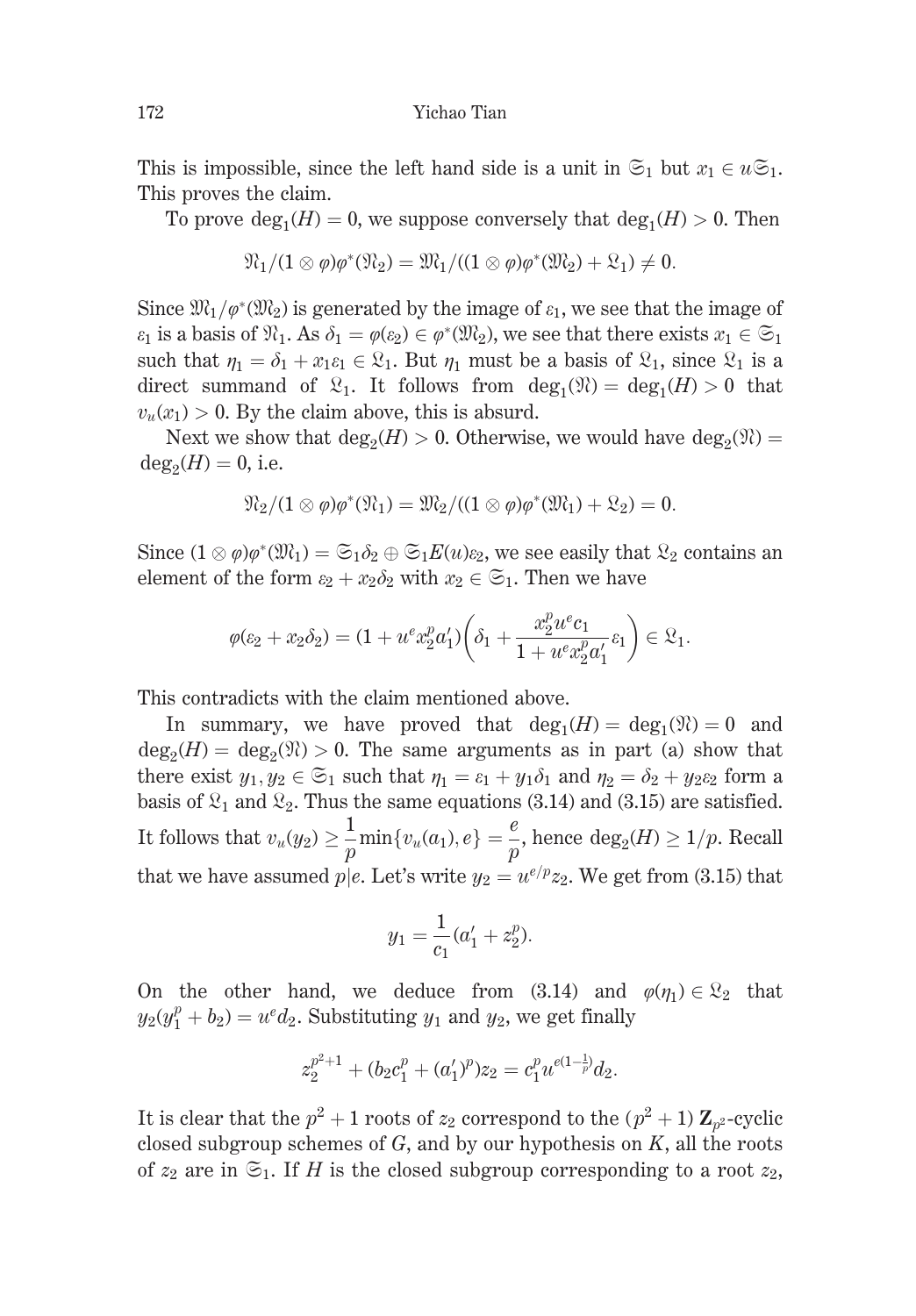then we have

$$
deg_2(H) = deg_2(\mathfrak{N}) = 1 - deg_2(\mathfrak{L})
$$
  
= min $\left\{ 1, \frac{1}{e} v_u(y_2) \right\}$  = min $\left\{ 1, \frac{1}{p} + \frac{1}{e} v_u(z_2) \right\}$ .

We put  $\alpha = v_u(b_2c_1^p + (a'_1)^p)/e$  and recall that  $c_1, d_2 \in \mathfrak{S}_1^{\times}$ . By considering the Newton polygon of the equation of  $z_2$ , we deduce that

• if  $\alpha < \frac{p(p-1)}{p^2+1}$ , there is exactly one root  $z_2$  with  $v_u(z_2) = e\left(1-\frac{1}{p}-\alpha\right)$ and all the other  $p^2$  roots of  $z_2$  with  $v_u(z_2) = \frac{e}{n^2} \alpha$ ; • if  $\alpha \geq \frac{p(p-1)}{p^2+1}$ , all the  $p^2+1$  roots of  $z_2$  satisfy  $v_u(z_2) = e \frac{p-1}{p(p^2+1)}$ .

Now the proposition follows easily from the correspondence between the  $\mathbb{Z}_{p^2}$ -cyclic subgroups of G and the roots of  $z_2$ .  $\Box$ 

### 4. Goren-Kassaei's stratification and canonical subgroups

We will use freely the notation in 1.1. Recall briefly the Dieudonné theory for HBAV. Let R be a  $\kappa$ -algebra, A be a HBAV over R equipped with a prime-to- $p$  polarization. In [BBM82, Ch. 3], the authors defined the (contravariant) Dieudonné crystal associated with the finite and locally free group scheme  $A[p]$  over R. We denote by  $D(A[p])$  the evaluation of this crystal on the trivial divided power immersion  $\text{Spec}(R) \hookrightarrow \text{Spec}(R)$ . This is a locally free  $(R \otimes \mathcal{O}_F)$ -module of rank 2 equipped with two natural morphisms of  $(R \otimes \mathcal{O}_F)$ -modules

$$
F: D(A[p])^{(p)} \to D(A[p])
$$
 and  $V: D(A[p]) \to D(A[p])^{(p)}$ ,

called respectively the Frobenius and the Verschiebung, where  $(\_)^{(p)}$  denotes the base change by the absolute Frobenius endomorhism  $F_R : a \mapsto a^p$ on  $R$ . We have a decomposition

$$
\mathbb{D}(A[p]) = \bigoplus_{\beta \in \mathbb{B}} \mathbb{D}(A[p])_{\beta},
$$

where each  $D(A[p])_g$  is a locally free R-module of rank 2 and  $\mathcal{O}_F$  acts on it via  $\chi_{\beta}$ . For each  $\beta \in \mathbb{B}$ , we have an exact sequence of R-modules

$$
\cdots \xrightarrow{V} \mathbb{D}(A[p])^{(p)}_{\beta} \xrightarrow{F} \mathbb{D}(A[p])_{\sigma \circ \beta} \xrightarrow{V} \mathbb{D}(A[p])^{(p)}_{\beta} \xrightarrow{F} \cdots
$$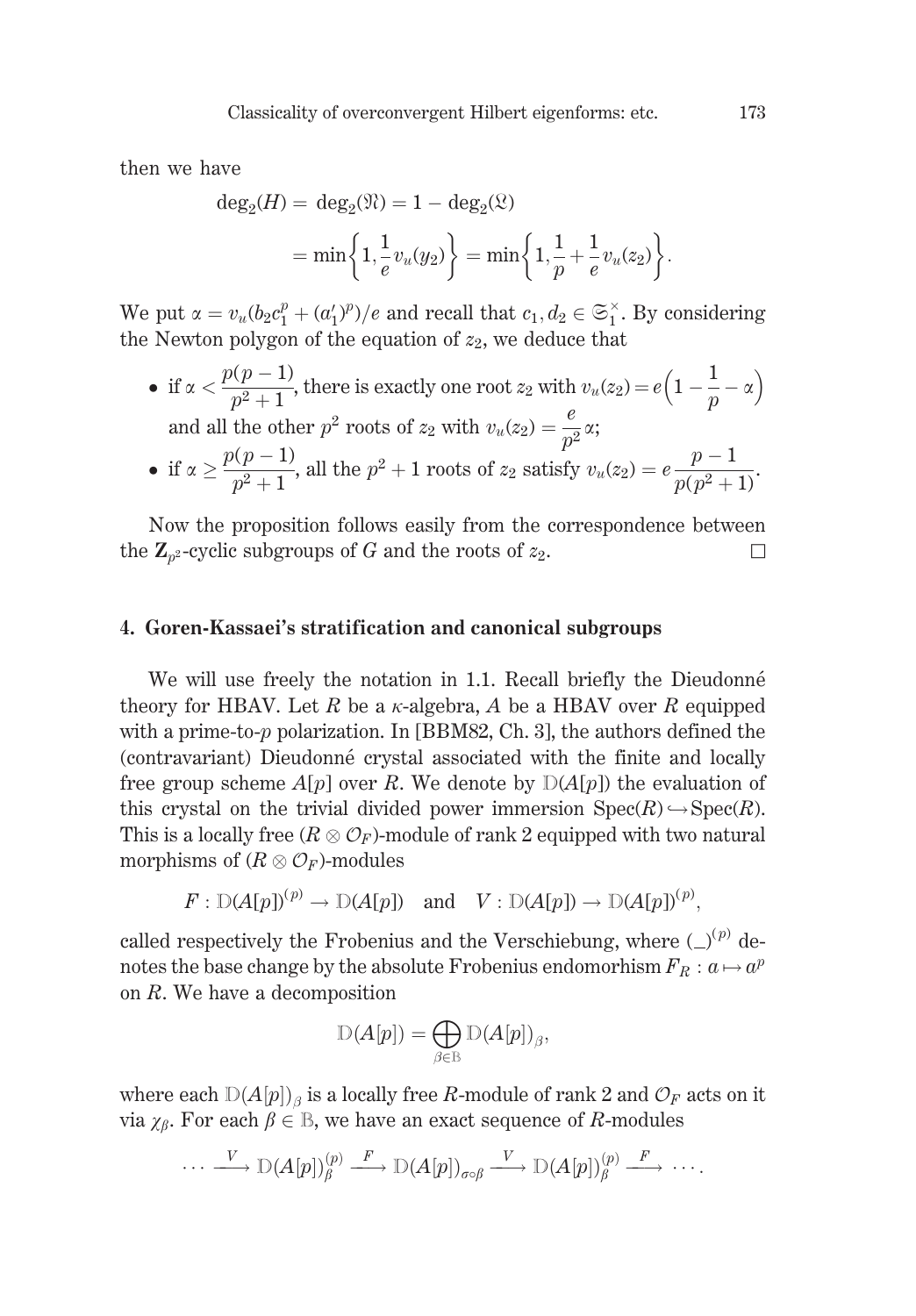Let  $\omega_{A/R}$  be the modules of invariant differentials of A relative to R, and Lie(A) be the Lie algebra of A. They are both locally free  $(R \otimes \mathcal{O}_F)$ -modules of rank 1, and we have similar decompositions:

$$
\omega_{A/R} = \bigoplus_{\beta \in \mathbb{B}} \omega_{A/R,\beta} \quad \text{and} \quad \text{Lie}(A) = \bigoplus_{\beta \in \mathbb{B}} \text{Lie}(A)_\beta.
$$

For each  $\beta \in \mathbb{B}$ , we have the  $\beta$ -component of the Hodge filtration

(4.1) 
$$
0 \to \omega_{A/R,\beta} \to \mathbb{D}(A[p])_{\beta} \to \text{Lie}(A)_{\beta} \to 0
$$

Here, the quotient is canonically  $Lie(A^{\vee})_{\beta}$ , but we have identified  $Lie(A)_{\beta}$ with  $\text{Lie}(A^{\vee})_{\beta}$  using the polarization on A. Since the Frobenius induces the zero map on differential forms, we have a commutative diagram

(4.2)  
\n
$$
\mathbb{D}(A[p])_{\sigma^{-1}\circ\beta} \xrightarrow{F} \mathbb{D}(A[p])_{\beta}
$$
\n
$$
\downarrow
$$
\n
$$
\downarrow
$$
\n
$$
\downarrow
$$
\n
$$
\downarrow
$$
\n
$$
\downarrow
$$
\n
$$
\downarrow
$$
\n
$$
\downarrow
$$
\n
$$
\downarrow
$$
\n
$$
\downarrow
$$
\n
$$
\downarrow
$$
\n
$$
\downarrow
$$
\n
$$
\downarrow
$$
\n
$$
\downarrow
$$
\n
$$
\downarrow
$$
\n
$$
\downarrow
$$
\n
$$
\downarrow
$$
\n
$$
\downarrow
$$
\n
$$
\downarrow
$$
\n
$$
\downarrow
$$
\n
$$
\downarrow
$$
\n
$$
\downarrow
$$
\n
$$
\downarrow
$$
\n
$$
\downarrow
$$
\n
$$
\downarrow
$$
\n
$$
\downarrow
$$
\n
$$
\downarrow
$$
\n
$$
\downarrow
$$
\n
$$
\downarrow
$$
\n
$$
\downarrow
$$
\n
$$
\downarrow
$$
\n
$$
\downarrow
$$
\n
$$
\downarrow
$$
\n
$$
\downarrow
$$
\n
$$
\downarrow
$$
\n
$$
\downarrow
$$
\n
$$
\downarrow
$$
\n
$$
\downarrow
$$
\n
$$
\downarrow
$$
\n
$$
\downarrow
$$
\n
$$
\downarrow
$$
\n
$$
\downarrow
$$
\n
$$
\downarrow
$$
\n
$$
\downarrow
$$
\n
$$
\downarrow
$$
\n
$$
\downarrow
$$
\n
$$
\downarrow
$$
\n
$$
\downarrow
$$
\n
$$
\downarrow
$$
\n
$$
\downarrow
$$
\n
$$
\downarrow
$$
\n
$$
\downarrow
$$
\n
$$
\downarrow
$$
\n
$$
\downarrow
$$
\n
$$
\downarrow
$$
\n
$$
\downarrow
$$
\n
$$
\downarrow
$$
\n
$$
\downarrow
$$
\n
$$
\downarrow
$$
\n
$$
\downarrow
$$
\n $$ 

where  $HW_{\beta}$  is the  $\beta$ -component of the usual Hasse-Witt map. Note that  $\iota_{\beta}$ is injective, since it is the case if R is a perfect field and the diagram commutes with any base change. The morphism  $HW_\beta$  is just the dual map of the partial Hasse invariant  $h_{\beta}$  defined in (2.4). This fact will be used later to compute partial Hasse invariants.

### 4.1 – Goren-Oort stratification

We recall Goren-Oort's stratification of  $X_{\kappa}$  defined in [GO00]. Let A be a HBAV over a field containing  $\kappa$ . We put

$$
\tau(A) = \{ \beta \in \mathbb{B} \mid h_{\beta}(A) = 0 \},
$$

where  $h_{\beta}(A)$  is the partial Hasse invariant of A (2.4). For any subset  $\tau \subset \mathbb{B}$ , let  $Z_{\tau}$  be the closed subsubset of  $X_{\kappa}$  where  $h_{\beta}$  vanishes for any  $\beta \in \tau$ , i.e., we have

$$
Z_{\tau} = \{x \in X_{\kappa} \mid \tau \subset \tau(A_x)\},\
$$

where  $A_x$  is the fiber of the universal HBAV at x. It is clear that  $Z_{\tau} \subseteq Z_{\tau}$ for any subsets  $\tau' \supseteq \tau$ . We put

$$
W_{\tau}=Z_{\tau}\setminus\bigcup_{\tau'\supsetneq\tau}Z_{\tau'}=\{x\in X_{\kappa}\mid \tau(A_x)=\tau\}.
$$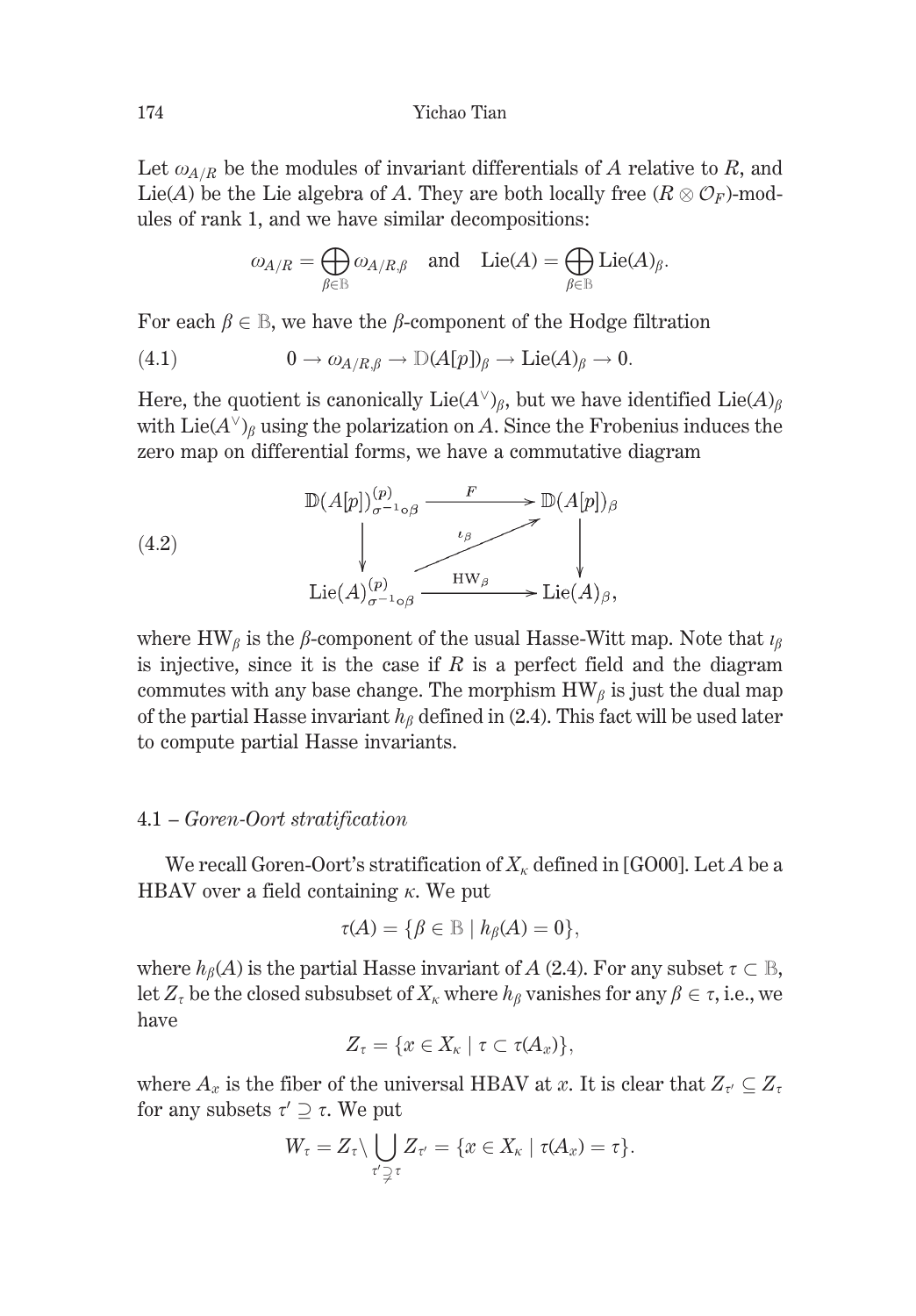Goren and Oort showed that  $\{W_{\tau}\}_{\tau \subset \mathbb{R}}$  form a stratification of X, and each stratum  $W_{\tau}$  is smooth and equidimensional of dimension  $g - |\tau|$ , where  $|\tau|$  denotes the cardinality of  $\tau$ . We note that  $W_{\theta} = X_{\kappa}^{\text{ord}}$ , and  $W_{\rm B}$  is the set of superspecial points of  $X_{\kappa}$ , i.e., the points where the p-divisible group of the corresponding HBAV is isomorphic to a product of g copies of the p-divisible group of a supersingular elliptic curves.

## 4.2 – Goren-Kassaei stratification

Goren and Kassaei defined a similar stratification on  $Y_{\kappa}$  in [GK09]. If S is a subset of B, we denote by  $\sigma^{-1}(S)$  the subset of B formed by  $\sigma^{-1} \circ \beta$  for  $\beta \in S$ , by  $\sigma(S)$  the subset formed by  $\sigma \circ \beta$  for  $\beta \in S$ , and by  $S^c$  the complement  $\mathbb{B}\backslash S$ . We say a pair  $(\varphi, \eta)$  of subsets of  $\mathbb{B}$  is *admissible* if  $\eta \supset \sigma^{-1}(\varphi^c)$  or equivalently  $\varphi \supset \sigma(\eta^c)$ . For an admissible pair  $(\varphi, \eta)$ , we have decompositions

$$
\eta = \sigma^{-1}(\varphi^c) \coprod I
$$
 and  $\varphi = \sigma(\eta^c) \coprod \sigma(I)$ 

with  $I = \eta \cap \sigma^{-1}(\varphi)$ .

Admissible pairs of subsets of  $\mathbb B$  arise naturally from the points of  $Y_{\kappa}$ . Let k be a perfect field containing  $\kappa$ ,  $(A,H)$  be a k-point of  $Y_{\kappa}$ ,  $f: A \rightarrow B = A/H$  be the natural isogeny, and

$$
\mathbb{D}(f): \mathbb{D}(B[p]) \to \mathbb{D}(A[p])
$$

be the morphism induced on contravariant Dieudonné modules. For a  $k$ vector space M, we identify M with  $M^{(p)} = M \otimes_{\sigma} k$  by  $x \mapsto x \otimes 1$ ; so we regard the Frobenius  $F$  on the Dieudonné modules as  $\sigma$ -linear maps, and the Verschiebung as  $\sigma^{-1}$ -linear. We have a commutative diagram of exact sequences

$$
\cdots \xrightarrow{F} \mathbb{D}(B[p])_{\sigma \circ \beta} \xrightarrow{V} \mathbb{D}(B[p])_{\beta} \xrightarrow{F} \mathbb{D}(B[p])_{\sigma \circ \beta} \xrightarrow{V} \cdots
$$

$$
\downarrow_{\mathbb{D}(f)_{\sigma \circ \beta}} \qquad \qquad \downarrow_{\mathbb{D}(f)_{\beta}} \qquad \qquad \downarrow_{\mathbb{D}(f)_{\sigma \circ \beta}} \qquad \qquad \downarrow_{\mathbb{D}(f)_{\sigma \circ \beta}} \cdots
$$

$$
\cdots \xrightarrow{F} \mathbb{D}(A[p])_{\sigma \circ \beta} \xrightarrow{V} \mathbb{D}(A[p])_{\beta} \xrightarrow{F} \mathbb{D}(A[p])_{\sigma \circ \beta} \xrightarrow{V} \cdots.
$$

Since  $H = \text{Ker}(f)$  is a  $(\mathcal{O}_F/p)$ -cyclic subgroup scheme,  $\text{Im}(\mathbb{D}(f)_{\beta}) \subseteq$  $D(A[p])_6$  is a one-dimensional vector space over k. Note that there are two special k-lines in  $D(A[p])_\beta$ , namely  $(\text{Ker } F)_\beta = (\text{Im } V)_\beta$  and  $(\text{Im } F)_\beta =$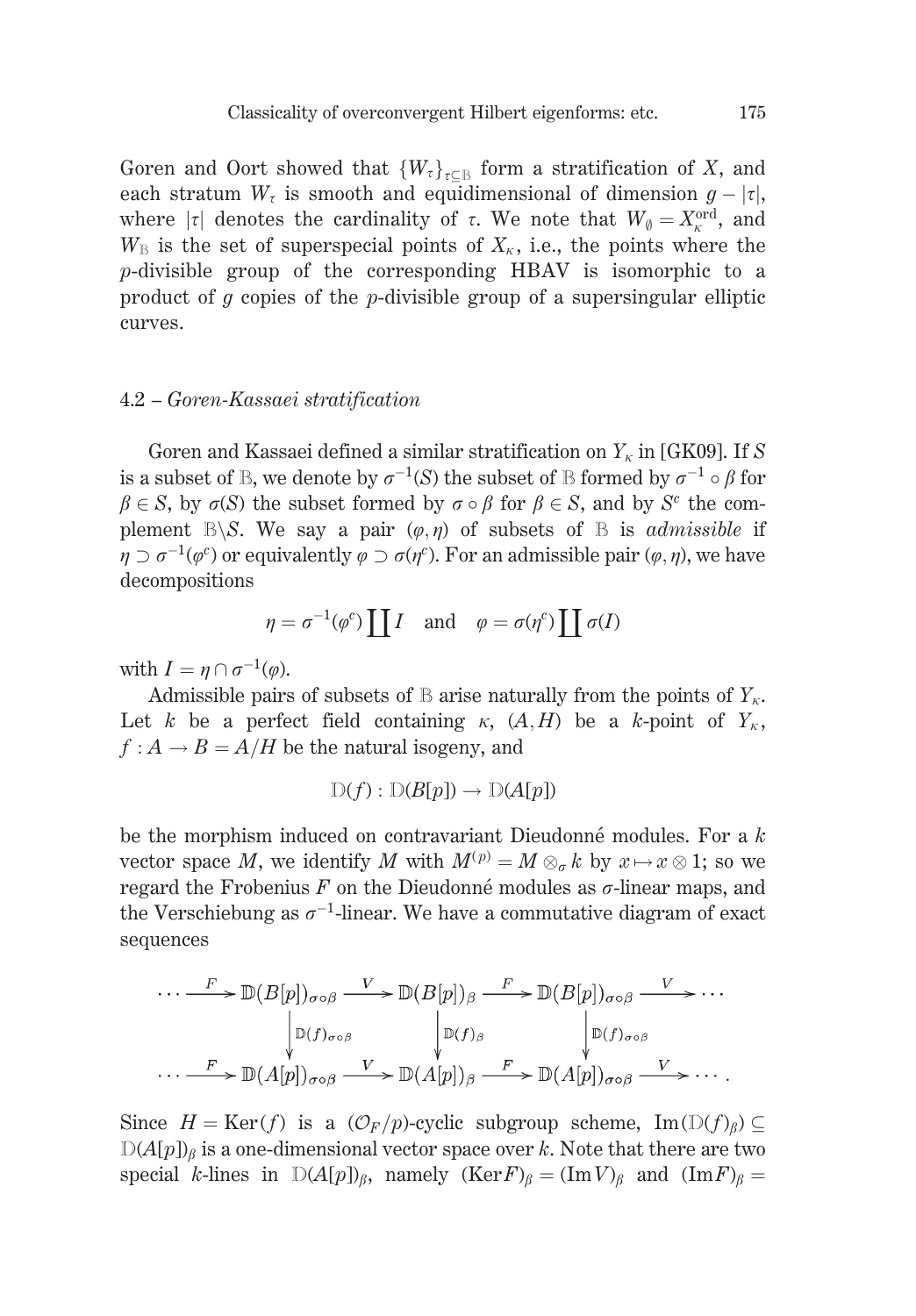$(\text{Ker }V)_{\beta}$ , where  $(\_)_{\beta}$  means the  $\beta$ -component. We put

$$
\varphi(A, H) = \{ \beta \in \mathbb{B} \mid \text{Im}(\mathbb{D}(f))_{\beta} = (\text{Ker } V)_{\beta} = (\text{Im } F)_{\beta} \}
$$

$$
\eta(A, H) = \{ \beta \in \mathbb{B} \mid \text{Im}(\mathbb{D}(f))_{\beta} = (\text{Ker } F)_{\beta} = (\text{Im } V)_{\beta} \}
$$

The pair  $(\varphi(A, H), \eta(A, H))$  is then admissible [GK09, 2.3.3]. If we denote by  $f^t : B \to A$  the unique isogeny with  $f \circ f^t = p \cdot 1_B$  and  $f^t \circ f = p \cdot 1_A$ , then we have  $[GK09, 2.3.2]$ 

(4.3) 
$$
\varphi(A, H) = \{\beta \in \mathbb{B} \mid \text{Lie}(f)_{\sigma^{-1} \circ \beta} = 0\},
$$
  
\n $\eta(A, H) = \{\beta \in \mathbb{B} \mid \text{Lie}(f^t)_{\beta} = 0\},$   
\n $I(A, H) = \eta(A, H) \cap \sigma^{-1}(\varphi(A, H)) = \{\beta \in \mathbb{B} \mid \text{Lie}(f)_{\beta} = \text{Lie}(f^t)_{\beta} = 0\}.$ 

We call the elements of  $I(A, H)$  the *critical indexes*. If  $x = (A_x, H_x)$ is an arbitrary point of  $Y_{\kappa}$ , we define respectively  $\varphi(x)$  and  $\eta(x)$  as  $\varphi(A_x \otimes k, H_x \otimes k)$  where k is a perfect extension of the residue field  $\kappa(x)$ . It is easy to see that the definition is independent of the choice of  $k$ .

For an admissible pair  $(\varphi, \eta)$ , we put

$$
Z_{\varphi,\eta} = \{x \in Y_{\kappa} \mid \varphi(x) \supseteq \varphi, \eta(x) \supseteq \eta\}.
$$

The subset  $Z_{\varphi,\eta}$  is closed in  $Y_{\kappa}$  [GK09, 2.5.1]. Let  $(\varphi', \eta')$  and  $(\varphi, \eta)$  be two admissible pairs. We write  $(\varphi', \eta') \supseteq (\varphi, \eta)$  if  $\varphi' \supseteq \varphi$  and  $\eta' \supseteq \eta$ . We have  $Z_{\varphi',\eta'} \subseteq Z_{\varphi,\eta}$  if  $(\varphi',\eta') \supseteq (\varphi,\eta)$ . We put

$$
W_{\varphi,\eta}=Z_{\varphi,\eta}\backslash \bigcup_{(\varphi',\eta')\supsetneqq(\varphi,\eta)} Z_{\varphi',\eta'}.
$$

Goren and Kasseai show that [GK09, 2.5.2]:

- each  $W_{\varphi,\eta}$  is non-empty and its Zariski closure is  $Z_{\varphi,\eta}$ ;
- the collection  $\{W_{\varphi,\eta}\}\$  with  $(\varphi,\eta)$  admissible forms a stratification of  $Y_{\kappa};$
- each stratum  $W_{\varphi,\eta}$  is smooth and equi-dimensional of dimension  $2q - |\varphi| - |\eta|$ .

Note that there are  $3<sup>g</sup>$  strata in this stratification of  $Y<sub>k</sub>$ . The relation between the stratifications on  $X_{\kappa}$  and  $Y_{\kappa}$  recalled above are given as follows. For an admissible pair  $(\varphi, \eta)$ , we have [GK09, 2.6.16]

$$
\pi(W_{\varphi,\eta})=\bigcup_{\substack{(\varphi\cap\eta)\subset\tau\\ \tau\subset[(\varphi\setminus\eta)\cup(\eta\setminus\varphi)]^c}}W_{\tau};
$$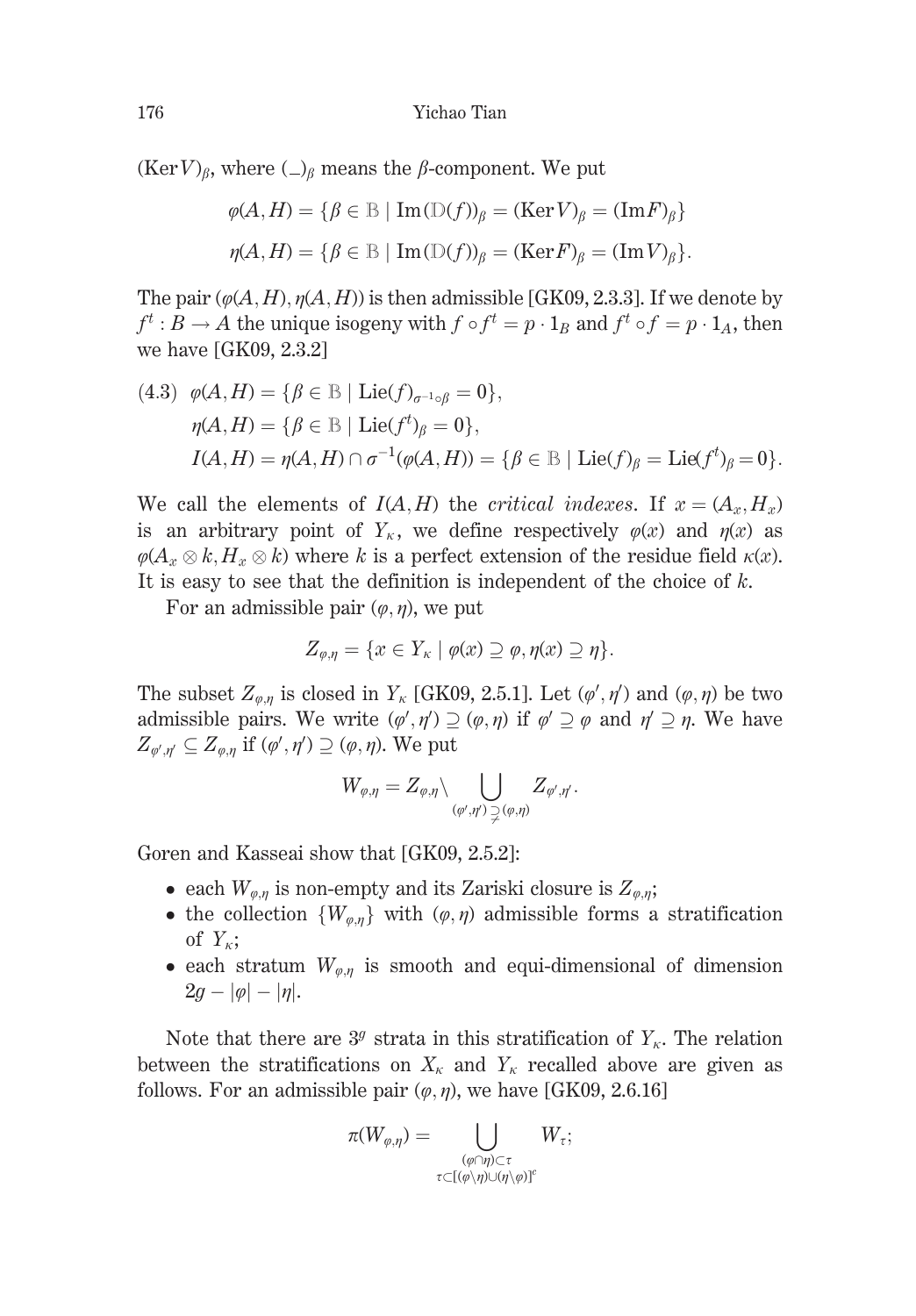in particular, for any point  $x = (A, H) \in W_{\varphi,n}$ , we have  $(\varphi \cap \eta) \subset \tau(A) \subset$  $[(\varphi \backslash \eta) \cup (\eta \backslash \varphi)]^c$ .

### $4.3 - Local coordinates$

Let P be a closed point of  $X_{\kappa}$ ,  $\hat{\mathcal{O}}_{X,P}$  be the local ring of X at P with the maximal ideal  $m_P$ , and  $\omega_{RP}$  be the pull-back of  $\omega_R$  to Spec( $\widehat{\mathcal{O}}_{X,P}/p$ ). We choose a basis  $e_{\beta}$  of  $\underline{\omega}_{\beta,P}$  for each  $\beta \in \mathbb{B}$ . Then the partial Hasse invariant  $h_{\beta}: \underline{\omega}_{\beta,P} \to \underline{\omega}_{\sigma^{-1} \circ \beta,P}^{(p)}$ , where  $\underline{\omega}_{\sigma^{-1} \circ \beta,P}^{(p)}$  denotes the base change by the absolute Frobenius, is given by

$$
h_{\beta}(e_{\beta})=\bar{t}_{\beta}e_{\sigma^{-1}\circ\beta}^{(p)}
$$

for some  $\bar{t}_{\beta} \in \mathcal{O}_{X_P}/p$ . Note that  $\bar{t}_{\beta} \in \overline{\mathfrak{m}}_P$  if and only if  $\beta \in \tau(P)$ , where  $\overline{\mathfrak{m}}_P$ denotes the maximal ideal of  $\widehat{\mathcal{O}}_{Y,P}/p$ . By Kodaira-Spencer isomorphism, the elements  $\{\bar{t}_{\beta} : \beta \in \tau(P)\}\$  form part of a system of regular parameters of the regular local ring  $\mathcal{O}_{X_r,P}/p$ . Let  $t_\beta \in \widehat{\mathcal{O}}_{X,P}$  be a lift of  $\overline{t}_\beta$ . Then if  $x \in W_{\mathbb{B}},$ we have  $\widehat{\mathcal{O}}_{X_{\kappa},P} \simeq W(\kappa(P))[[\{t_{\beta} : \beta \in \mathbb{B}\}]].$ 

Let Q be a closed point of  $Y_{\kappa}$ ,  $\hat{\mathcal{O}}_{Y,Q}$  be the completion of the local ring of Y at Q with the maximal ideal  $m_Q$ . We denote by  $(\mathcal{A}_Q, \mathcal{H}_Q)$  the base change of the universal object on Y to Spec( $\widehat{\mathcal{O}}_{Y,Q}$ ), and by  $f : \mathcal{A}_Q \to \mathcal{B}_Q = \mathcal{A}_Q/\mathcal{H}_Q$ the canonical quotient, and by  $f^t : \mathcal{B}_Q \to \mathcal{A}_Q$  the unique isogeny with  $f^t \circ f = p \cdot 1_{A_Q}$  and  $f \circ f^t = p \cdot 1_{B_Q}$ . Let  $\underline{\omega}_{A_Q,\beta}$  and  $\underline{\omega}_{B_Q,\beta}$  be respectively the  $\beta$ -components of the invariants differentials of  $\mathcal{A}_Q$  and  $\mathcal{B}_Q$ . They are both free  $\hat{\mathcal{O}}_{Y,Q}$ -modules of rank 1; we choose generators  $e_{\beta} \in \underline{\omega}_{A_0,\beta}$  and  $\varepsilon_{\beta} \in \underline{\omega}_{\beta_0,\beta}$ . For each  $\beta \in \mathbb{B}$ , there are elements  $x_{\beta}, y_{\beta} \in \widehat{\mathcal{O}}_{Y,Q}$  such that

(4.4) 
$$
f^{t*}(e_{\beta}) = x_{\beta} \varepsilon_{\beta} \quad \text{and} \quad f^{*}(\varepsilon_{\beta}) = y_{\beta} e_{\beta}.
$$

We have  $x_{\beta}y_{\beta} = p$  because of  $f^* \circ f^{t*} = p$ , and  $x_{\beta}, y_{\beta} \in \mathfrak{m}_0$  if and only if  $\beta$ is critical, i.e.  $\beta \in I(Q) = \sigma^{-1}(\varphi(Q)) \cap \eta(Q)$ . Actually, Stamm [St97] showed that we have an isomorphism

(4.5) 
$$
\mathcal{O}_{Y,Q} \simeq W(\kappa(Q))[[\{x_{\beta}, y_{\beta} : \beta \in I(Q)\}],
$$

$$
\{z_{\gamma} : \gamma \in \mathbb{B} - I(Q)\}]]/(\{x_{\beta}y_{\beta} - p : \beta \in I(Q)\}).
$$

The following proposition, proved in [GK09, 2.8.1] and referred as "Key Lemma" there, will play an important role in the proof of our main results. We give here another proof using Dieudonné theory.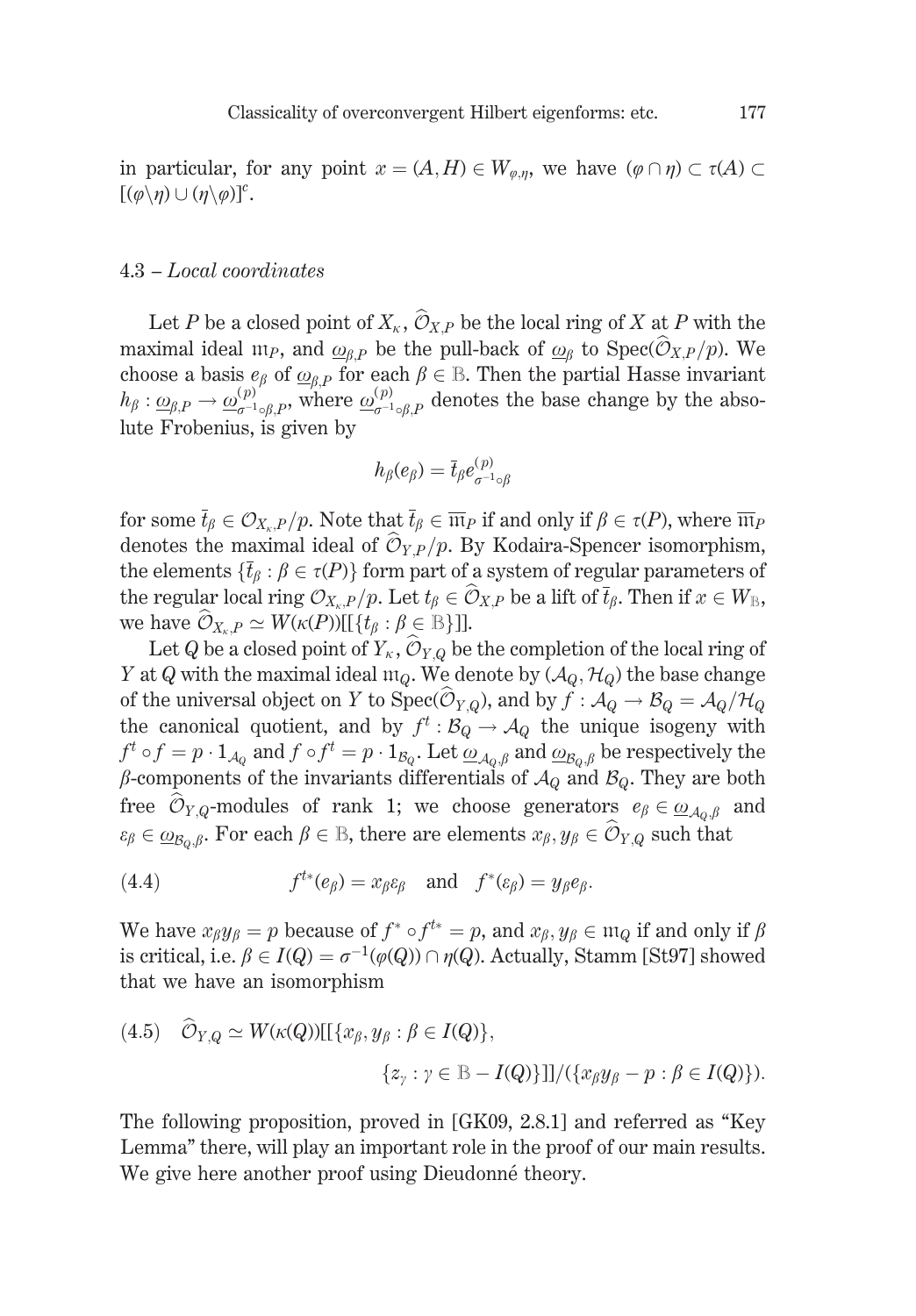PROPOSITION 4.1 [Goren-Kassaei]. Let Q be a closed point of Y,  $P = \pi(Q), \ \beta \in \varphi(Q) \cap \eta(Q) \subset \tau(P), \ \text{and} \ \pi^* : \widehat{\mathcal{O}}_{X,P} \to \widehat{\mathcal{O}}_{Y,Q}$  be the natural induced morphism.

(a) If  $\sigma \circ \beta \in \varphi(Q)$  and  $\sigma^{-1} \circ \beta \in \eta(Q)$ , we have  $\pi^*(t_\beta) \equiv ux_\beta + vy_{\sigma^{-1}\circ \beta}^p \bmod p,$ 

where u, v are some units in  $\widehat{\mathcal{O}}_{Y,Q}$ .

(b) If  $\sigma \circ \beta \in \varphi(Q)$  and  $\sigma^{-1} \circ \beta \notin \eta(Q)$ , we have

$$
\pi^*(t_\beta) \equiv ux_\beta \bmod p
$$

for some unit  $u \in \widehat{\mathcal{O}}_{Y,Q}$ .

(c) If  $\sigma \circ \beta \notin \varphi(Q)$  and  $\sigma^{-1} \circ \beta \in \eta(Q)$ , we have

$$
\pi^*(t_\beta)\equiv v y_{\sigma^{-1}\circ\beta}^p \ \mathrm{mod}\ p
$$

for some unit  $v \in \widehat{\mathcal{O}}_{Y,\Omega}$ .

(d) If  $\sigma \circ \beta \notin \varphi(Q)$  and  $\sigma^{-1} \circ \beta \notin \eta(Q)$ , we have  $\pi^*(t_\beta) \equiv 0 \mod p$ .

PROOF. It suffices to prove the corresponding equalities in  $R =$  $\widehat{\mathcal{O}}_{Y,Q}/p = \widehat{\mathcal{O}}_{Y_{\kappa},Q}$ . By abuse of notation, we still denote by  $t_{\beta}, x_{\beta}$  and  $y_{\beta}$  their image in R. Let  $(\overline{A}, \overline{\mathcal{H}})$  be the universal HBAV over Spec $(R)$ ,  $f : \overline{A} \to \overline{B}$  $\overline{\mathcal{A}}/\overline{\mathcal{H}}$  and  $f^t : \overline{\mathcal{B}} \to \overline{\mathcal{A}}$  be the canonical isogenies,  $(\overline{\mathcal{A}}_0, \overline{\mathcal{H}}_0), f_0 : \overline{\mathcal{A}}_0 \to \overline{\mathcal{B}}_0$  and  $f_0^t : \overline{\mathcal{B}}_0 \to \overline{\mathcal{A}}_0$  be the corresponding fibers at the closed point. We have the Dieudonné modules  $D(\overline{\mathcal{A}}[p]) = \bigoplus_{\gamma \in \mathbb{B}} D(\overline{\mathcal{A}}[p])_{\gamma}$  and  $D(\overline{\mathcal{B}}[p]) = \bigoplus_{\gamma \in \mathbb{B}} D(\overline{\mathcal{B}}[p])_{\gamma}$ , and a commutative diagram of exact sequences

$$
(4.6)
$$

$$
\cdots \longrightarrow \mathbb{D}(\overline{B}[p])_{\sigma^{-1}\circ\gamma} \xrightarrow{\mathbb{D}(f)_{\sigma^{-1}\circ\gamma}} \mathbb{D}(\overline{A}[p])_{\sigma^{-1}\circ\gamma} \xrightarrow{\mathbb{D}(f^t)_{\sigma^{-1}\circ\gamma}} \mathbb{D}(\overline{B}[p])_{\sigma^{-1}\circ\gamma} \longrightarrow \cdots
$$
  
\n
$$
\downarrow F \qquad \qquad \downarrow F \qquad \qquad \downarrow F
$$
  
\n
$$
\cdots \longrightarrow \mathbb{D}(\overline{B}[p])_{\gamma} \xrightarrow{\mathbb{D}(f)_{\gamma}} \mathbb{D}(A[p])_{\gamma} \xrightarrow{\mathbb{D}(f^t)_{\gamma}} \mathbb{D}(\overline{B}[p])_{\gamma} \longrightarrow \cdots
$$

for each  $\gamma \in \mathbb{B}$ . Let  $\{e_{\gamma}, d_{\gamma}\}\$  and  $\{\varepsilon_{\gamma}, \delta_{\gamma}\}\$  be respectively a basis of  $\mathbb{D}(\mathcal{A}[p])_{\gamma}$ and  $D(\overline{\mathcal{B}}[p])$ , such that the cotangent modules  $\omega_{\overline{\mathcal{A}}/R}$  and  $\omega_{\overline{\mathcal{B}}/R}$  are generated respectively by  $e_\gamma$  and  $\varepsilon_\gamma$ . So we have  $F(e_\gamma) = 0$  and  $F(\varepsilon_\gamma) = 0$ . By (4.4), we may assume

(4.7) 
$$
\mathbb{D}(f^t)(e_{\gamma}) = x_{\gamma} \cdot \varepsilon_{\gamma} \quad \text{and} \quad \mathbb{D}(f)(\varepsilon_{\gamma}) = y_{\gamma} \cdot e_{\gamma}.
$$

For an element z in  $D(\overline{A}[p])$  (or  $D(\overline{B}[p]))$ , we denote by  $z_0$  its image in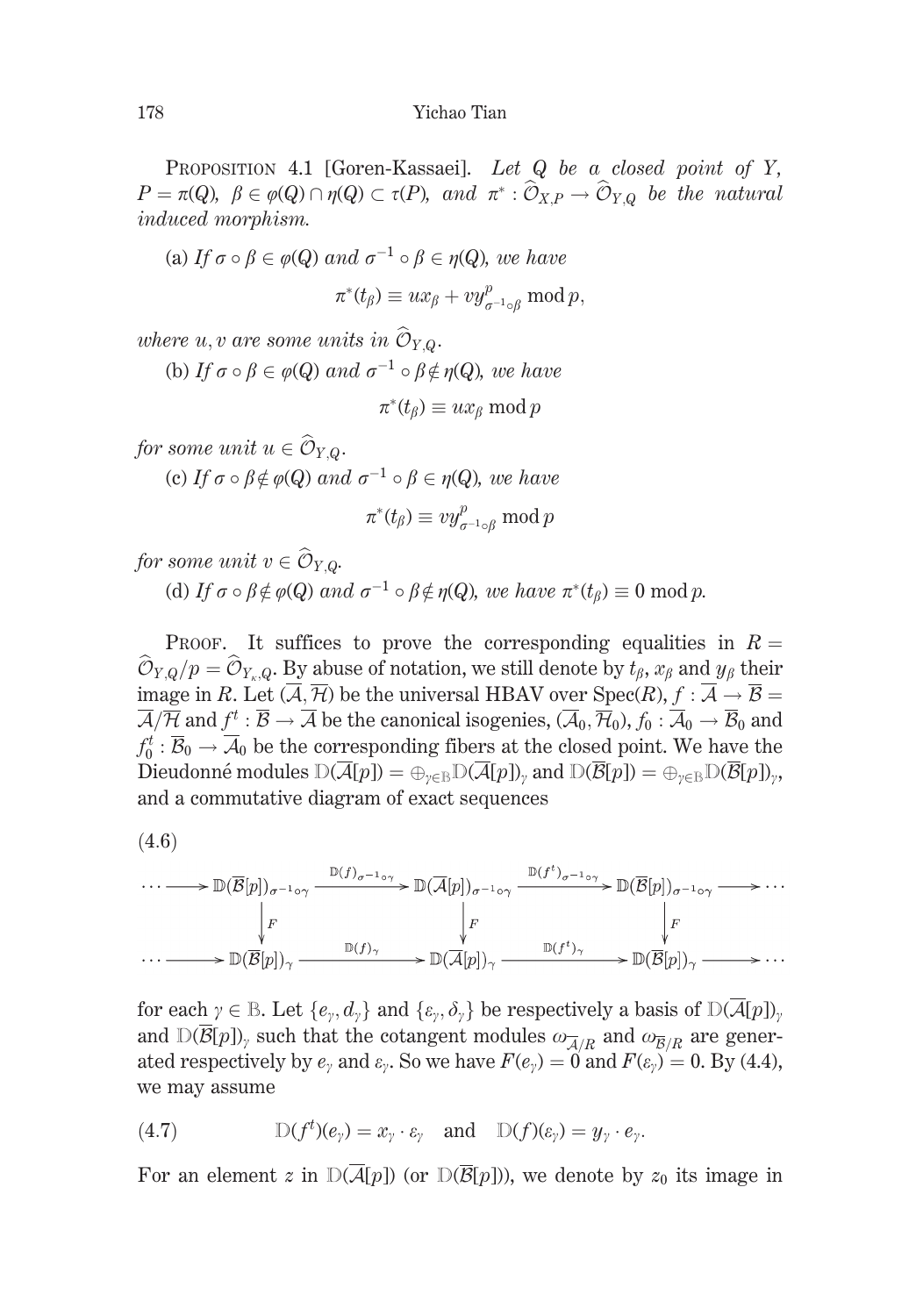$D(\overline{\mathcal{A}}_0[p])$  (or  $D(\overline{\mathcal{B}}_0[p])$ ). If  $\gamma \in \eta(Q)$ , then we have

 $\text{Ker}\,\mathbb{D}(f_0^t)_v = \text{Im}\,\mathbb{D}(f_0)_v = (\text{Im}\,V)_v = \kappa(Q)e_{v,0}.$ 

Up to modifying  $\delta_{\nu}$ , we may assume  $D(f_0)(\delta_{\nu,0})=e_{\nu,0}$  and even  $D(f)(\delta_{\gamma})=e_{\gamma}+U_{\gamma}d_{\gamma}$  for some  $U_{\gamma}\in \mathfrak{m}_R$ . If  $\gamma\in \sigma^{-1}(\varphi(Q))$ , it follows from  $(4.3)$  that

$$
\operatorname{Ker} \mathbb{D}(f_0)_{\gamma} = \operatorname{Im} \mathbb{D}(f_0^t)_{\gamma} = (\operatorname{Im} V)_{\gamma} = \kappa(Q)\varepsilon_{\gamma,0}.
$$

Hence, we may assume  $D(f_0^t)(d_{v,0}) = \varepsilon_{v,0}$  and therefore  $D(f^t)(d_v) =$  $\varepsilon_v + V_v \delta_v$  for some  $V_v \in \mathfrak{m}_R$ . If  $\gamma \in I(Q) = \eta(Q) \cap \sigma^{-1}(\varphi(Q))$ , i.e.,  $\gamma$  is critical, we deduce from  $D(f) \circ D(f^t) = 0$  that

$$
D(f)(\varepsilon_{\gamma}) = -V_{\gamma}D(f)(\delta_{\gamma}) = -V_{\gamma}(e_{\gamma} + U_{\gamma}d_{\gamma})
$$
  

$$
D(f^{t})(e_{\gamma}) = -U_{\gamma}D(f^{t})(d_{\gamma}) = -U_{\gamma}(e_{\gamma} + V_{\gamma}\delta_{\gamma})
$$

In view of (4.7), we have  $U_y = -x_y$  and  $V_y = -y_y$ . In summary, if  $\gamma$  is critical, we have

(4.8) 
$$
\mathbb{D}(f)(\delta_{\gamma})=e_{\gamma}-x_{\gamma}d_{\gamma} \text{ and } \mathbb{D}(f^{t})(d_{\gamma})=e_{\gamma}-y_{\gamma}\delta_{\gamma}.
$$

Let  $\beta \in \mathbb{B}$  be in the statement of the proposition. Assume that

(4.9) 
$$
\begin{cases} F(d_{\sigma^{-1}\circ\beta}) = -ue_{\beta} + t_{\beta}d_{\beta} \\ F(\delta_{\sigma^{-1}\circ\beta}) = -ve_{\beta} + s_{\beta}\delta_{\beta} \end{cases}
$$

for some  $u, v, t_{\beta}, s_{\beta}$  in R. By the remark below (4.2),  $t_{\beta}, s_{\beta}$  compute the partial Hasse invariants of  $\overline{A}$  and  $\overline{B}$  respectively. Note that  $t_{\beta} \in \mathfrak{m}_R$  since  $\beta \in \varphi(Q) \cap \eta(Q) \subset \tau(Q)$  by assumption. Hence u has to be a unit in R, because  $(\text{Im} F)_{\beta}$  is a direct summand of  $D(\overline{\mathcal{A}}[p])_{\beta}$ . Similarly, at least one of v and  $s_{\beta}$  is invertible in R. We distinguish the four cases in the statement:

**Case** (a). In this case, both  $\beta$  and  $\sigma^{-1} \circ \beta$  are critical, hence the formula (4.8) applies to  $\gamma = \beta$ ,  $\sigma^{-1} \circ \beta$ . It results from (4.9) that

$$
\begin{cases}\n\mathbb{D}(f^t)(F(d_{\sigma^{-1}\circ\beta})) &= (-ux_{\beta} + t_{\beta})\varepsilon_{\beta} - t_{\beta}y_{\beta}\delta_{\beta} \\
\mathbb{D}(f)(F(\delta_{\sigma^{-1}\circ\beta})) &= (-vy_{\beta} + s_{\beta})e_{\beta} - s_{\beta}x_{\beta}d_{\beta}\n\end{cases}
$$

On the other hand, it follows from the commutative diagram (4.6) that

$$
(4.10) \quad\n\begin{cases}\n\mathbb{D}(f^t)(F(d_{\sigma^{-1}\circ\beta})) \\
\mathbb{D}(f)(F(\delta_{\sigma^{-1}\circ\beta})) \\
=F(\mathbb{D}(f)(\delta_{\sigma^{-1}\circ\beta})) \\
=F(\mathbb{D}(f)(\delta_{\sigma^{-1}\circ\beta})) \\
= -x_{\sigma^{-1}\circ\beta}^p(-ue_\beta + t_\beta d_\beta).\n\end{cases}
$$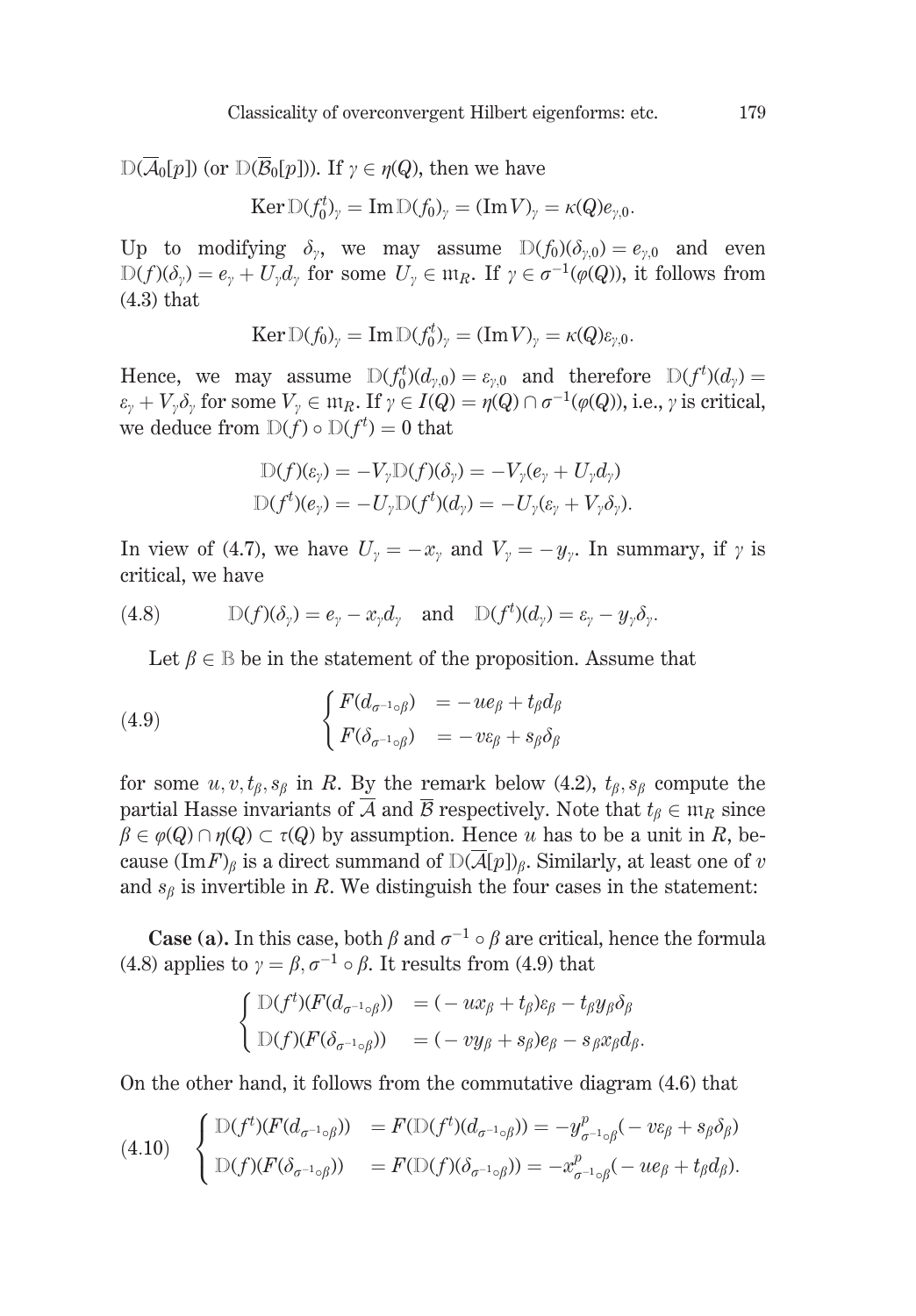Comparing the coefficients of  $\varepsilon_{\beta}$  and  $e_{\beta}$ , we get

$$
\begin{cases} t_{\beta} = ux_{\beta} + vy_{\sigma^{-1}\circ\beta}^p \\ s_{\beta} = vy_{\beta} + ux_{\sigma^{-1}\circ\beta}^p. \end{cases}
$$

We see that  $s_{\beta} \in \mathfrak{m}_R$ , and it follows that v is a unit in R as remarked above. This completes the proof in case (a).

**Case (b).** In this case,  $\beta$  is critical. The fact  $\sigma^{-1} \circ \beta \notin \eta(Q)$  implies that

$$
\operatorname{Im} \mathbb{D}(f_0)_{\sigma^{-1} \circ \beta} \neq (\operatorname{Im} V)_{\sigma^{-1} \circ \beta} = \kappa(Q) e_{\sigma^{-1} \circ \beta}.
$$

Therefore, up to modifying  $d_{\sigma^{-1}\circ\beta}$ , we may assume  $d_{\sigma^{-1}\circ\beta} \in \text{Im } D(f)$ Ker  $D(f^t)$ . Since F commutes with  $D(f^t)$ , we have

$$
0 = F(\mathbb{D}(f^t)(d_{\sigma^{-1}\circ\beta})) = \mathbb{D}(F(d_{\sigma^{-1}\circ\beta})) = \mathbb{D}(f^t)(-u e_\beta + t_\beta d_\beta).
$$

Now the equality  $t_{\beta} = ux_{\beta}$  follows from (4.8) applied to  $\gamma = \beta$ .

**Case** (c). In this case,  $\sigma^{-1} \circ \beta$  is critical. The assumption  $\sigma \circ \beta \notin \varphi(Q)$ implies that

$$
\operatorname{Ker} \mathbb{D}(f_0)_{\beta} \neq (\operatorname{Im} V)_{\beta} = \kappa(Q) \varepsilon_{\beta,0}.
$$

It follows that  $D(f_0)(\varepsilon_{\beta,0}) = y_\beta e_{\beta,0} \neq 0$ , i.e.  $y_\beta$  is invertible and  $x_\beta =$  $py_{\beta}^{-1} = 0$  in R. Therefore, Ker  $D(f^t)_{\beta} = Im D(f)_{\beta} = Re_{\beta}$ . Up to modifying  $\delta_{\beta}$ , we may assume  $D(f^t)(d_{\beta}) = \delta_{\beta}$ . As in case (a), it follows from (4.9) that

$$
\begin{cases}\n\mathbb{D}(f^t)(F(d_{\sigma^{-1}\circ\beta})) &= \mathbb{D}(f^t)(-u e_\beta + t_\beta d_\beta) = t_\beta \delta_\beta \\
\mathbb{D}(f)(F(\delta_{\sigma^{-1}\circ\beta})) &= \mathbb{D}(f)(-v \varepsilon_\beta + s_\beta \delta_\beta) = -v y_\beta e_\beta.\n\end{cases}
$$

Using the fact that F commutes with  $D(f)$  and  $D(f^t)$  and that  $\sigma^{-1}$  is critical, we get the same formula  $(4.10)$  as in case (a). Comparing the coefficients, we obtain

 $v = -uy_{\beta}^{-1}x_{\sigma^{-1}\alpha\beta}^{p}$  and  $t_{\beta} = -y_{\sigma^{-1}\alpha\beta}^{p}s_{\beta}$ .

To complete the proof in case (c), we note that  $v \in \mathfrak{m}_R$ , hence  $s_\beta$  is invertible in  $R$ .

**Case (d).** The same argument as in case (b) shows that  $t_{\beta} = ux_{\beta}$  (we didn't use the fact that  $\beta$  is critical to get this). Now the same argument as in case (c) shows that  $x_{\beta} = 0$ .  $\Box$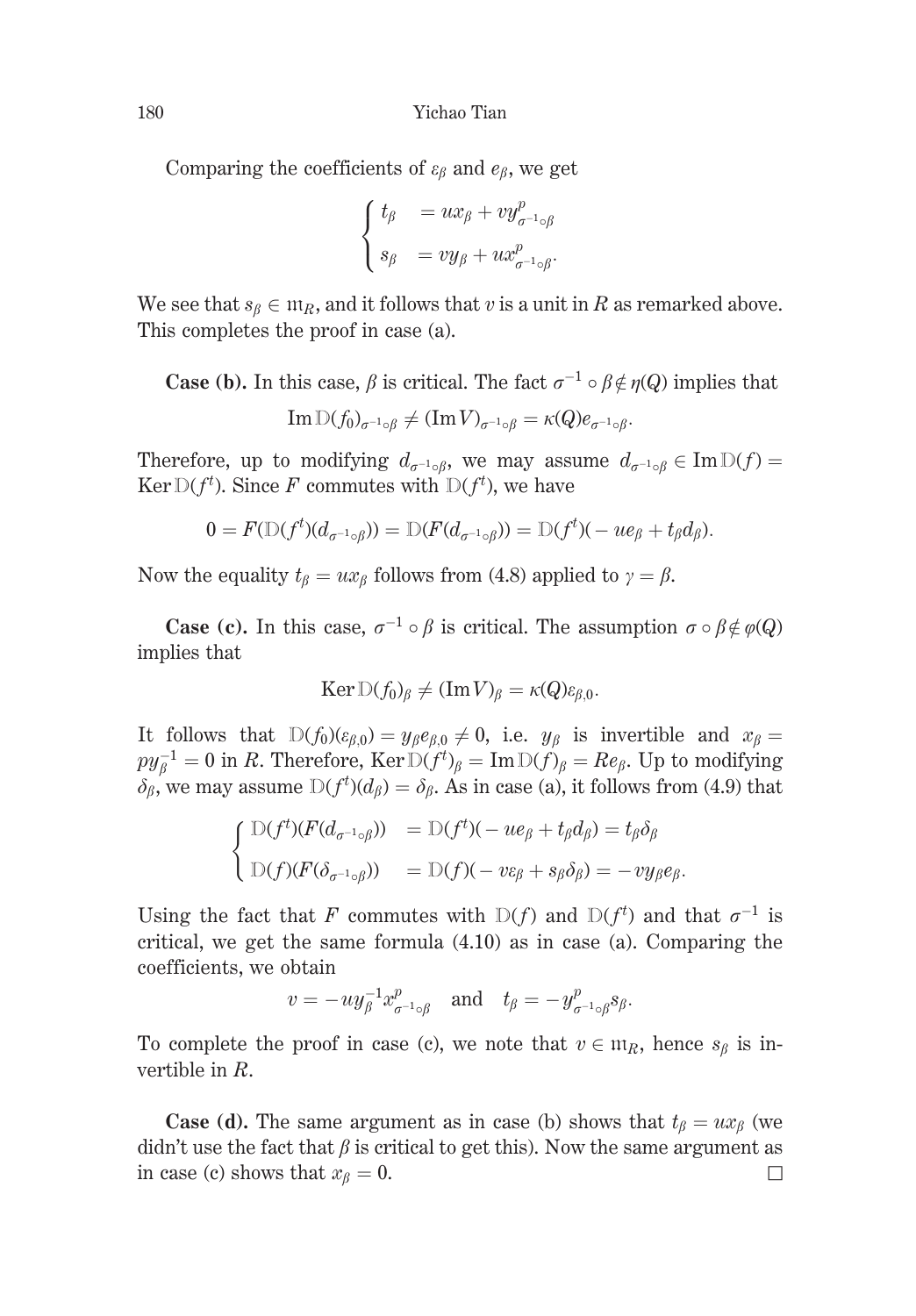# 4.4 – Valuations on  $\mathfrak{X}_{\text{ris}}$

We recall the valuations on the rigid spaces  $\mathfrak{X}_{\text{rig}}$  and  $\mathfrak{Y}_{\text{rig}}$  defined by Goren-Kassaei [GK09, 4.2]. Let  $C_p$  be the completion of an algebraic closure of  $\mathbf{Q}_{\kappa}$ , and  $v_p$  be the valuation on  $\mathbf{C}_p$  normalized by  $v_p(p) = 1$ . We define

$$
v(x) = \min\{v_p(x), 1\}.
$$

Let L be a finite extension of  $\mathbf{Q}_{\kappa}$ ,  $\mathcal{O}_{L}$  be its ring of integers, and P be an Lvalued rigid point of  $\mathfrak{X}_{\text{ric}}$ , i.e. P corresponds to a polarized HBAV A with  $\Gamma_{00}(N)$ -level structure over  $\mathcal{O}_L$ . For any  $\beta \in \mathbb{B}$ , let  $t_{\beta}$  be a local lift of the  $\beta$ partial Hasse invariant around P. We define the  $\beta$ -th partial Hodge height of  $P$  (or of  $A$ ) to be

$$
(4.11) \t\t w\beta(P) = w\beta(A) = v(t\beta(P)).
$$

It is easy to see that the definition does not depend on the lift  $t_{\beta}$ . We have  $w_{\beta}(P) > 0$  if and only if  $\beta \in \tau(\overline{P})$ , where  $\overline{P} \in Y_{\kappa}$  is the specialization of P. Therefore  $P \in \mathfrak{X}_{\text{rig}}^{\text{ord}}$  if and only if  $w_{\beta}(P) = 0$  for all  $\beta \in \mathbb{B}$ . Let  $\mathfrak{p}$  be a prime ideal of  $\mathcal{O}_F$  dividing p, and  $\mathcal{O}_{F_p} \simeq \mathbb{Z}_{p^{f_p}}$  be the completion of  $\mathcal{O}_F$  of its localization at p. Note that  $\mathbb{B}_p \subset \mathbb{B}$  is identified with the set of embeddings of  $\mathcal{O}_{F_n}$  into  $\mathcal{O}_L$ . Then the finite flat group scheme  $A[\mathfrak{p}]$  is a truncated Barsotti-Tate group of level 1 with RM by  $\mathcal{O}_{F_n}$  over  $\mathcal{O}_L$  in the sense of 3.7, and the  $\beta$ th partial Hodge height of A coincides with that of  $A[\mathfrak{p}]$  defined in 3.2.

### $4.5$  – Partial degrees

Let L be as above, G be a finite flat group scheme over  $\mathcal{O}_L$  equipped with an action of  $\mathcal{O}_F$ , and  $\omega_G$  be the invariant differential module of G. Similarly as 3.4, we define, for each  $\beta \in \mathbb{B}$ , the  $\beta$ -degree of G to be

$$
\deg_{\beta}(G) = \deg(\omega_{G,\beta}),
$$

where  $\omega_{G,\beta}$  is the direct summand of  $\omega_G$  on which  $\mathcal{O}_F$  acts via  $\chi_{\beta}$ . The "total" degree of  $G$  defined in [Fa10] is thus

$$
\deg(G) = \sum_{\beta \in \mathbb{B}} \deg_{\beta}(G).
$$

Let  $Q = (A, H)$  be an *L*-valued rigid point of  $\mathcal{Y}_{\text{rig}}$ . We put  $v_{\mathcal{Y}}(Q) = (v_{\beta}(Q))_{\beta \in \mathbb{B}}$ with

$$
(4.12) \t\t\t v_{\beta}(Q) = \deg_{\beta}(H).
$$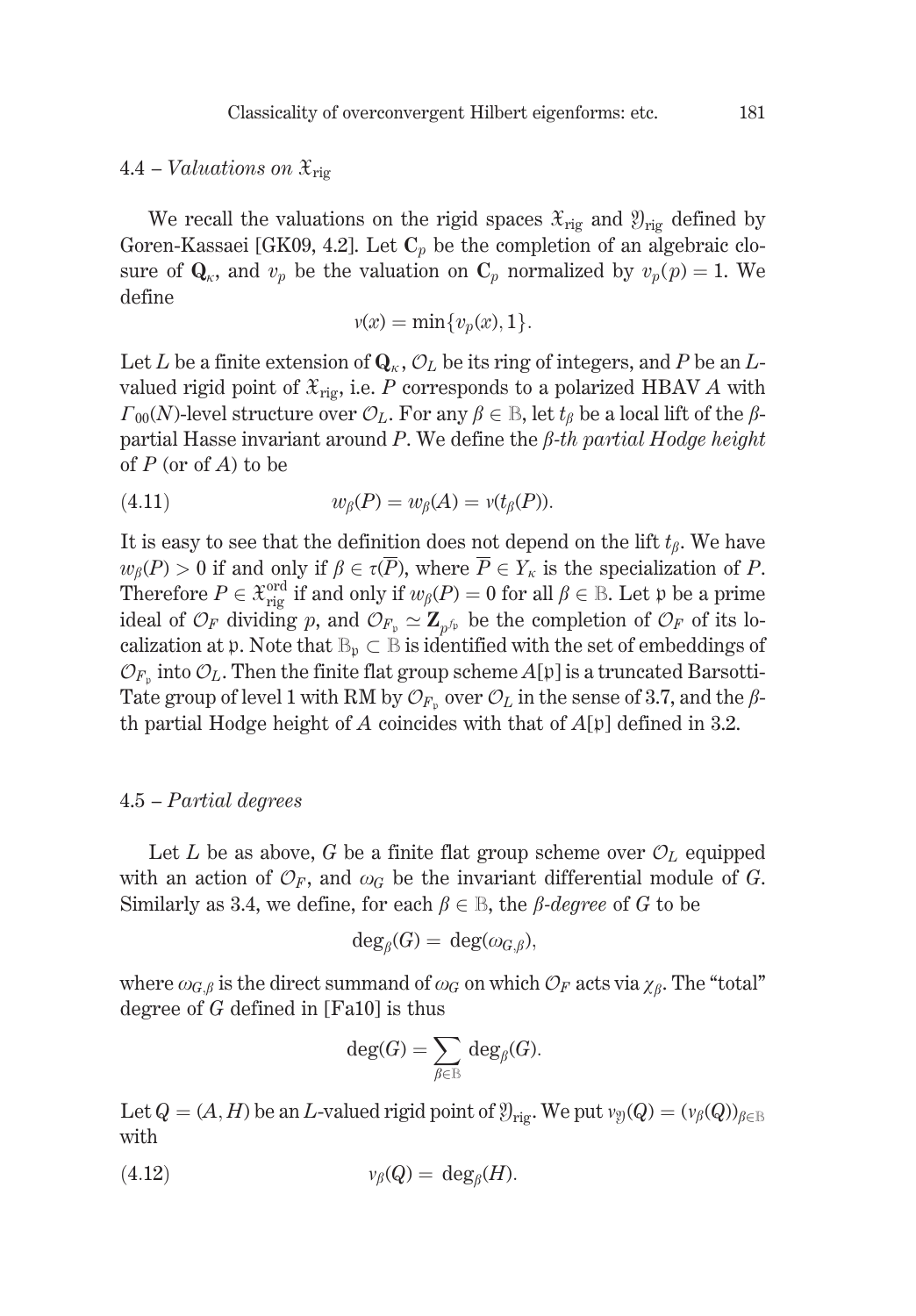This definition is slightly different from that in [GK09, 4.2], and their relationship is given by the following

PROPOSITION 4.2. Let  $Q = (A, H) \in \mathcal{Y}_{\text{rig}}$  be a rigid point defined over a finite extension  $L/\mathbf{Q}_{\kappa}$ , and  $\overline{Q} \in Y_{\kappa}$  be its specialization. Then our definition of  $v_{\beta}(Q)$  is 1 minus that of Goren-Kassaei, i.e., we have

$$
\nu_{\beta}(Q) = \begin{cases} 0 & \text{if } \beta \in \eta(\overline{Q}) \setminus I(\overline{Q}) \\ \nu(y_{\beta}(Q)) & \text{if } \beta \in I(\overline{Q}), \\ 1 & \text{if } \beta \notin \eta(\overline{Q}), \end{cases}
$$

where  $y_\beta$  is the local parameter around Q introduced in (4.4).

PROOF. Let  $f : A \rightarrow B = A/H$  be the canonical isogeny, and  $f^t: B \to A$  be the isogeny with kernel  $A[p]/H$ . We have exact sequences of invariant differential modules:

$$
0 \to \omega_B \xrightarrow{f^*} \omega_A \longrightarrow \omega_H \to 0, \qquad 0 \to \omega_A \xrightarrow{f^{t*}} \omega_B \longrightarrow \omega_{A[p]/H} \to 0.
$$

So by the definitions of  $x_{\beta}, y_{\beta}$ , we have

$$
\deg_{\beta}(A[p]/H) = \deg(\omega_{B,\beta}/f^{t*}\omega_{A,\beta}) = v_p(x_p(Q)),
$$
  

$$
\deg_{\beta}(H) = \deg(\omega_{A,\beta}/f^*\omega_{B,\beta}) = v_p(y_p(Q)).
$$

Thus the case where  $\beta \in I(\overline{Q})$  follows immediately. If  $\beta \in \eta(\overline{Q})\backslash I(\overline{Q})$ , we have Lie( $f_{\overline{\Omega}}$ )<sub>β</sub>  $\neq$  0, where  $f_{\overline{\Omega}}$  denotes the special fiber of f. It follows that  $f_{\beta}^* : \omega_{B,\beta} \to \omega_{A,\beta}$  is surjective, hence  $v_{\beta}(Q) = \deg_{\beta}(H) = 0$ . If  $\beta \notin \eta(Q)$ , then we have  $\beta \in \eta^c(\overline{Q}) \subset \sigma^{-1}(\varphi(\overline{Q}))$ , i.e., Lie $(f^t_{\overline{Q}})_{\beta} \neq 0$  by (4.3). This means  $f_{\beta}^{t*}: \omega_{A,\beta} \to \omega_{B,\beta}$  is surjective, hence we have  $\deg_{\beta}(A[p]/H) = 0$  and

$$
\nu_{\beta}(Q) = \deg_{\beta}(H) = \deg_{\beta}(A[p]) - \deg(A[p]/H) = 1.
$$

It follows from this Proposition that  $Q \in \mathcal{Y}_{\text{rig}}^{\text{ord}}$  if and only if  $v_\beta(Q) = 1$  for all  $\beta \in \mathbb{B}$ . Following [GK09, 5.3], we define an admissible open subset of  $\mathfrak{X}_{\text{rig}}$  or of  $\mathfrak{Y}_{\text{rig}}$  by

$$
\mathcal{U}_{\mathfrak{p}} = \{ P \in \mathfrak{X}_{\mathrm{rig}} \mid w_{\beta}(P) + pw_{\sigma^{-1} \circ \beta}(P) < p, \forall \beta \in \mathbb{B}_{\mathfrak{p}} \}
$$

$$
(4.13) \t\t V_{\mathfrak{p}} = \{Q \in \mathcal{Y}_{\mathrm{rig}} \mid \nu_{\beta}(Q) + p \nu_{\sigma^{-1} \circ \beta}(Q) > 1, \forall \beta \in \mathbb{B}_{\mathfrak{p}}\},
$$

$$
(4.14) \t\t W_{\mathfrak{p}} = \{Q \in \mathcal{Y}_{\mathrm{rig}} \mid \nu_{\beta}(Q) + p \nu_{\sigma^{-1} \circ \beta}(Q) < 1, \forall \beta \in \mathbb{B}_{\mathfrak{p}}\}.
$$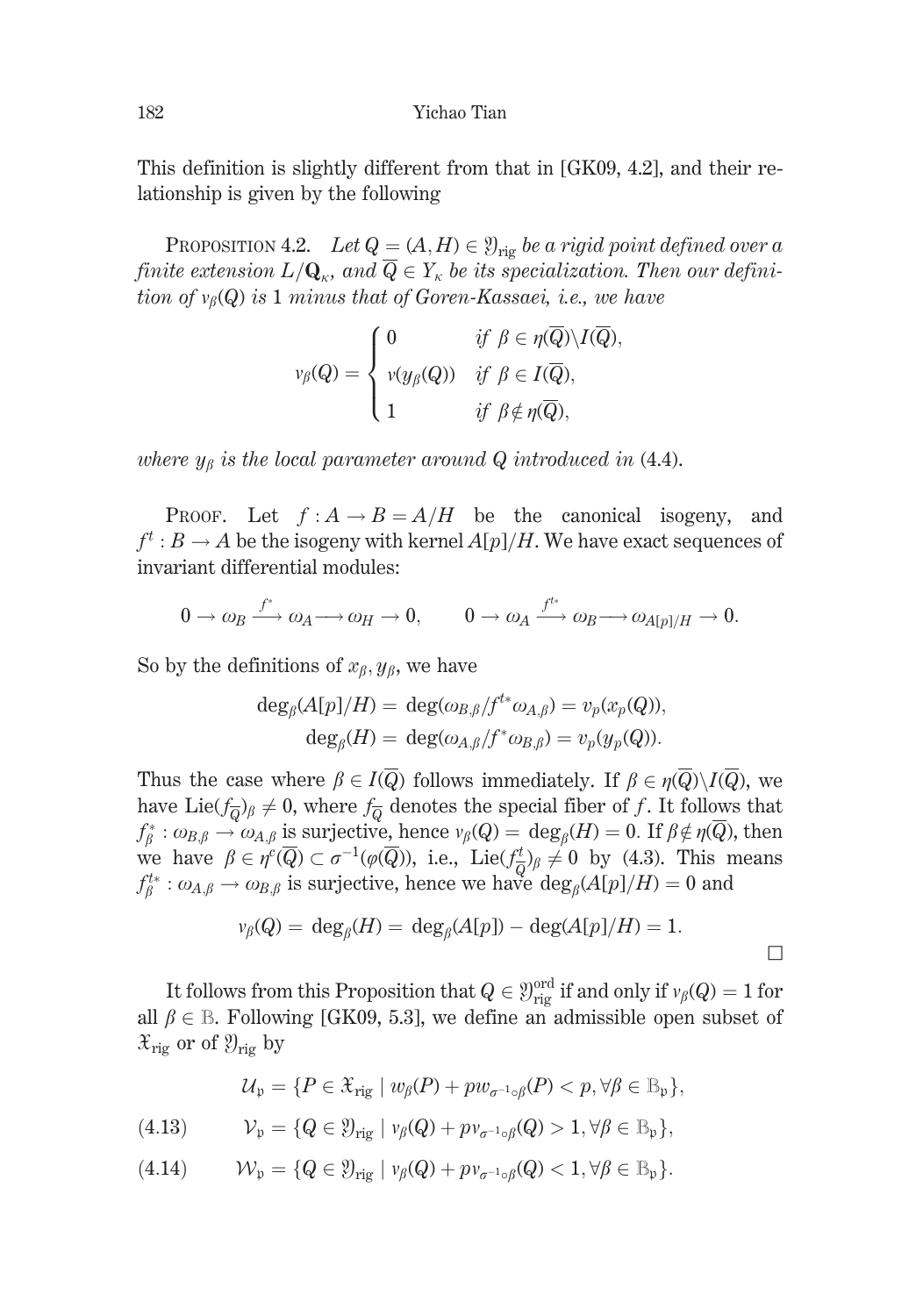THEOREM 4.3 (Goren-Kassaei). (a) For every prime ideal p of  $\mathcal{O}_F$  above p, we have  $\pi^{-1}(\mathcal{U}_n) = \mathcal{V}_n \cup \mathcal{W}_n$ .

(b) Let L be a finite extension of  $\mathbf{Q}_{\kappa}$ , and  $P \in \mathcal{U}_{p}(L)$  be rigid point corresponding to a HBAV A over  $\mathcal{O}_L$ . For every rigid point  $Q = (A, H)$  of  $\mathcal{V}_{\mathfrak{p}}$  above P, the p-component H[p] of H is the canonical subgroup of A[p] given by Theorem 3.10.

This theorem is essentially [*loc. cit.* 7.1.3], and statement (b) is also a direct consequence of Theorem 3.10. Let  $Q = (A, H)$  be a rigid point of  $\mathcal{Y}_{\text{ris}}$ , and  $H[\mathfrak{p}]$  be the subgroup killed by  $\mathfrak{p} \subset \mathcal{O}_F$ , so that  $H = \prod H[\mathfrak{p}]$ . Following [loc. cit. 5.4.1], we say  $H$  (or  $Q$ ) is  $\mathfrak{p}|p$ 

- canonical at p if  $Q \in \mathcal{V}_p$ ;
- anti-canonical at p if  $Q \in \mathcal{W}_p$ ;
- *canonical* if it is canonical at all primes  $\mathfrak p$  above  $\mathfrak p$ ;
- *anti-canonical* if it is anti-canonical at  $\nu$  at all primes  $\nu$  above  $\nu$ ;
- too singular at  $\mathfrak p$  is it is neither canonical nor anti-canonical at  $\mathfrak p$ .

We put

(4.15) 
$$
\mathcal{U}_{\text{can}} = \bigcap_{\mathfrak{p}|p} \mathcal{U}_{\mathfrak{p}}, \qquad \mathcal{V}_{\text{can}} = \bigcap_{\mathfrak{p}|p} \mathcal{V}_{\mathfrak{p}},
$$

$$
\mathcal{W} = \bigcup_{\emptyset \neq S \subseteq {\{\mathfrak{p}|p\}}} \bigg[ \bigcap_{\mathfrak{p} \in S} \mathcal{W}_{\mathfrak{p}} \cap \bigcap_{\mathfrak{p} \notin S} \mathcal{V}_{\mathfrak{p}} \bigg]
$$

Then  $\mathcal{U}_{\text{can}}$  and  $\mathcal{V}_{\text{can}}$  are respectively strict neighborhoods of  $\mathcal{X}_{\text{rig}}^{\text{ord}}$  and  $\mathcal{Y}_{\text{rig}}^{\text{ord}}$ . The following theorem is a consequence of Theorem 4.3.

THEOREM 4.4 [GK09, 5.3.1, 5.3.7]. With the notation above, we have  $\pi^{-1}(\mathcal{U}_{\text{can}}) = \mathcal{V}_{\text{can}} \cup \mathcal{W}$ , and the restriction  $\pi|_{\mathcal{V}_{\text{can}}} : \mathcal{V}_{\text{can}} \to \mathcal{U}_{\text{can}}$  is an isomorphism, i.e., there exists a section  $s^{\dagger} : \mathcal{U}_{\text{can}} \to \mathcal{V}_{\text{can}}$  extending the section  $s^{\circ} : \mathfrak{X}_{\mathrm{rig}}^{\mathrm{ord}} \to \mathfrak{Y}_{\mathrm{rig}}^{\mathrm{ord}}$  defined in 2.8.

We call  $V_{\text{can}}$  (resp.  $U_{\text{can}}$ ) the *canonical locus* of  $\mathcal{Y}_{\text{rig}}$  (resp.  $\mathcal{X}_{\text{rig}}$ ). The following Proposition describes the dynamics of Hecke correspondence over the canonical and anti-canonical locus.

**PROPOSITION** 4.5 (Goren-Kassaei). Let p be a prime ideal of  $\mathcal{O}_F$ dividing p,  $U_{\mathfrak{p}}$  be the set theoretic Hecke correspondence (2.5) on  $\mathfrak{Y}_{\text{rig}}$ , and  $Q = (A, H) \in \mathcal{Y}_{\text{rig}}$  be a rigid point.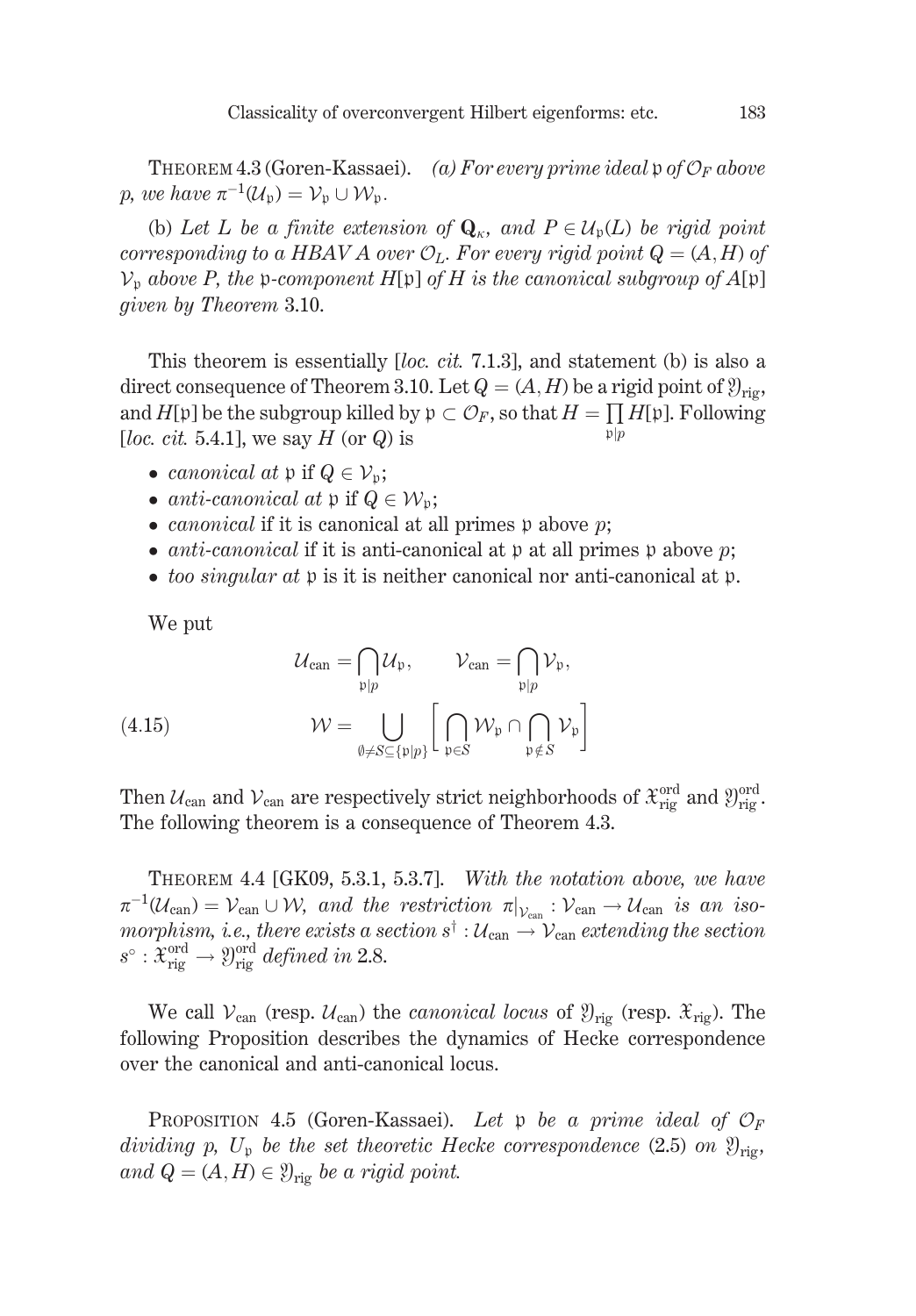(a) Assume that Q is canonical at p. Then for every  $(\mathcal{O}_F/\mathfrak{p})$ -cyclic subgroup  $H'$  of  $A[\mathfrak{p}]$  distinct from  $H[\mathfrak{p}]$ , we have

$$
\deg_{\beta}(H') = \frac{1}{p}(1 - v_{\sigma \circ \beta}(Q)) \text{ for } \beta \in \mathbb{B}_{\mathfrak{p}};
$$

or equivalently all  $Q_1 \in U_p(Q)$  are canonical at p, and we have  $\nu_{\beta}(Q_1) = \frac{p-1}{p} + \frac{1}{p} \nu_{\sigma \circ \beta}(Q)$  for  $\beta \in \mathbb{B}_{p}$ .

(b) Assume Q is anti-canonical at p. Let  $C \subset A[p]$  be its canonical subgroup. For any  $(\mathcal{O}_F/p)$ -cyclic subgroup  $H' \subset A[p]$  distinct from  $H[p]$ , we have

$$
\deg_{\beta}(H') = \begin{cases} 1 - p v_{\sigma^{-1} \circ \beta}(Q) & \text{if } H' = C; \\ v_{\beta}(Q) & \text{if } H' \neq C \end{cases}
$$

for all  $\beta \in \mathbb{B}_{p}$ . Equivalently, if  $Q_1 = (A/H', (H + H')/H') \in U_p(Q)$ , we have

$$
\nu_{\beta}(Q_1) = \begin{cases} p\nu_{\sigma^{-1}\circ\beta}(Q) & \text{if } H' = C; \\ 1 - \nu_{\beta}(Q) & \text{if } H' \neq C. \end{cases}
$$

In particular, if  $H' \neq C$ ,  $Q_1$  is canonical at p.

This is essentially contained in [GK09, 5.4.3]. For the convenience of the reader, we reproduce its proof here.

The equivalence between the statement on  $H'$  and that on PROOF.  $Q_1 \in U_p(Q)$  follows from the fact that

$$
\nu_\beta(Q_1)=\,\mathrm{deg}_\beta(A[\mathfrak{p}]/H')=1-\mathrm{deg}_\beta(H'),
$$

since  $\deg_{\beta}(A[\mathfrak{p}]) = 1$  for all  $\beta \in \mathbb{B}_{\mathfrak{p}}$ .

(a) Since Q is canonical at p, we have  $1 - v_{\beta}(Q) < pv_{\sigma^{-1} \circ \beta}(Q)$  for all  $\beta \in \mathbb{B}_{p}$ . It follows thus from Prop. 4.1 and 4.2 that

$$
w_{\beta}(A) = v(x_{\beta}(Q)) = 1 - v_{\beta}(Q),
$$

where  $x_{\beta}$  is the local parameters on Y introduced in 4.3. The subgroup  $H'$  must be anti-canonical at p by Theorem 4.3, i.e., we have  $p \deg_{\sigma^{-1} \circ \beta}(H') < 1 - \deg_{\beta}(H')$  for  $\beta \in \mathbb{B}_{p}$ . It follows from 4.1 that

$$
w_{\beta}(A) = p \deg_{\sigma^{-1} \circ \beta}(H').
$$

Hence  $\deg_{\sigma^{-1}\circ\beta}(H') = \frac{1}{n}(1 - v_{\beta}(Q))$ , i.e.  $\deg_{\beta}(H') = \frac{1}{n}(1 - v_{\sigma\circ\beta}(Q)).$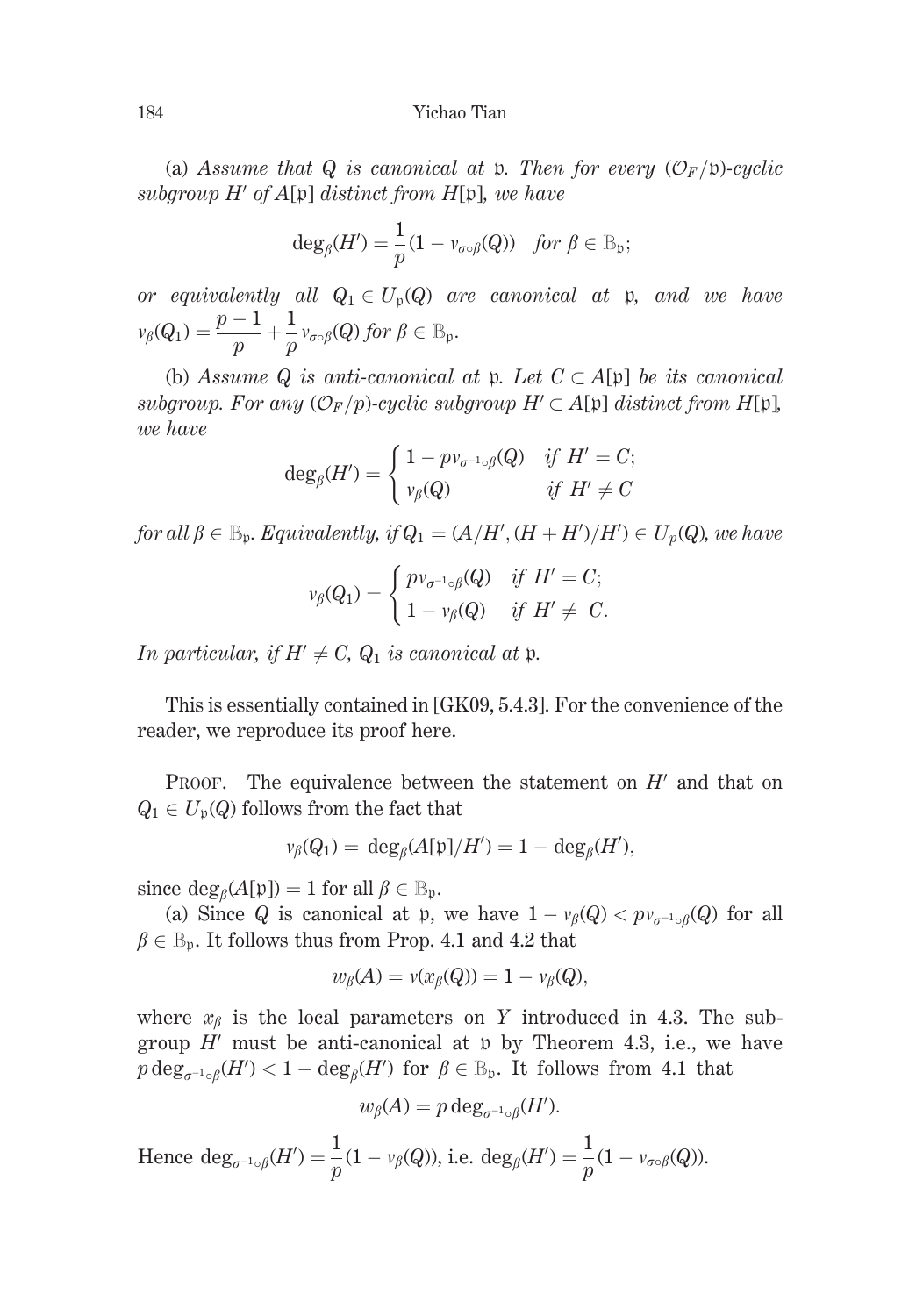(b) We proceed in the same way as in (a). Since  $Q$  is anti-canonical at p, we have  $w_{\beta}(A) = pv_{\sigma^{-1} {\alpha}}(Q)$  for  $\beta \in \mathbb{B}_{n}$ . If  $H' = C$ , we have  $w_{\beta}(A) = 1 - \deg_{\beta}(H')$ . Thus the equality

$$
\deg_{\beta}(H') = 1 - p v_{\sigma^{-1} \circ \beta}(Q)
$$

follows immediately. If  $H' \neq C$ , then H' is anti-canonical at p by Theorem 4.3, so we have  $w_{\beta}(A) = p \deg_{\sigma^{-1} \circ \beta}(H')$  for  $\beta \in \mathbb{B}_{p}$ . We deduce immediately that  $deg_{\beta}(H') = v_{\beta}(Q)$ .  $\Box$ 

Recall that for any weight  $\vec{k} \in \mathbb{Z}^{\mathbb{B}}$  and any admissible open subset  $U \subset \mathcal{Y}_{\text{rig}}$ , we have defined in 2.6  $|f|_U$  for the space  $f \in H^0(\overline{U}, \underline{\omega}^{\overline{k}})$ . Note that if U is not quasi-compact, it is possible that  $|f|_{U} = \infty$ . We have the following basic estimation of norms under Hecke correspondence.

LEMMA 4.6. Let  $Q = (A, H)$  be a rigid point of  $\mathcal{Y}_{\text{rig}}$  defined over a finite extension K of  $\mathbf{Q}_{\kappa}$ , and  $\omega$  be a basis of the free  $(\overline{\mathcal{O}}_K \otimes \mathcal{O}_F)$ -module  $\underline{\omega}_{A/O_{\nu}}$ . Let p be a prime ideal of  $\mathcal{O}_F$  dividing p,  $H' \subset A[\mathfrak{p}]$  be a  $(\mathcal{O}_F/\mathfrak{p})$ cyclic closed group disjoint from H, and  $\hat{\phi}: A/H' \to A$  be the canonical isogeny with kernel  $A[p]/H'$ . Let V be an admissible open subset containing the rigid point  $Q' = (A/H', (H + H')/H')$ . If f is a section of  $\omega^{\vec{k}}$ over V such that  $|f|_V$  is finite, we have

$$
|f(Q')| = |f(A/H', (H+H')/H', p^{-1}\hat{\phi}^*\omega)| \leq p^{-\sum_{\beta \in \mathbb{B}_{\mathfrak{p}}} k_{\beta} \deg_{\beta}(H')} |f|_{V}.
$$

PROOF. Let  $\omega'$  be a basis of  $\underline{\omega}_{A'/\mathcal{O}_K}$  as  $(\mathcal{O}_K \otimes \mathcal{O}_F)$ -module, where  $A' = A/H'$ . Then it is easy to see that  $p^{-1}\hat{\phi}^*\omega = a\omega'$  for some  $a \in (K \otimes F)^\times$ with  $|\chi_{\beta}(a)| = p^{\deg_{\beta}(H')}$  for all  $\beta \in \mathbb{B}$ . Note that  $\deg_{\beta}(H') = 0$  if  $\beta \notin \mathbb{B}_{p}$ . Therefore, we have

$$
|f(A/H', (H+H')/H', p^{-1}\hat{\phi}^*\omega)| = \left| \left( \prod_{\beta \in \mathbb{B}} \chi_\beta^{-k_\beta}(a) \right) f(A/H', (H+H')/H', \omega') \right|
$$
  

$$
= p^{-\sum_{\beta \in \mathbb{B}_p} k_\beta \deg_\beta(H')} |f(A/H', (H+H')/H', \omega')|
$$
  

$$
\leq p^{-\sum_{\beta \in \mathbb{B}_p} k_\beta \deg_\beta(H')} |f|_V.
$$

From the formula 2.3, we deduce immediately that

COROLLARY 4.7. Let f be a section of  $\omega^{\vec{k}}$  defined over an admissible open subset V of  $\mathfrak{Y}_{\text{rig}}$  with  $|f|_V$  finite, and  $\mathfrak p$  be a prime ideal of  $\mathcal{O}_F$  above p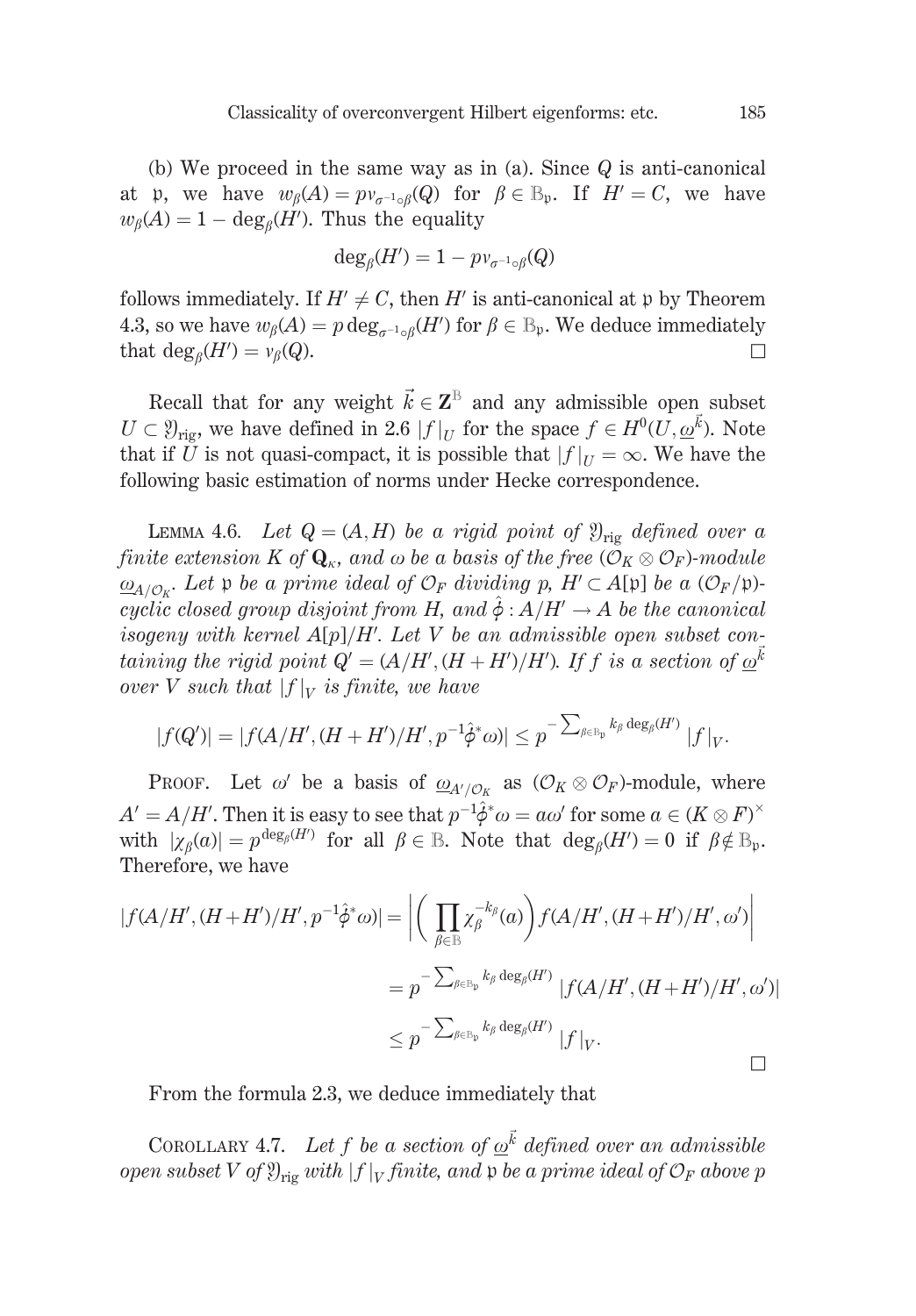with  $f_p = [\kappa(p) : \mathbf{F}_p]$ . Let  $Q = (A, H)$  be a rigid point of  $\mathfrak{Y}_{\text{ris}}$  such that  $U_p(Q) \subset V$ . Assume that  $k_{\beta_0} = \min_{\beta \in \mathbb{B}_p} \{k_{\beta}\}\$ , and there exists  $c > 0$  such that  $\sum \deg_{\beta}(H') \geq c \text{ for any } (\mathcal{O}_F/\mathfrak{p})\text{-cyclic subgroups of } H' \subset A[\mathfrak{p}] \text{ different }$ from H. Then we have

$$
|U_{\mathfrak{p}}(f)(Q)| \leq p^{f_{\mathfrak{p}} - k_{\beta_0}c} |f|_{V}.
$$

PROOF. By the the definition of  $U_n(f)(2.3)$  and the preceding Lemma, we have

$$
|U_{\mathfrak{p}}(f)(Q)| \leq p^{f_{\mathfrak{p}}} \sup_{\substack{H' \subset A[p] \\ H' \cap H = 0}} |f(A/H', (H + H')/H')|
$$

$$
\leq p^{f_{\mathfrak{p}}} \sup _{\substack{H'\subset A[p]\\ H'\cap H=0}}\big\{ p^{-\sum_{\beta\in\mathbb{B}_{\mathfrak{p}}}k_{\beta}\deg_{\beta}(H')}\big\} |f|_{V}.
$$

The corollary follows from the fact that

$$
\sum_{\beta\in\mathbb{B}_{\mathfrak{p}}}k_{\beta}\deg_{\beta}(H')\geq k_{\beta_0}\sum_{\beta\in\mathbb{B}_{\mathfrak{p}}}\deg_{\beta}(H')\geq ck_{\beta_0}.
$$

Now we prove the first result on analytic continuation of  $p$ -adic Hilbert modular forms.

PROPOSITION 4.8. Let f be an overconvergent p-adic Hilbert modular form of weight  $\vec{k} \in \mathbf{Z}^{\mathbb{B}}$ . Assume that for all prime  $p|p$ , we have  $U_p(f) = a_p f$ with  $a_p \in \mathbb{C}_p^{\times}$ . Then f extends uniquely to a section of  $\underline{\omega}^{\vec{k}}$  over  $\mathcal{V}_{\text{can}}$  such that  $U_{\mathfrak{p}}(f) = a_{\mathfrak{p}}f$  remains true for all  $\mathfrak{p}|p$ . Moreover,  $|f|_{\mathcal{V}_{can}} = \sup_{Q \in \mathcal{V}_{can}} |f(Q)|$ is finite.

**PROOF.** For any rational number  $0 < r < p$  and any prime ideal p of  $\mathcal{O}_F$ dividing  $p$ , we put

$$
\mathcal{V}_{\text{can}}(\mathfrak{p}; r) = \{ Q \in \mathcal{V}_{\text{can}} \mid \nu_{\beta}(Q) + p \nu_{\sigma^{-1} \circ \beta}(Q) \ge p + 1 - r \text{ for all } \beta \in \mathbb{B}_{\mathfrak{p}} \}.
$$
  

$$
\mathcal{V}_{\text{can}}(r) = \bigcap_{\mathfrak{p} \mid p} \mathcal{V}_{\text{can}}(r).
$$

Note that  $V_{\text{can}}(r)$  is a quasi-compact admissible open subset of  $V_{\text{can}}$ , and  $\{V_{\text{can}}(r)\}_{r\to 0^+}$  form a fundamental system of strict neighborhoods of  $\mathfrak{Y}_{\text{rig}}^{\text{ord}}$ . Using Prop. 4.5(a), it is easy to check that  $U_p(\mathcal{V}_{can}(\mathfrak{p};r)) \subset \mathcal{V}_{can}(\mathfrak{p};r/p)$ ,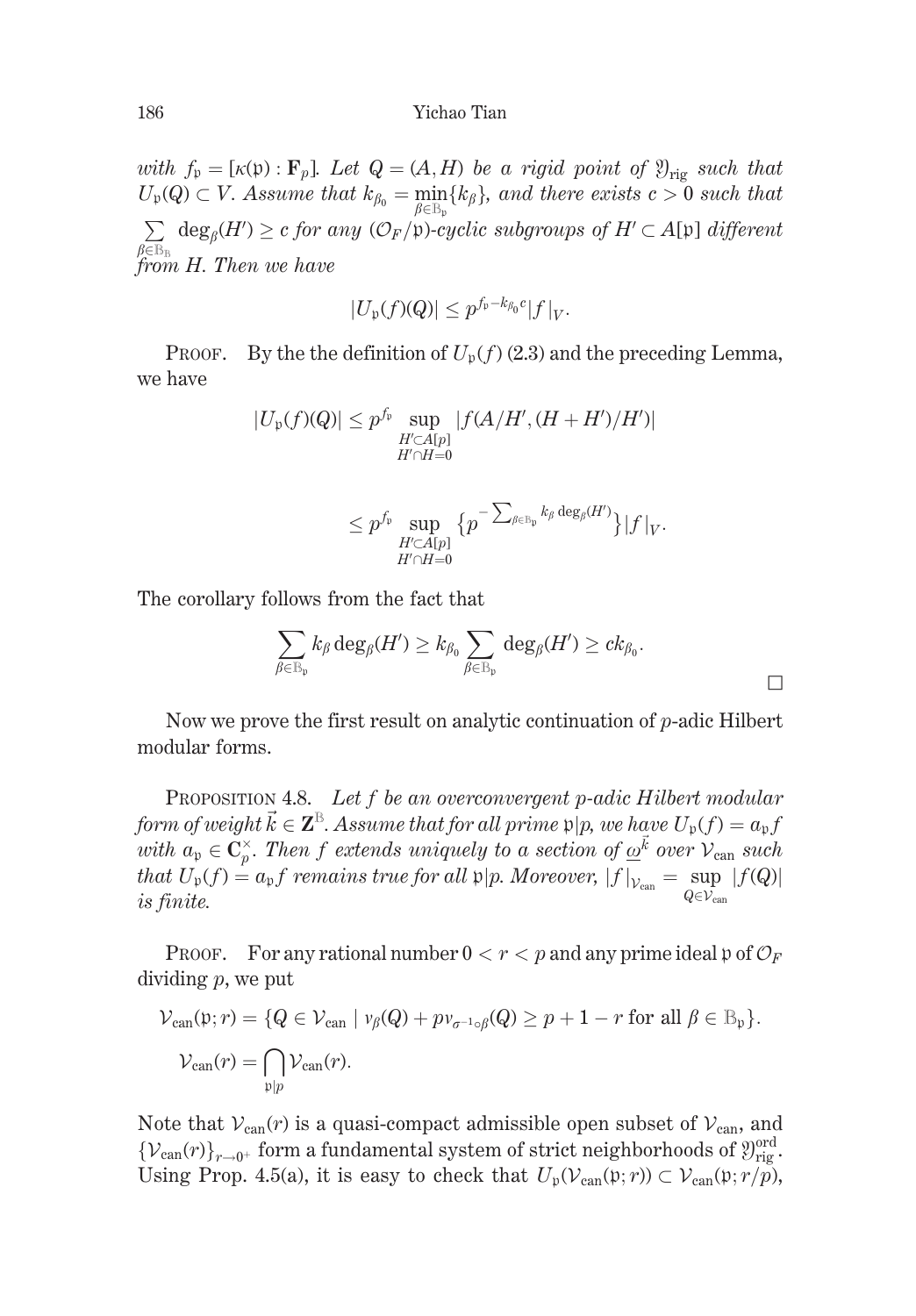and hence

$$
\bigg(\prod_{\mathfrak{p}|p} U_{\mathfrak{p}}\bigg)(\mathcal{V}_{\operatorname{can}}(r)) \subset \mathcal{V}_{\operatorname{can}}(r/p).
$$

We may assume that f is defined over some  $V_{can}(r_0)$ . Let  $n > 1$  be the minimal integer such that  $p^n r_0 > p$ , then we have  $\Big(\prod_{p|n} U_p\Big)(\mathcal{V}_{can}) \subset \mathcal{V}_{can}(r_0)$ . Therefore,  $\left(\prod_{n} \frac{1}{a_n^m} U_{\mathfrak{p}}^n\right) f$  is a well-defined section of  $\underline{\omega}^{\vec{k}}$  over  $\mathcal{V}_{\text{can}}$  extending  $f$ . It is clear that the (extended) form  $f$  still satisfy the functional equations  $U_{\mathfrak{p}}(f) = a_{\mathfrak{p}}f$ . The finiteness of  $|f|_{\mathcal{V}_{\text{can}}}$  follows immediately from Corollary 4.7. П

The following useful Proposition is motivated by [Pi09, §7].

PROPOSITION 4.9. Let Z be any closed scheme of  $Y_k$  with codim<sub>Y<sub>x</sub></sub> $(Z) \geq 2$ , and  $|Y_k - Z|$  be the rigid analytic tube in  $\mathcal{Y}_{\text{trig}}$  of the open subset  $Y_{\kappa} - Z$ . Then for any finite extension  $L/\mathbf{Q}_{\kappa}$  and any weight  $\vec{k} \in \mathbf{Z}^{\text{B}}$ , the natural restriction map

$$
H^0(\mathfrak{Y}_{\mathrm{rig},L},\underline{\omega}^{\vec{k}}) \to H^0(\mathfrak{Y}_{\kappa}-Z[\underline{L},\underline{\omega}^{\vec{k}})
$$

is an isomorphism. Moreover, for any  $f \in H^0(\mathcal{Y}_{\text{rig}\_L}, \underline{\omega}^{\vec{k}})$ , we have  $|f|_{\mathcal{Y}_{\text{rig}\_L}} \leq$  $||f||_{Y_{\kappa}-Z|_{L}}.$ 

PROOF. We will just work in the case  $L = \mathbf{Q}_{\kappa}$  to simplify the notation, as the general case can be treated in the same way. Let  $Q$  be a closed point of  $Y_{\kappa}$ , and  $\widehat{\mathcal{O}}_{Y_{\kappa},Q}$  be the completion of the local ring of  $Y_{\kappa}$  at Q. Then with the notation in  $(4.5)$ , we have

$$
\widehat{\mathcal{O}}_{Y_{\kappa},Q}\simeq \kappa(Q)[[\{x_{\beta},y_{\beta}:\beta\in I(Q)\},\{z_{\gamma}:\gamma\in\mathbb{B}-I(Q)\}]]/(\{x_{\beta}\,y_{\beta}:\beta\in I(Q)\}).
$$

We see that  $\widehat{\mathcal{O}}_{Y_{r},Q}$  is Cohen-Macaulay, in particular it satisfy the condition  $S_2$ . Since  $Y_{\kappa}$  is excellent by [EGAIV, 7.8.3(ii)], it follows from [loc. cit. 7.8.3(v)] that  $\mathcal{O}_{Y_{k},Q}$  also Cohen-Macaulay. Now the Proposition follows directly from Corollary A8 and Remark A9.  $\Box$ 

The following proposition is an analogue of [Pi09, 2.4] in the Hilbert case.

**PROPOSITION** 4.10. Let p be a prime ideal of  $\mathcal{O}_F$  dividing p,  $f_p =$  $[\kappa(\mathfrak{p}) : \mathbf{F}_p]$ ,  $n \geq 1$  be an integer,  $U_{\mathfrak{p}} : \mathcal{Y}_{\text{rig}} \to \mathcal{Y}_{\text{rig}}$  be the set theoretic Hecke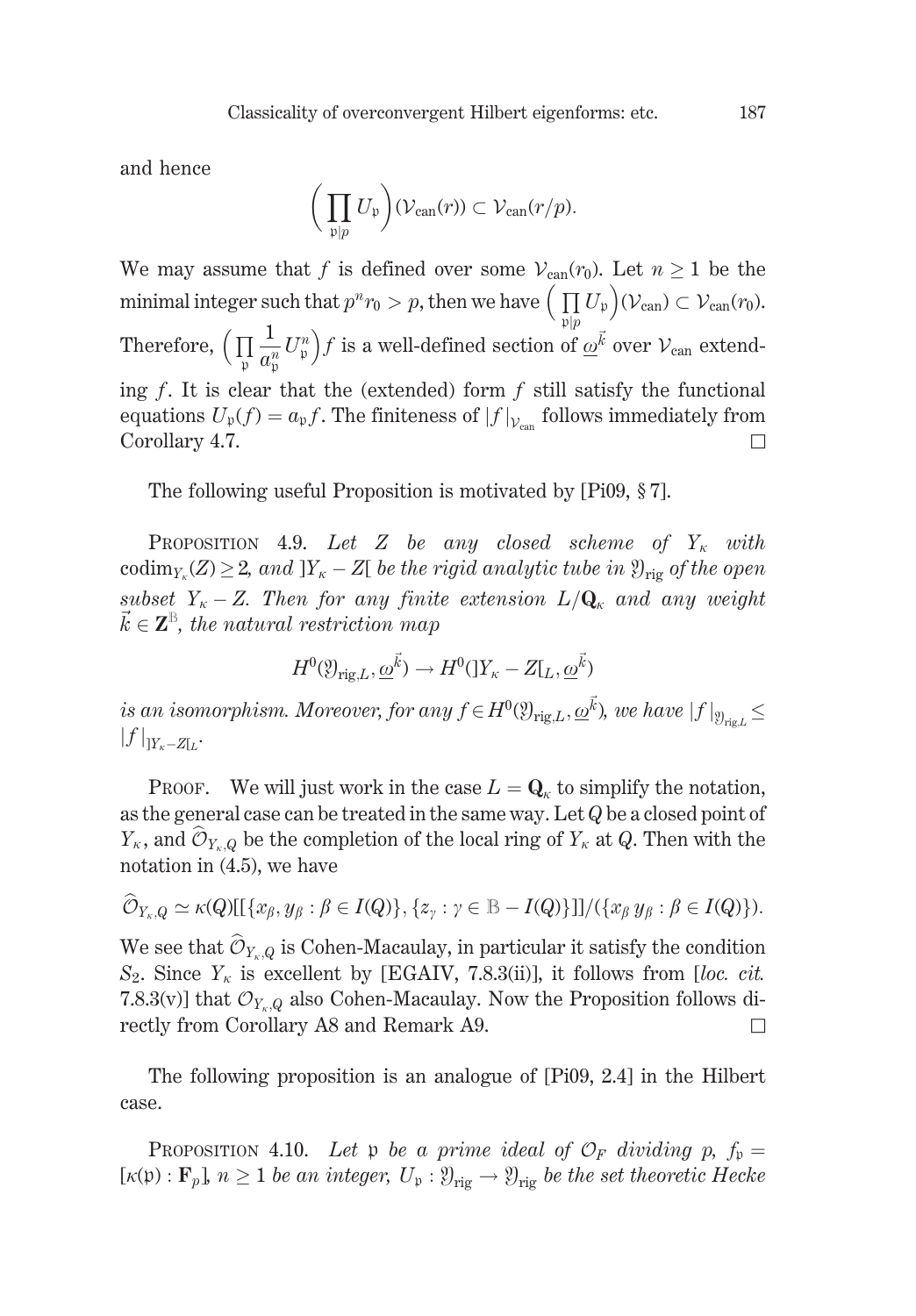correspondence (2.5). Let L be a finite extension of  $\mathbf{Q}_{\kappa}$ ,  $Q = (A, H)$  be an L-valued rigid point of  $\mathfrak{Y}_{\text{ris}}$ , and  $Q_n = (A_n, H_n) \in U_{\text{p}}^n(Q)$  defined over a finite extension of L. Assume that the p-divisible group  $A[\mathfrak{p}^{\infty}]$  is not ordinary. Then we have  $v_{\beta}(Q_n) = v_{\beta}(Q)$  for  $\beta \notin \mathbb{B}_n$ , and

(4.16) 
$$
\sum_{i=0}^{f_{\rm p}-1} p^i v_{\sigma^{-i}\circ\beta}(Q_n) \geq \sum_{i=0}^{f_{\rm p}-1} p^i v_{\sigma^{-i}\circ\beta}(Q)
$$

for  $\beta \in \mathbb{B}_{p}$ . The equalities above hold for all  $\beta \in \mathbb{B}_{p}$  if and only if the fol*lowing properties are verified:* 

(a) The subgroup scheme  $H[\mathfrak{p}]$  is a truncated Barsotti-Tate group of level 1. Moreover, there exists a subset  $I_p \subsetneq \mathbb{B}_p$  such that  $v_\beta(Q) = 1$  for  $\beta \in I_p$  and  $v_{\beta}(Q) = 0$  for  $\beta \in I_n^c = \mathbb{B}_p - I_p$ ,  $w_{\beta}(A) = 0$  for  $\beta \in (\sigma(I_p) \cap I_p) \cup (\sigma(I_n^c) \cap I_n^c)$ , and  $w_{\beta}(A) = 1$  for  $\beta \in (\sigma(I_n) \cap I_n^c) \cup (\sigma(I_n^c) \cap I_n)$ .

(b) There exists a truncated Barsotti-Tate subgroup  $G_n \subset A[\mathfrak{p}^n]$  of level n defined over  $\mathcal{O}_L$ , stable under the action of  $\mathcal{O}_F$ , such that the natural maps

$$
G_n \times H[\mathfrak{p}] \to A[\mathfrak{p}^n]
$$

is a closed embedding.

(c) We have  $Q_n = (A/G_n, H) \in \mathcal{Y}_{\text{rig}}$ , where we have considered H as a subgroup via (b). In particular,  $Q_n$  can be defined over L.

(d) Let  $Q'_n \in U^n_n(Q)$  distinct from  $Q_n = (A/G_n, H)$ . If  $p \geq 3$ , we have

$$
\nu_{\beta}(Q'_n)\geq \frac{p-2}{p-1}+\frac{1}{p^{g-1}(p-1)}\quad \text{for any }\beta\in\mathbb{B}_{\mathfrak{p}};
$$

in particular,  $Q'_n$  is canonical at p.

**PROOF.** We have a canonical decomposition of p-divisible groups

$$
A[p^{\infty}] = \prod_{\mathfrak{q}|p} A[\mathfrak{q}^{\infty}].
$$

Since the Hecke correspondence  $U_p$  concerns only the p-component, the natural isogeny  $A \to A'$  induces an isomorphism of finite flat group schemes

$$
H[\mathfrak{q}]\,\tilde{\rightarrow}\,H'[\mathfrak{q}]
$$

for  $q \neq p$ , hence  $\nu_{\beta}(Q') = \nu_{\beta}(Q)$  if  $\beta \notin \mathbb{B}_{p}$ . There exists a finite extension  $L'/L$ , and a sequence  $Q_0 = Q, Q_1, \ldots, Q_n \in \mathcal{Y}_{\text{rig}}$  defined over L' such that  $Q_m \in U_p(Q_{m-1})$  for  $1 \leq m \leq n$ . Assume  $Q_m = (A_m, H_m)$  and  $A_m \simeq$  $A_{m-1}/D_m$  for some closed subgroup  $D_m \subset A_{m-1}[\mathfrak{p}]$  with  $D_m$  distinct from  $H_{m-1}$  for  $1 \leq m \leq n$  ( $H_0 = H$ ). We have a sequence of homomorphisms of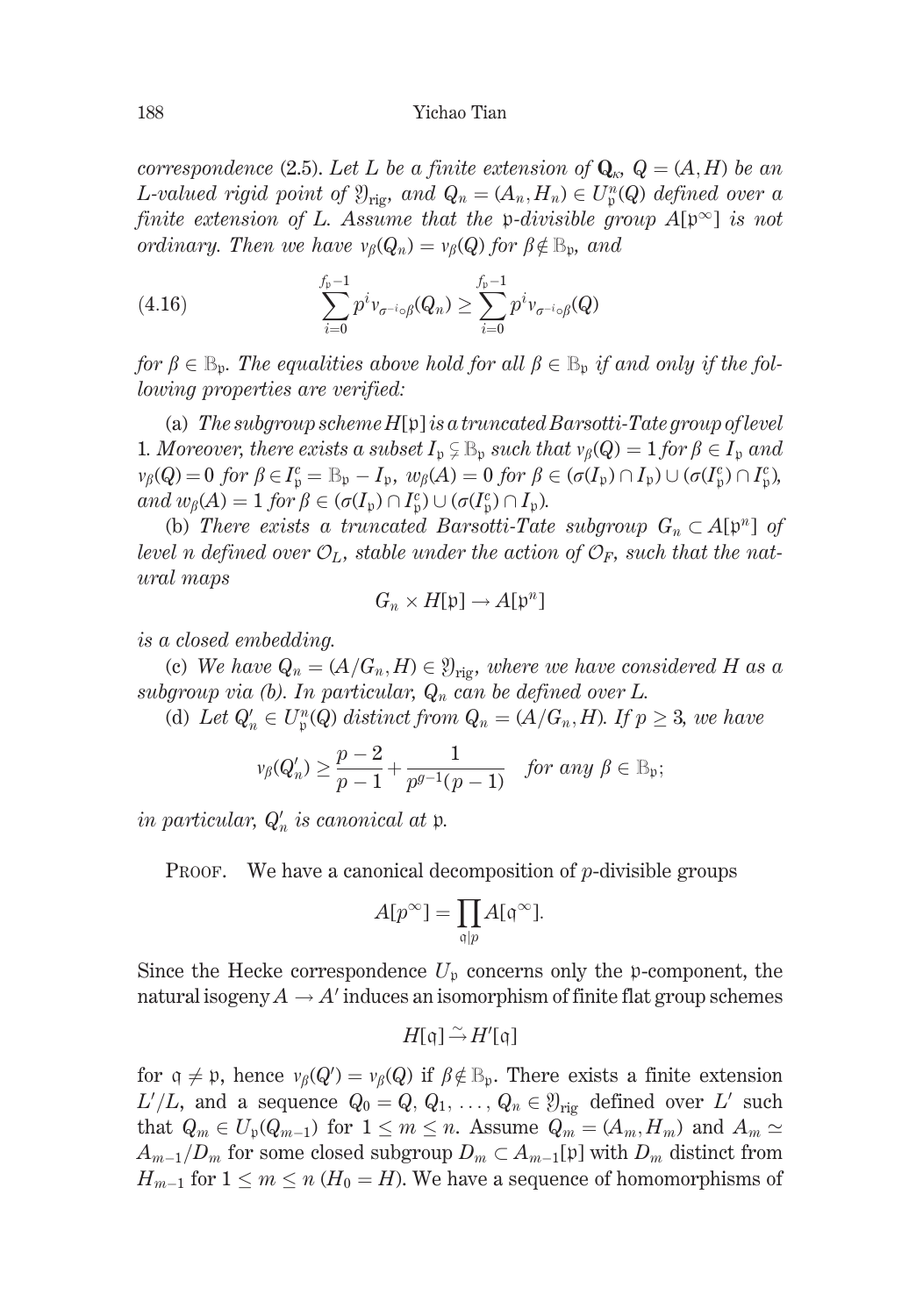group schemes of 1-dimensional  $(\mathcal{O}_F/\mathfrak{p})$ -vector spaces over  $\mathcal{O}_U$ :

$$
H[\mathfrak{p}]\to H_1[\mathfrak{p}]\to H_2[\mathfrak{p}]\to\cdots\to H_n[\mathfrak{p}]
$$

which are generically isomorphisms. The first part of the proposition follows from Lemma 3.5.

For the second part, the "if" direction is trivial. Assume now the equalities in (4.16) hold for all  $\beta \in \mathbb{B}_n$ . Lemma 3.5 implies that the natural morphism  $H[\mathfrak{p}] \to H_n[\mathfrak{p}]$  is an isomorphism, hence so is  $H[\mathfrak{p}] \to H_m[\mathfrak{p}]$  for  $1 \leq m \leq n$ . It follows that the exact sequence  $0 \to D_m \to A_{m-1}[\mathfrak{p}] \to$  $H_m[\mathfrak{p}] \to 0$  splits for  $1 \leq m \leq n$ , i.e.

$$
(4.17) \t A_{m-1}[\mathfrak{p}] = H_m[\mathfrak{p}] \times D_m \simeq H[\mathfrak{p}] \times D_m
$$

As direct summands of a Barsotti-Tate group of level 1, both  $H[\mathfrak{p}]$  and  $D_m$ are truncated Barsotti-Tate groups of level 1. Moreover, since  $\omega_{A[\mathfrak{p}]} =$  $\omega_{H[\text{b}]} \oplus \omega_{D}$ , and  $\omega_{A[\text{b}]}$  is a free  $\mathcal{O}_L \otimes (\mathcal{O}_F/\mathfrak{p})$ -module, we have  $v_{\beta}(Q)$  =  $\deg_{\beta}(H) \in \{0,1\}$  for  $\beta \in \mathbb{B}_{p}$ . Therefore, there exists a subset  $I_{p} \subset \mathbb{B}_{p}$  such that  $H[\mathfrak{p}]$  (resp.  $D_1$ ) is a special subgroup of  $A[\mathfrak{p}]$  of type  $I_p$  (resp. of type  $I_p^c$ ) in the sense of Prop. 3.12. The hypothesis that  $A[\mathfrak{p}^{\infty}]$  is not ordinary implies that  $I_p \neq \mathbb{B}_p$ . Condition (a) follows immediately from 3.12(a).

To simplify notation, we denote simply by  $H$  and  $A$  their base change to  $\mathcal{O}_{L'}$ . To prove (b) and (c), we construct inductively a sequence of closed subgroup schemes  $G_m \subset A[\mathfrak{p}^m]$  for  $1 \leq m \leq n$  such that  $G_m \subset G_{m+1}$  and  $A_m = A/G_m$ . We put  $G_1 = D_1$ , and assume that  $m \geq 2$  and  $G_{m-1}$  has been constructed. We have a left exact sequence

$$
0 \to G_{m-1}(\overline{L}) \to A[\mathfrak{p}^{m-1}](\overline{L}) \to A_{m-1}[\mathfrak{p}^{m-1}](\overline{L}),
$$

where  $\overline{L}$  is an algebraic closure of L. We define  $G_m$  to be the scheme theoretic closure in  $A[\mathfrak{p}^{m-1}]$  of the inverse image of  $D_m(\overline{L}) \subset A_{m-1}[\mathfrak{p}](\overline{L})$ . Since the image of  $A[\mathfrak{p}]$  in  $A_m[\mathfrak{p}]$  is  $H_m[\mathfrak{p}] \simeq H[\mathfrak{p}]$ , we have  $G_m(\overline{L}) \cap$  $A[\mathfrak{p}](\overline{L}) = G_1(\overline{L}) \simeq \mathcal{O}_F/\mathfrak{p}$ . It follows that  $G_m(\overline{L}) \simeq \mathcal{O}_F/\mathfrak{p}^m$  for any  $1 \leq$  $m \leq n$ . Now we show  $G_n$  is a truncated Barsotti-Tate group of level n, i.e. the natural map  $G_{m+1}/G_1 \rightarrow G_m$  induced by the multiplication by p is an isomorphism for any  $m$ . It is clearly an isomorphism on the generic fibers, so we just need to prove that  $deg(G_{m+1}) = deg(G_1) + deg(G_m)$  by [Fa10, Cor. 3]. This results from the splitting  $(4.17)$ :

$$
deg(G_{m+1}) - deg(G_m) = deg(A_m[\mathfrak{p}]) - deg(H)
$$

$$
= deg(A[\mathfrak{p}]) - deg(H)
$$

$$
= deg(G_1).
$$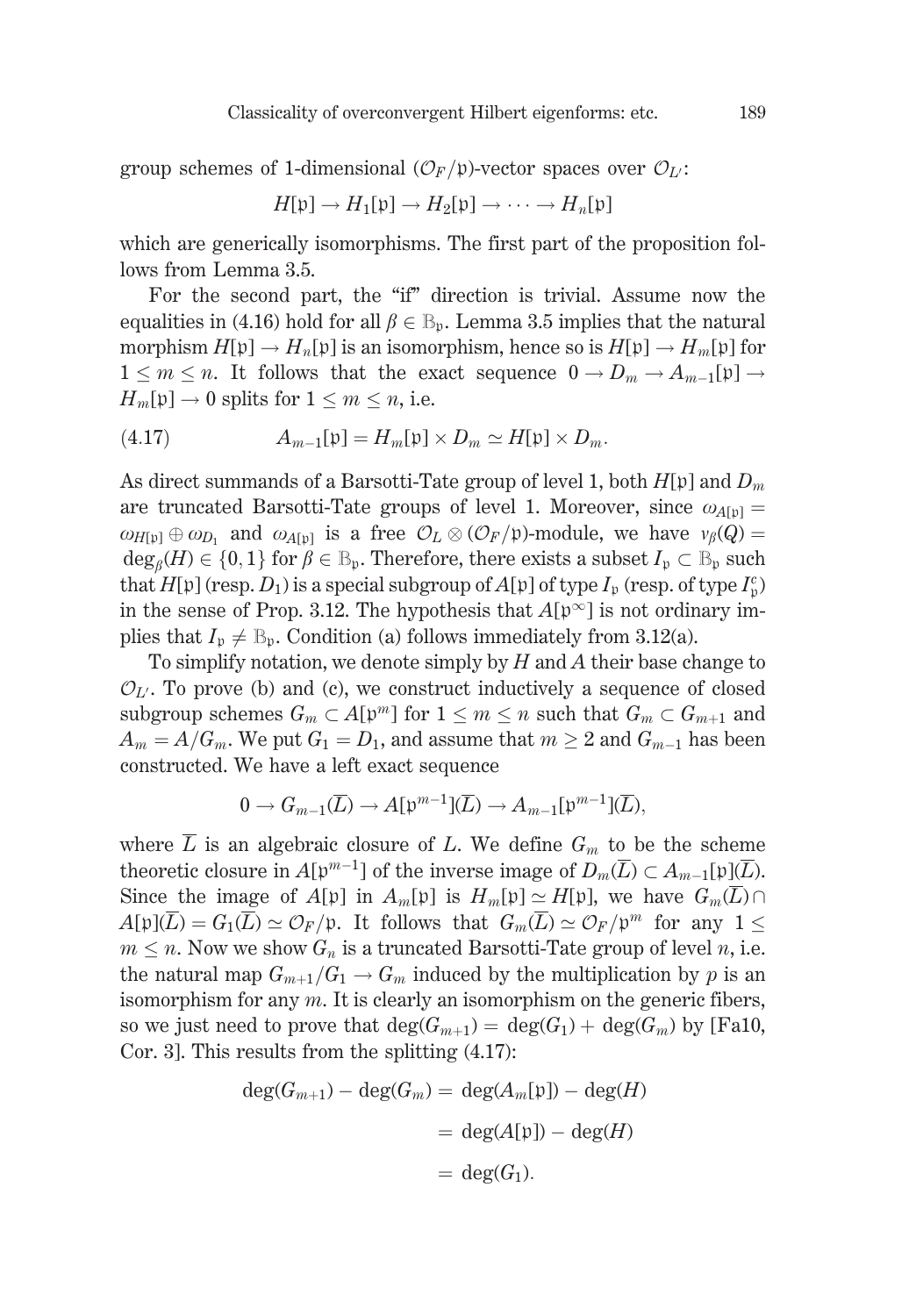In this same way, the natural map  $G_n \times H[\mathfrak{p}] \to A[\mathfrak{p}^n]$  is clearly a closed embedding over the generic fibers, and it is an isomorphism over  $\mathcal{O}_U$  because the degree of  $G_n \times H[\mathfrak{p}]$  equals that of its image. This proves (b) and (c) except for the rationality of  $G_n$  over  $\mathcal{O}_L$ . Actually,  $D_m$  is the unique special subgroup of  $A_{m-1}[\mathfrak{p}]$  of type  $I_n^c \neq \emptyset$  by 3.12(a). In particular  $D_m$  is defined over  $\mathcal{O}_L$ . By induction, all  $A_m = A_{m-1}/D_m$  for  $0 \leq m \leq n$  are defined over  $\mathcal{O}_L$ , so is  $G_n$ .

For condition (d), note that there exists a sequence of rigid points  $Q'_0 = Q, Q'_1, \dots, Q'_n$  such that  $Q'_m \in U_p(Q'_{m-1})$  for  $1 \leq m \leq n$ . Let  $r \leq n$ be the minimal integer such that  $Q'_r \neq Q_r$ . We have  $Q'_r =$  $(A_{r-1}/H', (H + H')/H')$  for some  $(\mathcal{O}_F/\mathfrak{p})$ -cyclic subgroup  $H' \subset A_{r-1}[\mathfrak{p}]$ distinct from H and  $D_r$ . Note that H[p] and  $D_r$  are respectively special subgroups of  $A_{r-1}[\mathfrak{p}]$  of type  $I_{\mathfrak{p}}$  and  $I_{\mathfrak{n}}^c$ . It follows from  $3.12(a)(3)$  that

$$
\nu_\beta(Q'_r) = 1 - \deg_\beta(H') \geq \frac{p-2}{p-1} + \frac{1}{p^{g-1}(p-1)};
$$

in particular,  $v_{\beta}(Q'_r) + p v_{\sigma^{-1} \circ \beta}(Q'_r) > 1$  for  $\beta \in \mathbb{B}_{p}$  if  $p \geq 3$ . By definition,  $Q'_r$ is canonical at p. This finishes the proof if  $r = n$ . If  $r < n$ , Prop. 4.5(a) implies that

$$
\nu_{\beta}(Q'_m) = \frac{p-1}{p} + \frac{1}{p} \nu_{\sigma \circ \beta}(Q'_{m-1}) > \frac{p-2}{p-1} + \frac{1}{p^{g-1}(p-1)}
$$

for any  $r < m \leq n$  and  $\beta \in \mathbb{B}_{p}$ .

COROLLARY 4.11. Let  $I_p \subset \mathbb{B}_p$  be a subset, and  $I_p^c$  be its complement in  $\mathbb{B}_{p}$ . Let  $Q = (A, H)$  be a rigid point of  $\mathcal{Y}_{\text{rig}}$  with  $v_{\beta}(Q) = 1$  for  $\beta \in I_{p}$  and  $\nu_{\beta}(Q) = 0$  for  $\beta \in I_{p}^{c}$ . Assume that  $\sigma(I_{p}) \subset I_{p}^{c}$ . Then there exists a rigid point  $Q_1 \in U_p(Q)$  such that  $v_\beta(Q_1) = v_\beta(Q)$  for all  $\beta$ , *i.e.* the equivalent conditions in the Proposition are satisfied for  $n = 1$ , if and only if  $w_{\beta}(A) = 1$  for  $\beta \in \sigma(I_{p}^{c}) \cap I_{p}$ 

**PROOF.** From 4.10(a), the condition that  $w_{\beta}(A) = 1$  for  $\beta \in \sigma(I_n^c) \cap I_p$ is clearly necessary. We note that  $H[\mathfrak{p}]$  is a special subgroup of  $A[\mathfrak{p}]$  of type  $I_p$ . It follows from Prop. 3.12(a) that  $w_\beta(A) = 0$  for  $\beta \in \sigma(I_p^c) \cap I_p^c$ , and  $w_{\beta}(A) = 1$  for  $\beta \in \sigma(I_p) \cap I_p^c = \sigma(I_p)$ . If  $w_{\beta}(A) = 1$  for  $\beta \in \sigma(I_p^c) \cap I_p$ , then 3.12(b) implies that there exists a special subgroup  $D_1 \subset A[\mathfrak{p}]$  of type  $I_n^c$ . The point  $Q_1 = (A/D_1, (H+D_1)/D_1)$  satisfies the required property.  $\Box$ 

 $\Box$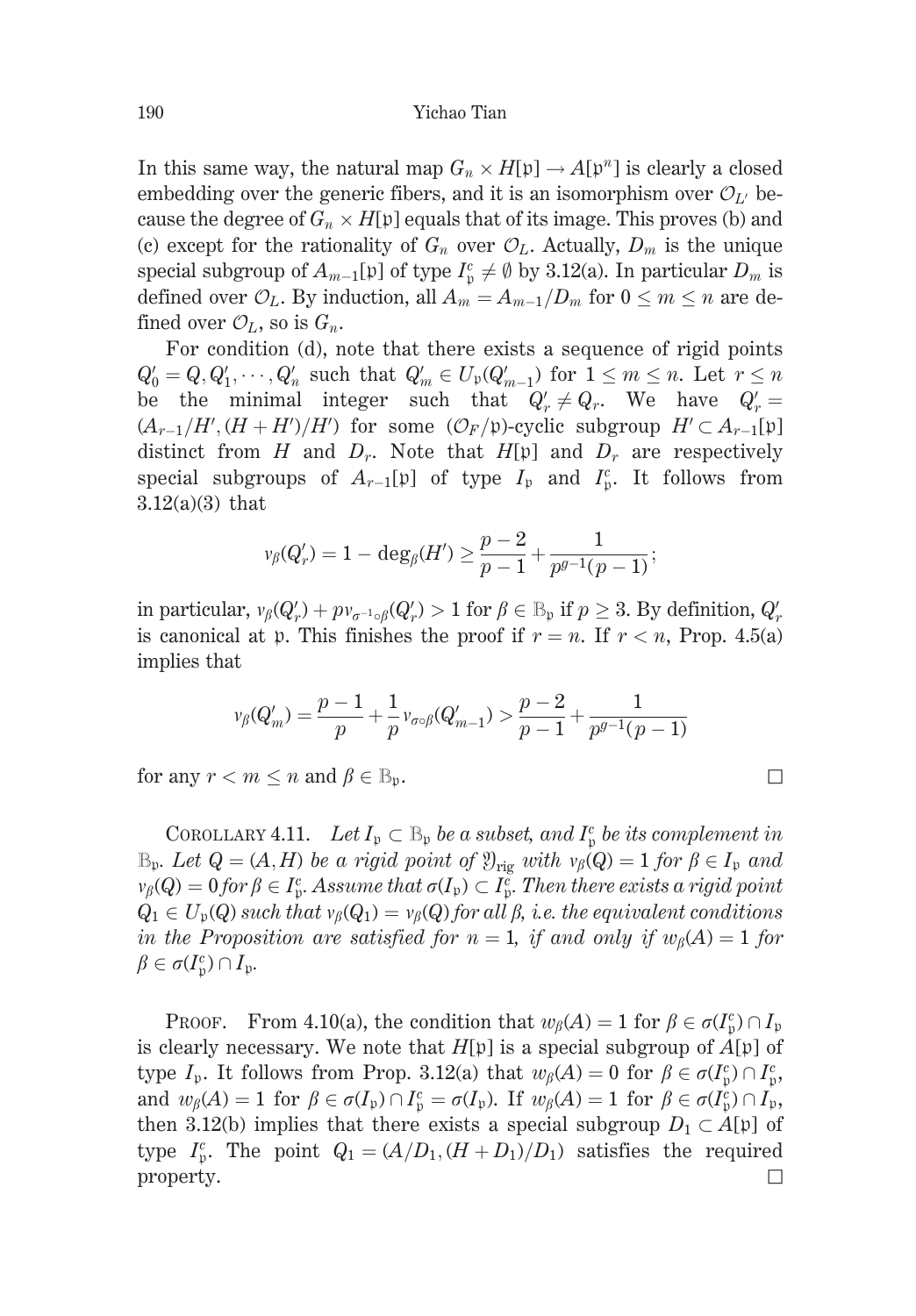## 5. Proof of Theorem 1.1: Case of 2.7 when  $g = 2$

In this section, we assume  $g = 2$ , and p is inert in F so that  $\mathcal{O}_F/p \simeq \mathbf{F}_{n^2}$ . We identify  $\mathbb{B} = \text{End}_{\mathbf{Q}}(F, \mathbf{Q}_{\kappa})$  with  $\mathbf{Z}/2\mathbf{Z} = \{1, 2\}.$ 

## 5.1 – Stratifications on  $X_{\kappa}$  and  $Y_{\kappa}$

We will study in detail the stratification on  $X_{\kappa}$  and  $Y_{\kappa}$  defined in the previous section. To simplify the notation, we drop the symbol " $\{\_\}$ " in the subscript, when there is only one element in the set. For example, we denote  $W_{\{1\}}$  and  $W_{\{1\},\{1\}}$  simply by  $W_1$  and  $W_{1,1}$ . There are 4 strata in  $X_k$ :  $W_{\emptyset}, W_1, W_2$  and  $W_{\mathbb{B}}$ . The 2-dimensional stratum  $W_{\emptyset}$  is the ordinary locus,  $W_1$  and  $W_2$  are the loci where the fibers of the universal HBAV are supersingular and with a-number equal to 1, and  $W_{\rm B}$  is the discrete set consisting of superspecial points. There are 9 strata in the Goren-Kassaei stratification of  $Y_k$ . Here is a list of the strata according to their dimensions:

- 2-dimensional:  $W_{\mathbb{B}, \emptyset}$ ,  $W_{\emptyset, \mathbb{B}}$ ,  $W_{1.1}$ ,  $W_{2.2}$ .
- 1-dimensional:  $W_{\mathbb{B}1}$ ,  $W_{\mathbb{B}2}$ ,  $W_{\mathbb{B}2}$ ,  $W_{\mathbb{B}2}$ .
- 0-dimensional:  $W_{\text{BB}}$ .

have  $\pi(W_{\mathbb{R} \emptyset}) = \pi(W_{\emptyset \mathbb{R}}) = W_{\mathbb{R}}$ ,  $\pi(W_{\mathbb{R} i}) = \pi(W_{i,\mathbb{R}}) = W_i$  for We  $i \in \mathbb{Z}/2\mathbb{Z}$ ,  $\pi(W_{\text{B,B}}) = W_{\text{B}}$ , and finally  $\pi(W_{i,i}) = W_i \cup W_{\text{B}}$ . In particular, the projection  $\pi$  is not quasi-finite on the strata  $W_{1,1}$  and  $W_{2,2}$ . For  $i \in \mathbf{Z}/2\mathbf{Z}$ , we put

$$
W_{i,i}^{sg}=W_{i,i}\cap \pi^{-1}(W_i),\qquad W_{i,i}^{ss}=W_{i,i}\cap \pi^{-1}(W_{\mathbb B}).
$$

We call

$$
(5.1) \t\t Y_{\kappa}^{sg} = W_{1,1}^{sg} \cup W_{2,2}^{sg}
$$

the supergeneral locus, and

$$
Y_{\scriptscriptstyle{\mathcal{K}}}^{ss}=\pi^{-1}(W_{\mathbb{B}})=W_{1.1}^{ss}\cup W_{2.2}^{ss}\cup W_{\mathbb{B},\mathbb{B}}.
$$

the superspecial locus.

Let k be an algebraically closed field containing  $\mathbf{F}_{p^2}$ . For a finite group scheme G over k, we denote by  $\omega_G$  its module of invariant differentials. If G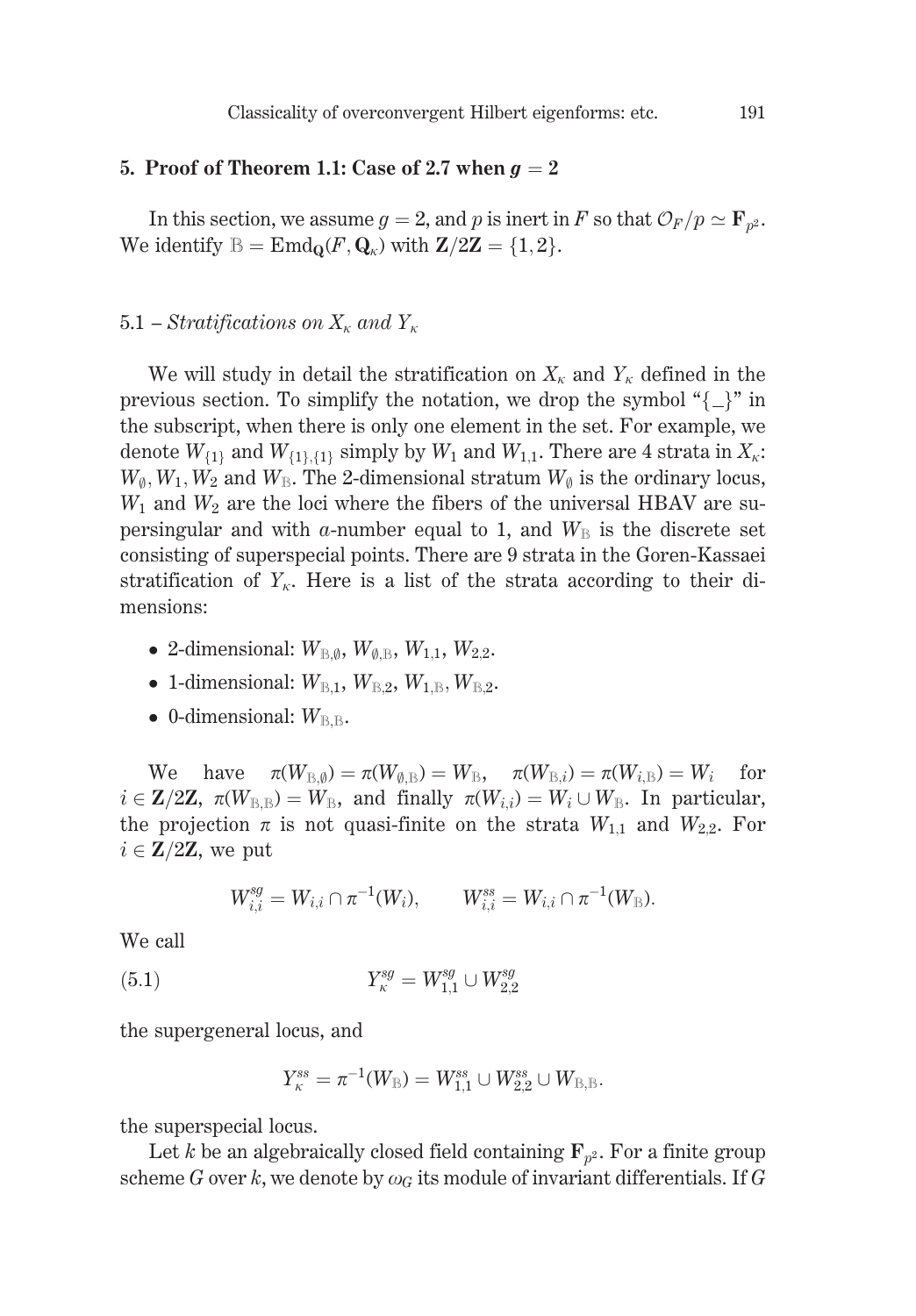is equipped with an action of  $\mathcal{O}_{F_n} \simeq \mathbb{Z}_{n^2}$ , we have a decomposition  $\omega_G = \omega_{G,1} \oplus \omega_{G,2}$ , where  $\mathcal{O}_F$  acts on  $\omega_{G,\beta}$ , via  $\chi_{\beta}$ .

In [Pi09, 4.1], Pilloni classified the commutative finite group schemes of order  $p^2$  over k. There are only 4 isomorphism classes:  $\alpha_p \times \alpha_p$ ,  $\alpha_{p^2}$ ,  $\alpha_{p^2}^{\vee}$  and  $\alpha$ . Here,  $\alpha_{p^n} = \text{Ker}(F^n : G_a \to G_a)$  is the kernel of *n*-th iterated Frobenius of the additive group for  $n = 1, 2, \alpha_{n^2}^{\vee}$  is the Cartier dual of  $\alpha_{p^2}$ , and  $\alpha$  is the p-torsion of a supersingular elliptic curve over k. The groups  $\alpha_p \times \alpha_p$  and  $\alpha$ are isomorphic to their Cartier dual. These groups can be characterized by the dimension of their invariant differential modules and those of their duals:

$$
\begin{aligned} \text{dim}_k(\omega_{\alpha_p\times\alpha_p})=2 \qquad \text{dim}_k(\omega_\alpha)=1\\ \text{dim}_k(\omega_{\alpha_{p^2}})=1 \qquad \text{dim}_k(\omega_{\alpha_{n^2}^\vee})=2 \end{aligned}
$$

LEMMA 5.1. Let P be a k-valued point of the stratum  $W_1 \subseteq X_{\kappa}$ , and A be the corresponding HBAV. Then we have  $\pi^{-1}(P)_{\text{red}} \simeq \mathbb{P}^1_k$  with two distinguished points corresponding to

$$
H = \text{Ker}(F_A : A \to A^{(p)})
$$
 and  $H = \text{Ker}(V_{A^{(p^{-1})}} : A \to A^{(p^{-1})})$ 

In the first distinguished case, we have  $H \simeq \alpha_{p^2}^{\vee}$  and  $(A, H) \in W_{B,1}$ ; in the second distinguished case, we have  $(A, H) \in W_{1, \mathbb{B}}$ ; otherwise, we have  $H \simeq \alpha$  and  $(A, H) \in W_{1,1}$ . Moreover, we have  $\dim_k(\omega_{H,2}) = 1$  in all the cases, and

$$
\dim_k(\omega_{H,1})=\begin{cases} 0 & \text{if}\,\ H \simeq \text{\textnormal{a}} \text{ or } \,\ \alpha_{p^2} \\ 1 & \text{if} \,\ H \simeq \alpha_{p^2}^\vee. \end{cases}
$$

PROOF. Up to isomorphisms, the contravariant Dieudonné module of  $A[p]$  can be described as  $D(A[p]) = D(A[p])_1 \oplus D(A[p])_2$  with  $D(A[p])_i =$  $ke_i \oplus kd_i$ , and the Frobenius and Verschiebung are given by

$$
F(e_1, d_1) = (e_2, d_2) \begin{bmatrix} 0 & 1 \ 0 & t_2 \end{bmatrix}, \qquad F(e_2, d_2) = (e_1, d_1) \begin{bmatrix} 0 & 1 \ 0 & 0 \end{bmatrix},
$$
  

$$
V(e_1, d_1) = (e_2, d_2) \begin{bmatrix} 0 & 1 \ 0 & 0 \end{bmatrix}, \qquad V(e_2, d_2) = (e_1, d_1) \begin{bmatrix} -t_2^{1/p} & 1 \ 0 & 0 \end{bmatrix},
$$

where  $t_2 \in k^{\times}$  is the value of the partial Hasse invariant  $h_2$  at A with respect to certain basis. Giving an  $(\mathcal{O}_F/p)$ -cyclic subgroup  $H \subset A[p]$  corresponds to giving a k-line  $L_i = D(A[p]/H)_{\beta_i} \subset D(A[p])_i$  for each  $i = 1, 2$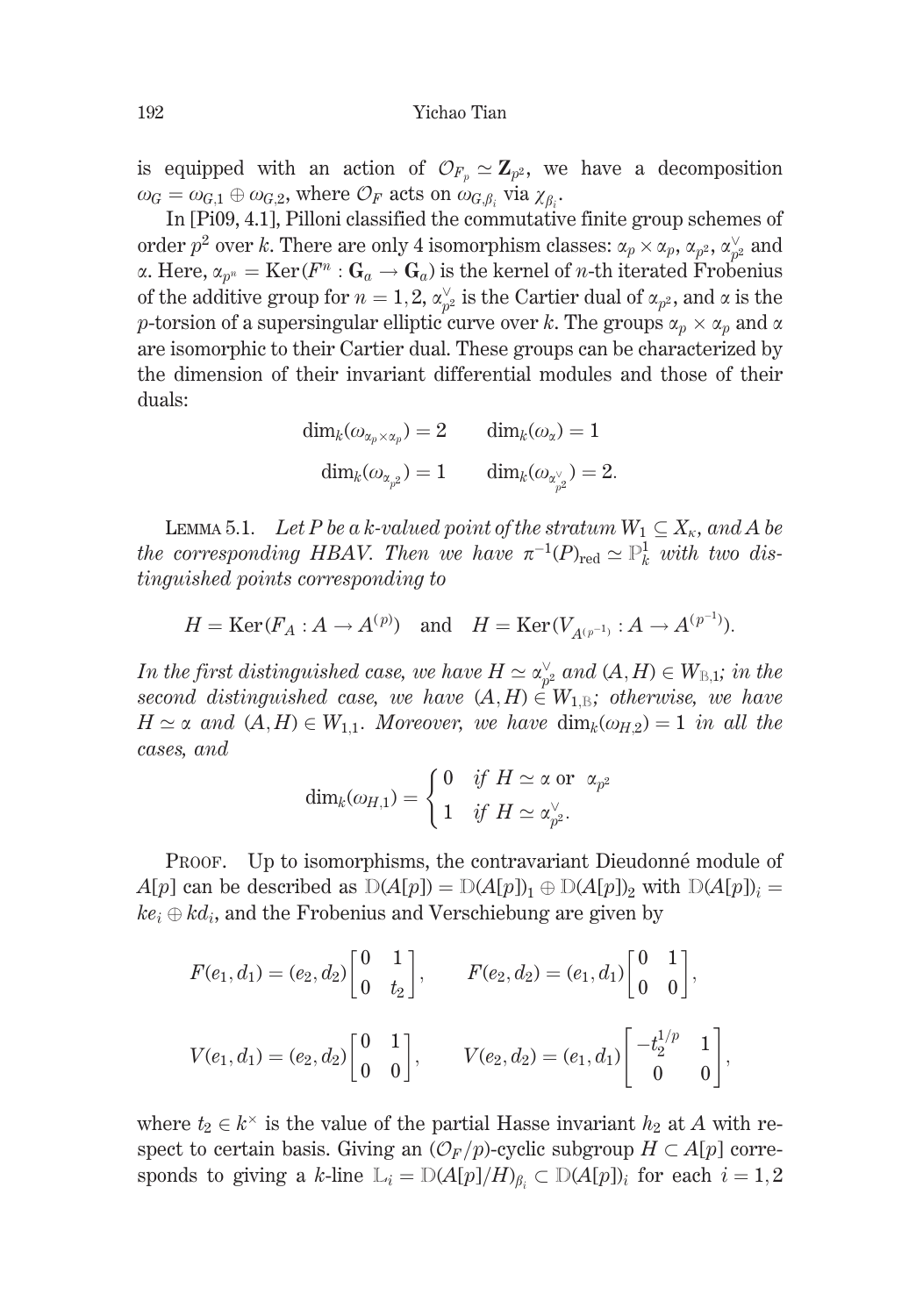satisfying

$$
F(\mathbb{L}_i) \subseteq \mathbb{L}_{i+1}
$$
 and  $V(\mathbb{L}_i) \subseteq \mathbb{L}_{i+1}$ .

It is easy to see that the only choice for  $L_1$  is  $ke_1 = (Ker F)_1 = (Ker V)_1$ , and the choices for  $L_2$  are  $k(ae_2 + b(e_2 + t_2d_2))$  with  $(a:b) \in \mathbb{P}^1_k$ . If  $(a:b) = (1:0)$ , we have  $L_2 = (\text{Im }V)_2$  and  $H = \text{Ker}(V_{A(p^{-1})}) \simeq \alpha_{p^2}$ . If  $(a:b) = (0:1)$ , we have  $L_2 = (\text{Im} F)_2$  and  $H = \text{Ker}(F_A) \simeq \alpha_{n^2}^{\vee}$ . Otherwise,  $\mathbb{L}_2$  is neither  $(\text{Im }V)_2$  nor  $(\text{Im }F)_2$ , we have  $H \simeq \alpha$ . The "moreover" part of the Lemma follows from the fact that  $D(H)_i = D(A[p])_i/L_i$ .  $\Box$ 

LEMMA 5.2. Let P be a k-point of  $W_B \subset X_{\kappa}$ , and A be the corresponding HBAV.

(a) The reduced fiber  $\pi^{-1}(P)_{\text{red}}$  consists of two copies of  $\mathbb{P}^1_{k}$ , denoted respectively by  $\mathbb{P}^1_{k,1}$  and  $\mathbb{P}^1_{k,2}$ , intersecting transversally at a single point Q.

(b) We have  $\pi^{-1}(P)_{\text{red}} \cap W_{i,i} = \mathbb{P}_{k,i}^1 \setminus \{Q\}$  for  $i \in \mathbb{Z}/2\mathbb{Z}$ , and  $\pi^{-1}(P)_{\text{red}} \cap$  $W_{B,B} = \{Q\}.$ 

(c) For a point  $(A, H) \in \pi^{-1}(P)_{\text{red}}$ , we have  $(A, H) \in \mathbb{P}^1_{k,i}$  if and only if  $H \simeq \alpha$  and  $\omega_{H,i} \neq 0$ , and we have  $(A, H) = Q$ , if and only if  $H = \text{Ker}(F_A) =$  $\text{Ker}(V_{A^{(1/p)}}) \simeq \alpha_p \times \alpha_p.$ 

The proof of this lemma is quite similar to the previous one, and will be left to the reader as an exercise.

### $5.2 -$

Consider the valuation  $v_{\mathfrak{Y}} = (v_1, v_2) : \mathfrak{Y}_{\text{rig}} \to [0, 1] \times [0, 1]$  defined in 4.12. Let sp :  $\mathcal{Y}_{\text{rig}} \to Y_{\kappa}$  be the specialization map. If  $Z \subset Y_{\kappa}$  is a locally closed subset, we denote by  $|Z| = sp^{-1}(Z)$  the tube of Z in  $\mathcal{Y}_{\text{rig}}$ . By Prop. 4.2, we have, for  $i \in \mathbb{Z}/2\mathbb{Z}$ , that

$$
Q \in ]W_{B,\emptyset}[ \iff v_{\emptyset}(Q) = (1,1);
$$
  
\n
$$
Q \in ]W_{\emptyset,B}[ \iff v_{\emptyset}(Q) = (0,0);
$$
  
\n
$$
Q \in ]W_{B,i}[ \iff 0 < v_i(Q) < 1 \text{ and } v_{i+1}(Q) = 1;
$$
  
\n
$$
Q \in ]W_{i,i}[ \iff v_i(Q) = 0 \text{ and } v_{i+1}(Q) = 1;
$$
  
\n
$$
Q \in ]W_{i,B}[ \iff v_i(Q) = 0 \text{ and } 0 < v_{i+1}(Q) < 1;
$$
  
\n
$$
Q \in ]W_{B,B}[ \iff 0 < v_1(Q), v_2(Q) < 1.
$$

In summary, the 4 vertices of the square  $[0,1] \times [0,1]$  correspond to the strata of dimension 2, the 4 edges correspond to the 1-dimensional strata,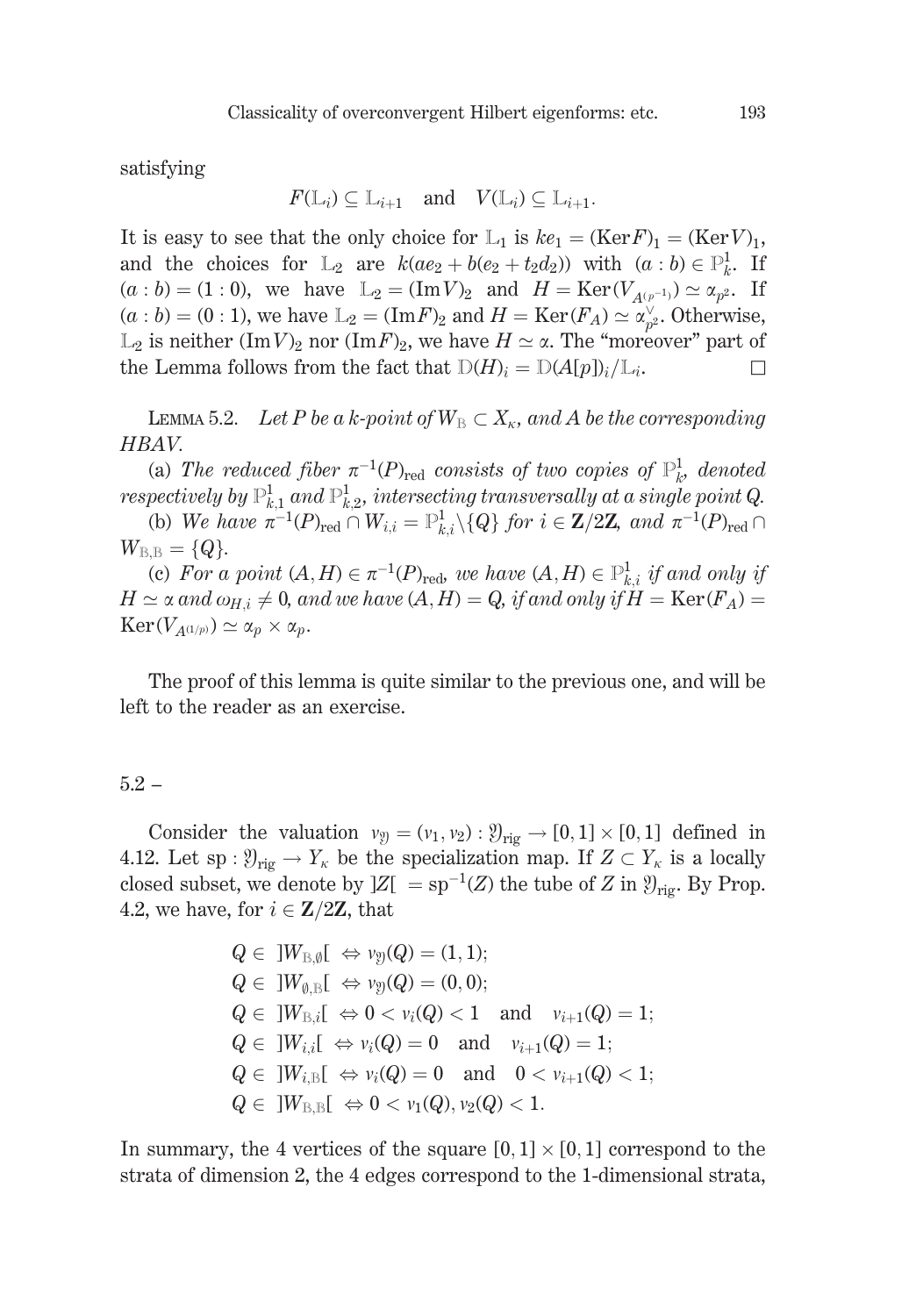and the interior corresponds to the unique stratum of dimension 0. We have the following graph:



Here, the two line segments with end points  $\{(0,1),(1/p,0)\}$  and  $\{(0,1/p), (1,0)\}\$ are respectively  $pv_1(Q) + v_2(Q) = 1$  and  $v_1(Q) + pv_2(Q) = 1$ . They intersect at the point  $\left(\frac{1}{p+1}, \frac{1}{p+1}\right)$ . The anti-canonical locus W is strictly below these two lines, and the canonical locus  $V_{\text{can}}$  is strictly above them. Note that  $V_{\text{can}}$  contains  $]W_{\text{B},\emptyset}[\text{ and }]W_{\text{B},i}[\text{ for }i\in\mathbb{Z}/2\mathbb{Z}].$ 

Let  $U_p : \mathcal{Y}_{\text{rig}} \to \mathcal{Y}_{\text{rig}}$  be the set theoretic Hecke correspondence (2.5). We want to understand the dynamics of  $U_p$  on the too-singular locus.

PROPOSITION 5.3. Let  $Q = (A, H) \in \mathcal{Y}_{\text{rig}}$  be a rigid point,  $i \in \mathbb{Z}/2\mathbb{Z}$ . (a) If  $Q \in W^{sg}_{i,j}$ , then we have

$$
v_i(Q_1) = 1
$$
 and  $v_{i+1}(Q_1) = 1 - \frac{1}{p}$ 

for all  $Q_1 \in U_p(Q)$ . In particular, the orbit  $U_p(Q)$  is contained in the canonical locus  $V_{\text{can}}$ .

(b) If  $Q \in ]W_{i,\mathbb{R}}[$  with  $\frac{p+1}{p^2+1} \le v_{i+1}(Q) < 1$ , we have  $v_{\beta_i}(Q_1) = 1$  and  $v_{i+1}(Q_1) = 1 - \frac{1}{p} - \frac{1}{p^2}(1 - v_{i+1}(Q))$  for all  $Q_1 \in U_p(Q)$ . In particular, the orbit  $U_p(Q)$  is contained in  $V_{\text{can}}$ .

(c) If  $Q \in ]W_{i,\mathbb{B}}[$  with  $\frac{1}{p} \leq v_{i+1}(Q) < \frac{p+1}{p^2+1}$ . Then there is a unique point  $Q_1 \in U_p(Q)$  with  $v_i(Q_1) = 1$  and  $v_{i+1}(Q_1) = p^2(v_{i+1}(Q) - \frac{1}{p})$ , and the all the other  $(p^2-1)$  points  $Q'_1 \in U_p(Q)$  satisfy  $v_i(Q'_1) = 1$  and  $v_{i+1}(Q'_1) = 1 - v_{i+1}(Q)$ . In particular, if  $v_{i+1}(Q) > \frac{1}{p}$ , we have<br>  $U_p(Q) \subset V_{\text{can}}$  and if  $v_{i+1}(Q) = \frac{1}{p}$ , then there is a unique point  $Q_1 \in U_p(Q)$ contained in  $]W_{i,i}[$ , and the other points of  $U_p(Q)$  are all in  $V_{\text{can}}$ .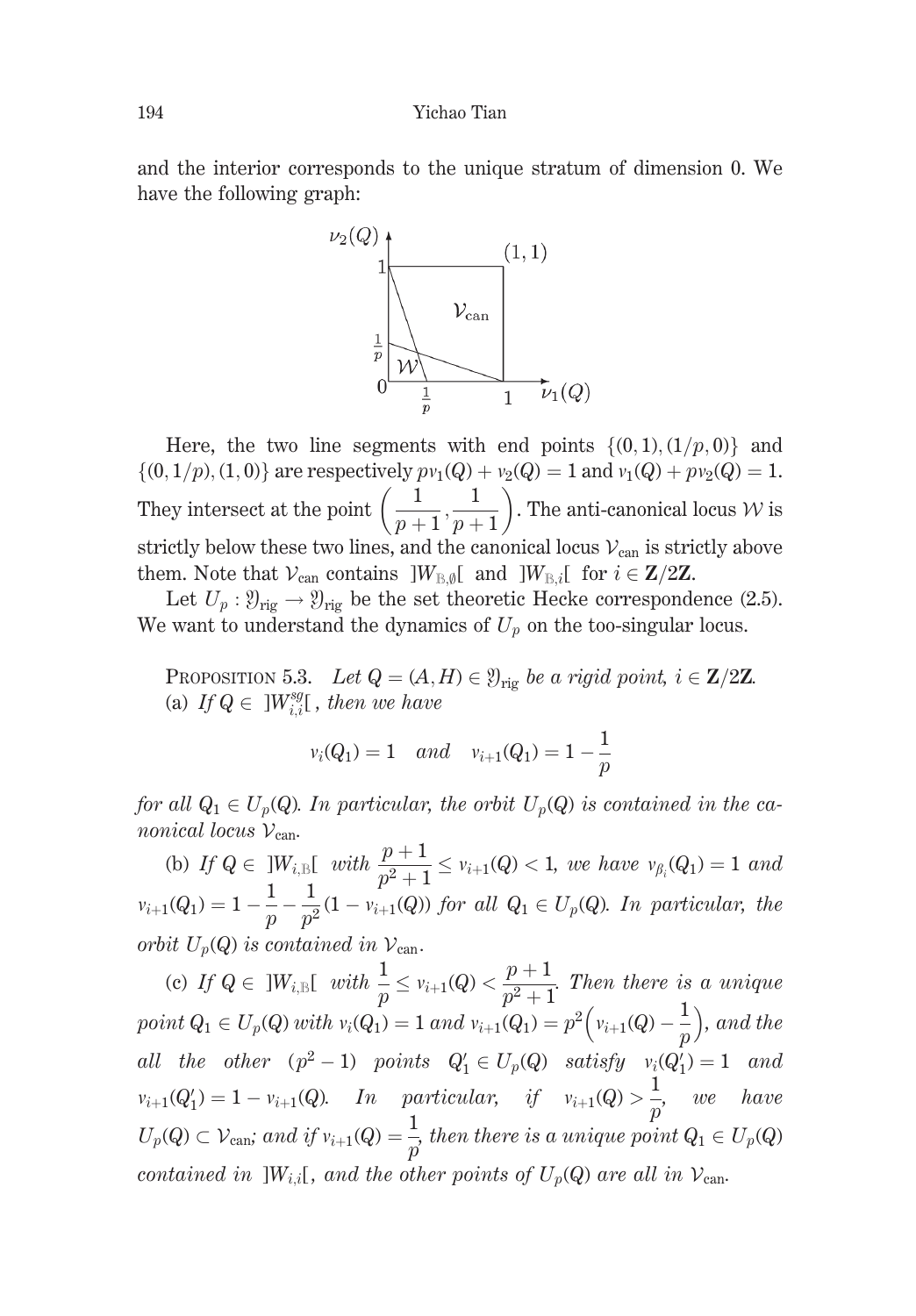PROOF. If  $Q_1 = (A/H', A[p]/H')$  is the rigid point corresponding to a  $(\mathcal{O}_F/p)$ -cyclic closed subgroup scheme H' of A[p], then we have

(5.2) 
$$
v_i(Q_1) = \deg_i(A[p]/H') = 1 - \deg_i(H').
$$

Now the Proposition is a direct consequence of Prop. 3.17.

To describe the dynamics of  $U_p$  on  $]W^{ss}_{i,i}$  for  $i \in \mathbb{Z}/2\mathbb{Z}$ , we need the following

**PROPOSITION 5.4.** Let K be a finite extension of  $\mathbf{Q}_{\kappa}$ , and  $Q = (A, H)$  be a K-valued rigid point of ]W<sup>ss</sup><sub>i</sub>[. Then we have  $w_i(A) = 1, 0 < w_{i+1}(A) \leq 1$ , and all the  $(\mathcal{O}_F/p)$ -cyclic closed subgroup schemes H' of A[p] different from H satisfy

(5.3) 
$$
\deg_i(H') + p \deg_{i+1}(H') = 1.
$$

Moreover,

(a) if  $0 < w_{i+1} \leq \frac{p}{p+1}$ , all the  $p^2$  (O<sub>F</sub>/p)-cyclic subgroups  $H' \subset A[p]$ different from H satisfy

$$
deg_i(H') = \frac{w_{i+1}(A)}{p}
$$
 and  $deg_{i+1}(H') = \frac{1}{p} - \frac{w_{i+1}(A)}{p^2}$ ;

(b) if  $\frac{p}{p+1} < w_{i+1}(A) \leq 1$ , there is a unique  $(\mathcal{O}_F/p)$ -cyclic subgroup  $H'_0$ different from H with

 $deg_i(H'_0) = 1 - p(1 - w_{i+1}(A))$  and  $deg_{i+1}(H'_0) = 1 - w_{i+1}(A)$ , and all the other  $p^2 - 1$  subgroups H' satisfy  $\deg_1(H') = \deg_2(H') = \frac{1}{p+1}$ .

The fact that  $w_i(A) = 1$  follows from Prop. 4.1(d) or Prop. PROOF. 3.16(a), and that  $w_{i+1}(A) > 0$  follows from the definition of  $\,]W_{i,i}^{ss}$ . Let H' be an  $(\mathcal{O}_F/p)$ -cyclic subgroup of  $A[p]$  different from H, and put  $Q' = (A, H')$ . Lemma 5.2 implies that Q' lies either in  $|W^{ss}_{i,i}|$ , or in  $|W^{ss}_{i+1,i+1}|$ , or in  $|W_{B,B}|$ . Since Prop. 3.16(a) implies that H is the unique  $(\mathcal{O}_F/p)$ -cyclic subgroup of  $A[p]$  in ] $W_{i,i}^{ss}$ , the first case is excluded. If  $Q' \in ]W_{i+1,i+1}^{ss}$ , we have  $deg_{i+1}(H') = 0$  and  $deg_i(H') = 1$ ; in particular, (5.3) holds for H'. If  $Q' \in \mathcal{W}_{B,B}$ , then Prop. 4.1(a) implies that there exists units  $u, v \in \mathcal{O}_K$  such that

$$
1 = w_i(A) = \min\{1, v_p(ux_i(Q') + vy_{i+1}^p(Q'))\},\
$$

where  $x_i, y_{i+1}$  are the local parameters defined in 4.3. Since

 $\Box$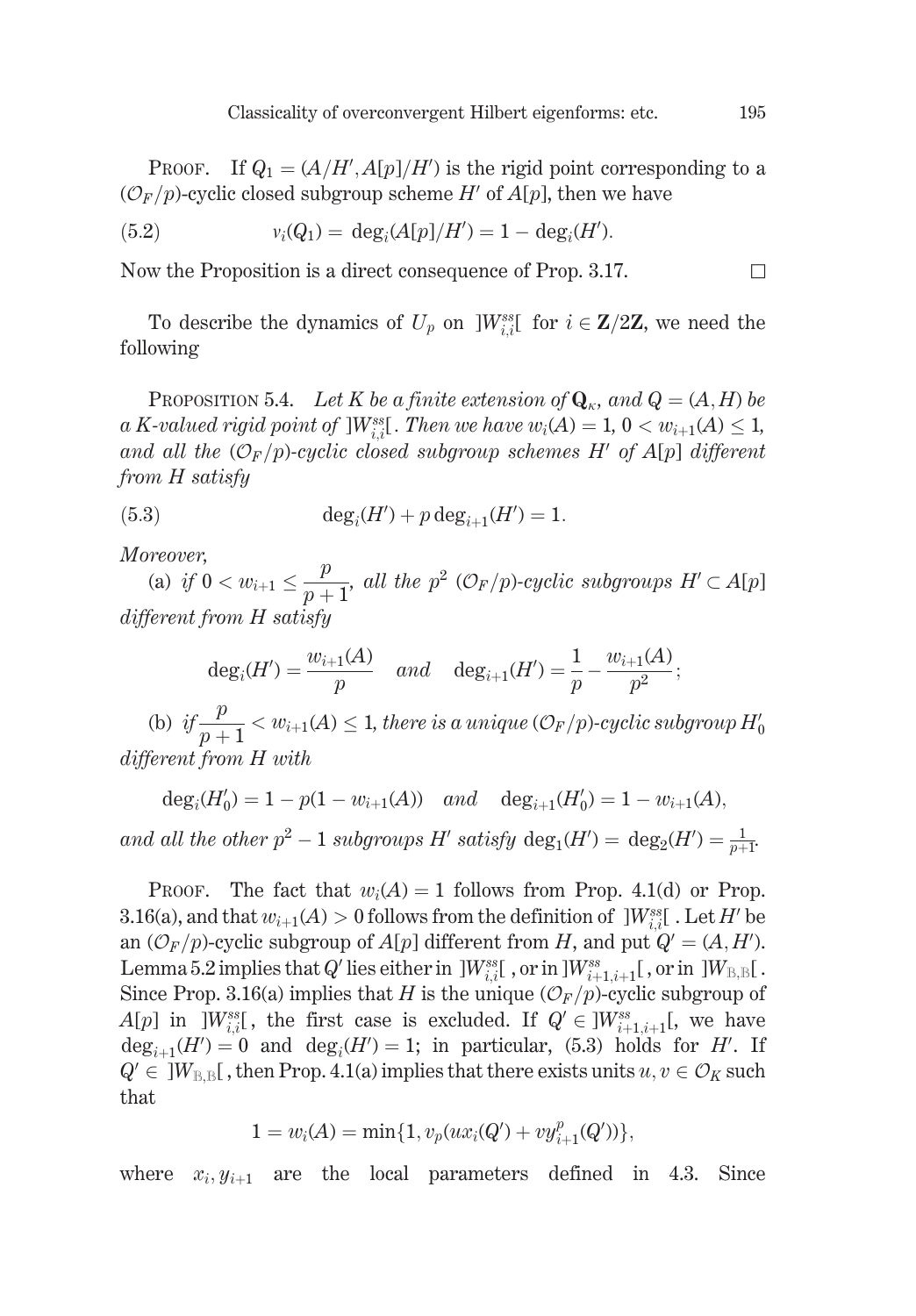$0 < v_p(x_i(Q'))$ ,  $v_p(y_{i+1}(Q')) < 1$ , we see that  $1 - v_p(y_i(Q')) = v_p(x_i(Q'))$  $v_p(y_{i+1}^p(Q'))$ , i.e.  $v_p(y_i(Q')) + pv_p(y_{i+1}(Q')) = 1$ . We deduce (5.3) from Prop. 4.2. It remains to prove the "Moreover" part of the Proposition. Applying Prop. 4.1(a) to the  $(i + 1)$ -th partial Hasse invariant, we see that there exist units  $r, s \in \mathcal{O}_K$  with

$$
w_{i+1}(A) = \min\{1, v_p(rx_{i+1}(Q') + sy_i^p(Q'))\}.
$$

It follows from Prop. 4.2 and (5.3) that

$$
v_p(x_{i+1}(Q')) = 1 - \deg_{i+1}(H') = 1 - \frac{1}{p} + \frac{\deg_i(H')}{p}
$$

$$
v_p(y_i^p(Q')) = p \deg_i(H').
$$

We have three cases:

• If  $0 < deg_i(H') < \frac{1}{p+1}$ , we have  $v_p(x_{i+1}(Q')) > v_p(y_i^p(Q'))$ . Therefore, we have

$$
w_{i+1}(A) = v_p(y_i^p(Q')) = p \deg_i(H') < \frac{p}{p+1},
$$
\ni.e. 
$$
\deg_i(H') = \frac{w_{i+1}(A)}{p} \quad \text{and} \quad \deg_{i+1}(H') = \frac{1}{p}(1 - \deg_i(H')) = \frac{1}{p} - \frac{1}{p^2}w_{i+1}(A).
$$

• If 
$$
\deg_i(H') = \frac{1}{p+1}
$$
, we have  $v_p(x_{i+1}(Q')) = v_p(y_{i+1}^p(Q')) = \frac{p}{p+1}$ , and  
consequently  $w_{i+1}(A) \ge \frac{p}{p+1}$  and  $\deg_{i+1}(H') = \frac{p}{p+1}$ .

• If  $\deg_i(H') > \frac{1}{n+1}$ , we have  $v_p(x_{i+1}(Q')) < v_p(y_i^p(Q'))$ . Hence, we have  $w_{i+1}(A) = v_p(x_{i+1}(Q')) = 1 - \frac{1}{p} + \frac{\deg_i(H')}{p},$ 

i.e.  $deg_i(H') = 1 - p(1 - w_{i+1}(A))$  and  $deg_{i+1}(H') = 1 - w_{i+1}(A)$ .

From this list, statement (a) is clear. For (b), we have seen that if  $\frac{p}{n+1}$  <  $w_{i+1}(A) \leq 1$ , the possible values for  $deg_i(H')$  are  $\frac{1}{n+1}$  and  $1-p(1-w_{i+1}(A))$ . On the other hand, Prop. 3.16(b) implies that there is exactly one  $H'_0$  with  $deg_i(H'_0) = 1 - p(1 - w_{i+1}(A))$  (note that this is even true when  $w_{i+1}(A) = 1$ ). Hence statement (b) follows. □

COROLLARY 5.5. Let  $Q = (A, H)$  be a rigid point of  $\vert W_{i,i}^{ss} \vert$ . Then all the points  $Q_1 \in U_p(Q)$  satisfy

(5.4) 
$$
v_i(Q_1) + p v_{i+1}(Q_1) = p.
$$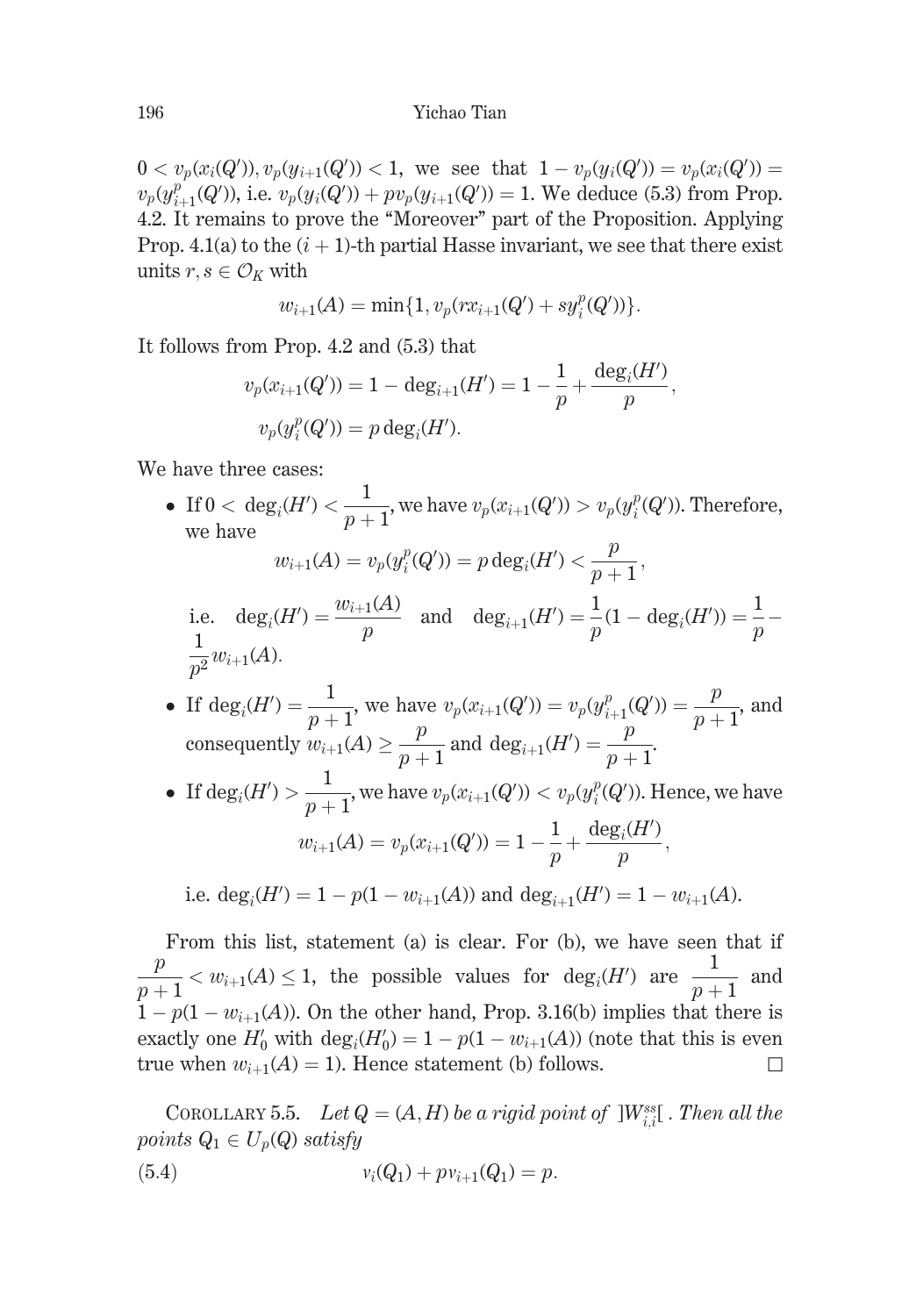More precisely, we have two cases:

(a) If 
$$
0 < w_{i+1}(A) \leq \frac{p}{p+1}
$$
, then we have  

$$
v_i(Q_1) = 1 - \frac{w_{i+1}(A)}{p} \quad and \quad v_{i+1}(Q_1) = 1 - \frac{1}{p} + \frac{1}{p^2}w_{i+1}(A)
$$

for all  $Q_1 \in U_p(Q)$ . In particular, we have  $U_p(Q) \subset \mathcal{V}_{\text{can}}$ .

(b) If  $\frac{p}{n+1} < w_{i+1}(A) \leq 1$ , there is a unique point  $Q_1 \in U_p(Q)$  with

$$
v_i(Q_1) = p(1 - w_{i+1}(A))
$$
 and  $v_{i+1}(Q_1) = w_{i+1}(A)$ ,

and all the other points  $Q'_1 \in U_p(Q)$  satisfy  $v_1(Q'_1) = v_2(Q'_1) = \frac{p}{p+1}$ . In particular, we have  $U_p(Q) \subset \mathcal{V}_{\text{can}}$  except when  $w_{i+1}(A) = 1$ ; in the exceptional case, there is exactly one  $Q_1 \in U_p(Q)$  contained in  $|W_{i,i}|$ , and all the other  $Q_1$ 's are contained in  $V_{\text{can}}$ .

PROOF. Let H' be a  $\mathbb{Z}_{p^2}$ -cyclic subgroup of  $A[p]$  disjoint from H corresponding to  $Q_1 = (A/H', A[p]/H')$ . We have  $v_i(Q_1) = \deg_i(A[p]/H') =$  $1 - \deg_i(H')$  by the definition (4.12). The Corollary follows immediately from the Proposition.  $\Box$ 

 $5.3 -$ 

We can interpret the results above geometrically as follows. For  $i \in \mathbb{Z}/2\mathbb{Z}$  and any rational number  $\varepsilon$  with  $0 < \varepsilon \leq 1$ , we put

$$
U_i(\varepsilon) = \{ P \in \mathfrak{X}_{\mathrm{rig}} \mid w_i(P) = 1, w_{i+1}(P) \ge \varepsilon \}.
$$

Then every rigid point in  $U_i(\varepsilon)$  has necessarily superspecial reduction. Similarly, we put

$$
V_i(\varepsilon) = \{Q \in \exists W_{i,i}[\;|\; w_{i+1}(Q) \ge \varepsilon\}
$$

They are respectively quasi-compact admissible open subsets of  $\mathfrak{X}_{\text{rig}}$  and  $\mathcal{Y}_{\text{rig}}$ . Prop. 5.4 implies that the natural projection  $\pi : \mathcal{Y}_{\text{rig}} \to \mathcal{X}_{\text{rig}}$  induces an isomorphism

$$
\pi|_{V(\varepsilon)}: V_i(\varepsilon) \to U_i(\varepsilon).
$$

Let  $\overline{P} \in W_{\mathbb{B}}$ , i.e. a superspecial point of  $X_{\kappa}$ , and  $\widehat{O}_{\kappa \overline{P}}$  be the completion of the local ring of  $\mathfrak X$  at  $\overline P$ . We choose local lifts  $t_{\overline{p}_1}, t_{\overline{p}_2}^{\overline{p}_2} \in \hat {\mathcal O}_{\mathfrak X \overline{p}}$  of the partial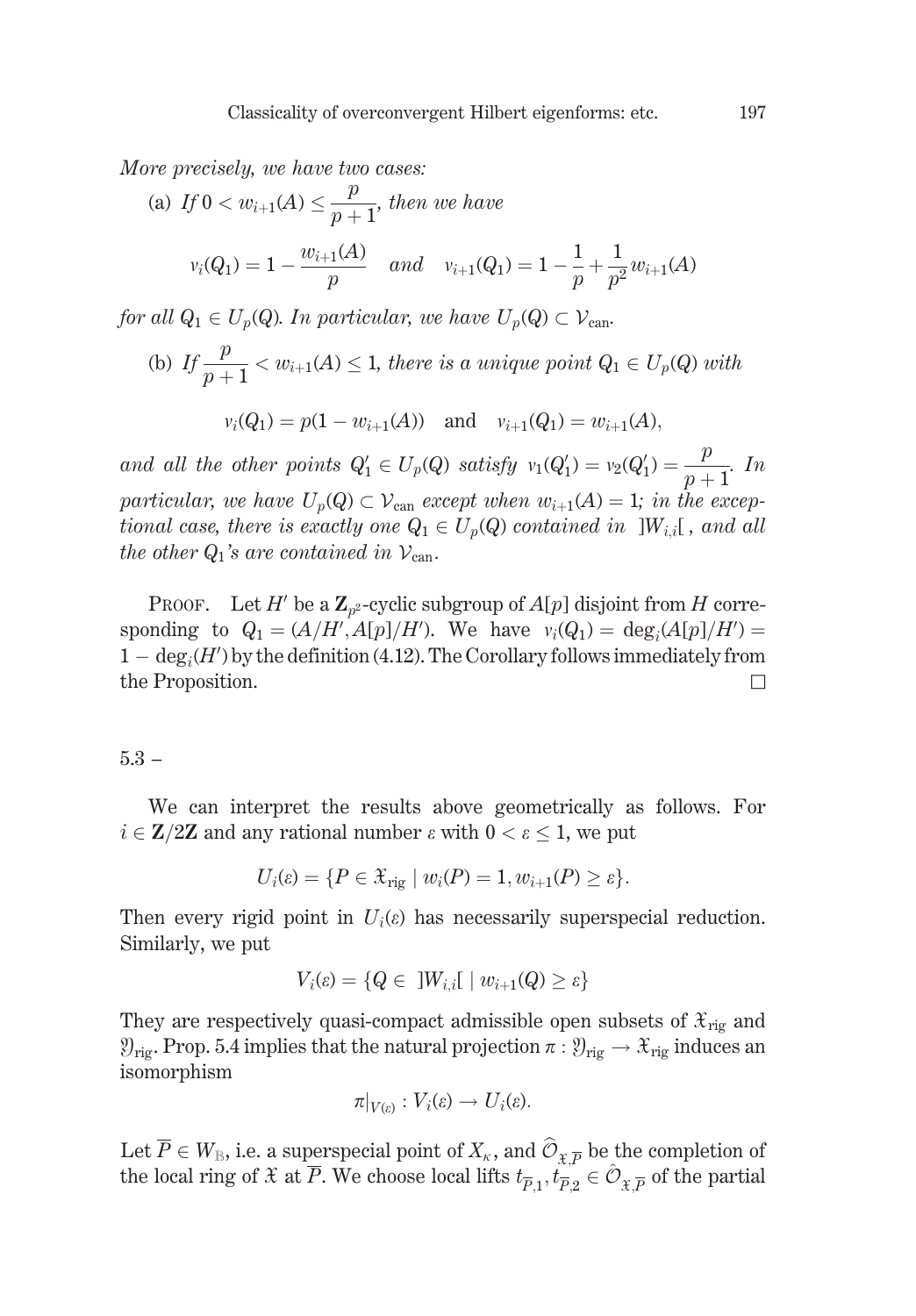Hasse invariants. Then we have an isomorphism (4.3)

$$
\widehat{\mathcal{O}}_{\mathfrak{X},\overline{P}}\simeq W(\kappa(\overline{P}))[[t_{\overline{P},1},t_{\overline{P},2}]].
$$

Let  $D_{\overline{p}}$  be the 2-dimensional rigid open unit disk associated with the formal scheme Spf $(\widehat{\mathcal{O}}_{x\overline{p}})$ . Then we have

$$
\mathbf{D}_{\overline{P},i}(\varepsilon) = U_i(\varepsilon) \cap \mathbf{D}_{\overline{P}} = \{ P \in \mathbf{D}_{\overline{P}} \mid v_p(t_{\overline{P},i}(P)) \ge 1, v_p(t_{\overline{P},i+1}(P)) \ge \varepsilon \},\
$$

and  $U_i(\varepsilon)$  is a disjoint union of the closed polydisks  $\mathbf{D}_{\overline{P}_i}(\varepsilon)$  for all  $\overline{P} \in W_{\mathbb{B}}$ . Composed with the isomorphism  $\pi|_{V_i(\varepsilon)}$ , we see that  $t_{\overline{p}_1}, t_{\overline{p}_2}$  for each superspecial point  $\overline{P}$  establish an isomorphism

(5.5) 
$$
V_i(\varepsilon) \xrightarrow{\sim} \coprod_{\overline{P} \in W_{\mathbb{B}}} \mathbf{D}_{\overline{P}}(\varepsilon)
$$

Now suppose  $\frac{p}{p+1} < \varepsilon \leq 1$ . Let  $\pi_1 : C(p)_{\text{rig}} \to \mathcal{Y}_{\text{rig}}$  be the first projection of the Hecke correspondence 2.9. Then  $\pi_1^{-1}(V_i(\varepsilon))$  is a disjoint union of two rigid analytic spaces

$$
\pi_1^{-1}(V_i(\varepsilon)) = \mathcal{C}(p)_{\mathrm{rig}}^{\circ}|_{V_i(\varepsilon)} \coprod \mathcal{C}(p)_{\mathrm{rig}}^s|_{V_i(\varepsilon)},
$$

where  $\mathcal{C}(p)^s_{\text{rig}}|_{V_i(\varepsilon)}$  corresponds to the unique  $(\mathcal{O}_F/p)$ -cyclic subgroup  $H'_0 \subset A[p]$  disjoint from H given by Prop. 5.4(b), and  $\mathcal{C}(p)_{\text{rig}}^{\circ}|_{V_1(\varepsilon)}$  corresponds to the remaining  $(\mathcal{O}_F/p)$ -cyclic subgroups. Correspondingly, we have a decomposition of set theoretic Hecke correspondences  $U_p = U_p^{\circ} \coprod U_p^s$  from  $V_{i,1}(\varepsilon)$  to  $\mathfrak{Y}_{\text{rig}}$ , given by

$$
U_p^{\circ}(Q) = \pi_2((\pi_1^{\circ})^{-1}(Q)) \quad \text{and} \quad U_p^s(Q) = \pi_2((\pi_1^s)^{-1}(Q)).
$$

By Corollary 5.5, we have  $U_p^{\circ}(Q) \subset \mathcal{V}_{\text{can}}, U_p^s(Q) \subset \mathcal{V}_{\text{can}}$  for  $Q \in V_i(\varepsilon) - V_i(1)$ , and  $U_p^s(Q) \subset ]W_{i,i}[$  for  $Q \in V_i(1)$ . We have a diagram



where  $\pi_1^s$  is an isomorphism of rigid analytic spaces. Hence, the correspondence  $U_p^s$  comes from a genuine morphism of rigid analytic spaces:

$$
\pi_{12}^s = \pi_2 \circ (\pi_1^s)^{-1} : V_i(\epsilon) \to \mathcal{V} \cup \ ]W_{1,1}[\ \cup \ ]W_{2,2}[
$$

Note that  $\pi_{12}^s(V_i(1)) \subset ]W_{i,i}[$ , and  $\pi_{12}^s(V_i(\varepsilon) - V_1(1)) \subset \mathcal{V}_{\text{can}}$  for  $\frac{p}{p+1} < \varepsilon < 1$ .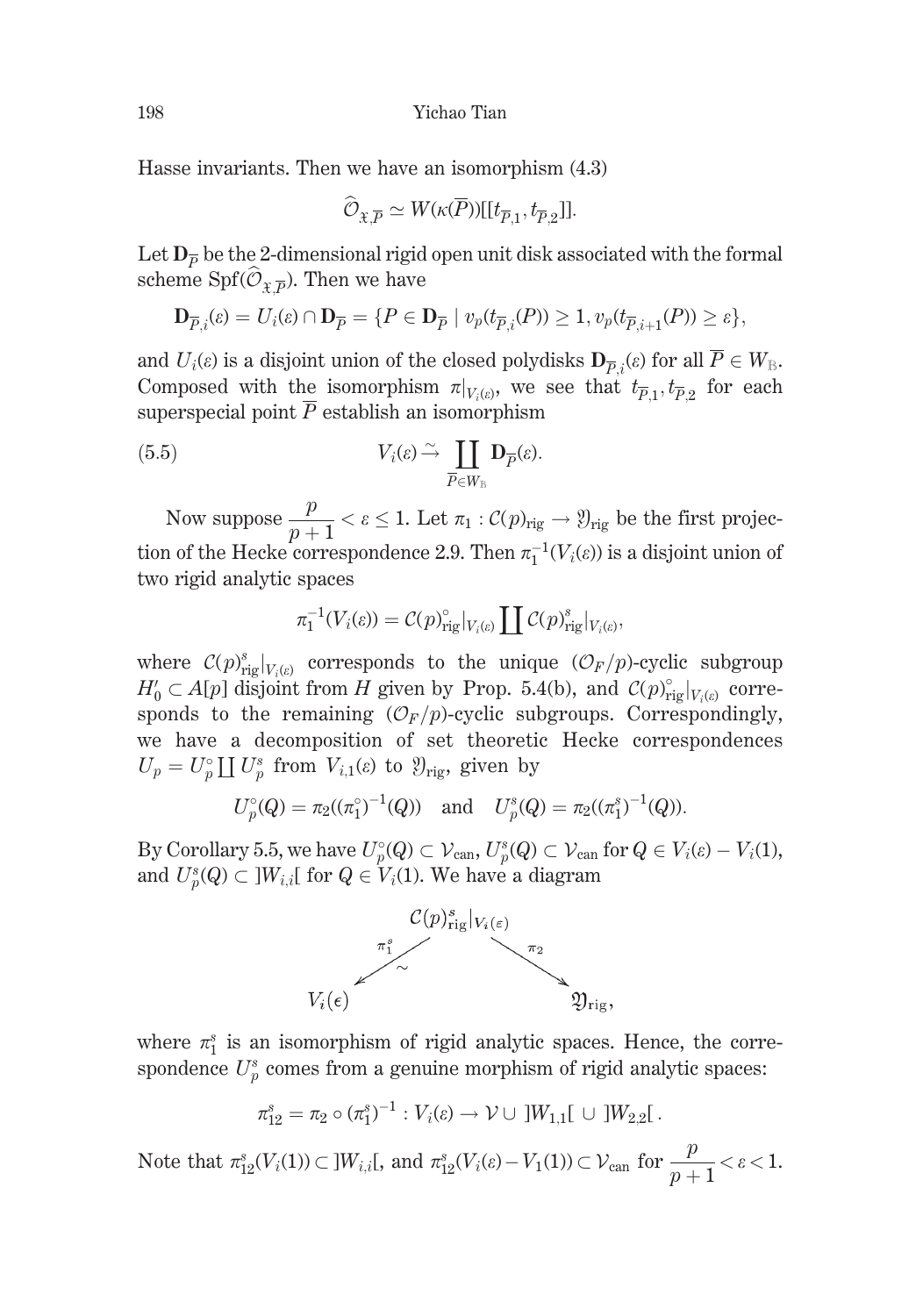Let  $Q = (A, H)$  be a rigid point of  $V_i(\varepsilon)$  over a finite extension  $L/\mathbf{Q}_{\kappa}$ , and  $H_0' \subset A[p]$  be the unique  $(\mathcal{O}_F/p)$ -cyclic subgroup distinct from H given by Prop. 5.4(b). Let f be a section of  $\omega^{\vec{k}}$  defined over a neighborhood of  $Q' = (A/H'_0, A[p]/H'_0)$ . Then  $U^s_n(f)$  is defined at Q, and we have

(5.6) 
$$
U_p^s(f)(A, H, \omega) = \frac{1}{p^2} f(A/H'_0, A[p]/H'_0, p^{-1}\hat{\phi}^*\omega),
$$

where  $\omega$  is a basis of  $\omega_{A/O_L}$  as a  $(\mathcal{O}_L \otimes \mathcal{O}_F)$ -module, and  $\hat{\phi}: A/H'_0 \to A$  is the canonical isogeny with kernel  $A[p]/H'_0$ . Similarly, we can define a section  $U_p^{\circ}(f)$  of  $\omega^{\vec{k}}$  over  $V_i(\varepsilon)$  whenever f is defined over  $\mathcal{V}_{\text{can}}$ .

## $5.4 -$

Fix a rational number  $\varepsilon$  with  $\frac{p}{p+1} < \varepsilon < 1$ . We slightly change our notation by putting  $V_{i,1}(\varepsilon) = V_i(\varepsilon)$ ,  $V_{i,1} = V_i(1)$ . For any integer  $n \geq 2$ , we define inductively

$$
V_{i,n}(\varepsilon) = (\pi_{12}^s)^{-1}(V_{i,n-1}(\varepsilon)), \text{ and } V_{i,n} = (\pi_{12}^s)^{-1}(V_{i,n-1}).
$$

We have natural inclusions

$$
V_{i,1}(\varepsilon) \supset V_{i,1} \supset V_{i,2}(\varepsilon) \supset V_{i,2} \supset \cdots \supset V_{i,n}(\varepsilon) \supset V_{i,n} \supset \cdots
$$

By composing  $\pi_{12}^s$  with itself *n*-times, we get a morphism of rigid analytic spaces

$$
(\pi_{12}^s)^n: V_{i,n} \to ]W_{i,i}[.
$$

LEMMA 5.6. Let K be a finite extension of  $\mathbf{Q}_{\kappa}$ , and  $Q = (A, H)$  be a Kvalued rigid point of  $]W_{i,i}[$ .

(a) For any integer  $n \geq 1$ , we have  $Q \in V_{i,n}$  if and only if there exists a unique  $(\mathcal{O}_F/p^n)$ -cyclic truncated Barsotti-Tate closed subgroup  $G_n \subset A[p^n]$ of level n such that the natural morphism

$$
G_n \times H \to A[p^n]
$$

is a closed embedding. In that case, we have  $(\pi_{12}^s)^n(Q) = (A/G_n, H)$ , i.e. the set  $(U_p^s)^n(Q)$  consists of the unique rigid point  $Q_n = (A/G_n, H)$ , where we have identified H with its image in  $A/G_n$ .

(b) For any integer  $n \geq 2$ , we have  $Q \in V_{i,n}(\varepsilon)$  if and only if the point  $Q_{n-1} = (A/G_{n-1}, H) \in V_{i,1}(\varepsilon).$ 

PROOF. This lemma is a consequence of Prop. 4.10.

 $\Box$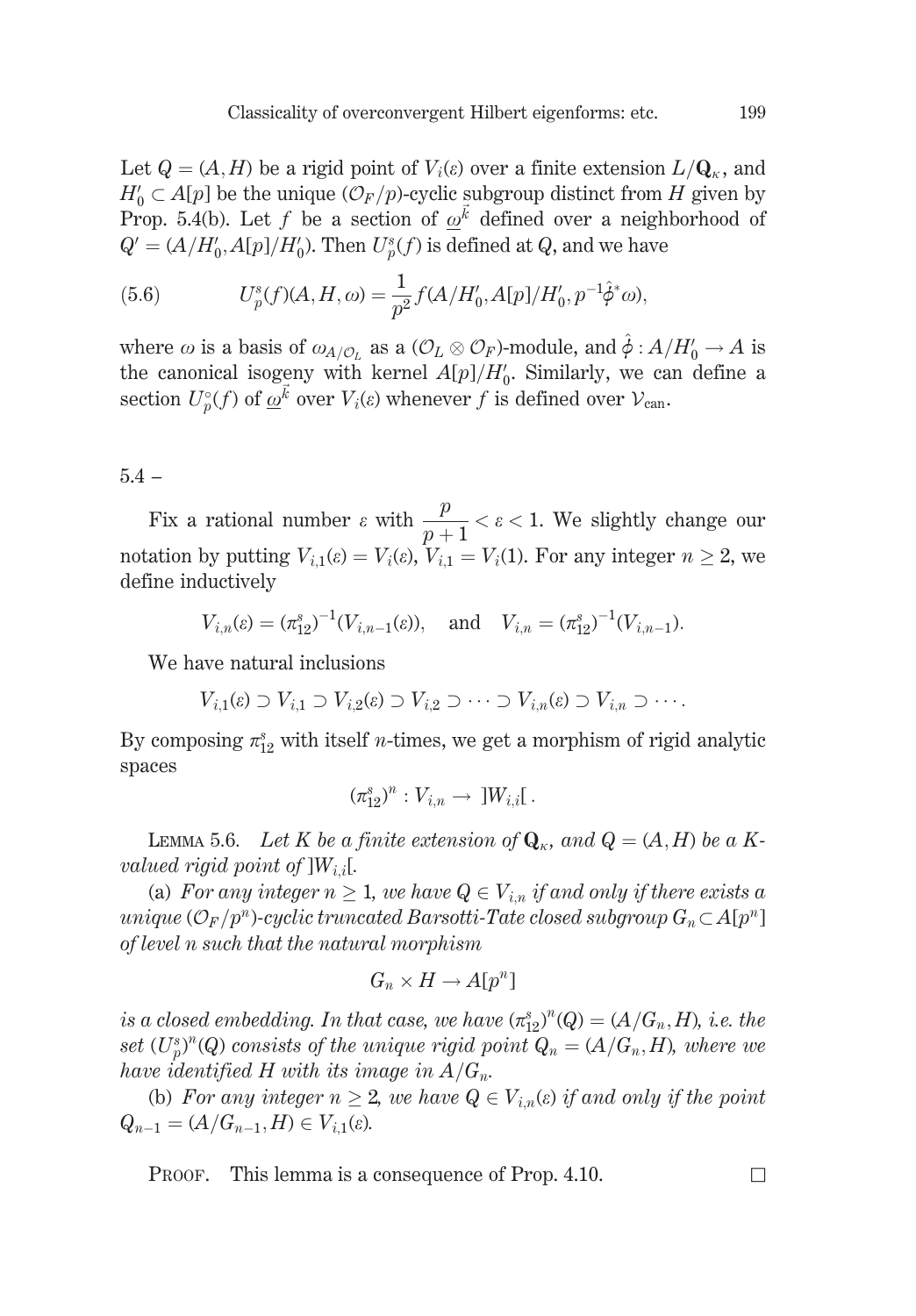The following technical Lemma will play an important role in the sequel, and it relies largely on the results proven in Appendix B.

LEMMA 5.7. Let  $\overline{\kappa}$  be an algebraic closure of  $\kappa$ ,  $\overline{P}$  be a superspecial closed point of  $X_{\kappa}$ ,  $\mathbf{D}_{\overline{p}}(1) \subset V_{i,1}$  be the corresponding closed polydisc by (5.5). Then there exist local parameters  $t_{\overline{p}_1}, t_{\overline{p}_2}$  of  $\mathbf{D}_{\overline{p}}(1)$  defined over  $W[\overline{\kappa}][1/p]$  such that we have, for any  $n \geq 2$ ,

$$
\mathbf{D}_{\overline{P}}(1) \cap V_{i,n}(\varepsilon) = \{ Q \in \mathbf{D}_{\overline{P}}(1) \mid v_p(t_{\overline{P},i+1}(Q)) \ge n - 1 + \varepsilon \}
$$
  

$$
\mathbf{D}_{\overline{P}}(1) \cap V_{i,n} = \{ Q \in \mathbf{D}_{\overline{P}}(1) \mid v_p(t_{\overline{P},i+1}(Q)) \ge n \}.
$$

In particular,  $V_{i,n}(\varepsilon)$  is a strict neighborhood of  $V_{i,n}$ .

**PROOF.** We may assume  $i = 1 \in \mathbb{Z}/2\mathbb{Z}$  to simplify the notation. We consider first the case  $n=2$ . Let  $\overline{A}$  be the HBAV corresponding to  $\overline{P}$ . We will consider  $\overline{A}$  as a HBAV over  $\overline{\kappa}$ . Let  $G_{\overline{p}} = \overline{A}[p^{\infty}]$  be the associated pdivisible group. In the terminology of Appendix B2,  $G_{\overline{p}}$  is a superspecial pdivisible group with RM by  $\mathbb{Z}_{p^2}$ . By Serre-Tate's theory on the deformations of abelian varieties, the completion of the local ring  $\mathcal{O}_{X_{\perp}} \to W(\overline{\kappa})[[t_{\overline{p}_1}, t_{\overline{p}_2}]]$ is canonically identified with the universal deformation ring  $R^{\text{univ}}$  of  $G_{\overline{P}}$ . We take local lifts of partial Hasse invariants  $t_{\overline{p}_1} = T_1, t_{\overline{p}_2} = T_2$  in  $\hat{\mathcal{O}}_{X_{\overline{p}}}$  as in B2. The subdisc  $D_{\overline{p}}(1)$  is the rigid subspace  $D(1, 1)$  defined in B14 of the rigid generic fiber of the deformation space of  $G_{\overline{\rho}}$ . Let K be a finite extension of  $W(\overline{\kappa})[1/p]$  with ring of integers  $\mathcal{O}_K$ ,  $Q = (A, H)$  be a K-valued rigid point of  $D_{\overline{p}}(1)$ . We denote by  $(A, H, H_0')$  the unique point above Q in  $\mathcal{C}(p)_{\text{rig}}^s$ , and by  $Q_1 = (A/H'_0, A[p]/H'_0)$  the unique rigid point in  $U_p^s(Q)$ . By Remark B14, the subgroup  $H, H_0'$  are respectively just the pull-back to  $\mathcal{O}_K$  via Q of the subgroup  $H_+^{1,1}, H_-^{1,1}$  obtained in B13. Now Prop. B13(b) implies that  $pt_{\overline{p}_1}(Q)$  and  $t_{\overline{p}_2}(Q)/p$  lifts the partial Hasse invariants of  $(A/H'_0) \otimes_{\mathcal{O}_K} \mathcal{O}_K/p$ ; in particular, we have  $w_1(Q_1) = 1$  and  $w_2(Q_1) =$  $\max\{1, v_p(t_{\overline{p},q}(Q)/p)\}\.$  By definition, we have  $Q \in V_{2,i}(\varepsilon)$  if and only if  $Q_1 \in V_{1,i}(\varepsilon)$ , i.e.  $v_p(t_{\overline{P},2}(Q)) \geq 1 + \varepsilon$ . Similarly, we have  $Q \in V_{2,i}$  if and only if  $Q_1 \in V_{1,i}$ . This proves this Lemma for  $n = 2$ . The general case follows by an easy induction on  $n$ . ப

LEMMA 5.8. Let  $\vec{k} = (k_1, k_2) \in \mathbb{Z}^2$  with  $k_1 > k_2$ , and f be a section of  $\omega^{\vec{k}}$ over  $V_{\text{can}}$  such that  $|f|_{V_{\text{can}}}$  is finite.

(a) For any integer  $n \ge 1$ , the form  $g_n = \frac{1}{a_p^n} (U_p^s)^n(f)$  is a well-defined section of  $\underline{\omega}^{\vec{k}}$  over  $V_{i,n}(\varepsilon) - V_{i,n}$ . We have

$$
|g_n|_{V_{i,n}( \varepsilon) - V_{i,n}} \le p^{-n(k_2 - v_p(a_p) -2) + (1-\varepsilon)(p-1)k_2} |f|_{\mathcal{V}_{\text{can}}}.
$$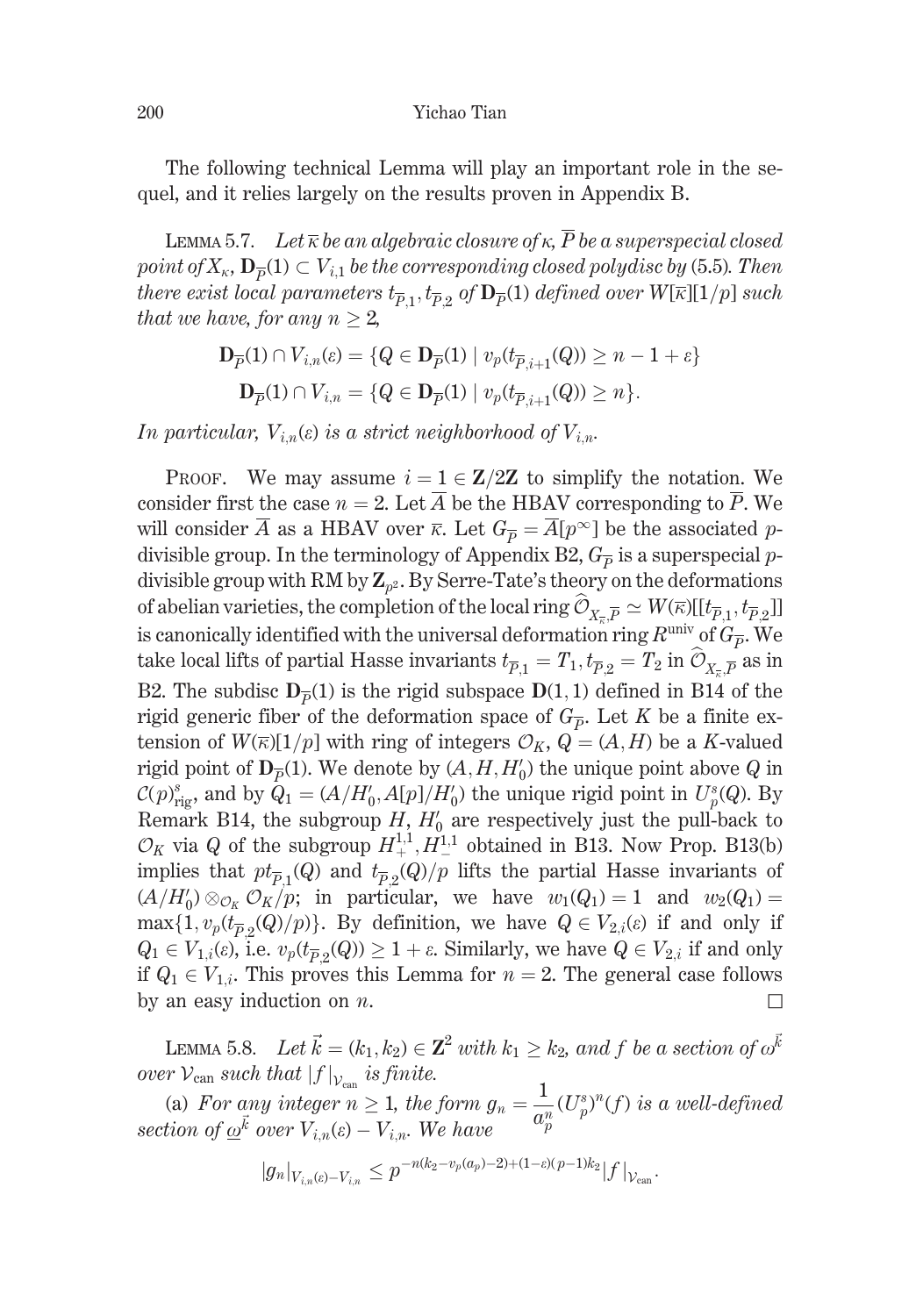(b) For any integer  $n \ge 1$ , the form  $h_n = \frac{1}{a_p^n} (U_p^s)^{n-1} (U_p^{\circ}(f))$  is a well-<br>defined section of  $\underline{\omega}^{\vec{k}}$  over  $V_{i,n}(\varepsilon)$ . We have

$$
|h_n|_{V_{i,n}(\varepsilon)} \leq p^{-n(k_2 - v_p(a_p) - 2) + (p-1)k_2/(p+1)} |f|_{\mathcal{V}_{\text{can}}}
$$

PROOF. (a) By definition, we have

$$
(\pi_{12}^s)^n(V_{i,n}(\varepsilon)-V_{i,n})\subset \pi_{12}^s(V_{i,1}(\varepsilon)-V_{i,1})\subset \mathcal{V}_{\text{can}}
$$

where the second inclusion used Corollary 5.5(b). Therefore,  $g_n$  is welldefined over  $V_{i,n}(\varepsilon) - V_{i,n}$ . To finish the proof of (a), it suffices to show that

$$
|g_1|_{V_{i,1}(s)-V_{i,1}} \le p^{-(k_2-2-\nu_p(a_p))+(1-\varepsilon)(p-1)k_2} |f|_{V_{\text{can}}};
$$
  

$$
|g_n|_{V_{i,n}(\varepsilon)-V_{i,n}} \le p^{-(k_2-2-\nu_p(a_p))} |g_{n-1}|_{V_{i,n-1}(\varepsilon)-V_{i,n-1}} \quad \text{for } n \ge 2.
$$

Let  $Q = (A, H)$  be a rigid point of  $V_{i,n}(\varepsilon) - V_{i,n}$  over a finite extension  $L/\mathbf{Q}_{\kappa}$ ,  $H_0'$  be the unique  $(\mathcal{O}_F/p)$ -cyclic subgroup of  $A[p]$  given by 5.4(b), and  $\omega$  be a basis of  $\omega_{A/O_L}$  as a  $(\mathcal{O}_L \otimes \mathcal{O}_F)$ -module. Consider first the case  $n = 1$ . By  $(5.6)$  and Lemma 4.6, we have

$$
|g_1(A, H, \omega)| = |\frac{1}{p^2 a_p} f(A/H'_0, A[p]/H'_0, p^{-1}\hat{\phi}^* \omega)|
$$
  
\n
$$
\leq p^{2+v_p(a_p) - (k_1 \deg_1(H'_0) + k_2 \deg_2(H'_0))} |f|_{\mathcal{V}_{can}}.
$$
  
\n
$$
\leq p^{2+v_p(a_p) - k_2(\deg_1(H'_0) + \deg_2(H'_0))} |f|_{\mathcal{V}_{can}}.
$$

By Prop.  $5.4(b)$ , we have

$$
\deg_1(H'_0) + \deg_2(H'_0) \ge 1 - (p-1)(1-\varepsilon).
$$

from which the desired estimation for  $|g_1|_{V_{i+1}(\varepsilon)-V_{i+1}}$  follows. For  $n \geq 2$ , we have similarly

$$
|g_n(A, H, \omega)| \le p^{2+v_p(a_p)-k_2(\,\deg_1(H_0') + \,\deg_2(H_0'))} |g_{n-1}|_{V_{i,n-1}(e) - V_{i,n-1}}
$$

and the estimation follows from the fact that  $deg_1(H'_0) + deg_2(H'_0) = 1$ .

(b) Since we have

$$
U_p^{\circ}(U_p^s)^{n-1}(V_{i,n}(\varepsilon)) \subset U_p^{\circ}(V_{i,1}(\varepsilon)) \subset \mathcal{V}_{\text{can}},
$$

we see that  $h_n$  is well defined over  $V_{i,n}(\varepsilon)$ . To prove the estimation for  $h_n$ , it suffices to show that

$$
|h_1|_{V_{i,1}(\varepsilon)} \le p^{-(k_2 - v_p(a_p) - 2) + (p-1)k_2/(p+1)} |f|_{\mathcal{V}_{\text{can}}} = p^{2+v_p(a_p) - 2k_2/(p+1)} |f|_{\mathcal{V}_{\text{can}}},
$$
  

$$
|h_n|_{V_{i,n}(\varepsilon)} \le p^{-(k_2 - v_p(a_p) - 2)} |h_{n-1}|_{V_{i,n-1}(\varepsilon)} \quad \text{for } n \ge 2.
$$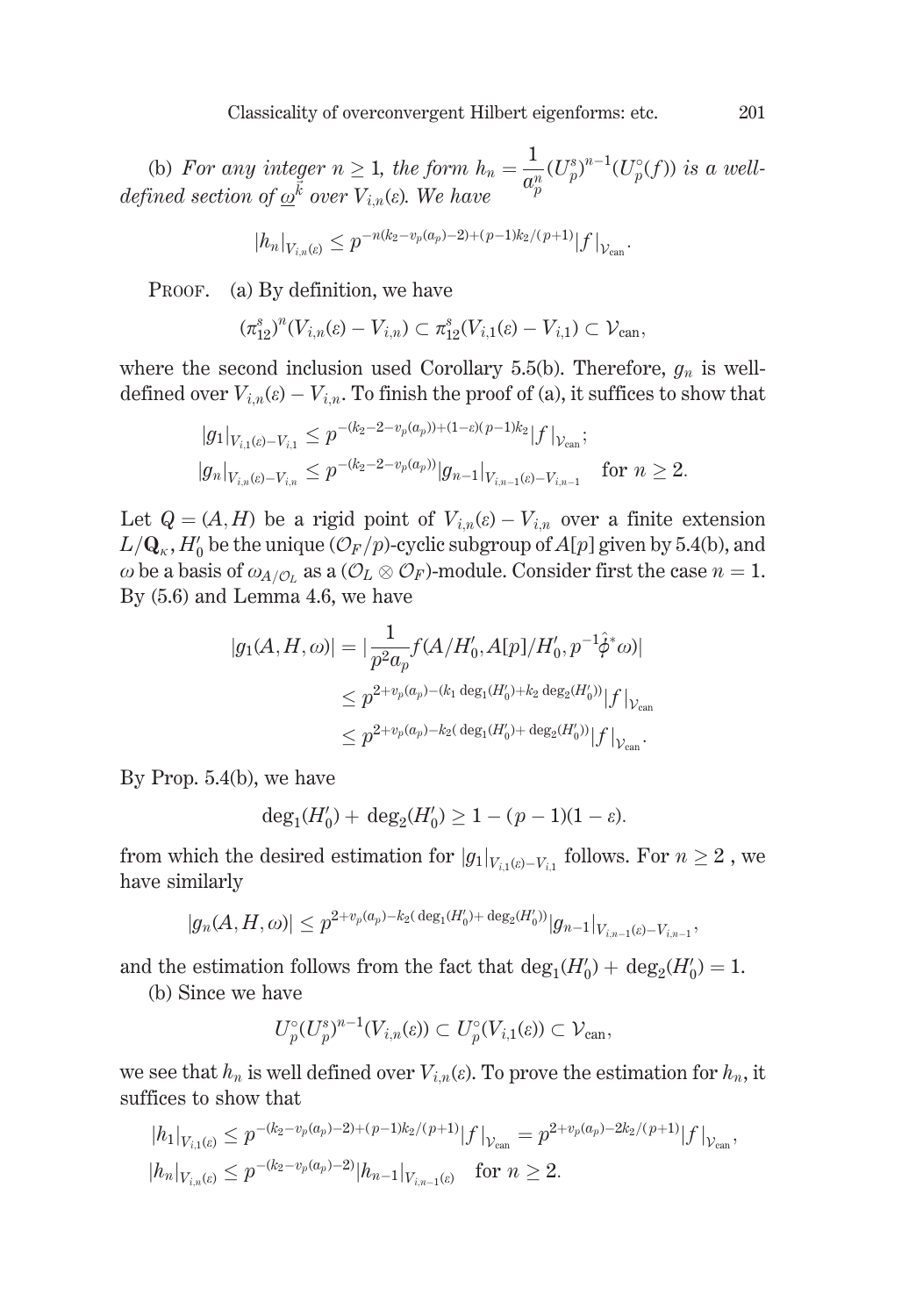The estimation for  $n > 2$  is exactly the same as in (a). For the case  $n = 1$ , we can conclude in the same way by using the fact that, if  $Q =$  $(A, H) \in V_{i,1}(\varepsilon)$ , then all the subgroups  $H' \subset A[p]$  with  $H' \neq H$  corresponding to  $U_p^{\circ}$  have deg(H') = deg<sub>1</sub>(H') + deg<sub>2</sub>(H') = 2/(p + 1).  $\Box$ 

Now we prove Theorem 1.1, i.e Theorem 2.7 in the case  $q = 2$  and p inert in F. Since the scalar extension by a finite extension  $L/Q_{\kappa}$  is not essential, we may assume  $L = \mathbf{Q}_{k}$  in Theorem 1.1. We have the following

PROPOSITION 5.9. Let f be an overconvergent p-adic Hilbert modular form of level  $\Gamma_{00}(N) \cap \Gamma_0(p)$  and weight  $\vec{k} = (k_1, k_2) \in \mathbb{Z}^2$  with  $k_1 \geq k_2$ , and  $U_p(f) = a_p f$  for some  $a_p \in \mathbb{C}_p^{\times}$ . We put  $\mathcal{V} = |W_{1,1}[ \cup ]W_{2,2}[ \cup \mathcal{V}_{\text{can}}$ , and

$$
\mathcal{V}_1 = \coprod_{i \in \mathbf{Z}/2\mathbf{Z}} V_{i,1} = \{ Q = (A, H) \in ]W_{1,1} \cup W_{2,2}[ \mid w_1(A) = w_2(A) = 1 \}.
$$

(a) The form f extends uniquely to a section of  $\underline{\omega}^{\vec{k}}$  over  $\mathcal{V} - \mathcal{V}_1$  such that  $U_p(f) = a_p f$  remains true,  $|f|_{\mathcal{V} - \mathcal{V}_1}$  is finite and

(5.7) 
$$
|f|_{\mathcal{V}-\mathcal{V}_1} \leq \max\{1, p^{2+v_p(a_p)-k_2/p}\}|f|_{\mathcal{V}_{\text{can}}}.
$$

(b) Assume that  $v_n(a_n) < k_2 - 2$ . Then f extends further to a section of  $\omega^{\vec{k}}$  over  $|Y_{\kappa}-W_{\text{B.B.}}| \cup \mathcal{V}_{\text{can}}$ . Moreover, we have  $U_p(f) = a_p f$  and

(5.8) 
$$
|f|_{]Y_{k}-W_{B,B}[ \cup \mathcal{V}_{\text{can}} } \leq p^{2+v_{p}(a_{p})} |f|_{\mathcal{V}_{\text{can}}}.
$$

Before proving this Proposition, we note that Theorem 1.1 follows immediately from Prop. 4.9 and 2.2.

PROOF. (a) By Prop., the form  $f$  can be uniquely extended to a section of  $\omega^k$  over the canonical locus  $V_{\text{can}}$ , and  $|f|_{V_{\text{can}}}$  is finite. We first define the candidate extension of  $f$  in a strict neighborhood of

$$
]W_{1,1} \cup W_{2,2}[ -\mathcal{V}_1 = \coprod_{i \in \mathbf{Z}/2\mathbf{Z}} (]W_{i,i}[ -V_{i,1})
$$

in  $V - V_1$ , and show that it coincides with the old f over the overlap with  $\mathcal{V}_{\text{can}}$ . Let  $0 < \varepsilon \leq 1/2$  be a rational number. We put for  $i \in \mathbb{Z}/2\mathbb{Z}$ 

$$
]W_{i,i}[_{\varepsilon}^{\circ} = \{Q = (A, H) \in \mathcal{Y}_{\text{rig}} \mid 0 \leq v_i(Q) \leq \varepsilon, v_{i+1}(Q) = 1, 0 \leq w_{i+1}(A) < 1.\}
$$

This is a strict neighborhood of  $]W_{i,i}[-V_{i,1}$  in  $V - V_1$ . Then the admissible open subsets  $\{V_{\text{can}}, [W_{1,1}]_{\epsilon}^{\circ}, [W_{2,2}]_{\epsilon}^{\circ}\}\$  form an admissible open covering of  $V - V_1$ . By Prop. 5.3(a) and 5.5, the image of  $]W_{i,i}]_{\varepsilon}^{\circ}$  under the Hecke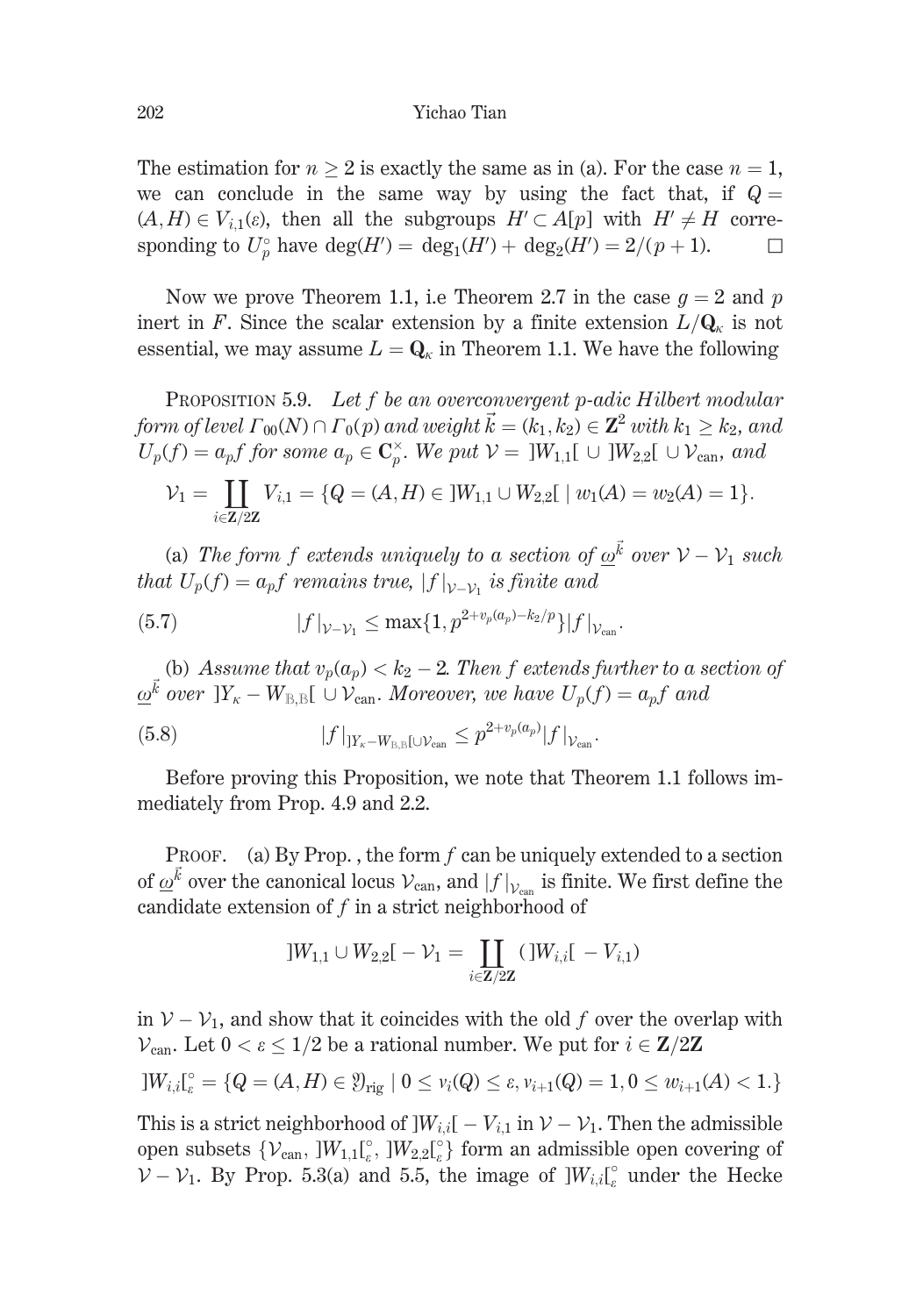correspondence  $U_p$  is contained in  $V_{\text{can}}$ . Hence, the form  $F_i = \frac{1}{a_n} U_p(f)$  is well-defined on  $]W_{i,i}[^{\circ}_{\circ},$  and we have

$$
{F}_{i}|_{]W_{i,i}\mathfrak{l}_{e}^{\circ}\cap\mathcal{V}_{\text{can}}}=f|_{]W_{i,i}\mathfrak{l}_{e}^{\circ}\cap\mathcal{V}_{\text{can}}}
$$

In particular, the sections  $\{f, F_1, F_2\}$  glue together to a section, still denoted by f, of  $\omega^{\vec{k}}$  over  $\mathcal{V}-\mathcal{V}_1$ . By our construction, it is clear that  $U_p(f) = a_p f$  still holds. To prove (5.7), it suffices to show that for  $i \in \mathbb{Z}/2\mathbb{Z}$ 

$$
|f|_{jW_{i,i}[-V_{i,1}} = \sup_{Q \in JW_{i,i}[-V_{i,1}]} \left| \frac{1}{a_p} U_p(f)(Q) \right| \leq p^{2+v_p(a_p) - \frac{k_2}{p}} |f|_{\mathcal{V}_{\text{can}}}.
$$

By 3.17 and 5.4, for any  $Q = (A, H) \in ]W_{i,i}[-V_{i,1}]$  and  $(\mathcal{O}_F/p)$ -cyclic subgroup  $H' \subset A[p]$  with  $H' \cap H = 0$ , we have  $\deg_1(H') + \deg_2(H') \geq k_2/p$ . By our construction of  $f$ , the required estimation above follows from Cor. 4.7. This finishes the proof of (a).

(b) The proof will be divided into 3 steps. At each step, we will always denote by  $f$  the extension obtained in the previous step.

**Step 1. Extension to**  $V$ . We fix a rational number  $\varepsilon$  with  $\frac{p}{n+1} < \varepsilon < 1$ as in 5.4. We have to show that, for  $i \in \mathbb{Z}/2\mathbb{Z}$ , there exists a section  $F \in H^0(V_{i,1}(\varepsilon), \underline{\omega}^{\vec{k}})$  such that  $F|_{V_{i,1}(\varepsilon) = V_{i,1}} = f|_{V_{i,1}(\varepsilon) = V_{i,1}}$  and

(5.9) 
$$
|F|_{V_{i,1}(z)} \le p^{2+v_p(a_p)-\frac{2}{p+1}k_2} |f|_{\mathcal{V}_{\text{can}}}
$$

We prove first that, for any integer  $n \geq 2$ , there exists a form  $F_n \in$  $H^0(\overline{V}_{i,1}(\varepsilon)-V_{i,n},\underline{\omega}^{\vec{k}})$  with  $F_n|_{V_{i,1}(\varepsilon)-V_{i,1}}=f|_{V_{i,1}(\varepsilon)-V_{i,1}}$ . We put  $G_1=f|_{V_{i,1}(\varepsilon)-V_{i,1}}$ and

$$
G_n = \sum_{m=1}^{n-1} \frac{1}{a_p^m} (U_p^s)^{m-1} U_p^{\circ}(f) + \frac{1}{a_p^{n-1}} (U_p^s)^{n-1}(f)
$$

for any integer  $n \geq 2$ . We note that  $G_n$  is a well-defined section of  $\omega^{\vec{k}}$  over  $V_{i,n-1}(\varepsilon) - V_{i,n}$ . Indeed, the first  $n-1$  terms are even well defined over  $V_{i,n-1}(\varepsilon)$  by 5.8(b). To justify the last term, we note that

$$
(U_p^s)^{n-1}(V_{i,n-1}(\varepsilon)-V_{i,n})\subset U_p^s(V_{i,1}(\varepsilon)-V_{i,2})\subset \mathcal{V}_{\text{can}}\cup (]W_{i,i}[-V_{i,1})\subset \mathcal{V}-\mathcal{V}_1.
$$

The same argument as in Lemma 5.8 shows that

$$
\left|\frac{1}{a_p^{n-1}}(U_p^s)^{n-1}(f)\right|_{V_{i,n-1}(s)-V_{i,n}}\leq p^{-(n-1)(k_2-2-v_p(a_p))}|f|_{\mathcal{V}-\mathcal{V}_1}<|f|_{\mathcal{V}-\mathcal{V}_1},
$$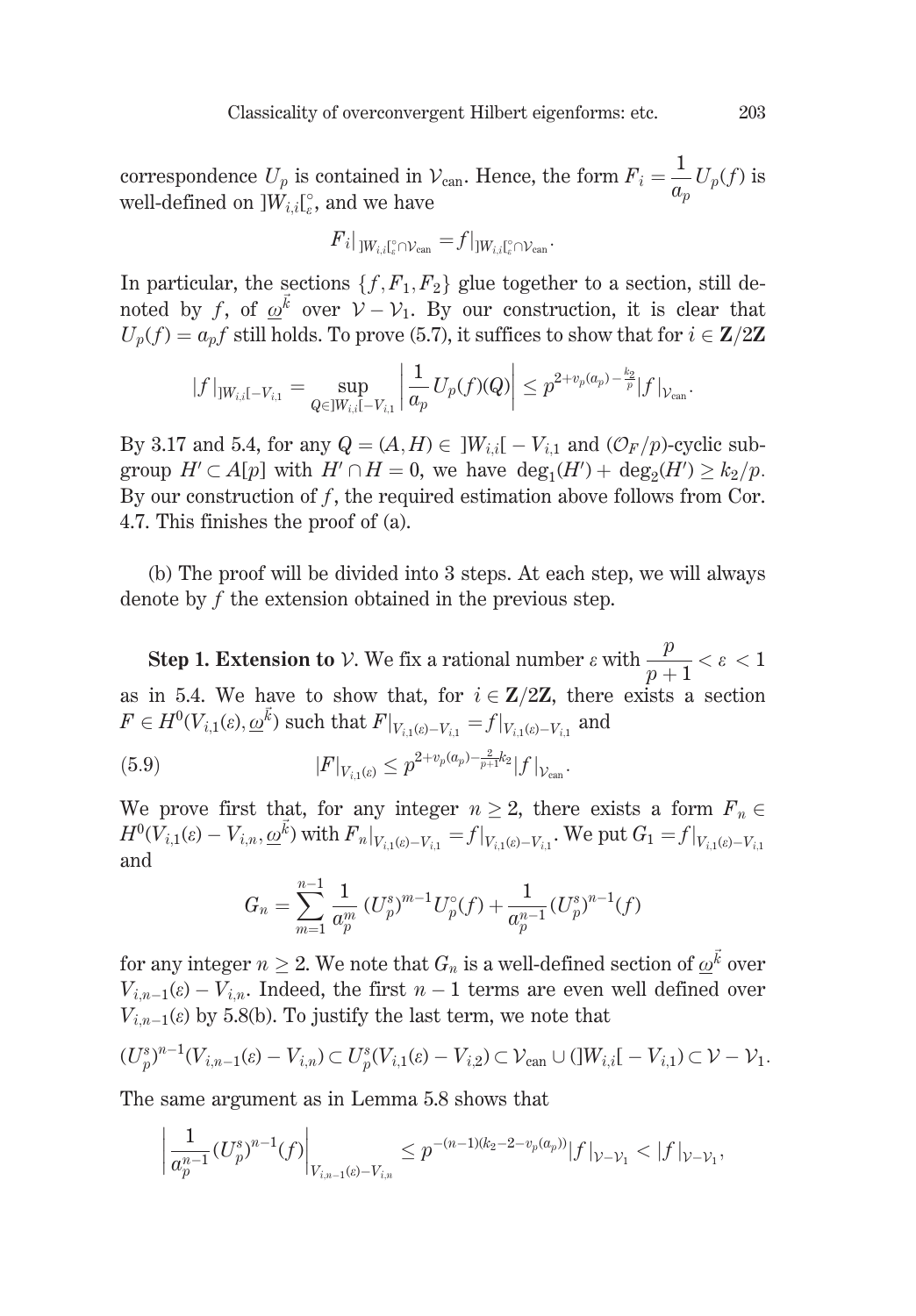where the last step uses the assumption  $k_2 > 2 + v_n(a_n)$ . On the other hand, (5.8)(b) implies that the first  $n-1$  terms in definition of  $G_n$  are bounded by

$$
\max_{1 \leq m \leq n-1} \{ p^{-m(k_2 - 2 - v_p(a_p)) + k_2(p-1)/(p+1)} \} |f|_{\mathcal{V}_{\text{can}}} = p^{2 + v_p(a_p) - \frac{2}{p+1}k_2} |f|_{\mathcal{V}_{\text{can}}}.
$$

Therefore, for any  $n \geq 1$ , we have

$$
\begin{aligned} |G_n|_{V_{i,n-1}(\varepsilon)-V_{i,n}} &\leq \max\{p^{2+v_p(a_p)-\frac{2}{p+1}k_2}|f|_{\mathcal{V}_{\mathrm{can}}},|f|_{\mathcal{V}-\mathcal{V}_1}\} \\ &\leq \max\{1,p^{2+v_p(a_p)-k_2/p}\}|f|_{\mathcal{V}_{\mathrm{can}}}, \end{aligned}
$$

where we have used  $(5.7)$  in the last step. Using the functional equation  $U_p(f) = a_p f$ , it is easy to check that

$$
G_n|_{V_{i,n-1}(\varepsilon)-V_{i,n-1}}=G_{n-1}|_{V_{i,n-1}(\varepsilon)-V_{i,n-1}}
$$

Since  ${V_{i,m-1}(\varepsilon) - V_{i,m}}_{2 \le m \le n}$  form an admissible open covering of  $V_{i,1}(\varepsilon) - V_{i,n}$ , we see that the forms  $\{G_m\}_{m \leq n \leq n}$  glue together to a section  $F_n$  of  $\underline{\omega}^k$  over  $V_{1,i}(\varepsilon) - V_{i,n}$  whose restriction to  $V_{i,1}(\varepsilon) - V_{i,1}$  coincides with f. By the estimation above for  $G_n$ , we get

$$
(5.10) \t\t\t |F_n|_{V_{1,i}(\varepsilon)-V_{i,n}} \leq \max\{1,p^{2+\nu_p(a_p)-k_2/p}\}|f|_{\mathcal{V}_{\text{can}}}
$$

To obtain a form F over  $V_{1,i}(\varepsilon)$ , we define

$$
F'_n = \sum_{m=1}^n \frac{1}{a_p^m} (U_p^s)^{m-1} U_p^{\circ}(f)
$$

over  $V_{i,n}(\varepsilon)$ . Then it follows from Lemma 5.8(a) that

$$
|F_n - F'_n|_{V_{i,n}(\varepsilon) - V_{i,n}} = \left| \frac{1}{a_p^n} (U_p^s)^n(f) \right|_{V_{i,n}(\varepsilon) - V_{i,n}} \le p^{-n(k_2 - v_p(a_p) - 2) + (1 - \varepsilon)(p - 1)k_2} |f|_{V_{\text{can}}}
$$

Since  $v_p(a_p) + 2 < k_2$ , the estimation above tends to 0 as *n* tends to  $\infty$ . Note that Lemma 5.8(b) implies that

$$
|F_n'|_{V_{i,n}(c)} \leq p^{2+v_p(a_p)-\frac{2}{p+1}k_2} |f|_{\mathcal{V}_{\text{can}}} \leq \max\{1,p^{2+v_p(a_p)-\frac{1}{p}k_2}\} |f|_{\mathcal{V}_{\text{can}}}.
$$

Applying the gluing lemma A10 to  $U_0 = V_{i,1}(\varepsilon)$ , we get a unique section F of  $\underline{\omega}^k$  over  $V_{i,1}(\varepsilon)$  whose restriction to  $V_{i,1}(\varepsilon) - V_{i,n}$  coincides with  $F_n$ . Moreover, in view of the estimations for  $|F_n|_{V_{i1}-V_{i_n}}$  and  $|F'_n|_{V_{i_n}(\varepsilon)}$ , lemma A10 also implies that  $|F|_{V_{i_1}(\varepsilon)}$  is bounded by  $\max\{1,p^{2+v_p(a_p)-\frac{1}{p}k_2}|f|_{V_{\text{ann}}}\}\$ . This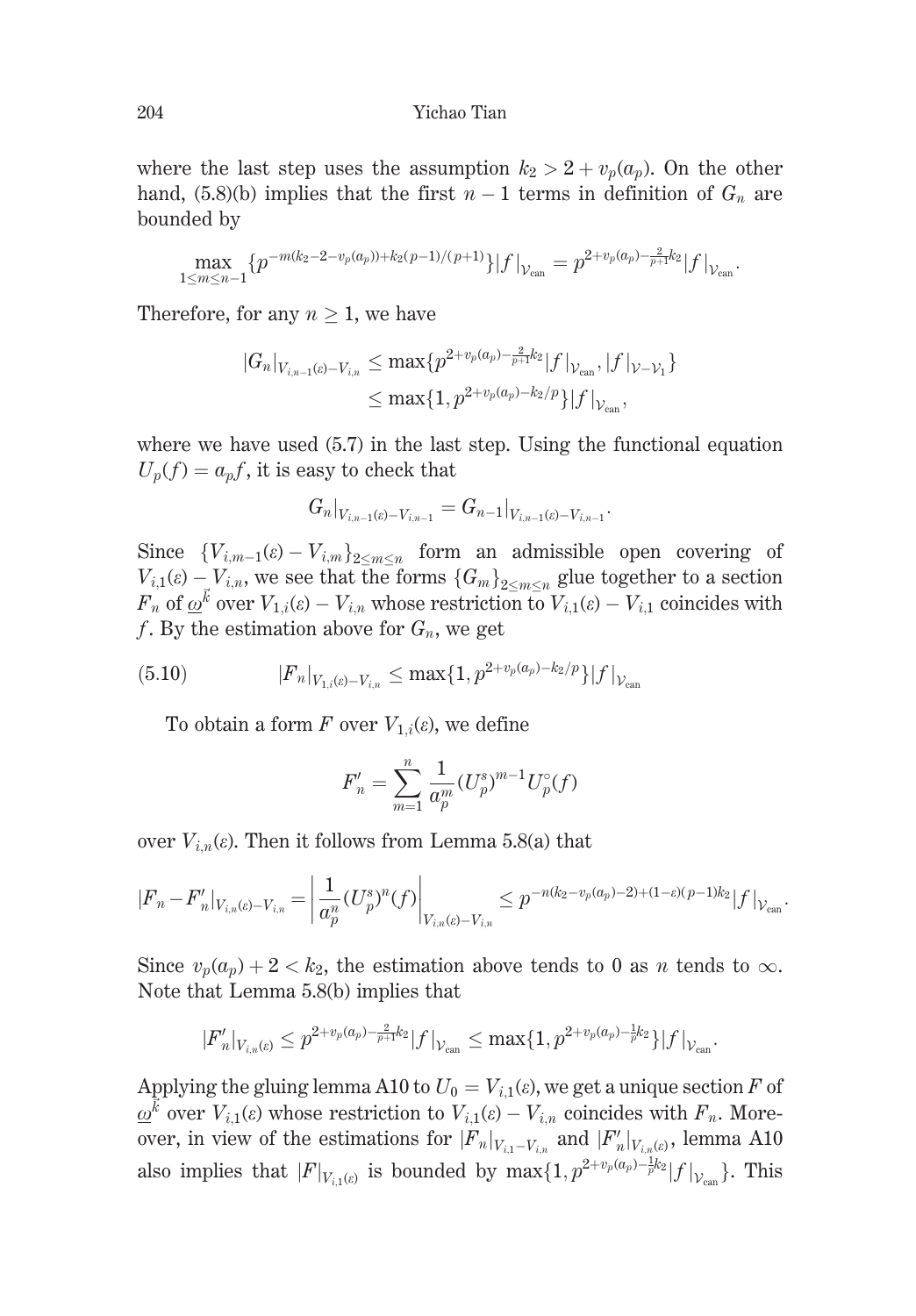extends the form  $f$  to  $V$ . Combining (5.7), we obtain

$$
(5.11) \t\t |f|_{\mathcal{V}} \le \max\{1, p^{2+v_p(a_p) - \frac{1}{p}k_2}\}|f|_{\mathcal{V}_{\text{can}}}
$$

**Step 2: Extension to**  $V \cup ]W_{1,B}[ \cup ]W_{2,B}[$ . For an interval  $I \subset (0,1]$  and  $i \in \mathbf{Z}/2\mathbf{Z}$ , we put

$$
]W_{i,B}[I] = \{Q \in ]W_{i,B}[ \cup ]W_{i,i}^{sg}[\ | \ v_i(Q) = 0, v_{i+1}(Q) \in I\},]
$$
  

$$
]W_{\star,B}[I] = ]W_{1,B}[I] \cup ]W_{2,B}[I].
$$

By Prop. 5.3, the image of  $]W_{\star,\text{B}}[$ <sub>(1,1)</sub> under the Hecke correspondence  $U_p$  is contained in  $\mathcal{V}_{\text{can}}$ . The form  $\frac{1}{a_n}U_p(f)$  is thus well defined over  $]W_{\star,\text{B}}[\mathcal{V}_{\mu,1}]$ , and it extends naturally f. For any rigid point  $Q = (A, H)$  in  $]W_{\star, B}[\underline{A}, \underline{B}]$ Prop. 3.17 implies that

$$
\deg(H') = \deg_1(H') + \deg_2(H') \ge \frac{1}{p}
$$

for any  $(\mathcal{O}_F/p)$ -cyclic subgroup  $H' \subset A[p]$  with  $H \cap H' = 0$ . Therefore, it follows from Cor. 4.7 that

$$
(5.12) \t|f|_{]W_{\star,\mathrm{B}}[\frac{1}{q},1]} = \sup_{Q \in ]W_{\star,\mathrm{B}}[\frac{1}{q},1]} |\frac{1}{a_p}(U_p f)(Q)| \le p^{2+v_p(a_p)-k_2/p}|f|_{\mathcal{V}_{\mathrm{can}}}.
$$

Next, we extend f to the remaining part of  $]W_{1,B}[\cup]W_{2,B}[\ldots]$ . Let  $\varepsilon_n = \frac{p+1}{n^n (n^2+1)}$  for any integer  $n \ge 0$ . The quasi-compact open subsets  $\{W_{\star,B}[c_{k,\ell_{n-1}}]\}_{n\geq 1}$  form an admissible open covering of  $]W_{\star,B}[c_{0,\ell_0}]$ . Note that  $\varepsilon_0 > \frac{1}{p}$ , and that  $]W_{\star,\mathbb{B}}[{}_{[\varepsilon_n,\varepsilon_{n-1}]}$  for  $n \geq 2$  is contained in the anti-canonical locus  $(4.15)$ 

$$
\mathcal{W} = \{Q \in \mathcal{Y}_{\text{rig}} \mid v_i(Q) + pv_{i-1}(Q) > 1 \quad \forall i \in \mathbb{Z}/2\mathbb{Z}.\}
$$

By Prop. 5.3 and 4.5, the  $U_p$  sends  $]W_{\star, \text{B}}[f_{\epsilon_1, \epsilon_0}]$  into

$$
\mathcal{V} \cup \,] W_{\star,B}[\mathfrak{l}_{\epsilon_{0},1}] = \mathcal{V}_{\mathrm{can}} \cup \,] W_{1,1}[\,\cup\,] W_{2,2}[\,\cup\,] W_{\star,B}[\mathfrak{l}_{\epsilon_{0},1}],
$$

where the form f has been defined, and it sends  $]W_{\star,\text{B}}[{}_{[\varepsilon_{n+1},\varepsilon_n]}]$  into  $|W_{\star, \mathbb{B}}|_{[\varepsilon_n, \varepsilon_{n-1}]}$  for  $n \geq 1$ . Therefore, we can define inductively a form  $f_n$ on  $]W_{\star,\mathbb{B}}[f_{[e_n,e_{n-1}]}]$  by putting  $f_1 = \frac{1}{a_n}U_p(f)$  and  $f_{n+1} = \frac{1}{a_n}U_p(f_n)$  for  $n \geq 1$ .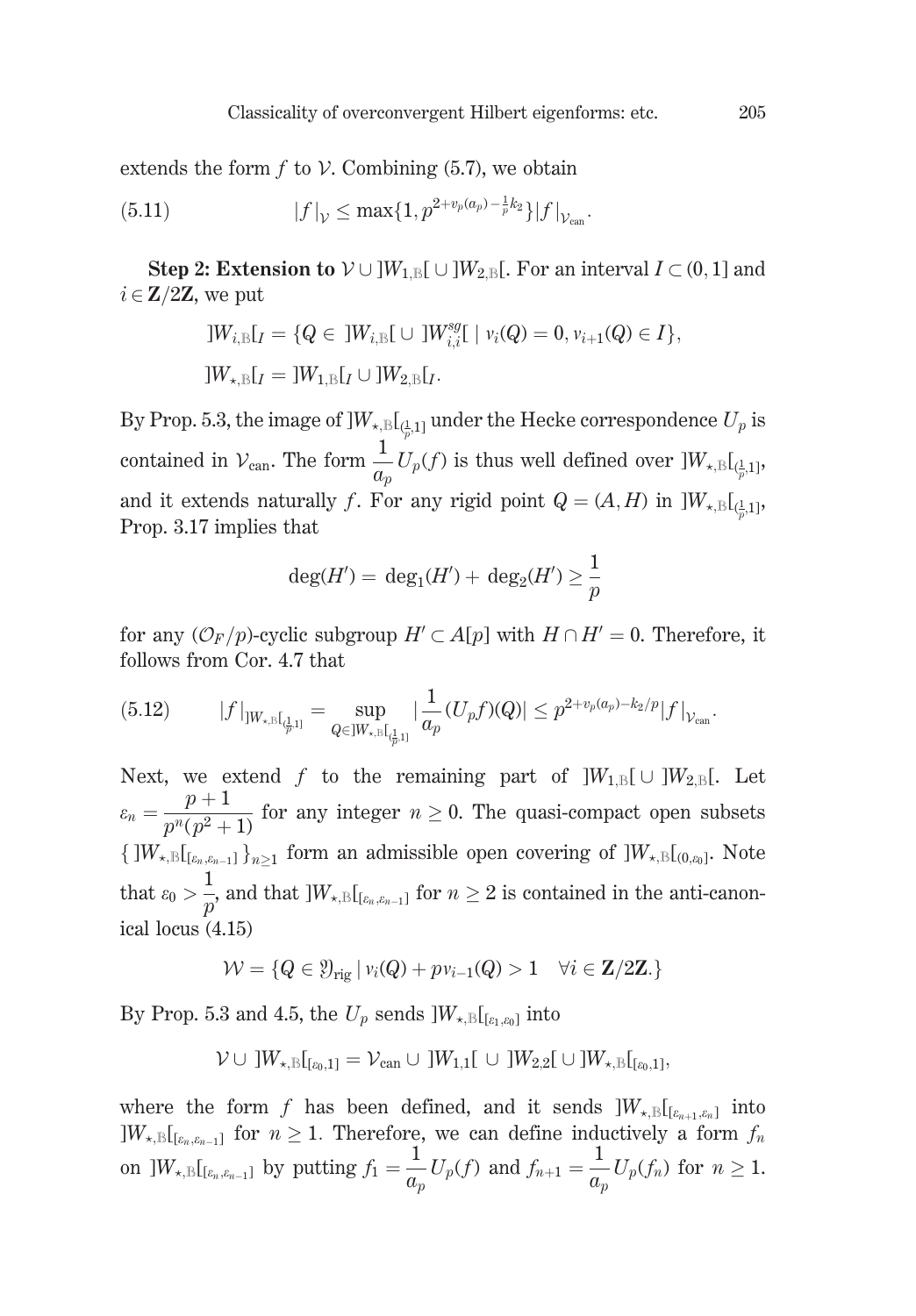It is easy to see that

$$
f_1|_{]W_{\star,\mathbb{B}}[\mathbf{q}_{\overline{p}^{,\varepsilon_0}]}}=f|_{]W_{\star,\mathbb{B}}[\mathbf{q}_{\overline{p}^{,\varepsilon_0}]}},
$$

and the forms  $\{f_n\}_{n \geq 1}$  coincide with each other over the overlaps of their definition domains. This proves that f extends to a section of  $\omega^{\vec{k}}$  over  $V \cup W_{k,\mathbb{B}}[0,1]$ . By 4.5(b) and (3.17), for any rigid point  $Q = (A,H) \in$  $\vert W_{\star,\mathbb{B}}\vert_{\lbrack \varepsilon_1,\varepsilon_0\rbrack}$ , every  $(\mathcal{O}_F/p)$ -cyclic subgroup  $H'\subset A[p]$  with  $H'\cap H=0$  has degree

$$
\deg(H') = \deg_1(H') + \deg_2(H') \ge \varepsilon_1.
$$

It results from Cor. 4.7 that

$$
(5.13) \t|f|_{]W_{\star,\mathbb{B}}[_{\mathfrak{l}_{e_1,a_0}}]} = \sup_{Q \in ]W_{\star,\mathbb{B}}[_{\mathfrak{l}_{e_1,a_0}}]} \left| \frac{1}{a_p} (U_p f)(Q) \right|
$$
  

$$
\leq p^{2+v_p(a_p)-\varepsilon_1 k_2} |f|_{\mathcal{V} \cup ]W_{\star,\mathbb{B}}[_{\mathfrak{l}_{e_0,1}}]}
$$
  

$$
\leq p^{2+v_p(a_p)-\varepsilon_1 k_2} \max\{1, p^{2+v_p(a_p)-\frac{1}{p}\varepsilon_2}\} |f|_{\mathcal{V}_{\text{can}}}
$$

where we have used  $(5.11)$  and  $(5.12)$  in the last inequality.

**Step 3.** It remains to extend f to  $]W_{\emptyset,\mathbb{B}}[$ . We denote by  $\mathcal{C}(p)_{\text{rig}}|_W$  the inverse image of the anti-canonical locus W by  $\pi_1 : C(p)_{\text{rig}} \to \mathcal{Y}_{\text{rig}}$ . Prop. 4.5(b) implies that we have a decomposition of rigid analytic spaces

$$
\mathcal{C}(p)_{\text{rig}}|_{\mathcal{W}} = \mathcal{C}(p)_{\text{rig}}^c \coprod \mathcal{C}(p)_{\text{rig}}^a.
$$

Here, for every rigid point  $Q = (A, H) \in W$ ,  $\pi_1^{-1}(Q) \cap C(p)_{\text{rig}}^c$  consists of the single point  $(A, H, C)$ , where  $C \subset A[p]$  is the canonical subgroup; and  $\pi_1^{-1}(Q) \cap C(p)_{\text{rig}}^a$  corresponds to the other  $p^2 - 1$  anti-canonical subgroups. Correspondingly, we have a decomposition of Hecke correspondences  $U_p = U_p^c + U_p^a$ . For  $\varepsilon_n = \frac{p+1}{p^n(p^2+1)}$  as above, we put

$$
\textstyle{]}W_{\emptyset,\mathbb{B}}\textstyle{\mathcal{L}}_{\varepsilon_n}=\textstyle{]}W_{\emptyset,\mathbb{B}}\textstyle{\mathcal{L}}\,\cup\,\textstyle{]}W_{\star,\mathbb{B}}\textstyle{\mathcal{L}}_{(0,\varepsilon_n]}.
$$

They are strict neighborhoods of  $]W_{\emptyset,\mathbb{B}}[$  in  $]Y_{\kappa}-W_{\mathbb{B},\mathbb{B}}[$ . By Prop. 4.5, we have

$$
U^c_p (]W_{\emptyset,\mathbb{B}}[\![\varepsilon_n)\subset ]W_{\emptyset,\mathbb{B}}[\![\varepsilon_{n-1}\quad\text{for }n\geq 1,
$$

and  $U^a_p(W_{\emptyset,\mathbb{B}}[_{\varepsilon_n}) \subset \mathcal{V}_{\text{can}}$ . We define a section of  $\underline{\omega}^{\vec{k}}$  on  $]W_{\emptyset,\mathbb{B}}[_{\varepsilon_n}]$  by

$$
g_n = \sum_{m=1}^n \frac{1}{a_p^m} (U_p^c)^{m-1} U_p^a(f).
$$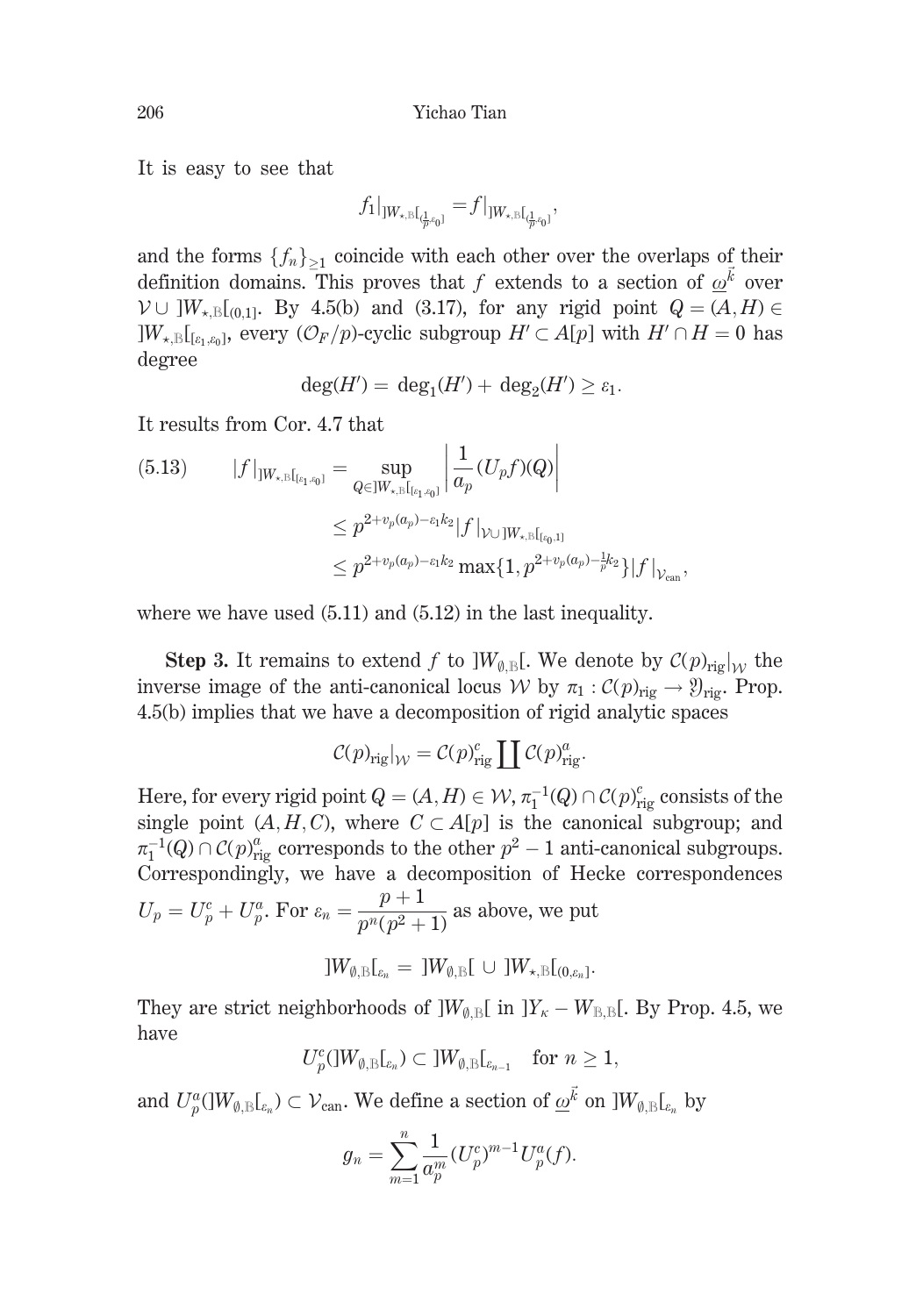By Prop. 4.5, for any rigid point  $Q = (A, H) \in ]W_{\emptyset, \mathbb{R}}[G_{\epsilon_n}]$ , the canonical subgroup  $C \subset A[p]$  has degree

$$
deg(C) = deg_1(C) + deg_2(C) \ge 2 - p\varepsilon_n > 1.
$$

We deduce from 4.6 that, for  $m > 1$  and  $Q \in ]W_{\emptyset, \mathbb{R}}[...]$ 

$$
\begin{aligned} \left| \frac{1}{a_p^m} (U_p^c)^{m-1} (U_p^a)(f)(Q) \right| &\leq p^{2+v_p(a_p)-(k_1\deg_1(C)+k_2\deg_2(C))} \left| \frac{1}{a_p^{m-1}} (U_p^c)^{m-2} (U_p^a)(f) \right|_{]W_{\emptyset,\mathbb{B}}[_{x_{n-1}}]} \\ &\leq p^{2+v_p(a_p)-k_2(2-p\epsilon_n)} \left| \frac{1}{a_p^{m-1}} (U_p^c)^{m-2} (U_p^a)(f) \right|_{]W_{\emptyset,\mathbb{B}}[_{x_{n-1}}]} . \end{aligned}
$$

Since  $2 + v_n(a_n) - k_2(2 - p\varepsilon_n) < 2 + v_n(a_n) - k_2 < 0$ , we get

$$
(5.14) \left. \left| \frac{1}{a_p^m} (U_p^c)^{m-1} (U_p^a)(f) \right|_{]W_{\emptyset,\mathbb{B}}[_{\epsilon_n}]} \leq p^{2+v_p(a_p)-k_2(2-p\epsilon_n)} \left| \frac{1}{a_p^{m-1}} (U_p^c)^{m-2} (U_p^a)(f) \right|_{]W_{\emptyset,\mathbb{B}}[_{\epsilon_{n-1}}]} \right|
$$

$$
< \left| \frac{1}{a_p^{m-1}} (U_p^c)^{m-2} (U_p^a)(f) \right|_{]W_{\emptyset,\mathbb{B}}[_{\epsilon_{n-1}}]}.
$$

Moreover, it follows trivially from 4.6 that  $\left|\frac{1}{a_p}U_p^a(f)\right|_{|W_{\alpha}|}\leq p^{2+v_p(a_p)}|f|_{V_{\text{can}}}.$ <br>Hence we get Hence, we get

$$
(5.15) \quad |g_n|_{]W_{\emptyset,\mathbb{B}}[_{s_n}]} \leq \max_{1 \leq m \leq n} \left| \frac{1}{a_p^m} (U_p^c)^{m-1} U_p^a(f) \right|_{]W_{\emptyset,\mathbb{B}}[_{s_n}]} = \left| \frac{1}{a_p} U_p^a(f) \right|_{]W_{\emptyset,\mathbb{B}}[_{s_n}]} \leq p^{2+v_p(a_p)} |f|_{\mathcal{V}_{\text{can}}}.
$$

Using  $f = \frac{1}{a_p} U_p(f)$ , we see that  $g_n - f = \frac{1}{a_n^n} (U_p^c)^n(f)$ . A similar argument as in (5.14) shows that for any  $n \geq 1$ 

$$
|f - g_n|_{]W_{\star,\mathbb{B}}[t_{\varepsilon_{n+1},\varepsilon_n}]} = \left| \frac{1}{a_p^n} (U_p^c)^n (f) \right|_{]W_{\star,\mathbb{B}}[t_{\varepsilon_{n+1},\varepsilon_n}]} \n\leq p^{2+v_p(a_p)-k_2(2-p\varepsilon_n)} \left| \frac{1}{a_p^{n-1}} (U_p^c)^{n-1} (f) \right|_{]W_{\star,\mathbb{B}}[t_{\varepsilon_n,\varepsilon_{n-1}}]} \n\leq p^{n(2+v_p(a_p))-k_2(2n-p\sum_{r=1}^n \varepsilon_r)} |f|_{]W_{\star,\mathbb{B}}[t_{\varepsilon_1,\varepsilon_0}]}.
$$

As  $2 + v_p(a_p) < k_2$ , we check easily for any  $n \ge 1$  that  $n(2+v_p(a_p))-k_2\left(2n-p\sum_{}^{n} \varepsilon_r\right) < -k_2n+k_2\frac{(p+1)p}{(p^2+1)(p-1)}\left(1-\frac{1}{p^n}\right)<0.$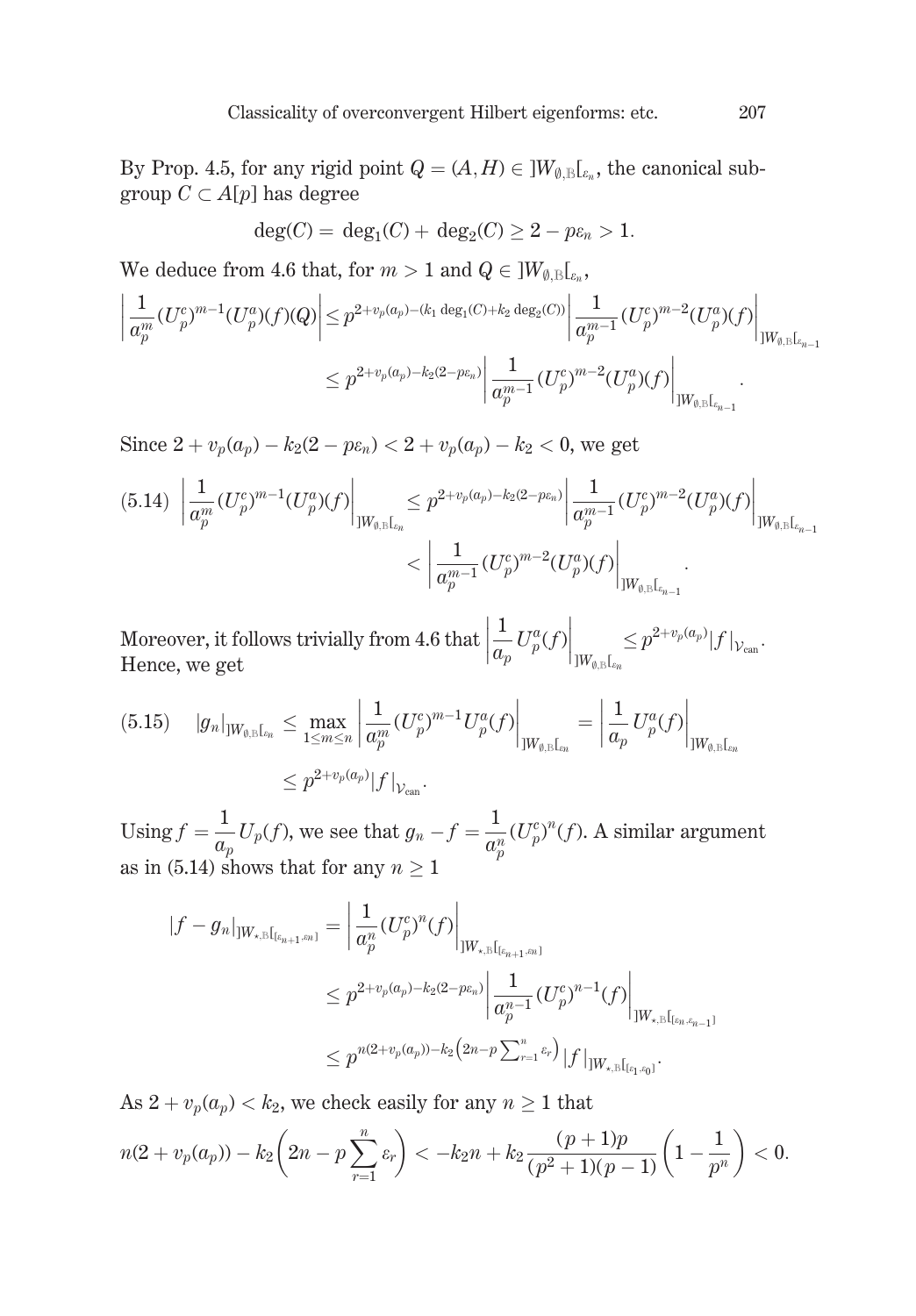Yichao Tian

Therefore, we get  $|f - g_n|_{]W_{\star,\mathbb{B}}[[g_n, g_n]]} \leq |f|_{]W_{\star,\mathbb{B}}[[g_n, g_n]]}$  and  $|f-g_n|_{]W_{\star,\mathbb{B}}[s_{n+1},s_n]} \to 0 \quad \text{ as } n \to \infty.$ 

From (5.13), it follows that

$$
|f-g_n|_{]W_{\star,\mathbb{B}}[_{[z_{n+1},z_n]}]} < p^{2+v_p(a_p)}|f|_{\mathcal{V}_{\text{can}}}.
$$

In view of (5.15), we deduce that  $|f|_{W_{\star,\mathbb{B}}[f_{\varepsilon_{n+1},\varepsilon_n}]} \leq p^{2+v_p(a_p)}|f|_{\mathcal{V}_{\text{can}}}$  for every  $n > 1$ . Combining with the estimations (5.11), (5.12) and (5.13), we see that

$$
|f|_{\mathcal{V} \cup ]W_{\star,\mathbb{B}}[_{(0,1]}} \leq p^{2+v_p(a_p)}|f|_{\mathcal{V}_{\text{can}}}.
$$

Now the assumptions of Lemma A10 are satisfied for  $X_K = \mathcal{Y}_{\text{ris}}$  with  $U_0 = |Y_{\kappa} - W_{\text{B,B}}|, U_n = |W_{\emptyset,\text{B}}|_{\varepsilon_n}$  for  $n \geq 1, V_n = U_{n+1}, F_n = f|_{|Y_{\kappa} - W_{\text{B,B}}| - V_n},$  $F'_n = g_n$  and  $C = p^{2+v_p(a_p)} |f|_{\mathcal{V}_{\text{can}}}$ . We deduce that there exists a unique section f of  $\omega^{\vec{k}}$  over  $]Y_k - W_{B,B}$ , hence also over  $]Y_k - W_{B,B}$   $] \cup V_{can}$ , which extends f and is bounded by  $p^{2+v_p(a_p)}|f|_{\mathcal{V}_{\text{cons}}}$ . This completes the proof.  $\square$ 

### 6. The general case of Theorem 2.7

In this section, we indicate how to generalize the arguments in the preceding section to prove Theorem 2.7 in the general case.

We denote by  $\Sigma$  the set of all prime ideals of  $\mathcal{O}_F$  above p, and we assume  $[\kappa(\mathfrak{p}): \mathbf{F}_p] \leq 2$  for all  $\mathfrak{p} \in \Sigma$ . Let  $\Sigma_1 \subset \Sigma$  be the subset consisting of primes of degree 1, and  $\Sigma_2 \subset \Sigma$  be the subset of primes of degree 2. Since Theorem 2.7 in the case  $\Sigma = \Sigma_1$  was treated by Sasaki [Sa10], we always suppose that  $\Sigma_2 \neq \emptyset$ . We have a partition

$$
\mathbb{B} = \bigg(\coprod_{\mathfrak{p} \in \Sigma_1} \mathbb{B}_{\mathfrak{p}}\bigg) \coprod \bigg(\coprod_{\mathfrak{q} \in \Sigma_2} \mathbb{B}_{\mathfrak{q}}\bigg).
$$

For  $\mathfrak{p} \in \Sigma_1$ , we denote by  $\beta_{\mathfrak{p}}$  the unique element of  $\mathbb{B}_{\mathfrak{p}}$ , and  $v_{\mathfrak{p}}$  the corresponding valuation of  $\mathcal{Y}_{\text{rig}}$  (4.12); for  $\mathfrak{q} \in \mathcal{Z}_2$ , we denote by  $\mathbb{B}_{\mathfrak{q}} = {\beta_{\mathfrak{q},1}, \beta_{\mathfrak{q},2}}$ , and  $v_{q,1}, v_{q,2}$  be the corresponding two valuations. Let  $I = [0, 1]$  and  $\mathbf{J} = [0, 1]^2$ . We have a valuation map

$$
v_{\mathfrak{Y}} = ((v_{\mathfrak{p}})_{\mathfrak{p} \in \Sigma_1}, (v_{\mathfrak{q},1}, v_{\mathfrak{q},2})_{\mathfrak{q} \in \Sigma_2}) : \mathfrak{Y}_{\mathrm{rig}} \to \mathbf{I}^{\Sigma_1} \times \mathbf{J}^{\Sigma_2}.
$$

In general, if  $\Omega$  is a subset of  $I^{\Sigma_1} \times J^{\Sigma_2}$ , we put

$$
\mathcal{Y}_{\text{rig}}(\Omega) = \{Q \in \mathcal{Y}_{\text{rig}} \mid \nu_{\mathcal{Y}}(Q) \in \Omega\}.
$$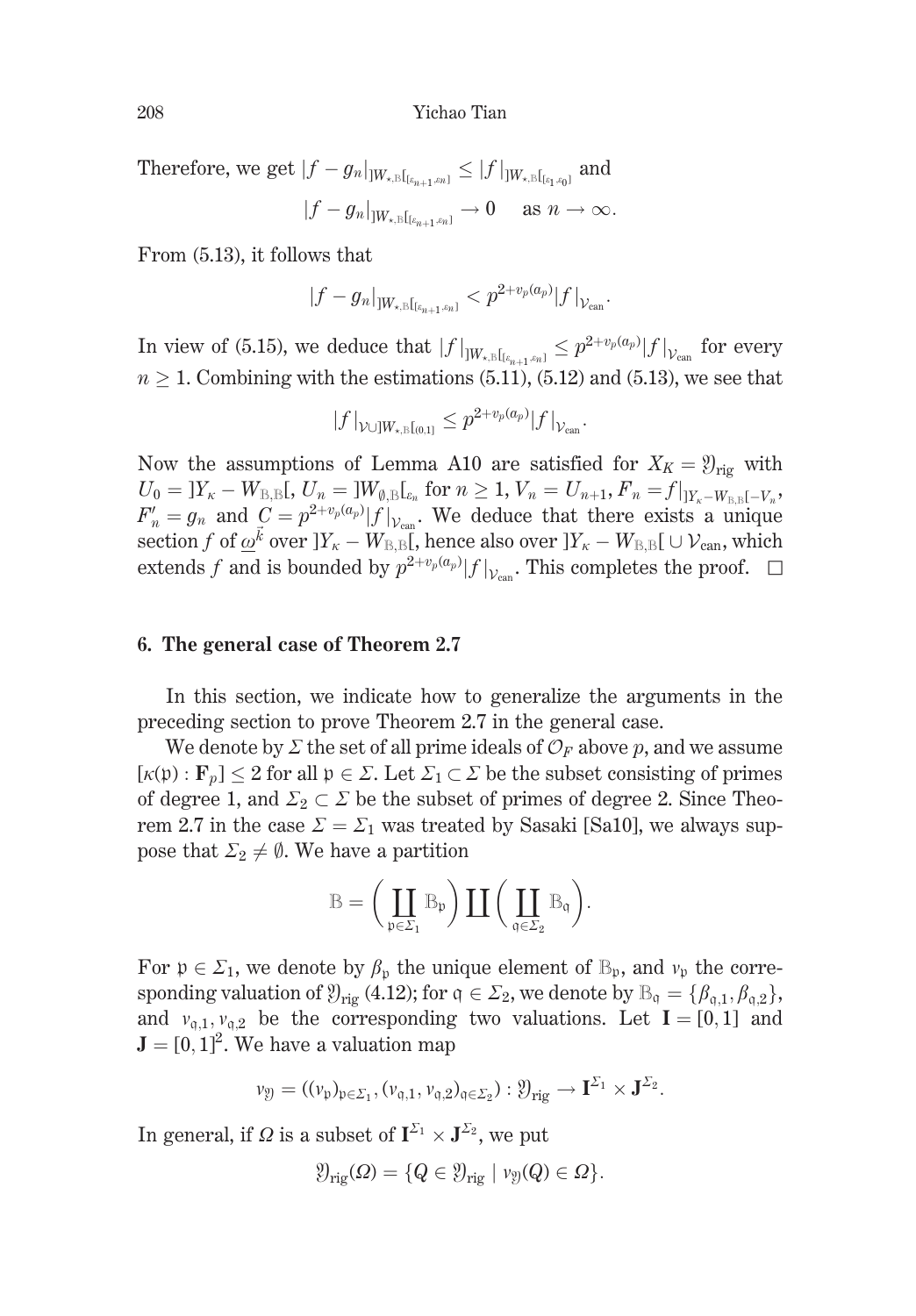Let  $\{S_n : p \in \Sigma\}$  be a collection of non-empty subsets of either I or J. If all the  $S_p$  are closed and connected in the usual real topology, the corresponding rigid subspace  $\mathcal{Y}_{\text{rig}}\left(\prod_{n\in\mathcal{Y}}S_p\right)$  is a quasi-compact admissible open subset of  $\mathcal{Y}_{\text{rig}}$ . For example, if  $\vec{\mathbf{l}} = (1, 1, \dots, 1) \in \mathbf{I}^{\Sigma_1} \times \mathbf{J}^{\Sigma_2}$ , then  $\mathcal{Y}_{\text{rig}}(\vec{\mathbf{l}})$  is the ordinary locus  $\mathcal{Y}_{\text{rig}}^{\text{ord}}$ . Hence, if  $\prod_{\mathfrak{p} \in \Sigma} S_{\mathfrak{p}}$  is a neighborhood of

LEMMA 6.1. Let  $I = [0,1]$ , and  $J_{\Box}$  be the boundary of  $[0,1]^2$ , i.e. the union of its four closed edges. Then  $\mathfrak{Y}_{\text{rig}}(\mathbf{I}^{\Sigma_1} \times \mathbf{J}_{\square}^{\Sigma_2})$  is the tube over an open subset of  $Y_{\kappa}$  whose complement has codimension 2.

**PROOF.** We consider Goren-Kassaei's stratification  $\{W_{\varphi,\eta}\}\$  on  $Y_{\kappa}$  defined in (4.2), where  $(\varphi, \eta)$  runs through all the admissible pairs of subsets of B. For each  $\mathfrak{p} \in \Sigma$ , we put  $\varphi_{\mathfrak{p}} = \varphi \cap \mathbb{B}_{\mathfrak{p}}$  and  $\eta_{\mathfrak{p}} = \eta \cap \mathbb{B}_{\mathfrak{p}}$ . Then we have  $\varphi = \coprod_{\mathfrak{p} \in \Sigma} \varphi_{\mathfrak{p}}$  and  $\eta = \coprod_{\mathfrak{p} \in \Sigma} \eta_{\mathfrak{p}}$ . Similarly, for each prime  $\mathfrak{p}$ , the pair  $(\varphi_{\mathfrak{p}}, \eta_{\mathfrak{p}})$  of subsets of  $\mathbb{B}_{p}$  can be called admissible in the sense that  $\varphi_{p} \supset \sigma(\eta_{p}^{c})$ , where  $\eta_{p}^{c}$ denotes the complementary subset  $\mathbb{B}_{\mathfrak{p}} - \eta_{\mathfrak{p}}$ , and  $\sigma : \mathbb{B}_{\mathfrak{p}} \to \mathbb{B}_{\mathfrak{p}}$  is the action of the Frobenius. In particular, we have

$$
|\varphi_{\mathfrak{p}}| + |\eta_{\mathfrak{p}}| \geq |\mathbb{B}_{\mathfrak{p}}| = [\kappa(\mathfrak{p}) : \mathbf{F}_{p}].
$$

Now, let Z be the union of all the strata  $W_{\varrho,\eta}$  such that there exists at least one  $\mathfrak{p} \in \Sigma_2$  with  $(\varphi_n, \eta_n) = (\mathbb{B}_{\mathfrak{p}}, \mathbb{B}_{\mathfrak{p}})$ . By [GK09, 2.5.2] (or cf. 4.2), Z is closed in  $Y_{\kappa}$ , and each stratum  $W_{\varphi,\eta}$  in Z has dimension

$$
2g - |\varphi| - |\eta| = 2g - \sum_{\mathfrak{p} \in \Sigma} (|\varphi_{\mathfrak{p}}| + |\eta_{\mathfrak{p}}|) \le g - 2,
$$

i.e. Z has codimension 2 in  $Y_{\kappa}$ . Now one checks easily that  $\mathcal{Y}_{\text{ric}}(\mathbf{I}^{\Sigma_1} \times \mathbf{J}_{\square}^{\Sigma_2})$ identifies with the tube over  $Y_{\kappa} - Z$ . This proves the Lemma.  $\Box$ 

We fix a prime  $\mathfrak{p} \in \Sigma_1$  of degree 1. We describe the Hecke correspondence  $U_{\mathfrak{p}}$  on  $\mathfrak{Y}_{\text{rig}}$ . Let L be a finite extension of  $\mathbf{Q}_{\kappa}$ , and P be a L-valued rigid point of  $\mathfrak{X}_{\text{rig}}$  corresponding to a HBAV over  $\mathcal{O}_L$ . We denote by  $w_{\mathfrak{p}}(A)$ the partial Hodge height of  $A(4.11)$  corresponding to the unique element of  $\mathbb{B}_{p}$ , and  $A[p^{\infty}]$  be the p-component of  $A[p^{\infty}]$ . This is a *p*-divisible group of dimension 1 and height 2, since p has degree 1. Thus for any  $(\mathcal{O}_F/\mathfrak{p})$ -cyclic isotropic subgroup H of  $A[\mathfrak{p}]$ , its p component  $H[\mathfrak{p}]$  is just a subgroup of order p in the p-divisible groups  $A[p^{\infty}]$ . The possibilities for such sub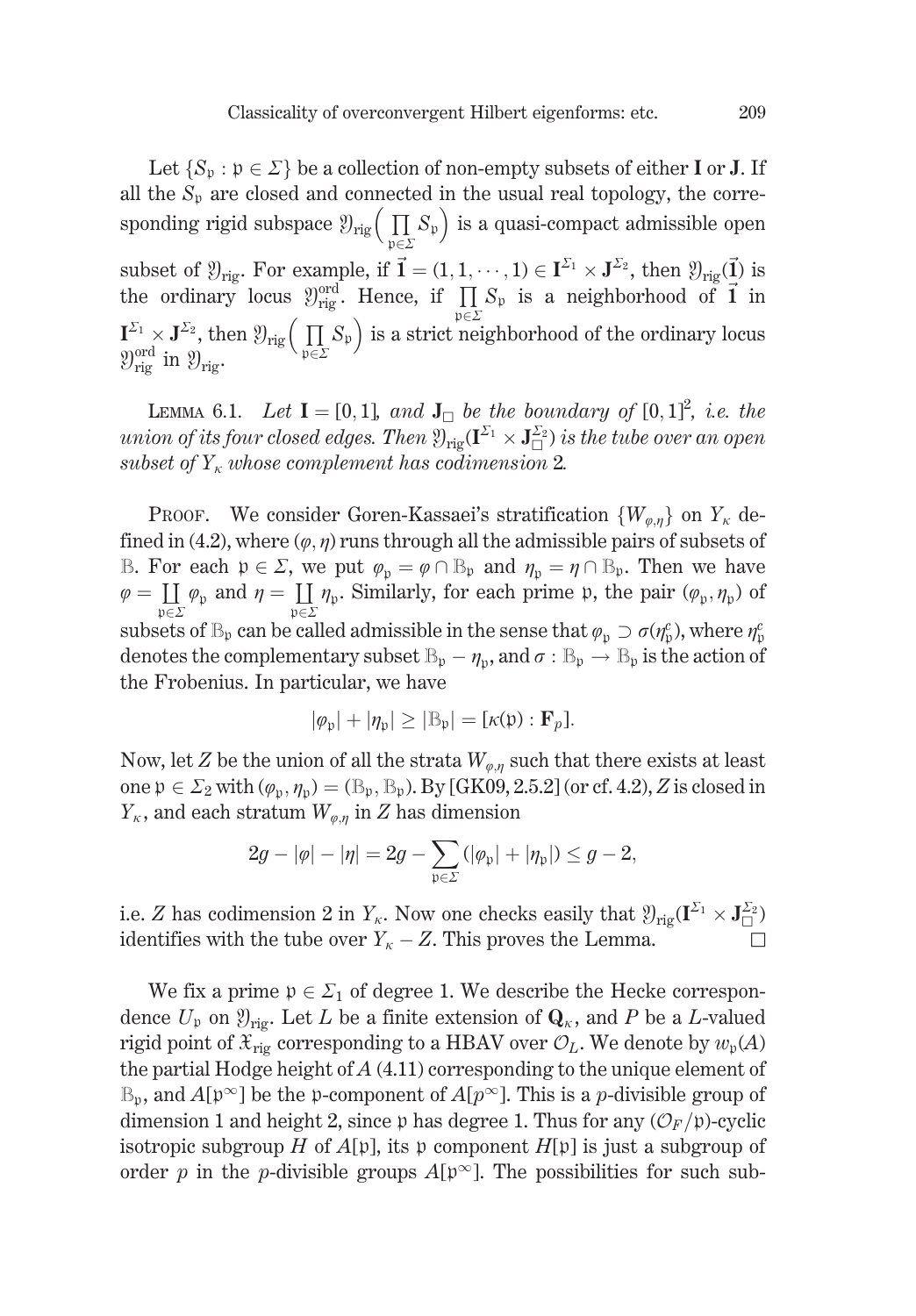groups are well analyzed by Katz and Lubin [Ka73], and widely used in the work of [Bu03], [Ks06] and [Sa10]. We summarize the results in our language as follows.

LEMMA 6.2 [Lubin-Katz]. Let  $\mathfrak{p} \in \Sigma_1$  as above,  $Q = (A, H)$  be an L-valued rigid point of  $\mathcal{Y}_{\text{ric}}$ . Then we have the following possibilities:

(a) Assume  $\frac{1}{n+1} < v_i(Q) \leq 1$ , i.e. Q is canonical at p in the sense of *Theorem 4.3. Then* we have  $w_p(A) = 1 - v_p(Q) < \frac{p}{n+1}$ , and all the subgroups  $H' \subset A[\mathfrak{p}]$  of order p different from  $H[\mathfrak{p}]$  has  $\deg(H') = \frac{1}{p}(1 - v_{\mathfrak{p}}(Q)).$ Or equivalently, all the points  $Q_1 \in U_\mathfrak{p}(Q)$  satisfy  $1 - v_\mathfrak{p}(Q_1) = \frac{1}{n}(1 - v_\mathfrak{p}(Q))$ , i.e.

$$
\nu_{\mathfrak{p}}(Q_1) = \frac{p-1}{p} + \frac{1}{p} \nu_{\mathfrak{p}}(Q) > \frac{p}{p+1}.
$$

(b) Assume  $v_p(Q) = \frac{1}{n+1}$ , i.e. Q is too-singular at p. Then we have  $w_{\mathfrak{p}}(A) \geq \frac{p}{p+1}$ , and all the subgroups  $H' \subset A[\mathfrak{p}]$  of order p different from H has deg( $H'$ ) =  $\frac{1}{p+1}$ , or equivalently, we have  $v_i(Q_1) = \frac{p}{p+1}$  for all  $Q_1 \in U_p(Q)$ . (c) If  $0 \le v_p(Q) < \frac{1}{n+1}$ , i.e. Q is anti-canonical at p in the sense of *Theorem 4.3. Then we have*  $w_p(A) = p v_p(Q) < \frac{p}{p+1}$ . *There exists a unique* 

subgroup  $C \subset A[\mathfrak{p}]$  of order p different from  $H$  with  $deg(C) = 1 - pv_p(Q)$ , and the other subgroups  $H' \subset A[\mathfrak{p}]$  has  $deg(H') = v_{\mathfrak{p}}(Q)$ . Equivalently, there exists a unique point  $Q_1 \in U_p(Q)$  with  $v_p(Q_1) = pv_p(Q) < \frac{p}{p+1}$ , and all the other  $p-1$  points  $Q'_1 \in U_p(Q)$  satisfy  $v_p(Q'_1) = 1 - v_p(Q) > \frac{p}{p+1}$ .

PROOF. Indeed, all these results are direct consequences of [Ka73, 3.10.7]. Statement (a) and (c) are also special cases of Prop. 4.5.  $\Box$ 

We have the following proposition on the analytic continuation of a  $U_{\mathfrak{p}}$ -eigenform form, due to essentially Kassaei [Ks06].

**PROPOSITION 6.3.** Let  $\mathfrak{p} \in \Sigma_1$  as above, and  $\prod_{\alpha} S_{\alpha} \subset \mathbf{I}^{\Sigma_1} \times \mathbf{J}^{\Sigma_2}$  be a closed and connected neighborhood of  $\vec{1}$ . Let  $\vec{k} \in \mathbb{Z}^{\mathbb{B}}$ ,  $k_{\mathfrak{p}} \in \mathbb{Z}$  be its p-th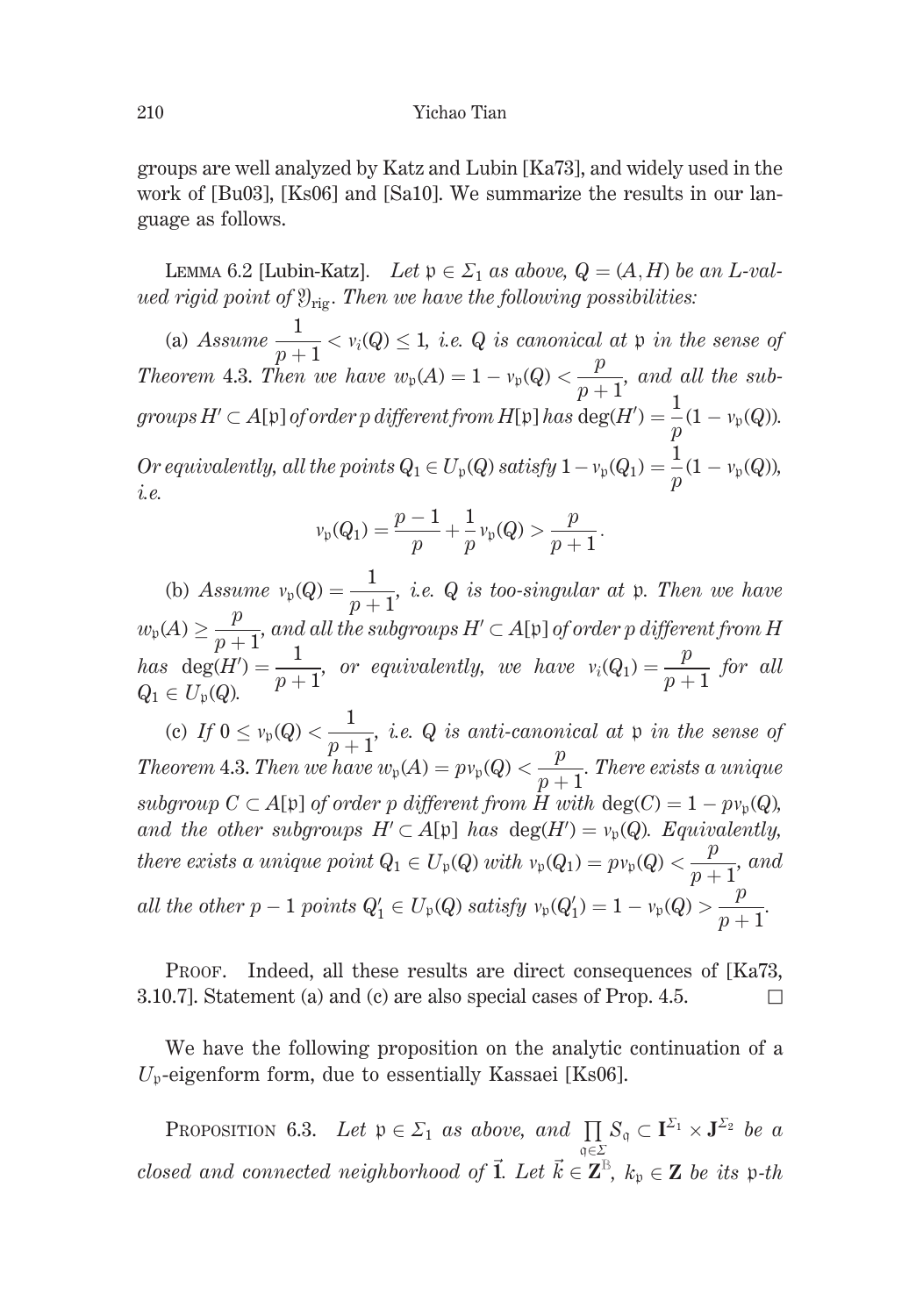component, and f be a section of  $\underline{\omega}^{\vec{k}}$  over  $\mathfrak{Y}_{\text{rig}}\left(\prod_{\alpha\in S_{\mathfrak{q}}}\right)$ . Assume that f is a  $U_{p}$ -eigenform of weight  $\vec{k}$  with eigenvalue  $a_{p} \neq 0$ .

(a) The form f extends uniquely to an eigenform of  $U_p$  with eigenvalue  $a_p$  over  $\mathcal{Y}_{\text{rig}}(I_{>0} \times \prod_{q \neq p} S_q)$ , where  $I_{>0} = (0, 1]$  is considered as a subset of the p-th copy of **I**.

(b) If  $v_p(a_p) < k_p - 1$ , then f extends uniquely to an eigenform of  $U_p$ with eigenvalue  $a_p$  over  $\mathfrak{Y}_{\text{rig}}\left(\mathbf{I} \times \prod_{\lambda \in \Lambda} S_{\mathfrak{q}}\right)$ .

PROOF. The arguments are the same as in [Ks06, 4.1] and [Sa10]. We include a proof here for completeness.

(a) For any integer  $n \ge 0$ , we put  $\varepsilon_n = \frac{1}{n^{n-1}(n+1)}$ . By assumption,  $S_p$ is a neighborhood of  $1 \in I = [0, 1]$ . We may assume thus  $[1 - \varepsilon_N] \subset S_n$ for some integer  $N > 0$ . By Lemma 6.2(a) and (b), the image of  $\mathcal{Y}_{\text{rig}}\left([1-\varepsilon_n,1]\times\prod_{\alpha\neq n}S_{\alpha}\right)$  under the correspondence  $U_{\mathfrak{p}}$  is contained in  $\mathcal{Y}_{\text{rig}}\left([1-\varepsilon_{n+1},1]\times\prod_{\mathfrak{q}\neq\mathfrak{p}}^{\mathfrak{p}'} S_{\mathfrak{q}}\right)$ . Therefore, the form  $\frac{1}{a_{\mathfrak{p}}^N}U_{\mathfrak{p}}^N$  is well defined over  $\mathcal{Y}_{\text{rig}}\left([1-\varepsilon_0,1]\times\prod_{\alpha\neq 0}S_{\mathfrak{q}}\right)$ . Note that  $1-\varepsilon_0=\varepsilon_1=\frac{1}{p+1}$ . This gives the unique extension of f over  $\mathcal{Y}_{\text{rig}}([{\varepsilon}_1,1] \times {\prod_{\alpha\neq n} S_{\mathfrak{q}}})$ . By Lemma 6.2(c), we have

$$
U_{\mathfrak{p}}(\mathfrak{Y}_{\mathrm{rig}}([\varepsilon_{n+1},1]\times\prod_{\mathfrak{q}\neq\mathfrak{p}}S_{\mathfrak{q}}))\subset \mathfrak{Y}_{\mathrm{rig}}([\varepsilon_n,1]\times\prod_{\mathfrak{q}\neq\mathfrak{p}}S_{\mathfrak{q}}).
$$

Using the functional equation  $f = \frac{1}{a_p} U_p(f)$ , we can extend inductively f to  $\mathcal{Y}_{\text{rig}}\left(\left[\varepsilon_n,1\right]\times\prod_{\alpha\neq\nu}S_{\alpha}\right)$  for any  $n\geq 1$ . As the quasi-compact admissible open subsets of  $\left\{ \mathfrak{Y}_{\text{rig}}\left([{\varepsilon_n},1]\times\prod\limits_{\alpha\neq p}S_{\mathfrak{q}}\right):n\geq 1\right\}$  form an admissible covering of  $\mathcal{Y}_{\text{rig}}\left(I_{>0} \times \prod_{\alpha \neq 0} S_{\mathfrak{q}}\right)$ , this finishes the proof of (a).

(b) We proceed in the same way as in Step 3 of Prop. 5.9. We put  $V_{\text{anti}} = \mathcal{Y}_{\text{rig}}\left(\left[0, \frac{1}{p+1}\right] \times \prod_{\alpha \neq n} S_{\mathfrak{q}}\right)$ . This is the analogue of the anti-canonical locus in our situation. Denote by  $\mathcal{C}(\mathfrak{p})_{\mathrm{rig}}|_{V_{\mathrm{anti}}}$  the inverse image of  $V_{\mathrm{anti}}$  via the first projection of Hecke correspondence  $\pi_1 : C(\mathfrak{p})_{\text{rig}} \to \mathfrak{Y}_{\text{rig}}$  (2.5). By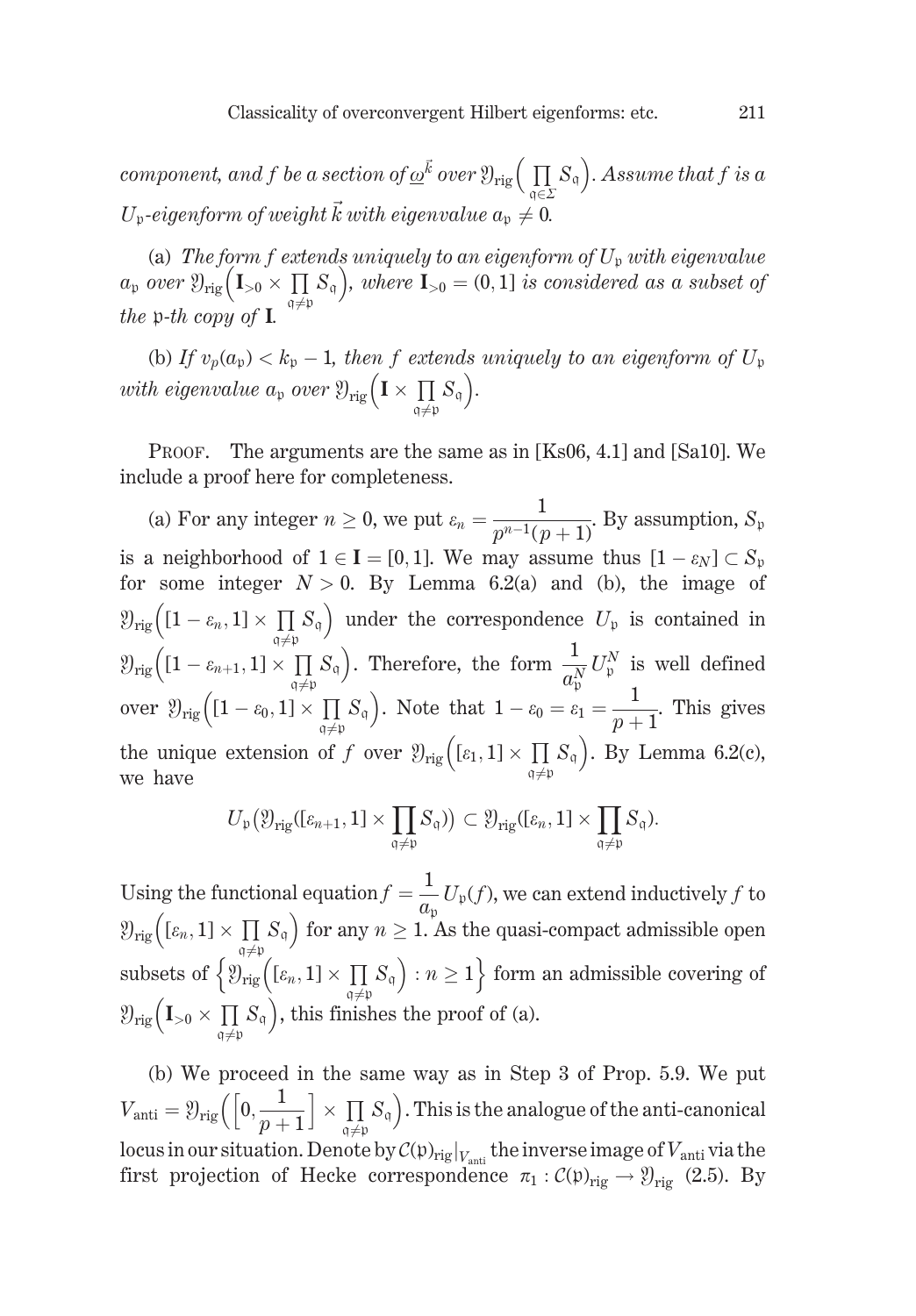Lemma  $6.2(c)$ , we have a decomposition

$$
\mathcal{C}(\mathfrak{p})_{\text{rig}}|_{V_{\text{anti}}} = \mathcal{C}(\mathfrak{p})_{\text{rig}}^c \coprod \mathcal{C}(\mathfrak{p})_{\text{rig}}^a,
$$

where  $C(\mathfrak{p})_{\text{rig}}^c$  corresponds to the canonical subgroup  $C \subset A[p]$  above a point  $Q = (A, H) \in V_{\text{anti}}$  via  $\pi_1$ , and  $C(\mathfrak{p})_{\text{rig}}^a$  corresponds to the remaining subgroups. Consequently, we have a similar decomposition for the  $U_p$ -operator  $U_p = U_p^c + U_p^a$ . By Lemma 6.2(c), we have

$$
U_{\mathfrak{p}}^{c}\left(\mathfrak{Y}_{\text{rig}}\left([0,\varepsilon_{n}]\times\prod_{\mathfrak{q}\neq\mathfrak{p}}S_{\mathfrak{q}}\right)\right)\subset \mathfrak{Y}_{\text{rig}}\left([0,\varepsilon_{n-1}]\times\prod_{\mathfrak{q}\neq\mathfrak{p}}S_{\mathfrak{q}}\right) \quad \text{for any } n\geq 2,
$$
  

$$
U_{\mathfrak{p}}^{a}\left(\mathfrak{Y}_{\text{rig}}\left([0,\varepsilon_{n}]\times\prod_{\mathfrak{q}\neq\mathfrak{p}}S_{\mathfrak{q}}\right)\right)\subset \mathfrak{Y}_{\text{rig}}\left([\varepsilon_{0},1]\times\prod_{\mathfrak{q}\neq\mathfrak{p}}S_{\mathfrak{q}}\right).
$$

Hence, the section

$$
g_n = \sum_{m=1}^n \frac{1}{a_{\mathfrak{p}}^m} (U_{\mathfrak{p}}^c)^{m-1} U_{\mathfrak{p}}^a(f)
$$

is well defined over  $\mathcal{Y}_{\text{rig}}\left([0, \varepsilon_{n+1}] \times \prod_{\mathfrak{q} \neq \mathfrak{p}} S_{\mathfrak{q}}\right)$  for  $n \geq 2$ . By 6.2(c), for any rigid<br>point  $Q = (A, H) \in \mathcal{Y}_{\text{rig}}\left([0, \varepsilon_{n+1}] \times \prod_{\mathfrak{q} \neq \mathfrak{p}} S_{\mathfrak{q}}\right)$ , the canonical subgrou has degree

(6.1) 
$$
\deg(C) = 1 - p v_{\mathfrak{p}}(Q) \ge 1 - p \varepsilon_{n+1} = 1 - \varepsilon_n.
$$

Using Lemma 4.6, we deduce that for  $2 \le m \le n$ 

$$
\frac{\left|\frac{1}{a_{\mathfrak{p}}^{m}}(U_{\mathfrak{p}}^{c})^{m-1}U_{\mathfrak{p}}^{a}(f)\right|_{\mathfrak{Y}_{\mathrm{rig}}\left(\left[0,\varepsilon_{n+1}\right]\times\prod_{\mathfrak{q}\neq\mathfrak{p}}S_{\mathfrak{q}}\right)}}{\left|\frac{1}{a_{\mathfrak{p}}^{m-1}}(U_{\mathfrak{p}}^{c})^{m-2}U_{\mathfrak{p}}^{a}(f)\right|_{\mathfrak{Y}_{\mathrm{rig}}\left(\left[0,\varepsilon_{n}\right]\times\prod_{\mathfrak{q}\neq\mathfrak{p}}S_{\mathfrak{q}}\right)}}}
$$
\n
$$
\leq p^{(m-1)(1+v_{p}(a_{\mathfrak{p}})-k_{\mathfrak{p}})+k_{\mathfrak{p}}\sum_{i=n-m+2}^{n} \varepsilon_{i}}\left|\frac{1}{a_{\mathfrak{p}}}U_{\mathfrak{p}}^{a}(f)\right|_{\mathfrak{Y}_{\mathrm{rig}}\left(\left[0,\varepsilon_{n-m+2}\right]\times\prod_{\mathfrak{q}\neq\mathfrak{p}}S_{\mathfrak{q}}\right)}
$$

Moreover, it follows trivially from 4.6 that

$$
\left|\frac{1}{a_{\mathfrak{p}}}U_{\mathfrak{p}}^{a}(f)\right|_{\mathfrak{Y}_{\mathrm{rig}}\left([0,\varepsilon_{n-m+2}]\times\prod_{\mathfrak{q}\neq \mathfrak{p}}S_{\mathfrak{q}}\right)}\leq p^{1+v_{p}(a_{p})}|f|_{\mathfrak{Y}_{\mathrm{rig}}\left([ \varepsilon_{0},1]\times\prod_{\mathfrak{q}\neq \mathfrak{p}}S_{\mathfrak{q}}\right)}.
$$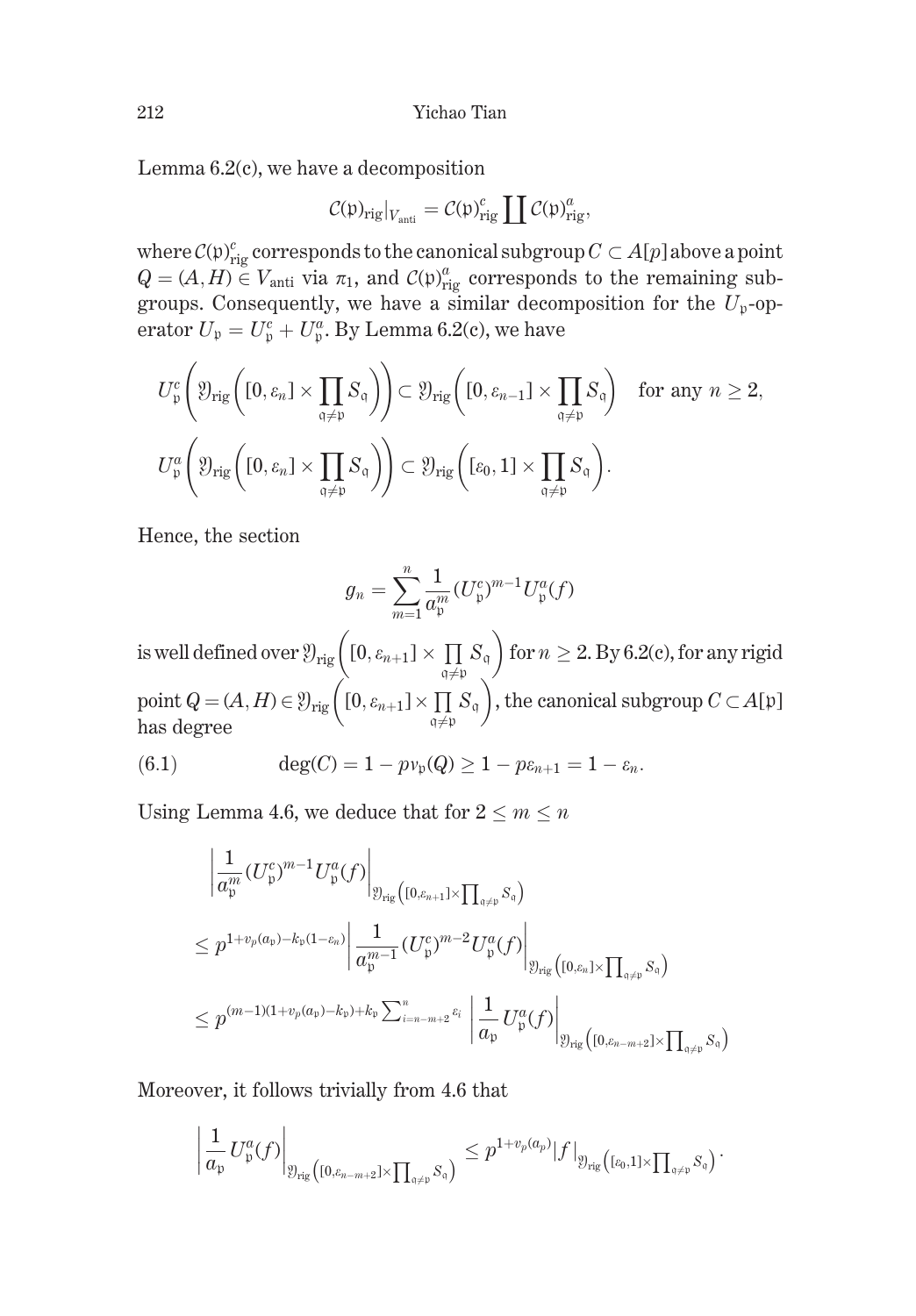Combining these two estimations above and using  $\sum_{i=-\infty}^n \varepsilon_i < \sum_{i=2}^\infty \varepsilon_i = \frac{1}{p^2-1},$ we get finally

$$
\left|\frac{1}{a_\mathfrak{p}^m}(U_\mathfrak{p}^c)^{m-1}U_\mathfrak{p}^a(f)\right|_{\mathfrak{Y}_\mathrm{rig}\big([0,\varepsilon_{n+1}]\times\prod_{\mathfrak{q}\neq \mathfrak{p}}S_\mathfrak{q}\big)}
$$

for all  $1 \leq m \leq n$ . Thanks to the assumption  $k_p > 1 + v_p(a_p)$ , the estimation above tends to 0 as  $m \to \infty$ , so there exists a constant  $M > 0$  independent of  $n$  such that

$$
(6.2) \quad |g_n|_{\mathfrak{Y}_{\mathrm{rig}}\left([0,\varepsilon_{n+1}]\times \prod_{\mathfrak{q}\neq \mathfrak{p}} S_\mathfrak{q}\right)} \leq \max_{1\leq m\leq n} \left|\frac{1}{a_\mathfrak{p}^m} (U_\mathfrak{p}^c)^{m-1} U_\mathfrak{p}^a(f)\right|_{\mathfrak{Y}_{\mathrm{rig}}\left([0,\varepsilon_{n+1}]\times \prod_{\mathfrak{q}\neq \mathfrak{p}} S_\mathfrak{q}\right)} < M.
$$

On the other hand, via the functional equation  $U_p(f) = a_p f$ , it is easy to see that

$$
f - g_n = \frac{1}{a_{\mathfrak{p}}^n} (U_{\mathfrak{p}}^c)^n(f).
$$

By  $(6.1)$  and a similar argument as in Lemma 4.6, we get

$$
\begin{aligned} &\|f-g_n|_{\mathfrak{Y}_{\mathrm{rig}}\big([{\varepsilon}_{n+2},{\varepsilon}_{n+1}]\times {\prod_{\mathfrak{q}\neq\mathfrak{p}}} S_{\mathfrak{q}}\big)}\\ &\leq p^{1+v_p(a_{\mathfrak{p}})-k_{\mathfrak{p}}(1-{\varepsilon}_n)} \bigg|\frac{1}{a_{\mathfrak{p}}^{n-1}}(U_{\mathfrak{p}}^c)^{n-1}(f)\bigg|_{\mathfrak{Y}_{\mathrm{rig}}\big([{\varepsilon}_{n+1},{\varepsilon}_n]\times {\prod_{\mathfrak{q}\neq\mathfrak{p}}} S_{\mathfrak{q}}\big)}\\ &\leq p^{n(1+v_p(a_{\mathfrak{p}})-k_{\mathfrak{p}})+k_{\mathfrak{p}}\sum_{i=1}^n {\varepsilon}_i}\, |f|_{\mathfrak{Y}_{\mathrm{rig}}\big([{\varepsilon}_2,{\varepsilon}_1]\times {\prod_{\mathfrak{q}\neq\mathfrak{p}}} S_{\mathfrak{q}}\big)}.\end{aligned}
$$

As  $\sum_{i=1}^n \varepsilon_i < \frac{p}{p^2-1}$ , we see that  $|f - g_n|_{\mathfrak{Y}_{\text{rig}}\left([\varepsilon_{n+2}, \varepsilon_{n+1}] \times \prod_{\mathfrak{q} \neq \mathfrak{p}} S_{\mathfrak{q}}\right)}\}$  tends to 0 when  $n \to \infty$ . By (6.2), up to modifying the constant M, we may assume that  $|f|_{\mathcal{Y}_{\text{rig}}\left([{\varepsilon}_{n+2},{\varepsilon}_{n+1}]\times \prod_{\alpha\neq \beta} S_\alpha\right)} < M$ , and even  $|f|_{\mathcal{Y}_{\text{rig}}\left(I_{>0}\times \prod_{\alpha\neq \beta} S_\alpha\right)} < M$ . Now applying Lemma A10 to  $U_0 = \mathcal{Y}_{\text{rig}}\left(I \times \prod_{\alpha\neq \beta} S_\alpha\right), U_n = \mathcal{Y}_{\text{rig}}\left([0,{\varepsilon}_{n+1}]\times \prod_{\alpha\neq \beta}$  $V_n = U_{n+1}$ ,  $F_n = f|_{U_0 - V_n}$ ,  $F'_n = g_n$ , we get a  $U_p$ -eigenform f defined over  $\mathfrak{Y}_{\text{rig}}\left(\mathbf{I} \times \prod_{\alpha \neq n} S_{\mathfrak{q}}\right)$  extending f.  $\Box$ 

Let  $\mathfrak{p} \in \Sigma_2$ , and  $\mathbb{B}_{\mathfrak{p}} = {\beta_{\mathfrak{p},1}, \beta_{\mathfrak{p},2}}$ . Here, the subscripts 1,2 should be considered as elements in  $\mathbb{Z}/2\mathbb{Z}$ , so that if i is one of them then  $i+1$  denotes the other. We indicate how to generalize the results of Section 5 to our situation. We start with generalizing the 9 strata (5.1) of  $Y_{\kappa}$ . As in the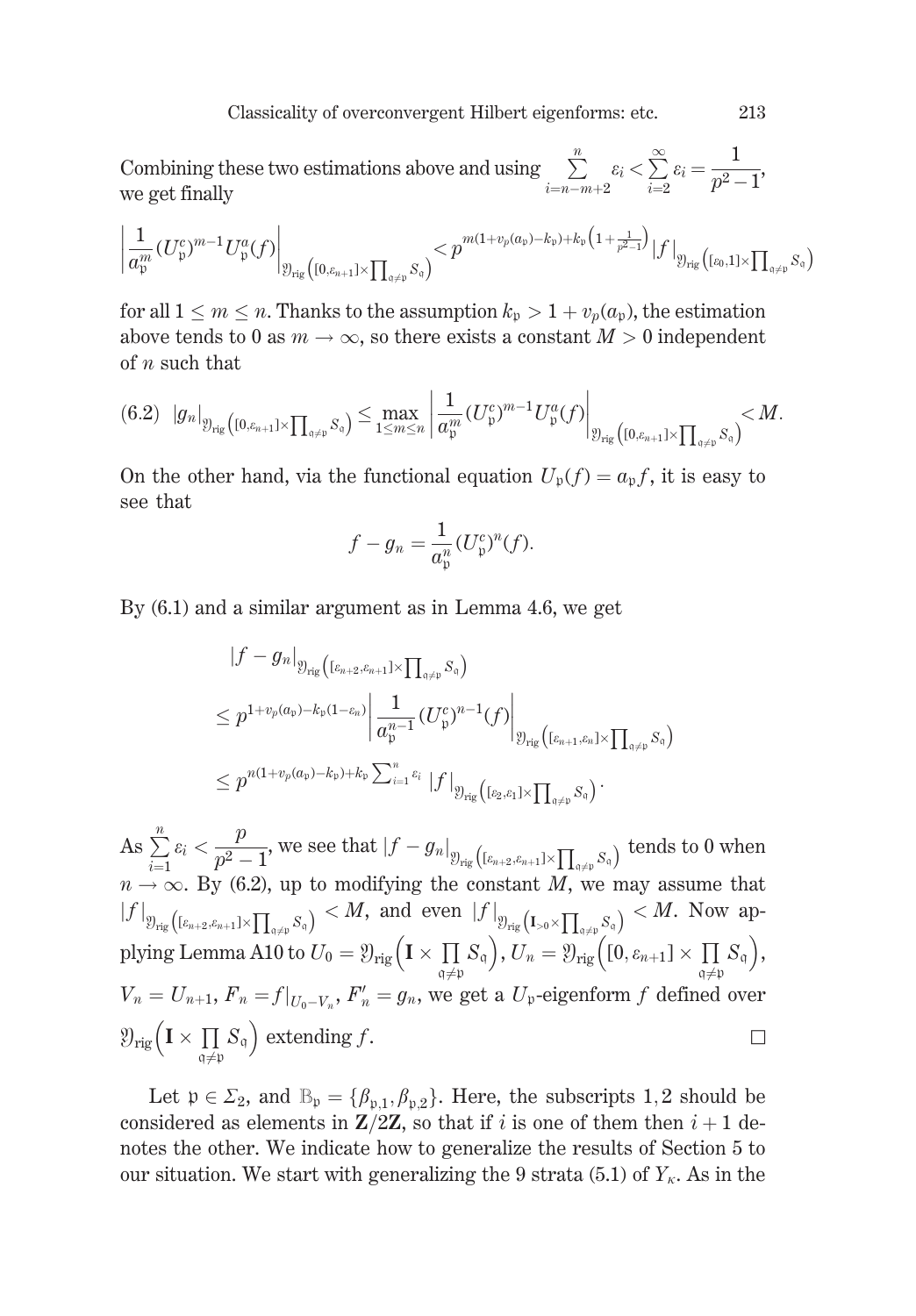### Yichao Tian

proof of Lemma 6.1, we say a pair  $(\varphi_n, \eta_n)$  of subsets of  $\mathbb{B}_p$  is admissible if  $\varphi_n \supset \sigma(\mathbb{B}_{p} - \eta_n)$ . If  $(\varphi, \eta)$  is an admissible pair of subsets of  $\mathbb{B}$ , then  $(\varphi \cap \mathbb{B}_{p}, \eta \cap \mathbb{B}_{p})$  is an admissible pair of subsets of  $\mathbb{B}_{p}$ , and we denote it by  $(\varphi, \eta)$ <sub>p</sub>. For an admissible pair  $(\varphi_p, \eta_p)$  of subsets of  $\mathbb{B}_p$ , we put

$$
W_{\varphi_{\mathfrak{p}},\eta_{\mathfrak{p}}}=\bigcup_{(\varphi,\eta)_{\mathfrak{p}}=(\varphi_{\mathfrak{p}},\eta_{\mathfrak{p}})}W_{\varphi,\eta},
$$

where  $W_{\varphi,\eta}$  is the usual Goren-Kassaei stratum defined in 4.2. We have a similar list of strata in  $Y_k$  as in 5.1.

- 0-codimensional:  $W_{\mathbb{B}_n,\emptyset}, W_{\emptyset,\mathbb{B}_n}, W_{\beta_{n-1},\beta_{n-1}}, W_{\beta_{n-2},\beta_{n-2}}$ .
- 1-codimensional:  $W_{\mathbb{B}_p,\beta_{p,1}}, W_{\mathbb{B}_p,\beta_{p,2}}, W_{\beta_{p,1},\mathbb{B}_p}, W_{\beta_{p,2},\mathbb{B}_p}.$
- 2-codimensional:  $W_{\mathbb{B}_n,\mathbb{B}_n}$ .

The graph in 5.2 generalizes to our case, so that under the valuations  $(v_{p,1}, v_{p,2})$  the loci of codimension 0, 1 and 2 correspond respectively to the four vertices, the four edges and the interior of the square  $\mathbf{J} = [0, 1]^2$ . For  $i \in \mathbb{Z}/2\mathbb{Z}$ , we can define similarly the supergeneral locus  $W_{\beta_n;\beta_n}^{sg}$  of  $W_{\beta_n;\beta_n;\beta_n}$ to be the region where the  $a$ -number of the universal p-divisible group  $\mathcal{A}[\mathfrak{p}^{\infty}]$  equals to one, and the superspecial locus  $W^{ss}_{\beta_{\mathfrak{p},i},\beta_{\mathfrak{p},i}}$  to be the area where the universal p-divisisible group  $\mathcal{A}[\mathfrak{p}^{\infty}]$  is superspecial. Now, Propositions 5.3, 5.4 and 5.5 generalize word by word to the tubes  $\vert W^{sg}_{\beta_n,\beta_n,\zeta}\vert$  and  $\vert W_{\beta_{n},\beta_{n}}^{ss}(t)\vert$ , because all the proofs have only used the properties on the pdivisible group  $A[p^{\infty}]$ .

To state the generalization of Prop 5.9, we introduce

$$
Scan = \{(x_1, x_2) \in [0, 1]^2 \mid x_1 + px_2 > 1 \text{ and } x_2 + px_1 > 1\}
$$

So the locus canonical at  $\upmu$  in  $(4.13)$  is also denoted by  $\mathcal{V}_{\mathfrak{p}} = \mathfrak{Y}_{\mathrm{rig}}(\mathbf{I}^{\Sigma_1} \times \mathbf{J}^{\Sigma_2 - \{\mathfrak{p}\}} \times S^{\mathrm{can}}).$ 

PROPOSITION 6.4. Let  $\prod_{\alpha \in \Sigma} S_{\alpha} \subset \mathbf{I}^{\Sigma_1} \times \mathbf{J}^{\Sigma_2}$  be a closed and connected neighborhood of **1**. Fix a prime ideal  $p \in \Sigma_2$  as above. Let  $\vec{k} \in \mathbb{Z}^B$ , and f be a  $U_{\mathfrak{p}}$ -eigenform defined over  $\mathfrak{Y}_{\text{rig}}\left(\prod_{\mathfrak{q}\in \Sigma}S_{\mathfrak{q}}\right)$  with eigenvalue  $a_{\mathfrak{p}}$ . Assume that  $v_p(a_p) < \min\{k_{p,1}, k_{p,2}\} - 2$ . Then f extends uniquely to a  $U_p$ -eigenform over  $\mathfrak{Y}_{\text{rig}}\left(\prod_{\mathfrak{a}\neq \mathfrak{p}} S_{\mathfrak{q}}\times (S_{\mathfrak{p}}\cup S^{\text{can}}\cup J_{\square})\right)$  where  $J_{\square}$  is the boundary of  $J=[0,1]^2$ .

PROOF. First, the same argument as in Prop. 4.8 applied to the  $U_p$ operator shows that f extends to  $\mathcal{Y}_{\text{rig}}\left(\prod_{\mathfrak{q}\neq \mathfrak{p}} S_{\mathfrak{q}}\times (S_{\mathfrak{p}}\cup S^{\text{can}})\right)$ . Since Prop. 5.3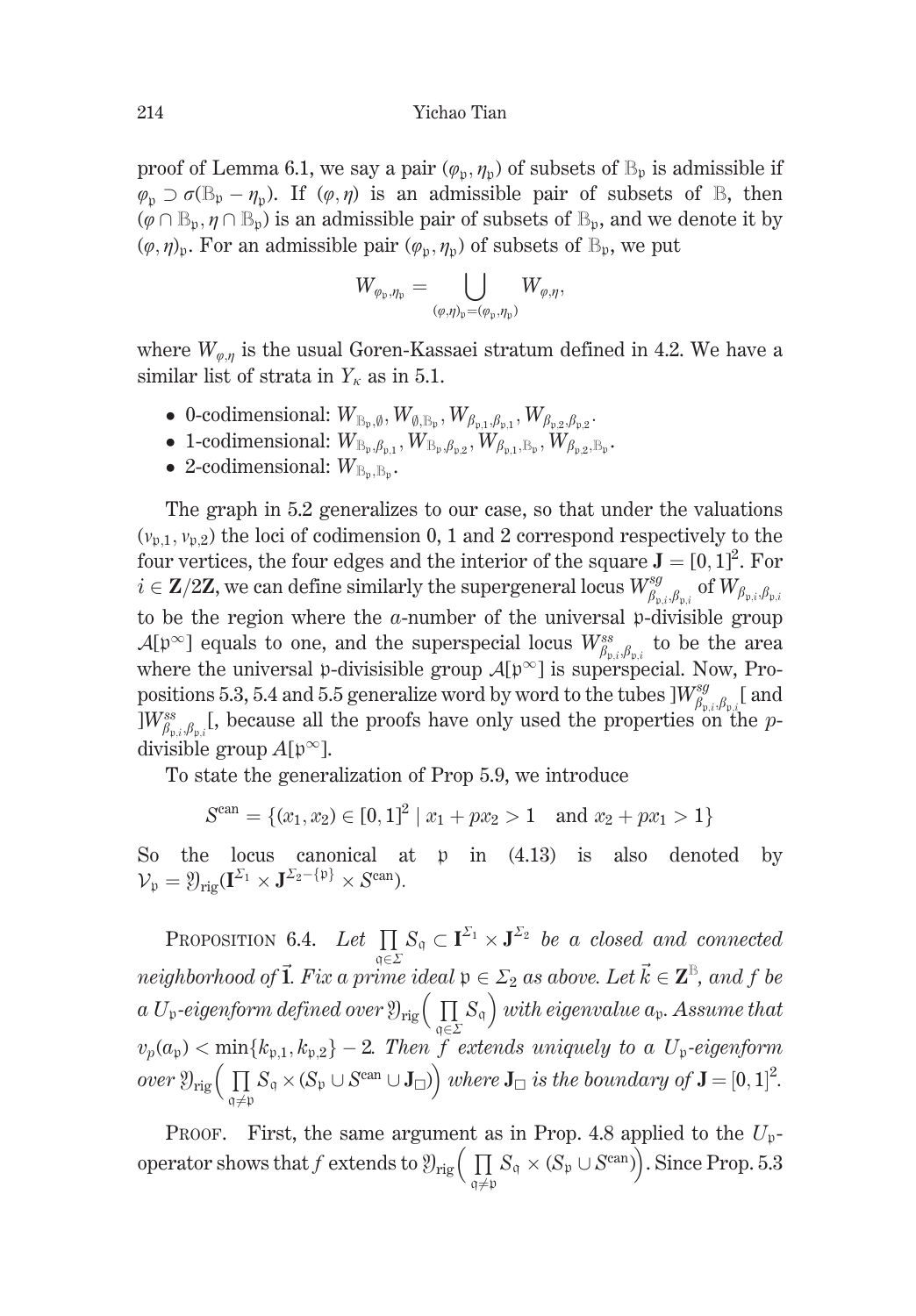and 5.5 generalize naturally to our case, we just need to copy the proof of Prop. 5.9 word by word. The only place that needs more justification is Step 2 of 5.9, where we used Lemma 5.7. We can define similarly the quasicompact open subsets  $V_{i,n}$  and  $V_{i,n}(\varepsilon)$  as in 5.4. In general, their global structures maybe be complicated. However, what we really need from 5.7 is the fact that  $V_{i,n}(\varepsilon)$  is a strict neighborhood of  $V_{i,n}$ . This is certainly true in the general case, because the universal p-divisible group  $\mathcal{A}[\mathfrak{p}^{\infty}]$  is exactly the same as in Lemma 5.7, and the generalized  $V_n$  and  $V_{n,\varepsilon}$  are cut out by certain special local lifts of the partial Hasse invariants at p in the same way.  $\Box$ 

PROOF OF THM. 2.7. Let  $f$  be an overconvergent eigenform as in the statement of 2.7. We choose a closed and connected neighborhood  $\prod_{n \in \mathcal{F}} S_n \subset I^{\Sigma_1} \times J^{\Sigma_2}$  of  $\vec{\mathbf{I}}$  where f is defined. Applying successively Prop. 6.3 and 6.4 for all  $\mathfrak{p} \in \Sigma$ , we get an eigenform f defined over  $\mathfrak{Y}_{\text{trip}}(\mathbf{I}^{\Sigma_1} \times \mathbf{J}_{\square}^{\Sigma_2})$ . Now Theorem 2.7 follows immediately from Lemma 6.1, Prop. 4.9 and Prop. 2.2.  $\Box$ 

## Appendix A. Some results on the extension of sections in rigid geometry

The purpose of this appendix to summarize some general results on the extension or gluing of sections in rigid geometry. The basic ideas of the proofs are already contained in the work of Kassaei [Ks06] and Pilloni [Pi09].

Let  $\mathcal{O}_K$  be a complete discrete valuation ring with uniformizer  $\pi$ ,  $k = \mathcal{O}_K/(\pi)$ , and K be the fraction field of  $\mathcal{O}_K$ . We say a topological  $\mathcal{O}_K$ algebra A is *admissible* if it is topologically of finite type and flat over  $\mathcal{O}_K$ , i.e. A is a  $\pi$ -torsion free quotient algebra of the usual Tate algebra of convergent power series in several variables over  $\mathcal{O}_K$ . An *admissible for*mal scheme over  $\mathcal{O}_K$  is a quasi-compact and separated formal scheme over  $Spf(\mathcal{O}_K)$  which is locally the formal spectrum of an admissible  $\mathcal{O}_K$ -algebra. An affine formal scheme Spf(A) is admissible over  $\mathcal{O}_K$  if and only if A is an admissible topological  $\mathcal{O}_K$ -algebra.

Let X be an admissible formal scheme over  $\mathcal{O}_K$ . According to Raynaud, we can associate to X a quasi-compact rigid analytic space  $X_K$  over K, called the rigid generic fiber of X. Similarly, to each coherent sheaf  $\mathcal F$  over X, we can attach a coherent rigid analytic sheaf  $\mathcal{F}_K$  over  $X_K$ . We denote by  $X_0$  the special fiber of X, and we have a natural specialization map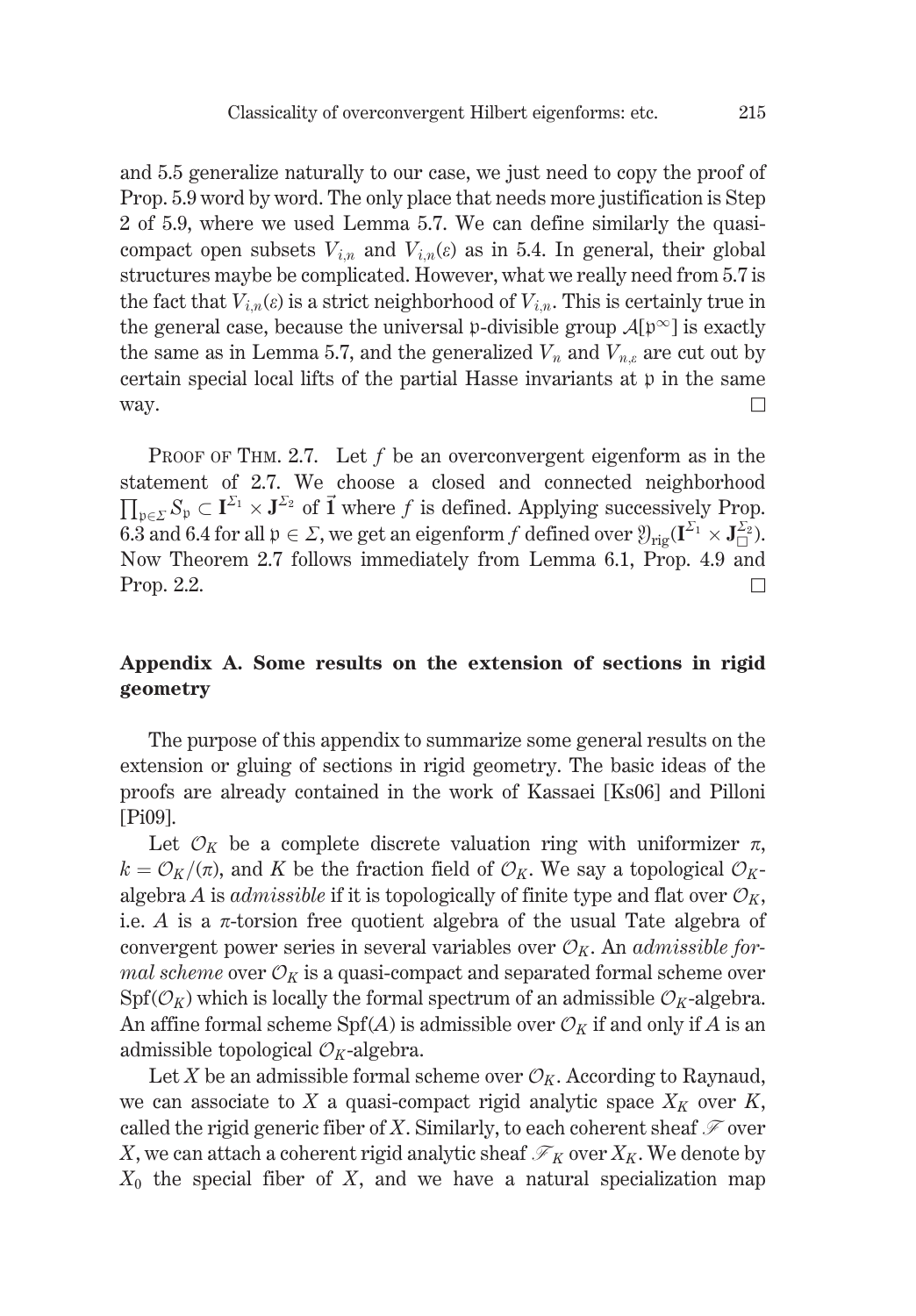sp:  $X_K \to X_0$  of topological spaces (cf. [Be96] Chap. 1). If  $U_0$  is a locally closed subset of  $X_0$ , we put  $|U_0| = sp^{-1}(U_0)$ , and call it the tube over  $U_0$  in  $X_K$ . If  $U \subset X$  is the open formal subscheme with special fiber  $U_0$ , then we have  $|U_0| = U_K$ .

LEMMA A5 (cf. [Pi09], Lemme 7.1). Let  $X = Spf(A)$  be an admissible affine formal scheme over  $\mathcal{O}_K$ ,  $U_0 \subset X_0$  be an open subset of its special fiber,  $\mathcal F$  be a coherent  $\mathcal O_X$ -module flat over  $\mathcal O_K$ , and  $\mathcal F_0 = \mathcal F/\pi \mathcal F$ . If the restriction map  $H^0(X_0, \mathcal{F}_0) \to H^0(U_0, \mathcal{F}_0)$  is an isomorphism, then the *restriction map* 

$$
H^0(X_K,\mathscr{F}_K)\to H^0(\]U_0[,\mathscr{F}_K)
$$

is also an isomorphism.

**PROOF.** Let U be the formal open subscheme of X corresponding to  $U_0$ . The the exact sequence  $0 \to \mathscr{F} \xrightarrow{\times \pi} \mathscr{F} \to \mathscr{F}_0 \to 0$  of sheaves on X induces a commutative diagram

$$
H^{0}(X, \mathscr{F}) \longrightarrow H^{0}(X_{0}, \mathscr{F}_{0})
$$
  
\n
$$
\downarrow \qquad \qquad \downarrow \sim
$$
  
\n
$$
H^{0}(U, \mathscr{F}) \longrightarrow H^{0}(U, \mathscr{F})/\pi H^{0}(U, \mathscr{F}) \longrightarrow H^{0}(U_{0}, \mathscr{F}_{0}),
$$

where the horizontal maps are natural reductions, and the vertical arrows are restrictions. Since the right vertical arrow is an isomorphism and  $H^0(U,\mathcal{F})$  has no  $\pi$ -torsion, an easy diagram chase shows that *i* is injective. On the other hand, since  $H^0(U,\mathcal{F})/\pi H^0(U,\mathcal{F})$  is a finite over  $A/\pi A$ , Nakayama lemma implies that  $H^0(U, \mathcal{F})$  is a finite A-module, and the image of *i* generates  $H^0(U, \mathcal{F})$ . Hence, the restriction map *i* is an isomorphism. The Lemma follows immediately by inverting  $\pi$ .  $\Box$ 

LEMMA A6. Let X be an admissible formal scheme over  $\mathcal{O}_K$ ,  $U_0 \subset X_0$  be an open dense subscheme of the special fiber, and  $\mathscr F$  be a coherent  $\mathcal O_X$ module flat over  $\mathcal{O}_K$ . Then the restriction map

$$
H^0(X_K,\mathscr{F}_K)\to H^0(\mathopen{]}U_0\mathclose{[},\mathscr{F}_K)
$$

is injective.

PROOF. Let  $U \subset X$  be the open formal subscheme corresponding to  $U_0$ . Since X is quasi-compact and separated, we have a natural isomorphism  $H^0(X_K, \mathscr{F}_K) \simeq H^0(X, \mathscr{F}) \otimes_{\mathcal{O}_K} K$ ; and similar statement holds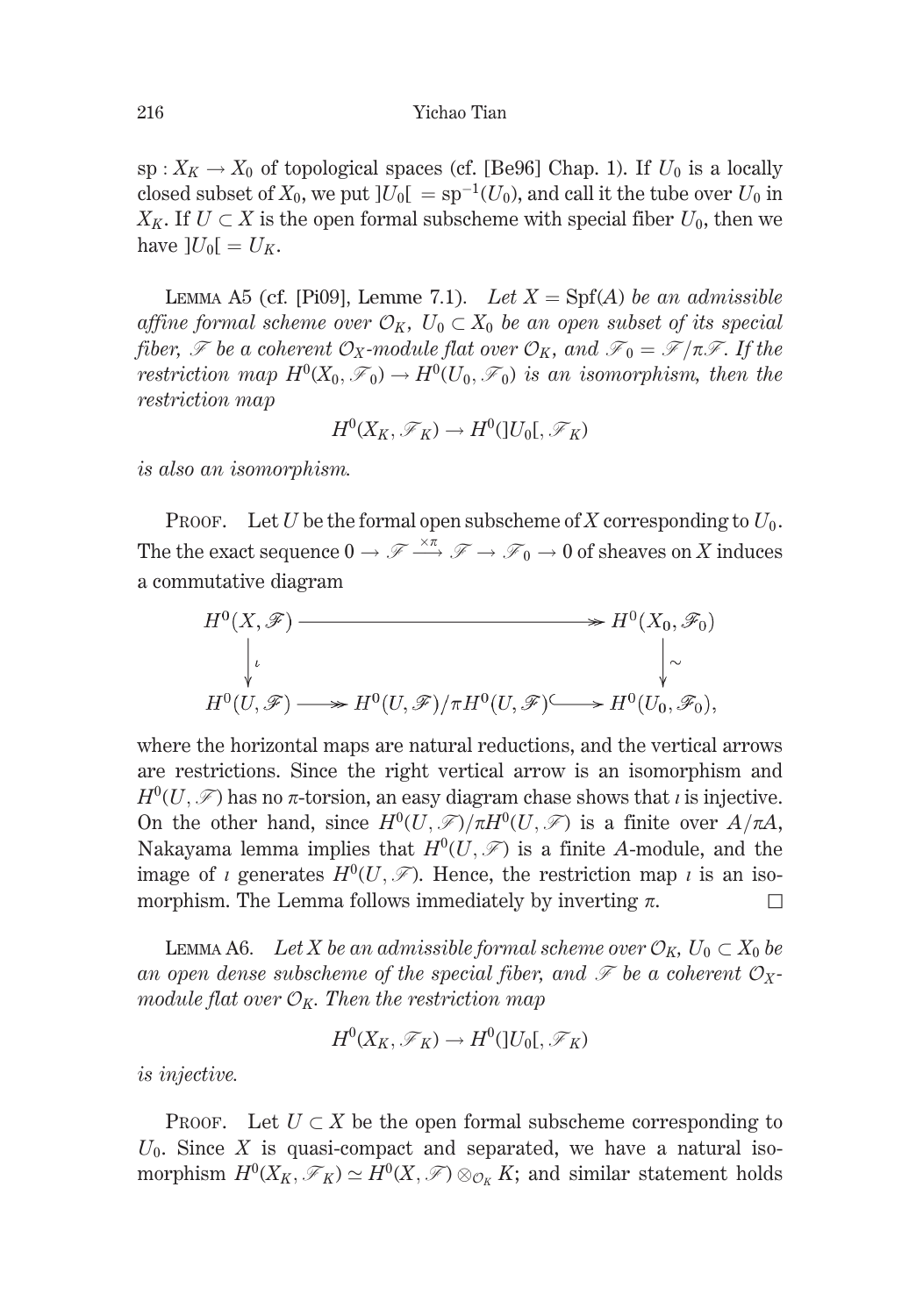with  $X$  replaced by  $U$ . Hence, it suffices to prove that the restriction map  $H^0(X,\mathcal{F}) \to H^0(U,\mathcal{F})$  is injective. Let  $X = \bigcup V_i$  be a finite open  $i \in I$ covering of X by affine admissible formal schemes over  $\mathcal{O}_K$ . Since  $H^0(X,\mathcal{F}) \to \prod H^0(V_i,\mathcal{F})$  is injective, we are reduced to proving that  $H^0(V_i,\mathcal{F}) \to \overline{H}^0(U \cap V_i,\mathcal{F})$  is injective for all  $i \in I$ . The density of  $U_0$ implies that

$$
H^0(V_i,\mathscr{F})\otimes_{\mathcal{O}_K}k=H^0(V_{i,0},\mathscr{F}/\pi\mathscr{F})\to H^0(U_0\cap V_{i,0},\mathscr{F}/\pi\mathscr{F})
$$

is injective. Let  $f \in H^0(V_i, \mathcal{F})$  such that  $f|_{U \cap V_i} = 0$ . Then there exists  $f_1 \in H^0(V_i, \mathcal{F})$  with  $f = \pi f_1$ . Since  $\mathcal F$  has no  $\pi$ -torsion, we deduce that  $f_1|_{U \cap V_i} = 0$ . Repeating this process, we see that  $f = 0$ , because  $H^0(V_i, \mathcal{F})$ is  $\pi$ -adically separated.

In general, if  $X_0$  is a locally noetherian scheme and  $\mathscr F$  is a coherent sheaf on  $X_0$ , we denote by depth $_{X_0}(\mathcal{F}_x)$  the depth of  $\mathcal{F}_x$  as an  $\mathcal{O}_{X_0,x}$ . module for any  $x \in X_0$ .

PROPOSITION A7. Let X be an admissible formal scheme over  $\mathcal{O}_K$ ,  $Y_0 \subset X_0$  be a closed subscheme,  $\mathcal F$  be a coherent  $\mathcal O_X$ -module on X flat over  $\mathcal{O}_K$ ,  $\mathcal{F}_0 = \mathcal{F}/\pi \mathcal{F}$ . Assume that for any  $x \in Y_0$ , we have depth<sub> $x_0$ </sub>  $(\mathcal{F}_{0,x}) \geq 2$ . Then the restriction map

$$
\iota: H^0(X_K,\mathscr{F}_K)\to H^0(X_0-Y_0[,\mathscr{F}_K)
$$

*is an isomorphism.* 

PROOF. First, we have  $\dim(\mathcal{O}_{X_0,x}) \geq \operatorname{depth}_{X_0}(\mathcal{F}_{0,x}) \geq 2$  for all  $x \in Y_0$ by [Ma86, Thm. 17.2], i.e.  $Y_0$  has at least codimension 2 in  $X_0$ . In particular,  $X_0 - Y_0$  is dense in  $X_0$ . The morphism *i* is therefore injective by Lemma A6. Let  $X = \bigcup U_i$  be a finite covering of X by affine open admissible formal subschemes. By [SGA2, II 3.5], the natural map  $H^0(U_{i,0}, \mathcal{F}_0) \to$  $H^0(U_{i,0} - Y_0, \mathcal{F}_0)$  is an isomorphism. It results from Lemma A5 that

$$
H^0(U_{i,K}, \mathscr{F}_K) \to H^0(U_{i,0} - Y_0[, \mathscr{F}_K)
$$

is an isomorphism for all  $i \in I$ . Let  $f \in H^0(X_0 - Y_0[, \mathscr{F}_K)$ , and  $f_i$  be its restriction to  $]U_{i,0} - Y_0[$ . By the previous discussion,  $f_i$  extends naturally to  $U_{i,K}$ . We have to show that the  $f_i|_{U_{i,K} \cap U_{i,K}} = f_j|_{U_{i,K} \cap U_{i,K}}$  for  $i,j \in I$ . As  $U_{i,0} \cap U_{j,0} - Y_0$  is dense in  $U_{i,0} \cap U_{j,0}$  and  $f_i|_{]U_{i,0} \cap U_{j,0} - Y_0[} = f_j|_{]U_{i,0} \cap U_{j,0} - Y_0[}$ , we conclude by Lemma A6.  $\Box$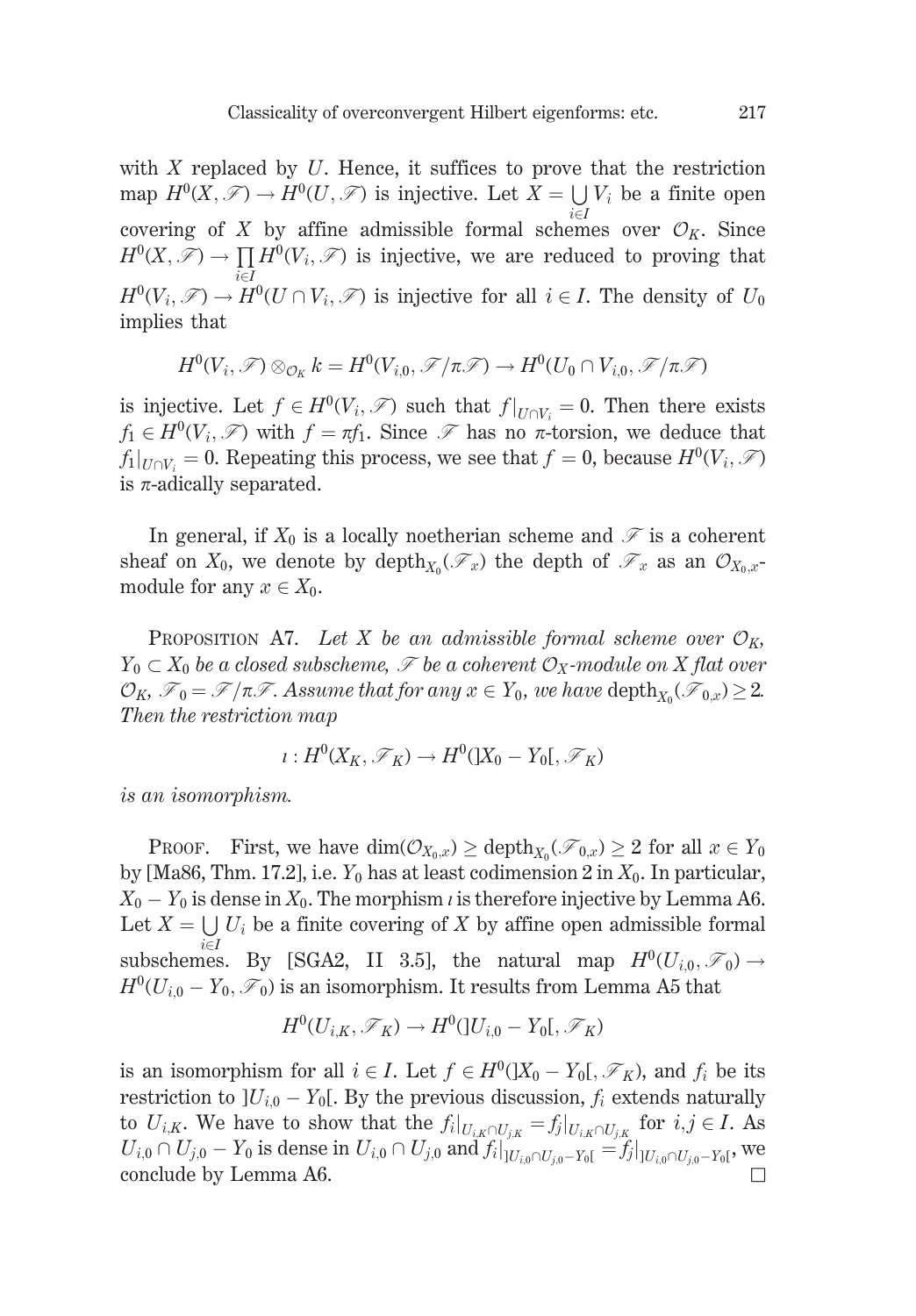### Yichao Tian

Recall that we say a noetherian local ring A satisfy the condition  $S_2$ , if  $depth(A) > min\{2, dim(A)\}\$ . For instance, all the normal rings or Cohen-Macaulay noetherian local rings satisfy the condition  $S_2$ .

COROLLARY A8. Let X be an admissible formal scheme over  $\mathcal{O}_K$ , and  $\mathscr F$  be an  $\mathcal O_X$ -module locally free of finite type. Let  $Y_0 \subset X_0$  be a closed subscheme of codimension  $\geq 2$  such that for any  $x \in Y_0$ , the local ring  $\mathcal{O}_{X_0,x}$  satisfy the condition  $S_2$ . Then the restriction map

$$
H^0(X_K,\mathscr{F}_K)\to H^0(X_0-Y_0[,\mathscr{F}_K)
$$

is an isomorphism.

PROOF. The condition  $S_2$  implies that depth<sub> $X_0$ </sub> $(\mathcal{F}_{0,x}) = \text{depth}_{X_0}$  $(\mathcal{O}_{X_0,x}) \geq 2$ for  $x \in Y_0$ . The Corollary follows immediately form the Proposition.  $\Box$ 

Let  $|\cdot|: K \to \mathbf{R}_{\geq 0}$  be a non-archimedean absolute value on K with valuation ring  $\mathcal{O}_K$ . We fix an algebraic closure  $\overline{K}$  of K. Note that  $|\cdot|$  extends uniquely to  $\overline{K}$ . If L is a finite extension of K, we always consider L as a subfield of  $\overline{K}$  by choosing a K-embedding, and we denote by  $\mathcal{O}_L$  the ring of integers in  $L$ . The following treatment on norms follows [Pi09, 5.3].

Let X be an admissible formal scheme over  $\mathcal{O}_K$ , and  $\mathcal F$  be an  $\mathcal{O}_X$ module locally free of finite type. Let x be a rigid point of  $X_K$  with values in a finite extension  $L/K$ . Then x comes from a morphism  $\tilde{x}$ : Spf $(\mathcal{O}_L) \to X$  of formal schemes over  $\mathcal{O}_K$ . Let  $(e_i)_{i \in I}$  be a basis for the finite free  $\mathcal{O}_L$ -module  $\tilde{x}^*(\mathscr{F})$ . We have a natural identification  $x^*(\mathscr{F}_K) = \tilde{x}^*(\mathscr{F}) \otimes_{\mathcal{O}_K} K$ . For  $f = \sum a_i e_i \in x^*(\mathcal{F}_K)$  with  $a_i \in L$ , we put  $|f| = \max_{i \in I} \{|a_i|\}$ . It is easy to check that this definition does not depend on the choice of the basis  $(e_i)_{i \in I}$ . Let  $U \subset X_K$  be an admissible open subset, and  $f \in H^0(U, \mathcal{F}_K)$ . We put  $|f|_U =$  sup  $|x^*(f)|$ . Note that it is possible that  $|f|_U = +\infty$  if U is not  $x \in U(\overline{K})$ quasi-compact. If  $U$  is quasi-compact and reduced, it follows from the maximality principle that  $|f| < +\infty$ , and we have  $|f| = 0$  if and only if  $f = 0$ . Therefore, in this case,  $H^0(U, \mathcal{F}_K)$  is a Banach space over K.

REMARK A9. In Corollary A8, if f is a section of  $\mathcal{F}_K$  over  $|X_0 - Y_0|$ with  $|f|_{X_0-Y_0} \leq C$  for some  $C \geq 0$ , then it is easy to see from the proof that its natural extension to  $X_K$  still satisfy  $|f|_{X_K} \leq C$ .

This following lemma is a variant of [Ks06, Lemma 2.3], and the proof is of also quite similar.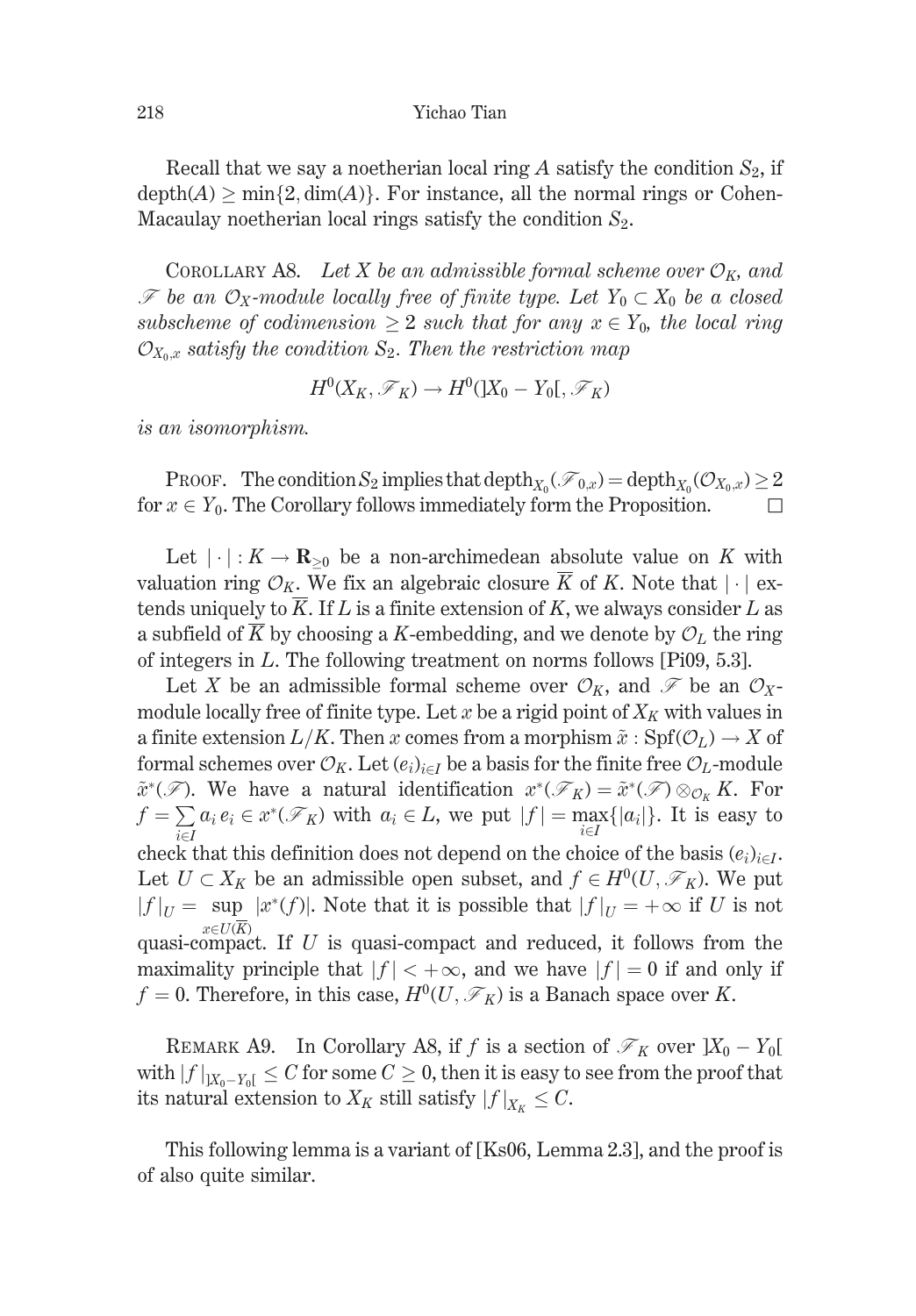LEMMA A10. Let X be an admissible formal scheme over  $\mathcal{O}_K$  such that its rigid generic fiber  $X_K$  is smooth, and  $\mathscr F$  be an  $\mathcal O_X$ -module locally free of finite type. Let  $U_0$  be a quasi-compact admissible open subset of  $X_K$ , and

$$
U_0 \supset U_1 \supset U_2 \supset \cdots \supset U_n \supset \cdots
$$
  

$$
U_0 \supset V_1 \supset V_2 \supset \cdots \supset V_n \supset \cdots
$$

be two infinite sequences of quasi-compact admissible open subsets such that  $U_n$  is a strict neighborhood of  $V_n$ . Assume that no connected component of  $U_0$  is contained in  $\bigcap V_n$ . Let  $F_n \in H^0(U_0 - V_n, \mathcal{F}_{\text{rig}})$  and

 $F'_{n} \in H^{0}(U_{n}, \mathcal{F}_{\text{rig}})$  satisfying the following condition.

- (a)  $F_n|_{U_0-V_{n-1}} = F_{n-1}$  for  $n \geq 2$ ;
- (b)  $|F_n-F_n||_{U_n-V_n}$  tends to 0 as  $n \to \infty$ ;

(c) there exists a constant  $C > 0$  such that  $|F_n|_{U_0 - V_n}$ ,  $|F'_n|_{U_n} \leq C$  for all  $n \geq 1$ ;

Then there exists a unique section  $F \in H^0(U_0, \mathcal{F}_K)$  such that  $F|_{U_0-V_n} = F_n$  and  $|F|_{U_0} \leq C$ .

PROOF. By assumption, each connected component of  $U_0$  has a nonempty intersection with  $U_0 - V_n$  for *n* sufficiently large. The uniqueness of F with  $F|_{U_0-V_n} = F_n$  follows from the principle of analytic continuation in rigid geometry [Be96, 0.1.13]. We note also that the estimation  $|F|_{U_0} \leq C$  is trivial. It remains to prove the existence of  $F$ . This is a local problem for the Grothendieck topology on  $X_K$ . By choosing a finite open affinoid covering of  $X_K$  over which  $\mathcal{F}_K$  is trivial, we reduce to the case where  $U_0$  is affinoid and  $\mathcal{F}_K = \mathcal{O}_{X_K}$ . Let  $\mathcal{O}_{X_K}$  be the subsheaf of  $\mathcal{O}_{X_K}$  consisting of sections with norm at most 1. Up to renormalization, we may assume that  $F_n, F'_n$  are sections of  $\mathcal{O}_{X_K}$  and

$$
|{F}_n-F'_n|_{U_n-V_n}\leq |\pi|^n.
$$

Consider the quotient sheaf  $\tilde{\mathcal{O}}_{X_K}/\pi^n\tilde{\mathcal{O}}_{X_K}$ . Then  $F_n, F'_n$  glue together to a section  $\overline{G_n} \in H^0(X_K, \tilde{\mathcal{O}}_{X_K}/\pi^n \tilde{\mathcal{O}}_{X_K})$  for each  $n \geq 1$ . Note that the exact sequences

$$
0\to \tilde{\mathcal{O}}_{X_K}\xrightarrow{\times \pi^n} \tilde{\mathcal{O}}_{X_K}\to \tilde{\mathcal{O}}_{X_i}/\pi^n\tilde{\mathcal{O}}_{X_K}\to 0
$$

induce an exact sequence of cohomology groups

$$
0 \to H^0(U_0, \tilde{\mathcal{O}}_{X_K}) \to \varprojlim_n H^0(U_0, \tilde{\mathcal{O}}_{X_K}/\pi^n \tilde{\mathcal{O}}_{X_K}) \to H^1(U_0, \tilde{\mathcal{O}}_{X_K}).
$$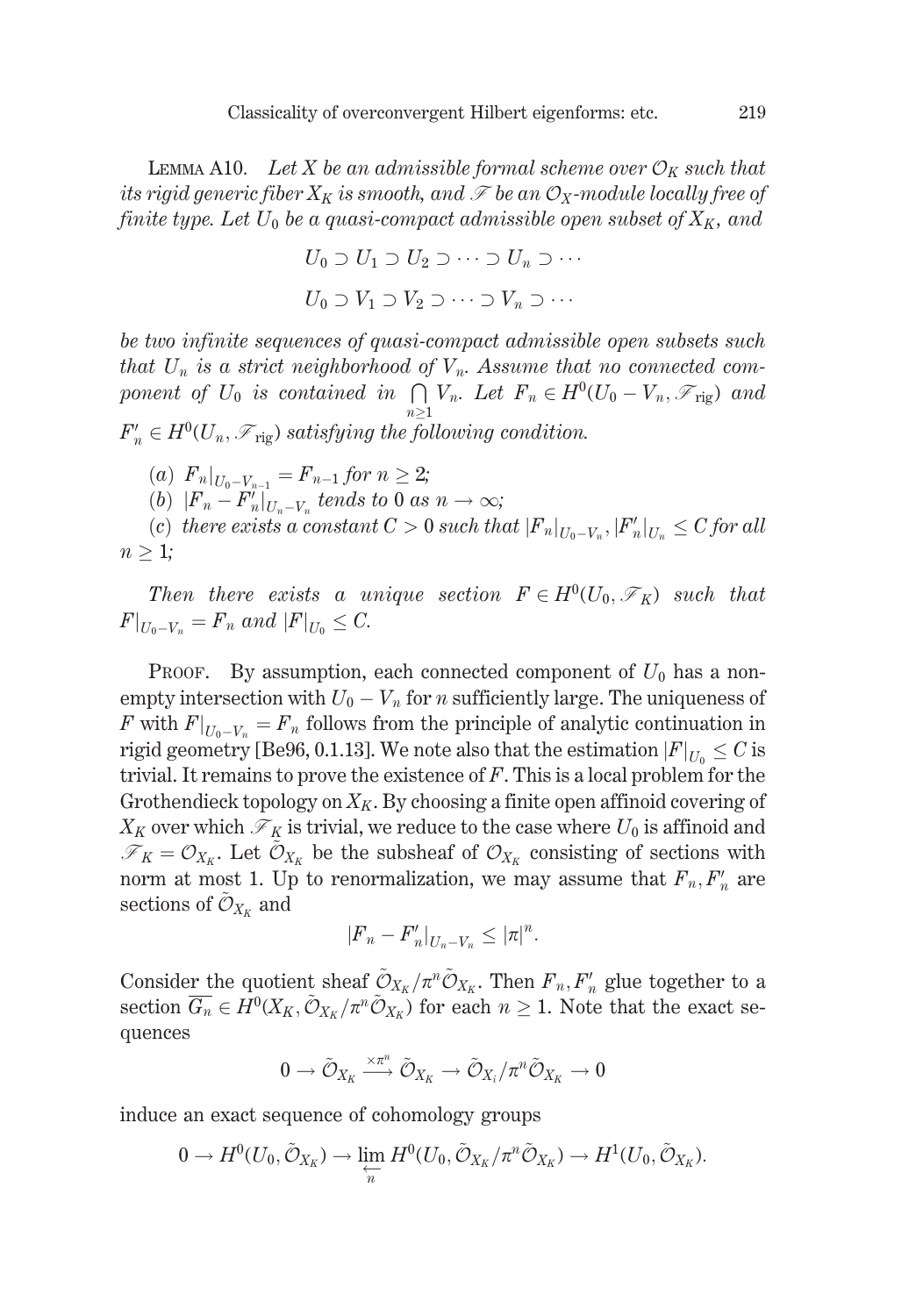By a result of Bartenwerfer [Ba78, Thm, 2] (which uses the smoothness of  $X_K$ ), there exists  $c \in \mathcal{O}_K$  with  $c \neq 0$  such that  $cH^1(U_0, \tilde{\mathcal{O}}_{X_V}) = 0$ . Therefore, the sections  $\{c\overline{G}_n; n\geq 1\}$  come from a certain  $G \in H^0(\overline{U}_0, \tilde{O}_{X_K})$ . Then we can take  $F = \frac{G}{f}$ .

# Appendix B. Zink's theory on Dieudonné windows and canonical local coordinates at superspecial points

In this appendix, we prove some results needed in Lemma 5.7. We fix a prime number  $p > 0$ .

Recall first the definition of windows in [Zi01] and the extension to  $p$ adic complete rings in [Ki09b]. Let R be a p-adically complete and separated ring. A frame for R, denoted by  $(S, J, \varphi)$  or simply by S, is a surjective ring homomorphism  $S \to R$  with kernel J, where

- (1) S is a p-adic ring flat over  $\mathbf{Z}_p$ , equipped with an endomorphism  $\varphi$ lifting the Frobenius on  $S/pS$ .
- $(2)$  J is an ideal equipped with divided powers compatible the natural divided power structure on  $pS$ .

For a frame  $(S, J, \varphi)$  for R, a Dieudonné S-window over R is a finitely generated projective S-module  $M$  together with the following data:

- (1) a submodule Fil<sup>1</sup> $\mathcal M$  containing J $\mathcal M$  such that  $\mathcal M$ /Fil<sup>1</sup> $\mathcal M$  is a proiective  $R$ -module;
- (2) a  $\varphi$ -linear map  $\varphi : \mathcal{M} \to \mathcal{M}$  such that  $\varphi$ (Fil<sup>1</sup> $\mathcal{M}$ )  $\subset$  p $\mathcal{M}$  and  $\mathcal{M}$  is generated over S by  $\varphi(\mathcal{M})$  and  $\varphi/p(Fil^1\mathcal{M})$ .

It is easy to see from (2) that  $1 \otimes \varphi$  is injective and  $pM \subset (1 \otimes \varphi)(\varphi^*M)$ . So there exists a unique morphism  $\psi : \mathcal{M} \to \varphi^*(\mathcal{M})$  of S-modules such that the composite  $M \xrightarrow{\psi} \varphi^*(M) \xrightarrow{1 \otimes \varphi} M$  is the multiplication by p. We say a Dieudonné S-window (M. Fil<sup>1</sup>M,  $\varphi$ ) is an S-*window* if the image of

$$
\varphi^{n-1*}(\psi) \circ \cdots \circ \varphi^{*}(\psi) \circ \psi : \mathcal{M} \to \varphi^{n*}(\mathcal{M})
$$

is contained in  $(p, J)\varphi^{n*}\mathcal{M}$  for sufficiently large *n*.

## $B.1$

Let R be a p-adic complete and separated ring. A divided power surjection over R is a surjective ring homomorphism  $S' \to R'$  with kernel J',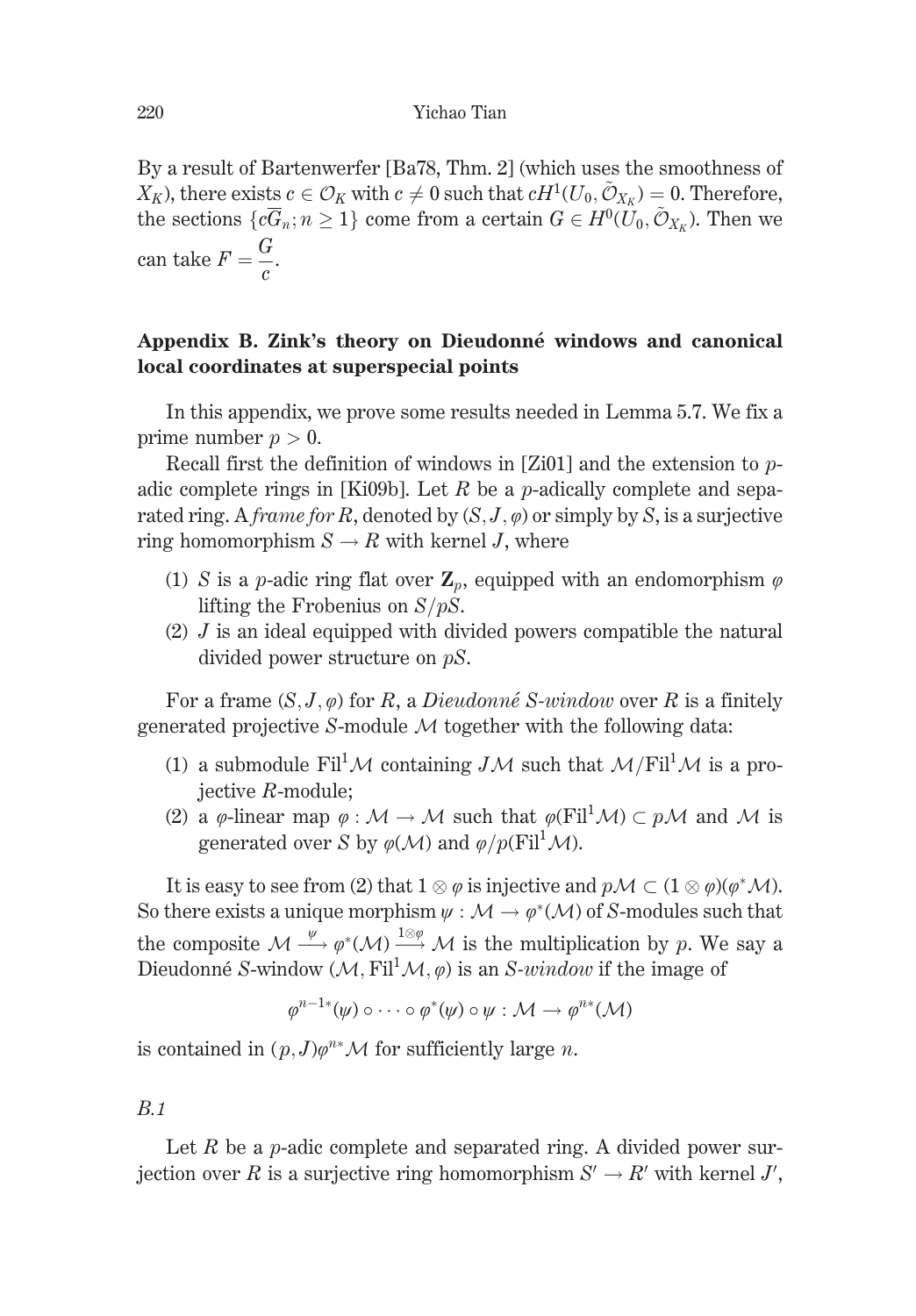where  $R'$  is a R-algebra and J' is equipped with a divided power structure and consists of elements topologically nilpotent in the  $p$ -adic topology. Let G be a p-divisible group over R, and put  $G_0 = G \otimes_R (R/p)$ . By [BBM82], we can associate contravariantly with G a crystal  $D(G)$  over the big crystalline site of R. That is, to each divided power surjection  $S' \to R'$  over R, we associate a finite locally free S'-module  $D(G)(S' \rightarrow R')$ , such that for a morphism of divided power surjections over  $R$ 



we have  $D(G)(S'' \to R'') = S'' \otimes_{S'} D(G)(S' \to R').$ 

Now let  $(S, J, \varphi)$  be a frame for R. We put  $\mathcal{M}(G) = \mathcal{D}(G)(S \to R)$ . By [BBM82], we have a canonical isomorphism of S-modules  $\mathcal{M}(G)$  =  $D(G_0)(S \to R/p)$ . Since the crystal  $D(G)$  commute with base change, we deduce from the morphism of divided power surjections



a canonical isomorphism

$$
D(G_0^{(p)})(S \to R/p) \simeq S \otimes_{\varphi, S} D(G_0)(S \to R/p) = \varphi^* \mathcal{M}(G).
$$

Therefore, the Frobenius homomorphism  $F_{G_0}: G_0 \to G_0^{(p)}$  and the Verschiebung  $V_{G_0}: G^{(p)} \to G_0$  induce respectively homomorphisms of Smodules

$$
1 \otimes \varphi : \varphi^* \mathcal{M}(G) \to \mathcal{M}(G) \text{ and } \psi : \mathcal{M}(G) \to \varphi^* \mathcal{M}(G).
$$

We have  $(1 \otimes \varphi) \circ \psi = p$  since  $V_{G_0} \circ F_{G_0} = p_{G_0}$ . Note that  $R \otimes_S \mathcal{M}(G) =$  $D(G)(R \stackrel{\text{Id}_R}{\longrightarrow} R)$  by the base change property of the crystal  $D(G)$ . Let  $\omega_G$ denote the module of invariant differentials of G relative to R, and  $Lie(G^{\vee})$ be the Lie algebra of the dual of  $G$ . By [BBM82], we have a Hodge filtration

$$
0 \to \omega_G \to R \otimes_S \mathcal{M}(G) \to \mathrm{Lie}(G^\vee) \to 0.
$$

We define Fil<sup>1</sup> $\mathcal{M}(G)$  to be the inverse image of  $\omega_G$  in  $\mathcal{M}(G)$ . Then we claim that  $\varphi$ (Fil<sup>1</sup> $\mathcal{M}(G)$ )  $\subset$   $p\mathcal{M}(G)$  and  $\mathcal{M}(G)$  is generated by  $\varphi$ ( $\mathcal{M}(G)$ ) and  $\varphi/p(Fil^1\mathcal{M}(G))$ . Indeed, if R is an algebraically closed field k of char-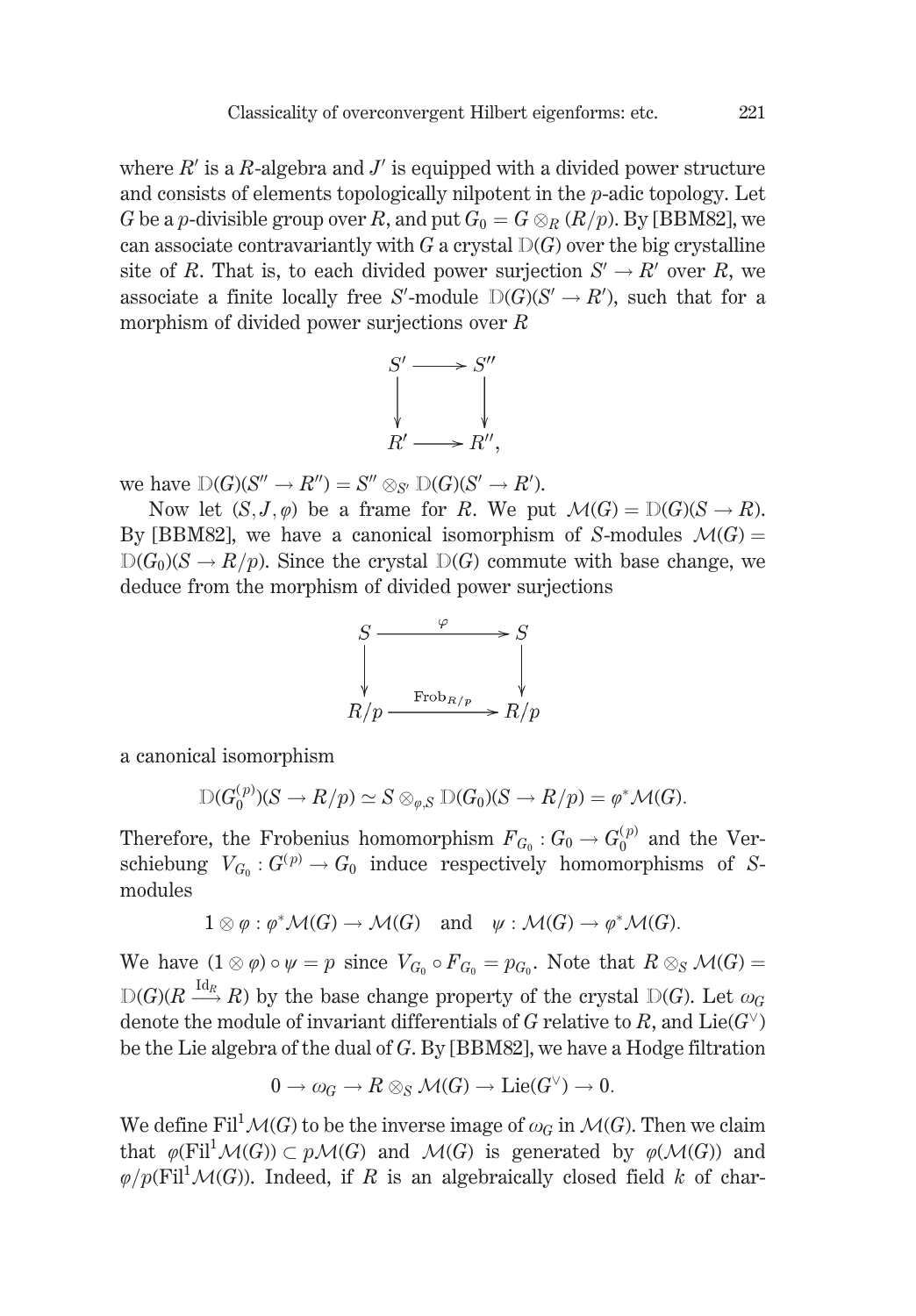### Yichao Tian

acteristic p and  $S = W(k)$ , this is well known in the classical Dieudonné theory. Since the formation of the crystal  $\mathcal{M}(G)$  commutes with arbitrary base change, the general case of claim follows from this special case. Therefore, we get a Dieudonné S-window  $(\mathcal{M}(G), \mathrm{Fil}^1 \mathcal{M}(G), \varphi)$ . Since  $\psi$  is induced by  $V_{G_0}$ , it is easy to see that  $(\mathcal{M}(G), \mathrm{Fil}^1 \mathcal{M}(G), \varphi)$  is an S-window, i.e. the extra nilpotent condition on  $\psi$  is verified, if and only if G has no multiplicative part.

THEOREM B11 ([Zi01], Thm. 4). Assume R is excellent. Then the contravariant functor

$$
G \mapsto (\mathcal{M}(G), \mathrm{Fil}^1 \mathcal{M}(G), \varphi)
$$

constructed above induces an anti-equivalence between the category of  $p\text{-divisible}$  groups over R without multiplicative part and the category of S-windows over R.

We point out that, since we have used contravariant Dieudonné theory, the *p*-divisible group corresponding to an S-window  $(M, Fil^1M,\varphi)$  in our sense is the dual of the *p*-divisible group associated with  $(M, Fil<sup>1</sup>M, \varphi)$  in the sense of Zink.

Let k be an algebraically closed field of characteristic p, and  $W = W(k)$ . Let  $g \ge 2$  be an integer,  $\mathbf{F}_{p^g}$  be the finite field with  $p^g$  elements,  $\mathbf{Z}_{p^g} =$  $W(\mathbf{F}_{p^g})$ . We identify the set of embeddings of  $\mathbf{Z}_{p^g}$  into  $W(k)$  with  $\mathbf{Z}/g\mathbf{Z}$ . Let  $R$  be a W-algebra. We say a p-divisible group  $G$  over  $R$  has formal real multiplication (or simply RM) by  $\mathbb{Z}_{p^g}$  if G has dimension g and height  $2g$ , and is equipped with action of  $\mathbb{Z}_{p^g}$  such that  $Lie(G)$  is a locally free  $R \otimes_{\mathbb{Z}_p} \mathbb{Z}_{p^g}$ -module of rank 1.

Let  $(S, J, \varphi)$  be a frame for R, and G be a p-divisible group with RM by  $\mathbb{Z}_{n^g}$ over R. The action of  $\mathbb{Z}_{p^g}$  on G induces a natural action of  $\mathbb{Z}_{p^g}$  on the Dieudonné S-window ( $\mathcal{M}(G)$ , Fil<sup>1</sup> $\mathcal{M}(G)$ ,  $\varphi$ ) such that  $\mathcal{M}(G)$  becomes a locally free  $S \otimes_{\mathbb{Z}_n} \mathbb{Z}_{p^g}$ -module of rank 2. Hence, we have canonical decompositions

$$
\mathcal{M}(G) = \bigoplus_{i \in \mathbb{Z}/g\mathbb{Z}} \mathcal{M}(G)_i \quad \text{and} \quad \mathrm{Fil}^1 \mathcal{M}(G) = \bigoplus_{i \in \mathbb{Z}/g\mathbb{Z}} \mathrm{Fil}^1 \mathcal{M}(G)_i,
$$

and  $\varphi(\mathcal{M}(G)_{i-1}) \subset \mathcal{M}(G)_{i}$ . Note that we have canonical isomorphisms of free  $R \otimes_{\mathbf{Z}_n} \mathbf{Z}_{p^g}$ -modules of rank 1:

(B3) 
$$
\omega_G = \bigoplus_{i \in \mathbb{Z}/g\mathbb{Z}} \omega_{G,i} \stackrel{\sim}{\rightarrow} \text{Fil}^1 \mathcal{M}(G)/J \mathcal{M}(G) = \bigoplus_{i \in \mathbb{Z}/g\mathbb{Z}} \text{Fil}^1 \mathcal{M}(G)_i/J \mathcal{M}(G)_i,
$$

(B4) Lie
$$
(G^{\vee})
$$
 =  $\bigoplus_{i \in \mathbb{Z}/g\mathbb{Z}}$  Lie $(G^{\vee})_i \xrightarrow{\sim} \mathcal{M}(G)/\mathrm{Fil}^1 \mathcal{M}(G) = \bigoplus_{i \in \mathbb{Z}/g\mathbb{Z}} \mathcal{M}(G)_i/\mathrm{Fil}^1 \mathcal{M}(G)_i$ .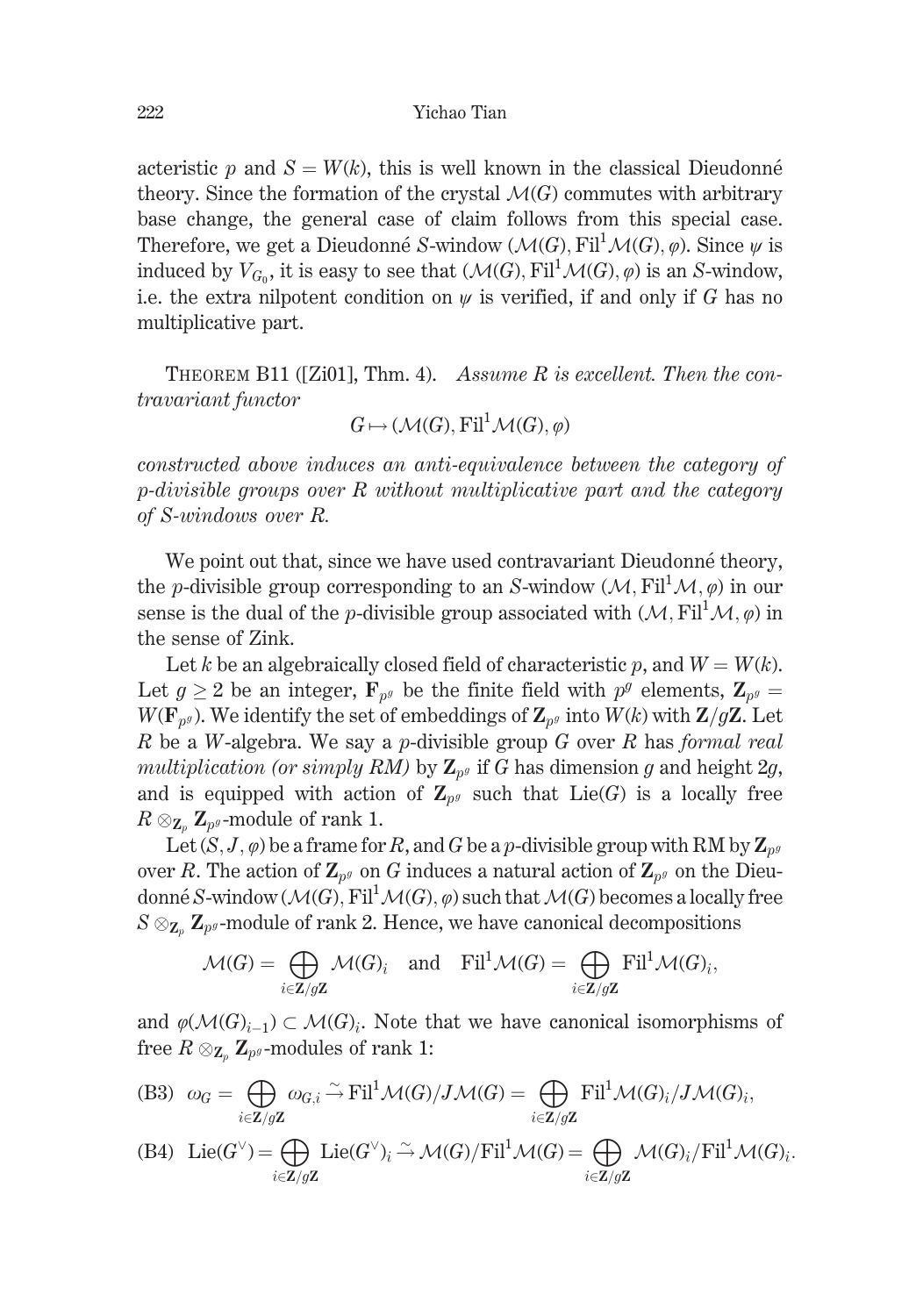Assume now R has characteristic p. Then for each  $i \in \mathbb{Z}/q\mathbb{Z}$ , we have a commutative diagram of  $\varphi$ -semi-linear maps

(B5)  
\n
$$
\mathcal{M}(G)_{i-1} \xrightarrow{\varphi} \mathcal{M}(G)_i
$$
\n
$$
\downarrow \qquad \qquad \downarrow
$$
\n
$$
\text{Lie}(G^{\vee})_{i-1} \xrightarrow{\text{HW}_{G,i}} \text{Lie}(G^{\vee})_i,
$$

where the vertical arrows are natural quotient maps and  $HW_{G,i}$  is the *i*-th component of the usual Hasse-Witt map on Lie( $G^{\vee}$ ). If  $f_i$  is a basis of Lie(G')<sub>i</sub> over R for  $i \in \mathbb{Z}/g\mathbb{Z}$ , there exists  $t_i \in R$  such that  $HW_{G,i}(f_{i-1}) =$  $t_i f_i$ . We call  $t_i$  the *i*-th partial Hasse invariant of G (for the basis  $(f_i)_{1 \leq i \leq q}$ ).

### B.2 p-divisible groups with real multiplication

Let  $G_0$  be a superspecial p-divisible group with RM by  $\mathbb{Z}_{p^g}$  over k. That is,  $G_0$  is isomorphic to the p-divisible group of a product of supersingular elliptic curves of k. Then by [GO00, 5.5.4], such a  $G_0$  is unique up to isomorphism, and the (contravariant) Dieudonné module  $M(G_0) = \bigoplus_{i \in \mathbb{Z}/q\mathbb{Z}} M(G_0)_i$  of  $G_0$ can be explicitly described as follows: Each  $M(G_0)_i$  is a free W-module of rank 2 with basis  $e_i, f_i$ , and the Frobenius is given by

$$
\varphi(e_{i-1}, f_{i-1}) = (e_i, f_i) \begin{bmatrix} 0 & 1 \\ p & 0 \end{bmatrix}.
$$

In particular, in the Hodge filtration  $0 \to \omega_{G_0} \to M(G_0) \otimes_W k \to$  $Lie(G_0^{\vee}) \to 0$ ,  $\omega_{G_0}$  is generated by the image of  $(e_i)_{i \in \mathbb{Z}/q\mathbb{Z}}$ , and  $Lie(G_0^{\vee})$ is generated by the image of  $(f_i)_{i \in \mathbb{Z}/q\mathbb{Z}}$ .

By [GO00, 2.3.4], the formal scheme which classifies that the deformations of  $G_0$  as p-divisible groups with RM by  $\mathbb{Z}_{p^g}$  is given by  $Spf(R^{\text{univ}})$  with  $R^{\text{univ}} = W[[T_1, \cdots, T_a]]$ . We equip  $R^{\text{univ}}$  with an endomorphism  $\varphi$  which acts on W via Frobenius and sends  $T_i$  to  $T_i^p$ . Then  $(R^{\text{univ}}, 0, \varphi)$  becomes a frame of  $R^{\text{univ}}$  itself. Let  $(\mathcal{M}^{\text{univ}}, \text{Fil}^1 \mathcal{M}^{\text{univ}}, \varphi)$  be the Dieudonné  $R^{\text{univ}}$ -window of the universal deformation  $G^{\text{univ}}$  over  $R^{\text{univ}}$ . By [loc. cit.] and the relation between displays and Dieudonné windows, the universal  $R^{\text{univ}}$ -window has the following description: In the canonical decomposition

$$
\mathcal{M}^{\text{univ}} = \bigoplus_{i \in \mathbf{Z}/g\mathbf{Z}} \mathcal{M}^{\text{univ}}_i,
$$

each  $\mathcal{M}_i^{\text{univ}}$  is a free  $R^{\text{univ}}$ -module of rank 2 with basis  $\mathbf{e}_i, \mathbf{f}_i$ , and we have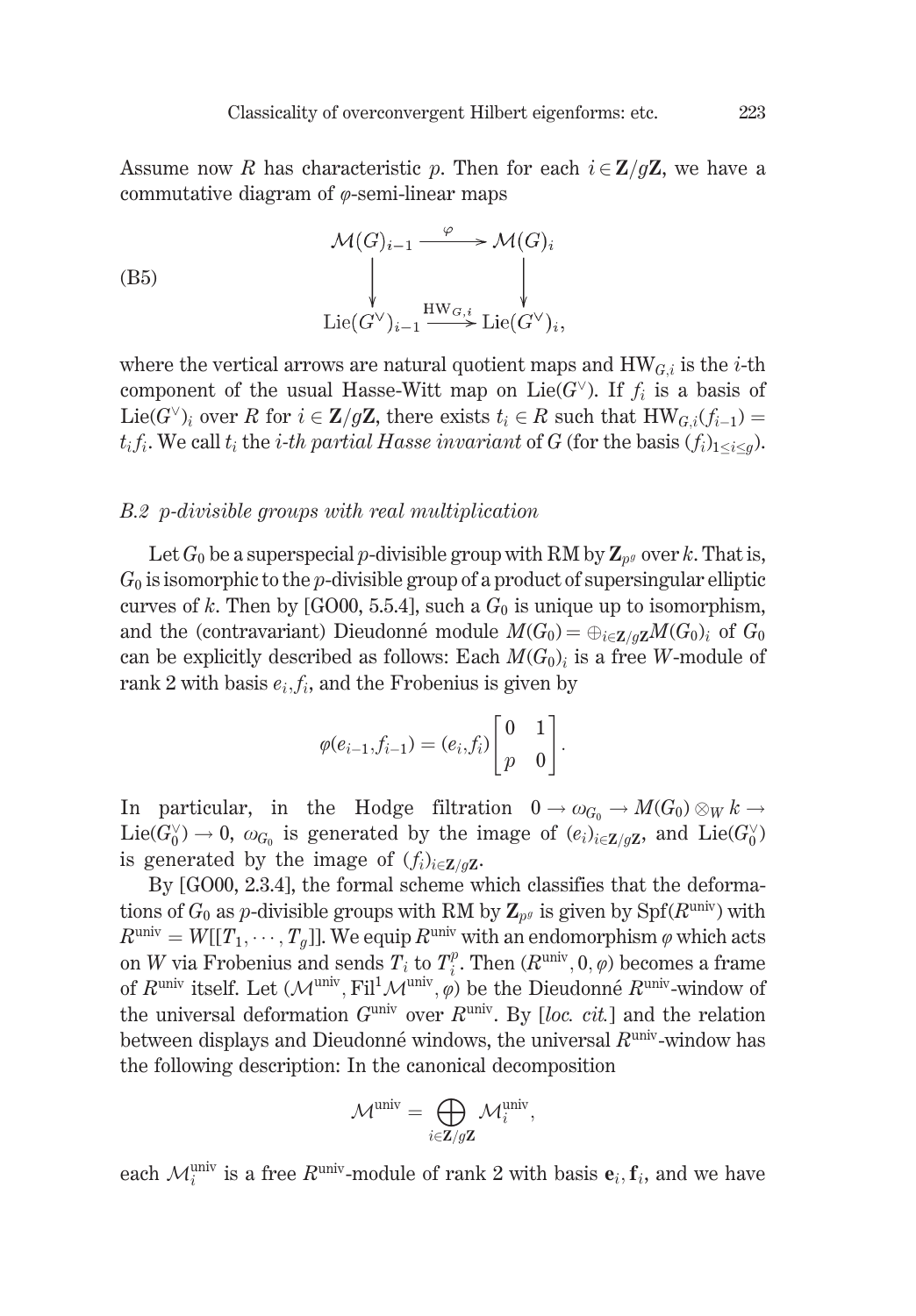$\text{Fil}^1 \mathcal{M}_i^{\text{univ}} = R^{\text{univ}} \cdot \mathbf{e}_i$ . The Frobenius map on  $\mathcal{M}^{\text{univ}}$  is given by

(B6) 
$$
\varphi(\mathbf{e}_{i-1}, \mathbf{f}_{i-1}) = (\mathbf{e}_i, \mathbf{f}_i) \begin{bmatrix} 0 & 1 \\ p & T_i \end{bmatrix},
$$

and the morphism  $\psi : \mathcal{M}^{\text{univ}} \to \varphi^*(\mathcal{M}^{\text{univ}})$  is thus given by

(B7) 
$$
\psi(\mathbf{e}_i, \mathbf{f}_i) = (\varphi^* \mathbf{e}_{i-1}, \varphi^* \mathbf{f}_{i-1}) \begin{bmatrix} -T_i & 1 \\ p & 0 \end{bmatrix}.
$$

Note that the image of  $f_i$  in Lie( $G^{\text{univ}}$ )<sup> $\vee$ </sup> forms a basis. Therefore by (B5), the *i*-th partial Hasse invariant of  $G^{\text{univ}} \otimes_{R^{\text{univ}}} (R^{\text{univ}}/p)$  is just the image of  $T_i$  in  $R^{\text{univ}}/p$ .

REMARK B12. Let  $\tilde{G}_0$  be the base change of  $G^{\text{univ}}$  to W via the map  $T_i \mapsto 0$ . The *p*-divisible group  $\tilde{G}_0$  has many interesting properties, and can be considered as the canonical lifting of  $G_0$  to W. For example, if g is odd, then  $\tilde{G}_0$  has an action by  $\mathbb{Z}_{n^2}$  extending the RM by  $\mathbb{Z}_{n^q}$ . If g is even, then  $\tilde{G}_0$ has a decomposition  $\tilde{G}_0 = H_+ \times_{\text{Spec}(W)} H_-,$  where  $H_+$  and  $H_-$  are p-divisible groups of dimension  $g/2$  and height g. Moreover, there are natural actions of  $\mathbb{Z}_{p^g}$  on  $H_+$  and  $H_-$  satisfying the properties of "formal complex multiplication" by  $\mathbf{Z}_{n^g}$ .

Assume that g is even. For any integer  $m, n \ge 1$ , let  $R_{m,n} =$  $W\{t_1,\dots,t_q\}$  be the *p*-adic completion of the polynomial ring  $W[t_1,\dots,t_q]$ ,  $u_{m,n}: R^{\text{univ}} \to R_{m,n}$  be the homomorphism of W-algebras given by

$$
T_i \mapsto \begin{cases} p^m t_i & \text{for } i \text{ odd,} \\ p^n t_i & \text{for } i \text{ even.} \end{cases}
$$

Similarly to  $R^{\text{univ}}$ , we equip  $R_{m,n}$  with the endomorphism  $\varphi$  that acts as Frobenius on W and  $\varphi(t_i) = t_i^p$ . This makes  $(R_{m,n}, 0, \varphi)$  a frame for  $R_{m,n}$ itself. Let  $G^{m,n}$  be the base change of  $G^{\text{univ}}$  to  $R_{m,n}$ . Since  $\iota_{m,n}$  is compatible with Frobenius, the Dieudonné  $R_{m,n}$ -window  $(\mathcal{M}^{m,n}, \mathrm{Fil}^1 \mathcal{M}^{m,n}, \varphi^{m,n})$  associated to  $G^{m,n}$  is just the base change of  $(\mathcal{M}^{\text{univ}}, \text{Fil}^1 \mathcal{M}^{\text{univ}}, \varphi)$  via  $\iota_{m,n}$ . For  $i \in \mathbb{Z}/q\mathbb{Z}$ , let  $\mathbf{e}_i$ ,  $\mathbf{f}_i$  denote the image of  $\mathbf{e}_i$ ,  $\mathbf{f}_i$  in  $\mathcal{M}^{m,n}$  by an obvious abuse of notation. We have  $\text{Fil}^1 \mathcal{M}^{m,n} = \bigoplus_{i \in \mathbb{Z}/q\mathbb{Z}} R_{m,n} \mathbf{e}_i$  and

$$
\varphi^{m,n}(\mathbf{e}_{2i-1}, \mathbf{f}_{2i-1}) = (\mathbf{e}_{2i}, \mathbf{f}_{2i}) \begin{bmatrix} 0 & 1 \\ p & p^{n} t_{2i} \end{bmatrix},
$$

$$
\varphi^{m,n}(\mathbf{e}_{2i}, \mathbf{f}_{2i}) = (\mathbf{e}_{2i+1}, \mathbf{f}_{2i+1}) \begin{bmatrix} 0 & 1 \\ p & p^{m} t_{2i+1} \end{bmatrix}.
$$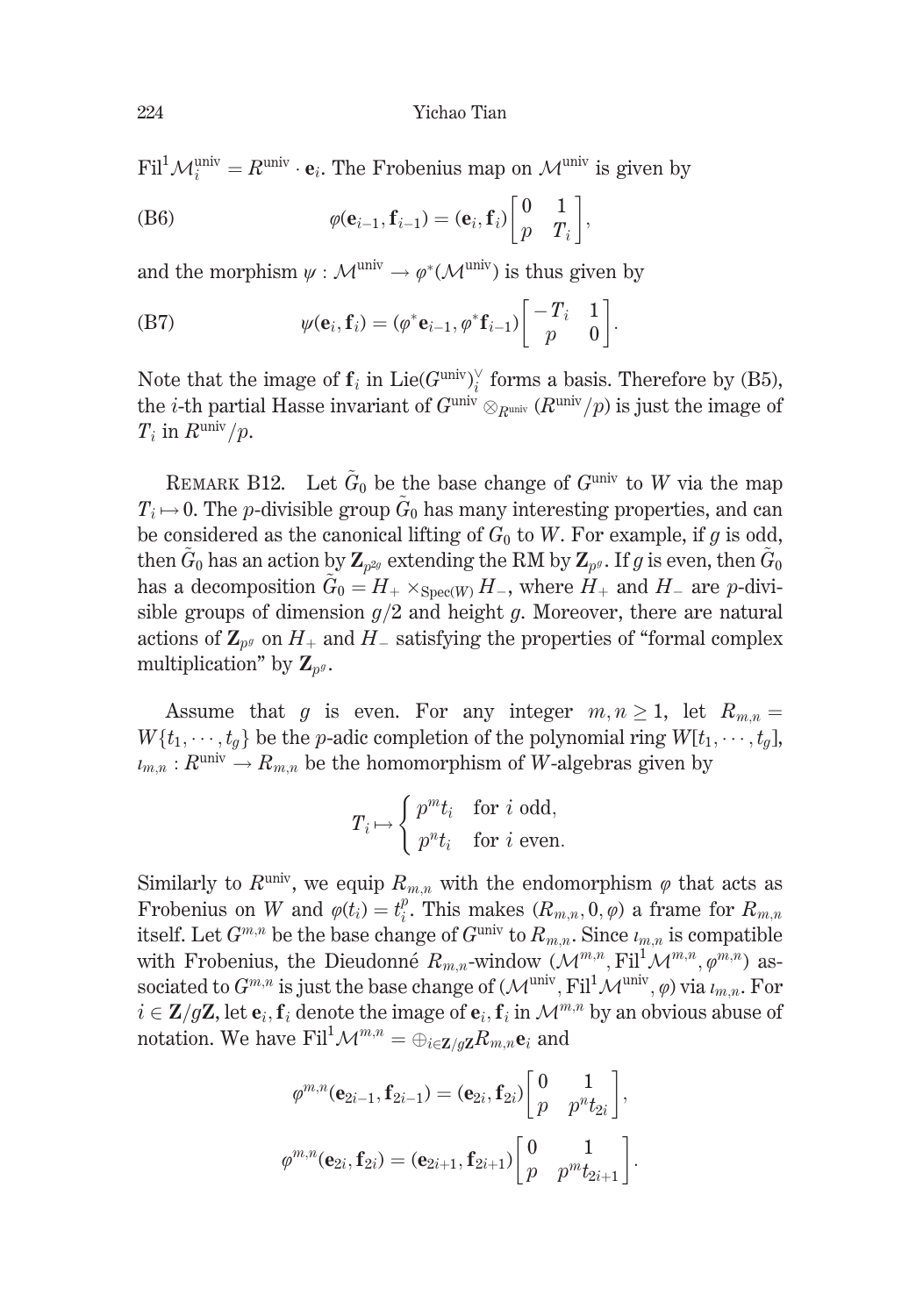The following proposition can be considered as a relative version of  $3.16(a)$  in a more general setting.

PROPOSITION B13. (a) There exists two finite and flat closed group schemes  $H^{m,n}_{+}\subset G^{m,n}[p^m]$  and  $H^{m,n}_{-}\subset G^{m,n}[p^n]$  stable under the action of  $\mathbf{Z}_{n^g}$ , and such that we have

$$
\text{(B8) \ } \omega_{H^{m,n}_{+,i}} \simeq \left\{ \begin{matrix} 0 & \textit{for i odd} \\ R_{m,n}/p^mR_{m,n} & \textit{for i even}, \end{matrix} \right. \\ \left. \begin{matrix} m_{m,n} \geq \begin{cases} R_{m,n}/p^nR_{m,n} & \textit{for i odd} \\ 0 & \textit{for i even}. \end{cases} \right.
$$

(b) Let  $(\mathcal{L}_{+}^{m,n}, \mathrm{Fil}^1 \mathcal{L}_{+}^{m,n}, \varphi_+)$  (resp.  $(\mathcal{L}_{-}^{m,n}, \mathrm{Fil}^1 \mathcal{L}_{-}^{m,n}, \varphi_-)$ ) be the Dieudonné  $R_{m,n}$ -window over  $R^{m,n}$  associated with the quotient  $G^{m,n}/H_{+}^{m,n}$  (resp.  $G^{m,n}/H^{m,n}$ ). Then they are actually  $R_{m,n}$ -windows, and  $\mathcal{L}^{m,n}$  (resp.  $\mathcal{L}^{m,n}$  ) is naturally identified with the free  $R_{m,n}$ -submodule of  $\mathcal{M}^{m,n}$  generated by  $(\mathbf{e}_{2i-1}, p^m \mathbf{f}_{2i-1}, p^m \mathbf{e}_{2i}, \mathbf{f}_{2i})$  (resp. by  $(p^n \mathbf{e}_{2i-1}, \mathbf{f}_{2i-1}, \mathbf{e}_{2i}, p^n \mathbf{f}_{2i}))$  for  $1 \le i \le g/2$ with the induced  $\text{Fil}^1$  and  $\varphi$ -structures. In particular, we have

$$
\varphi_{+}(\mathbf{e}_{2i-1}, p^{m}\mathbf{f}_{2i-1}) = (p^{m}\mathbf{e}_{2i}, \mathbf{f}_{2i}) \begin{bmatrix} 0 & 1 \\ p & p^{m+n}t_{2i} \end{bmatrix},
$$
  

$$
\varphi_{+}(p^{m}\mathbf{e}_{2i}, \mathbf{f}_{2i}) = (\mathbf{e}_{2i+1}, p^{m}\mathbf{f}_{2i+1}) \begin{bmatrix} 0 & 1 \\ p & t_{2i+1} \end{bmatrix};
$$
  

$$
\varphi_{-}(p^{n}\mathbf{e}_{2i-1}, \mathbf{f}_{2i-1}) = (\mathbf{e}_{2i}, p^{n}\mathbf{f}_{2i}) \begin{bmatrix} 0 & 1 \\ p & t_{2i} \end{bmatrix},
$$
  

$$
\varphi_{-}(\mathbf{e}_{2i}, p^{n}\mathbf{f}_{2i}) = (p^{n}\mathbf{e}_{2i+1}, \mathbf{f}_{2i+1}) \begin{bmatrix} 0 & 1 \\ p & p^{m+n}t_{2i+1} \end{bmatrix}.
$$

PROOF. Let  $\mathcal{L}^{m,n}_+$  denote the submodule of  $\mathcal{M}^{m,n}$  described in (b). We have

$$
\textnormal{Fil}^1 \mathcal{L}_+^{m,n} = \textnormal{Fil}^1 \mathcal{M}^{m,n} \cap \mathcal{L}_+^{m,n} = \bigoplus_{1 \leq i \leq g/2} \bigl(R_{m,n} \cdot \mathbf{e}_{2i-1} \oplus R_{m,n} \cdot p^m \mathbf{e}_{2i} \bigr).
$$

From the formulas of  $\varphi_+$  on  $\mathcal{L}_+^{m,n}$  given above, it is easy to see that  $(\mathcal{L}^{m,n}_+, \mathrm{Fil}^1 \mathcal{L}^{m,n}_+, \varphi_+)$  is indeed a  $R^{m,n}$ -window. We have to prove that it is indeed a  $R_{m,n}$ -window. From the formulas of  $\varphi_+$ , it is easy to see that the morphism  $\psi_+ : \mathcal{L}_+^{m,n} \to \varphi^* \mathcal{L}_+^{m,n}$  is given by

$$
\psi_{+}(p^{m}\mathbf{e}_{2i}, \mathbf{f}_{2i}) = (\varphi^{*}\mathbf{e}_{2i-1}, \varphi^{*}p^{m}\mathbf{f}_{2i-1})\begin{bmatrix} -p^{m+n}t_{2i} & 1\\ p & 0 \end{bmatrix}
$$

$$
\psi_{+}(\mathbf{e}_{2i+1}, p^{m}\mathbf{f}_{2i+1}) = (\varphi^{*}\mathbf{e}_{2i}, \varphi^{*}p^{m}\mathbf{f}_{2i})\begin{bmatrix} -t_{2i+1} & 1\\ p & 0 \end{bmatrix}.
$$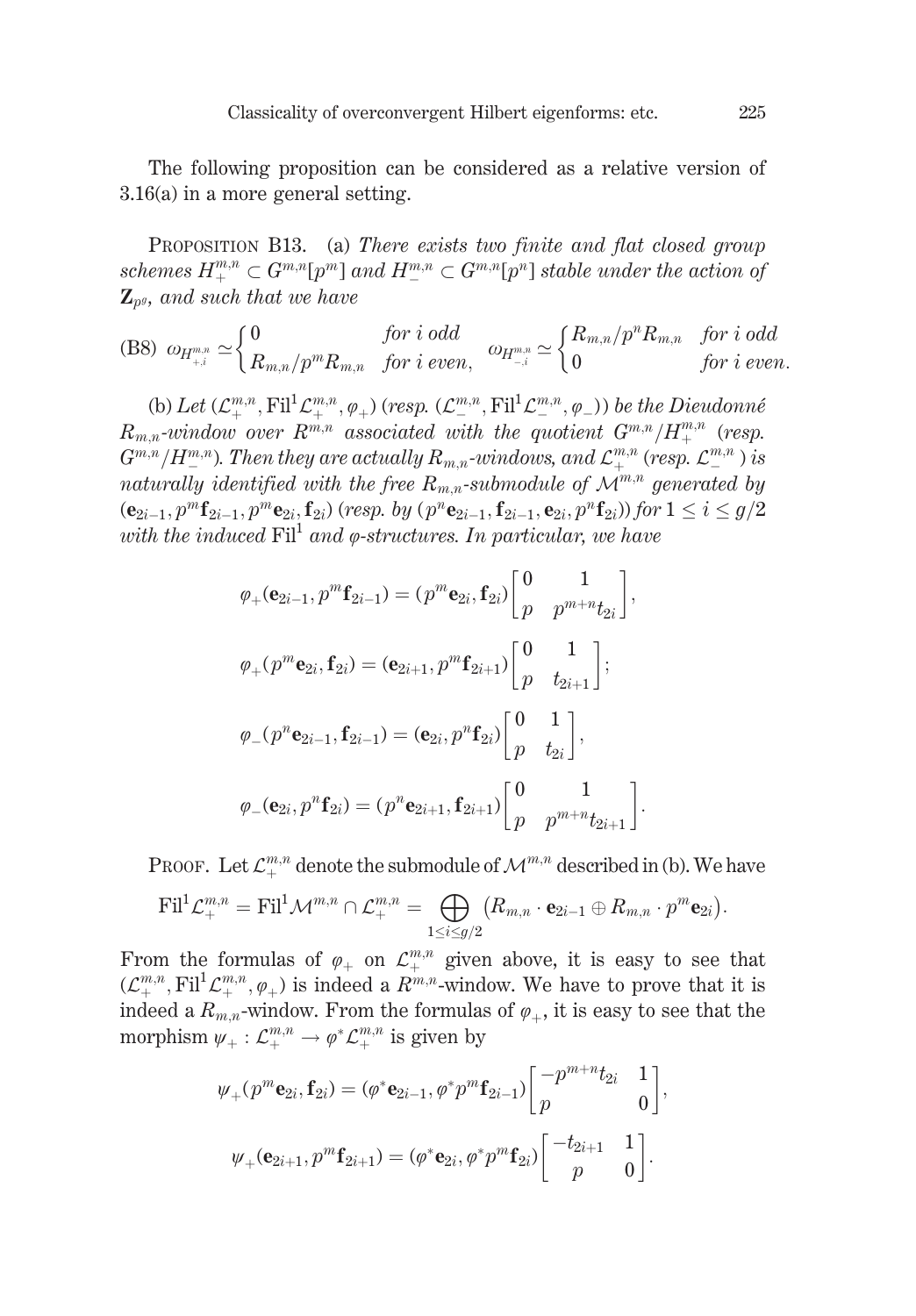Now it is direct to check that the image of the morphism

$$
\varphi^{(2g-1)*}(\psi_+) \circ \cdots \circ \varphi^*(\psi_+) \circ \psi_+ : \mathcal{L}^{m,n}_+ \longrightarrow \varphi^{2g*}\mathcal{L}^{m,n}_+
$$

is indeed contained in  $p\varphi^{2g*}\mathcal{L}^{m,n}_+$ . This proves  $(\mathcal{L}^{m,n}_+, \mathrm{Fil}^1\mathcal{L}^{m,n}_+, \varphi_+)$  is indeed a  $R^{m,n}$ -window, and it thus corresponds to a quotient of  $G^{m,n}$  by a certain kernel  $H^{m,n}_{+}$  by Zink's theorem B11. Similar arguments apply to  $(\mathcal{L}^{m,n}, \mathrm{Fil}^1 \mathcal{L}^{m,n}, \varphi)$  and  $H^{m,n}$ . This proves statement (b). By our construction, the *p*-divisible group  $G^{m,n}/H^{m,n}_+$  is clearly equipped with RM by  $\mathbf{Z}_{p^g}$ . Therefore, the finite flat closed subgroup scheme  $H^{m,n}_{\perp}$  of  $G^{m,n}$  is stable under  $\mathbf{Z}_{p^g}$ . From the exact sequence of groups over  $R^{m,n}$ 

$$
0\rightarrow H^{m,n}_+\rightarrow G^{m,n}\rightarrow G^{m,n}/H^{m,n}_+\rightarrow 0,
$$

we get an exact sequence of  $R^{m,n} \otimes_{\mathbf{Z}_n} \mathbf{Z}_{p^g}$ -modules

$$
0\longrightarrow\omega_{G^{m,n}/H_+^{m,n}}\longrightarrow\omega_{G^{m,n}}\longrightarrow\omega_{H_+^{m,n}}\longrightarrow0.
$$

In view of the relations (B3), we have a canonical isomorphism of  $R^{m,n} \otimes_{Z_n} \mathbf{Z}_{p^g}$ -modules

$$
\omega_{H^{m,n}_+} \simeq \mathrm{Fil}^1 \mathcal{M}^{m,n}/\mathrm{Fil}^1 \mathcal{L}^{m,n}_+ = \bigoplus_{1 \leq i \leq g/2} R_{m,n}/p^m \cdot \mathbf{e}_{2i}
$$

from which (B8) for  $\omega_{H^{m,n}}$  results immediately. Similarly arguments work for  $\omega_{H^{m,n}}$ .  $\Box$ 

REMARK B14. (a) Let  $\text{Spf}(R^{\text{univ}})_{\text{rig}}$  and  $\text{Spf}(R_{m,n})_{\text{rig}}$  be the associated rigid generic fibers of the corresponding formal schemes [Be96, 0.2]. Then  $Spf(R^{\text{univ}})_{\text{rig}}$  is isomorphic to the open unit polydisc **D** of dimension g with parameters  $T_1, \dots, T_q$ . Via the morphism of rigid spaces induced by  $u_n$ ,  $Spf(R_{m,n})_{\text{rig}}$  is identified with the closed sub-disc

$$
\mathbf{D}(m,n) = \{x \in \mathbf{D} \mid v_p(T_{2i-1}(x)) \ge m, v_p(T_{2i}(x)) \ge n \text{ for } 1 \le i \le g/2\}.
$$

The associated rigid p-divisible group  $G_{\text{rig}}^{m,n}$  is just the restriction of  $G_{\text{rig}}^{\text{univ}}$  to  $\mathbf{D}(m,n)$ .

(b) Let us relate the results of the Proposition above to the results in Section 3 proven via Breuil-Kisin modules. Let  $K$  be a finite extension of  $W[1/p]$  with ring of integers  $\mathcal{O}_K$ . Let x be a K-valued rigid point of  $D(1, 1)$ , i.e. x comes from a morphism of formal schemes  $\text{Spf}(\mathcal{O}_K) \to \text{Spf}(R^{\text{univ}})$ factoring through Spf $(R_{1,1})$ . We denote by  $G_x, H_{+x}, H_{-x}$  respectively the pullbacks of  $G^{1,1}, H^{1,1}_+$  and  $H^{1,1}_-$  over  $\mathcal{O}_K$  via x. We have

$$
\deg_i(H_{+,x}) = \left\{\begin{matrix} 0 & \text{if $i$ is odd,} \\ 1 & \text{if $i$ is even;} \end{matrix}\right. \quad \deg_i(H_{-,x}) = \left\{\begin{matrix} 1 & \text{if $i$ is odd,} \\ 0 & \text{if $i$ is even.} \end{matrix}\right.
$$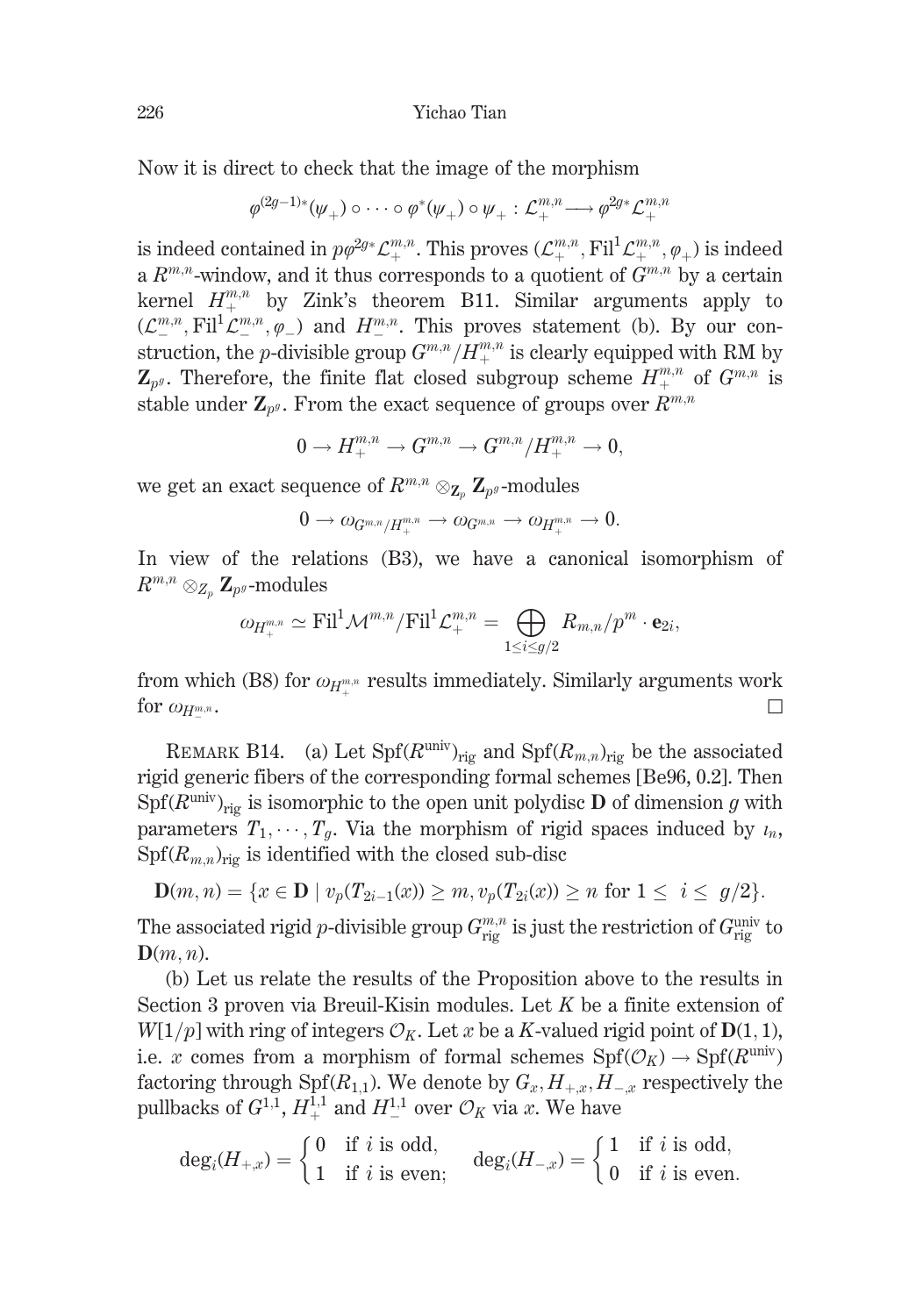On the other hand,  $G_x[p]$  is clearly a truncated Barsotti-Tate group of level 1 with RM by  $\mathbb{Z}_{n^g}$  over  $\mathcal{O}_K$  defined in 3.7 with partial Hodge heights  $w_i(G) = 1$  for all  $i \in \mathbb{Z}/g\mathbb{Z}$ . Then the closed subgroup schemes  $H_{+,x}, H_{-,x}$ are just the group schemes  $H_+$  and  $H_-$  obtained by applying Cor. 3.14 to  $G_x[p]$ . Now Prop. B13(b) allows us to compute the partial Hasse invariants of the quotients  $(G_x/H_{+x}) \otimes_{\mathcal{O}_K} \mathcal{O}_K/p$  and  $(G_x/H_{-x}) \otimes_{\mathcal{O}_K} \mathcal{O}_K/p$ .

#### **REFERENCES**

- $[Ab11]$ A. ABBES, Éléments de Géométrie Rigide: Volume I. Construction et Etude Géométrique des Espaces Rigides, Prog. in Math. 286, Birkhäuser, Basel, 2010.
- A. ABBES and A. MOKRANE, Sous-groupes canoniques et cycles évanes- $[AM04]$ cents p-adiques pour les variétés abéliennes, Publ. Math. Inst. Hautes Études Sci. 99 (2004), 117-162.
- $[AG07]$ F. ANDREATTA and C. GASBARRI, The canonical subgroup for families of abelian varieties, Compos. Math. 143 (2007), 566–602.
- W. BARTENWERFER, Die erst "metrische" Kohomologiegruppe glatter [Ba78] affinoider Räume, Nederl. Akad. Wetensch. Proc. Ser. A 40, no. 1,  $(1978), 1 - 14.$
- P. BERTHELOT, Cohomologie rigide et cohomologie rigide à support [Be96] propre, Première partie, prepublication 96-03, 1996, available at http://perso.univ-rennes1.fr/pierre.berthelot/.
- [BBM82] P. BERTHELOT, L. BREEN and W. MESSING, Théorie de Dieudonné Cristalline II, LNM 930, Springer-Verlag, Berlin, 1982.
- [BR93] D. BLASIUS and J. ROGAWSKI, Motives for Hilbert modular forms, Invent. Math. 114 (1993), 55-87.
- [Br99] C. BREUIL, Une application du corps des normes, Compositio Math. 117  $(1999)$ ,  $189-203$ .
- [Bu03] K. BUZZARD, Analytic continuation of overconvergent eigenforms, J. Amer. Math. Soc. 16 (2003), no. 1, 29-55.
- $[Ca86]$ H. CARAYOL, Sur les représentations l-adiques associées aux formes modulaires de Hilbert, Ann. Sci. Éc. Norm. Sup. (4) 19 (1986), 409–468.
- $[Ch90]$ C. L. CHAI, Arithmetic minimal compactification of the Hilbert-Blumenthal moduli spaces, Ann. of Math. (2) 131, No. 3 (1990), 541–554.
- $[Col96]$ R. COLEMAN, Classical and overconvergent modular forms, Invent. Math. 124 (1996), no. 1-3, 215-241.
- $[Col97a]$ R. COLEMAN, Classical and overconvergent modular forms of higher *level*, J. Théor. Nombres Bordeaux 9 (1997), 395-403.
- [Col97b] R. COLEMAN, p-adic Banach spaces and families of modular forms, Invent. Math. 127 (1997), 417-479.

R. COLEMAN and B. MAZUR, The eigencurve, in: Galois representations [CM98] in arithmetic algebraic geometry (Durham 1996), London Math. Soc. Lecture Note Ser. 254, Cambridge Univ. Press, Cambridge, 1998, 1-113.

 $[DP94]$ P. DELIGNE and G. PAPPAS, Singularités des espaces de modules de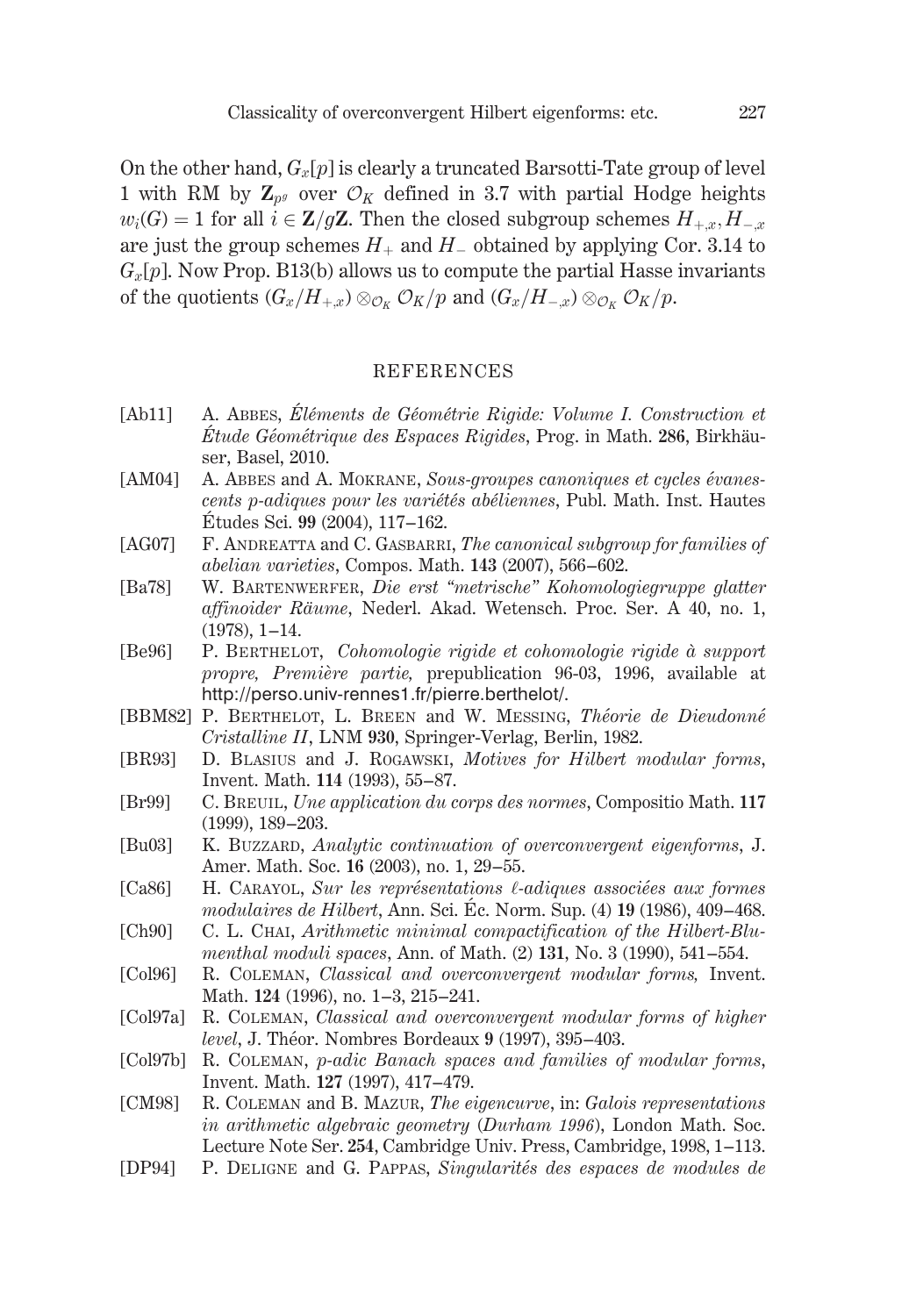Hilbert en les caractéristiques divisant le discriminant, Compositio Math. 90 (1994), 59-79.

- M. DIMITROV and J. TILOUINE, Variétés et formes modulaires de Hilbert  $[DT04]$ arithmétiques pour  $\Gamma_1(\mathfrak{c}, \mathfrak{n})$ , in Geometric aspects of Dwork theory (A. Adolphson, F. Baldassarri, P. Berthelot, N. Katz and F. Loeser eds.), Walter de Gruvter Berlin, 2004, 555-614.
- $[Fa10]$ L. FARGUES, La filtration de Harder-Narasimhan des schémas en groupes finis et plats, J. Reine Angew. Math. 645 (2010), 1-39.
- **FFa091** L. FARGUES (avec la collaboration de Y. TIAN). La filtration canonique des points de torsion des groupes p-divisibles, Ann. Sci. Éc. Norm. Sup.  $(4)$  44  $(2011)$ , 905-961.
- E. GOREN, Lectures on Hilbert modular varieties and Hilbert modular  $\lceil \text{Go01} \rceil$ forms, CRM Mono. Series vol. 14, American Math. Soc., Providence, RI, 2002.
- $GK09$ E. GOREN and P. KASSAEL, Canonical subgroups over Hilbert modular varieties, J. Reine Angew. Math. 670 (2012), 1-63.
- E. GOREN and F. OORT, Stratifications of Hilbert modular varieties, J. **EGO001** Algebraic Geom. 9 (2000), no. 1, 111-154.
- [EGAIV] A. GROTHENDIECK, Éléments de Géométrie algébrique (rédigés avec la collaboration de Jean Dieudonné) IV: Étude locale des schémas et des morphismes de schémas, Second Partie, Publ. Math. Inst. Hautes Études 24 (1965), 5-231.
- $[SGA2]$ A. GROTHENDIECK, Cohomologie locale des faisceaux cohérents et théorèmes de Lefschetz locaux et globaux (SGA 2), Séminaire de Géométrie algébrique du Bois Marie 1962, Adv. Stu in Pure Math. vol. 2, North-Holland Publishing Co., Amsterdam, 1968.
- $[Ha10]$ S. HATTORI, Canonical subgroups via Breuil-Kisin modules, Math. Z. 274 (2013), 933-953.
- P. KASSAEI, A gluing lemma and overconvergent modular forms, Duke  $Ks06$ Math. J. 132 (2006), 509-529.
- $Ks09$ ] P. KASSAEI, Overconvergence and classicality: the case of curves, J. Reine Angew. Math. 631 (2009), 109-139.
- $[Ka73]$ N. KATZ, p-adic properties of modular schemes and modular forms, in: Lect. Notes in Math. 350 (1973), 69-170.
- N. KATZ, p-adic L-functions for CM-fields, Invent. Math. 49 (1978), 199-[Ka78] 297.
- M. KISIN and K. LAI, Overconvergent Hilbert modular forms, Amer. J.  $\vert$ KL05] Math. 127 (2005), 735-783.
- **[Ki06]** M. KISIN, Crystalline representations and F-crystals, in: Algebraic Geometry and Number Theory, in honor of Vladimir Drinfeld's 50th Birthday, V. Ginzburg editor, Progress in Math. 253, Birkhäuser Boston, 2006.
- $[Ki09a]$ M. KISIN, Moduli of finite flat group schemes and modularity, Ann. of Math. 170 (3), (2009), 1085-1180.
- M. KISIN, Modularity of 2-adic Barsotti-Tate representations, Invent.  $[Ki09b]$ Math. 178 (3) (2009), 587-634.
- E. LAU, A relation between Dieudonné displays and crystalline Dieu- $[La10]$ donné theory, preprint, arXiv:1006.2720v2.